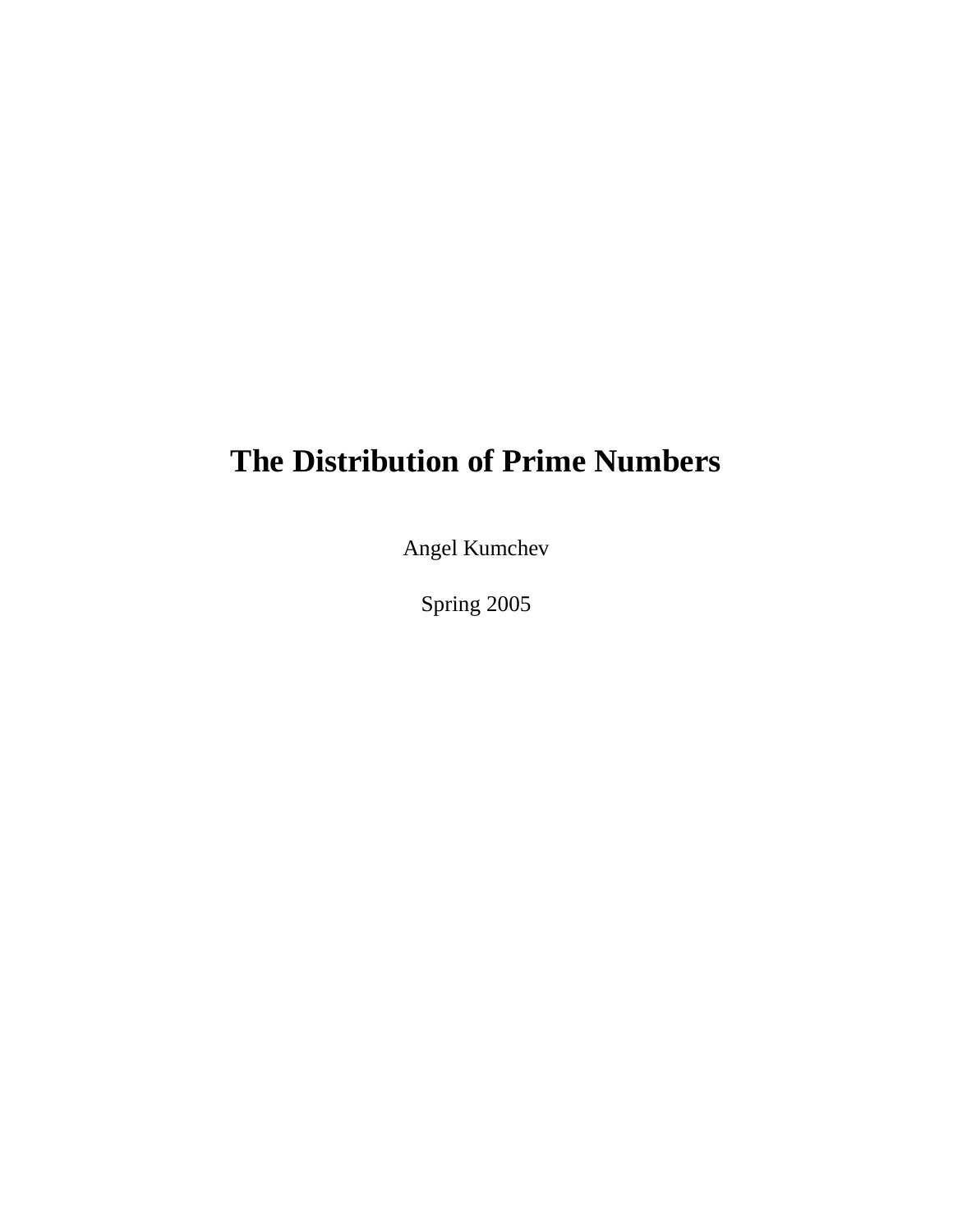# **Preface**

These notes cover the material for the graduate course with the same title that I taught at the University of Texas at Austin during the Spring 2005 semester. They draw heavily on *The Distribution of Prime Numbers* by M. Huxley and *Multiplicative Number Theory* by H. Davenport (as revised by H. L. Montgomery). I also acknowledge the use of notes by Jeff Vaaler and numerous discussions with him that helped improve the exposition.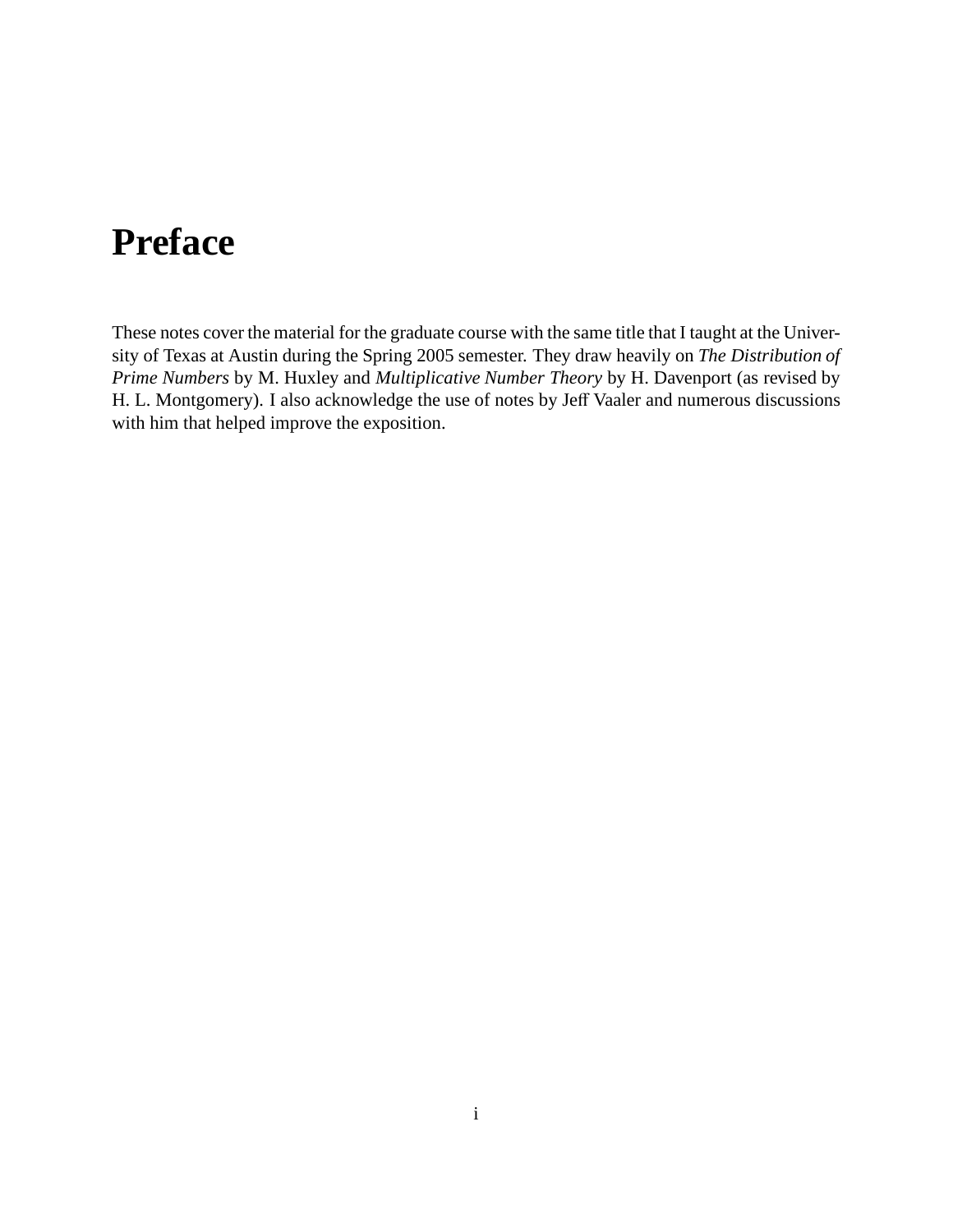## **Notation**

For functions *f* and *g* with  $g \ge 0$ , we write  $f(x) = O(g(x))$  or  $f(x) \ll g(x)$  when there is a constant *c* such that  $|f(x)| \le cg(x)$ ; when *f* and *g* are both non-negative, we may also write  $f \gg g$  instead of *g*  $\ll$  *f*. We write *f*(*x*) ∼ *g*(*x*) when lim *f*(*x*)/*g*(*x*) = 1 as *x* tends to some limit to be specified at each occurrence. We use  $c, c_0, c_1, c_2, \ldots$  to denote implicit constants; these and the constants implied by  $O$ - and  $\ll$ -symbols are presumed absolute, unless stated otherwise. Throughout these notes (and much of number theory outside them) the letter  $p$ , with or without subscripts or superscripts, is reserved for prime numbers. We also use  $s = \sigma + it$  to denote a complex variable.

For the most part, we use the standard notations for common number-theoretic functions. These are usually defined at their first appearance, but for convenience we also list them here:

| $\ \theta\ $    | the distance from the real number $\theta$ to the nearest integer;                                              |
|-----------------|-----------------------------------------------------------------------------------------------------------------|
| $[\theta]$      | the integral part of the real number $\theta$ ;                                                                 |
| $\{\theta\}$    | the fractional part of the real number $\theta$ ;                                                               |
| e(z)            | $e^{2\pi i z}$ :                                                                                                |
| $\text{Log } z$ | the principal branch of the complex logarithm (Log $x = \ln x$ when $x > 0$ );                                  |
| d(n)            | the number of positive divisors of $n$ ;                                                                        |
| $\phi(n)$       | Euler's totient function: the number of reduced residue classes modulo $n$ ;                                    |
| $\mu(n)$        | the Möbius function (see $(1.1)$ );                                                                             |
| $\Lambda(n)$    | von Mangoldt's function (see $(1.3)$ );                                                                         |
| $\pi(x)$        | the number of primes $p \leq x$ ;                                                                               |
| $\pi(x; q, a)$  | the number of primes $p \le x$ , with $p \equiv a \pmod{q}$ ;                                                   |
| $\theta(x)$     | Chebyshev's function (see $(1.4)$ );                                                                            |
| $\psi(x)$       | the sum of the values of $\Lambda(n)$ over $n \leq x$ ;                                                         |
| $\psi(x; q, a)$ | the sum of the values of $\Lambda(n)$ over $n \leq x$ , with $n \equiv a \pmod{q}$ ;                            |
| $\psi(x,\chi)$  | the sum of the values of $\Lambda(n)\chi(n)$ over $n \leq x$ (see (3.50));                                      |
| $\tau(\chi, a)$ | the Gaussian sum (see $(3.7)$ );                                                                                |
| $N(\sigma, T)$  | the number of zeros $\rho = \beta + i\gamma$ of $\zeta(s)$ with $\sigma \le \beta \le 1$ and $ \gamma  \le T$ ; |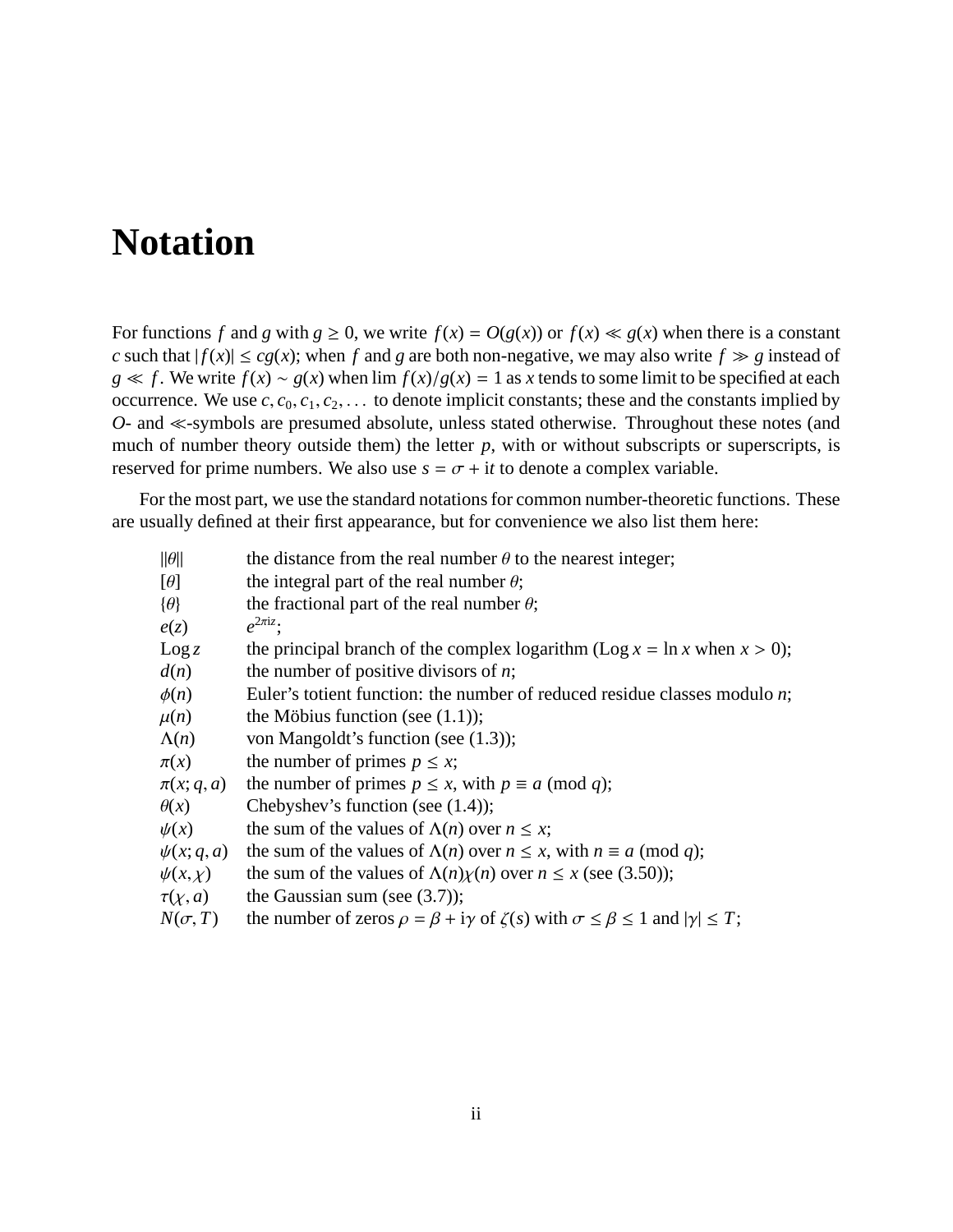# **Contents**

|                         | <b>Preface</b>  |                                                                                                      | $\mathbf i$    |
|-------------------------|-----------------|------------------------------------------------------------------------------------------------------|----------------|
|                         | <b>Notation</b> |                                                                                                      | ii             |
| $\boldsymbol{0}$        |                 | <b>Historical background</b>                                                                         | 1              |
|                         | 0.1             |                                                                                                      | $\mathbf{1}$   |
|                         | 0.2             | The Riemann $\zeta$ -function and the prime number theorem                                           | $\overline{2}$ |
|                         | 0.3             |                                                                                                      | $\overline{4}$ |
|                         | 0.4             |                                                                                                      | $\overline{7}$ |
| $\mathbf{1}$            |                 | <b>Introduction: basic estimates</b>                                                                 | 9              |
|                         | 1.1             |                                                                                                      | 9              |
|                         | 1.2             |                                                                                                      | 10             |
|                         | 1.3             |                                                                                                      | 14             |
|                         | 1.4             |                                                                                                      | 18             |
| $\boldsymbol{2}$        |                 | The prime number theorem                                                                             | 22             |
|                         | 2.1             |                                                                                                      | 22             |
|                         | 2.2             |                                                                                                      | 28             |
|                         | 2.3             | The zerofree region $\ldots \ldots \ldots \ldots \ldots \ldots \ldots \ldots \ldots \ldots \ldots$   | 33             |
|                         | 2.4             |                                                                                                      | 35             |
| $\mathbf{3}$            |                 | Prime numbers in arithmetic progressions                                                             | 39             |
|                         | 3.1             |                                                                                                      | 39             |
|                         | 3.2             |                                                                                                      | 45             |
|                         | 3.3             |                                                                                                      | 47             |
|                         | 3.4             | The exceptional zero $\dots \dots \dots \dots \dots \dots \dots \dots \dots \dots \dots \dots \dots$ | 53             |
|                         | 3.5             | The prime number theorem for arithmetic progressions $\dots \dots \dots \dots \dots$                 | 56             |
| $\overline{\mathbf{4}}$ |                 | The large sieve                                                                                      | 63             |
|                         | 4.1             |                                                                                                      | 64             |
|                         | 4.2             |                                                                                                      | 65             |
|                         | 4.3             |                                                                                                      | 69             |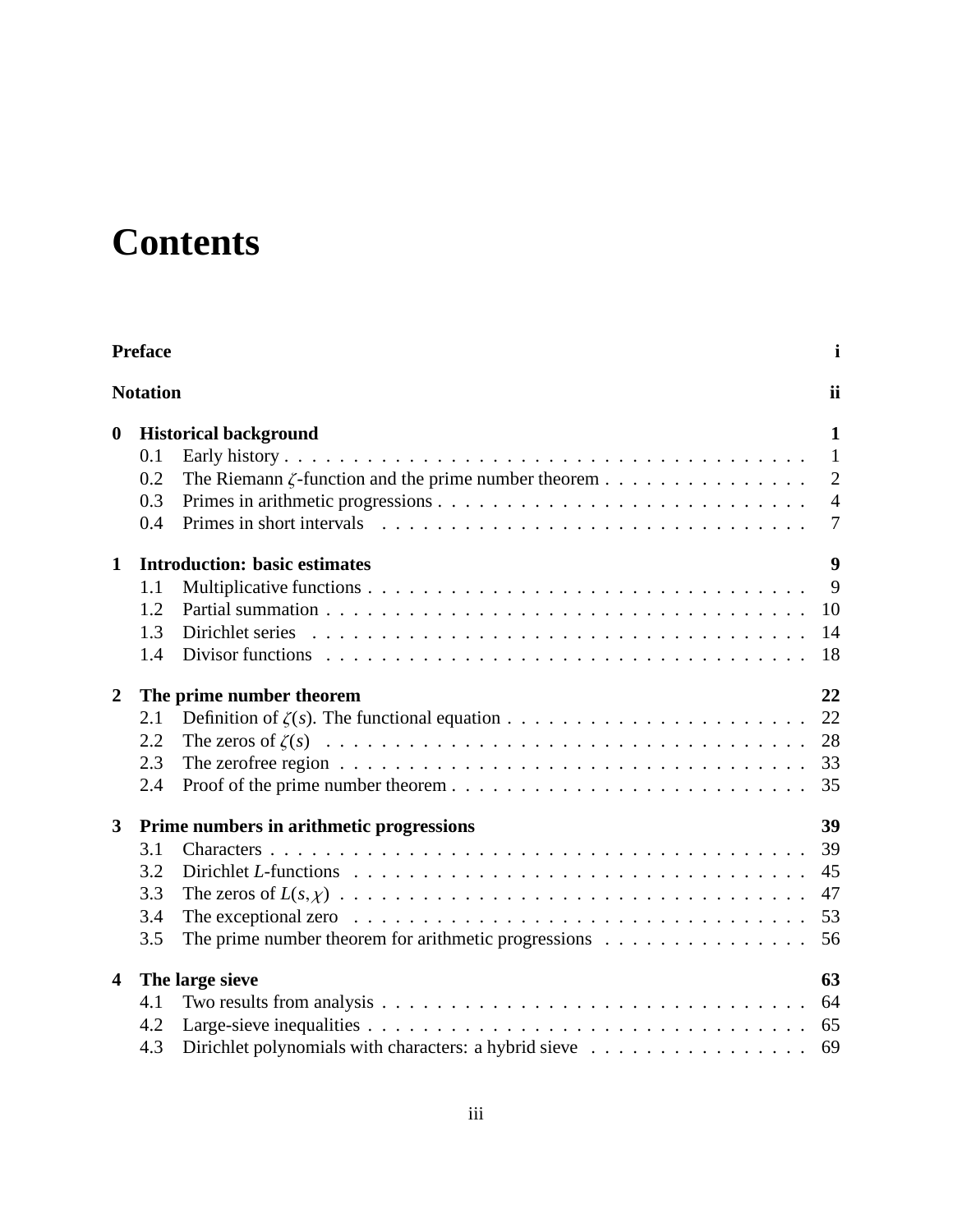|  | 5 Applications of the large sieve                                                                                                        | 75 |
|--|------------------------------------------------------------------------------------------------------------------------------------------|----|
|  |                                                                                                                                          |    |
|  |                                                                                                                                          |    |
|  |                                                                                                                                          |    |
|  |                                                                                                                                          |    |
|  |                                                                                                                                          |    |
|  |                                                                                                                                          |    |
|  | 5.7 The linear sieve $\ldots$ , $\ldots$ , $\ldots$ , $\ldots$ , $\ldots$ , $\ldots$ , $\ldots$ , $\ldots$ , $\ldots$ , $\ldots$ , $100$ |    |
|  |                                                                                                                                          |    |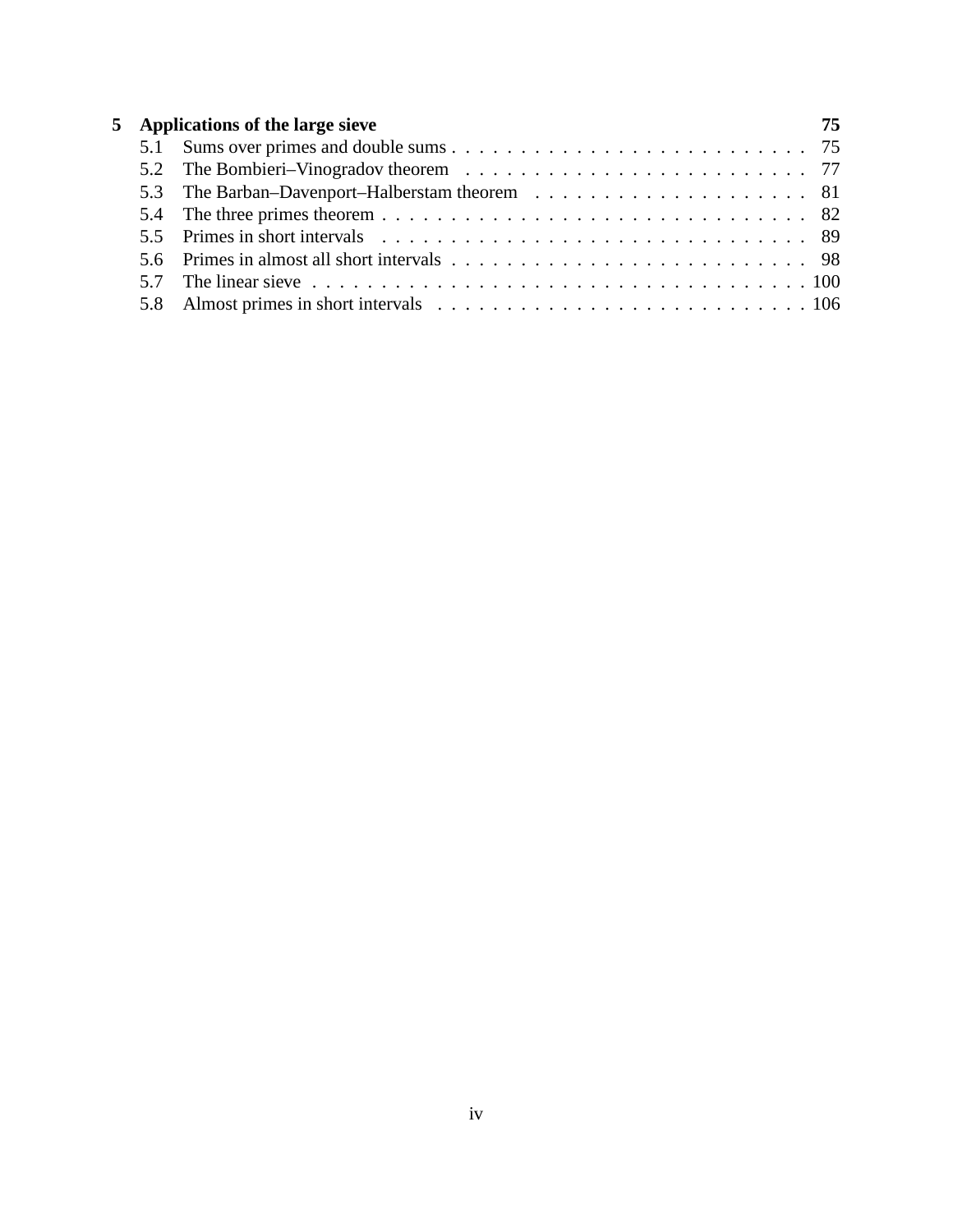## **Chapter 0**

## **Historical background**

### **0.1 Early history**

The first result on the distribution of primes is Euclid's theorem (*circa* 300 B.C.) on the infinitude of the primes. In 1737 Euler went a step further and proved that, in fact, the series of the reciprocals of the primes diverges. In the opposite direction, Euler observed that the rate of divergence of this series is much slower than the rate of divergence of the harmonic series:

*"The sum of the series of the reciprocals of the prime numbers,*

$$
\frac{1}{2} + \frac{1}{3} + \frac{1}{5} + \frac{1}{7} + \frac{1}{11} + \frac{1}{13} + \cdots,
$$

*is infinitely large, but it is infinitely many times less than the sum of the harmonic series,*

$$
1 + \frac{1}{2} + \frac{1}{3} + \frac{1}{4} + \frac{1}{5} + \cdots
$$

*Furthemore, the sum of the former series is like the logarithm of the sum of the latter series."*

This statement appears to be the earliest attempt to quantify the frequency of the primes among the positive integers.

Consider the prime counting function

$$
\pi(x) = \sum_{p \leq x} 1.
$$

In 1798 Legendre conjectured that  $\pi(x)$  satisfies the asymptotic relation

$$
\lim_{x \to \infty} \frac{\pi(x)}{x/(\log x)} = 1;
$$
\n(0.1)

this is the *prime number theorem* (PNT). Years later, Gauss wrote that back in his adolescent years he had observed that the logarithmic integral

$$
\text{Li } x = \int_2^x \frac{dt}{\log t}
$$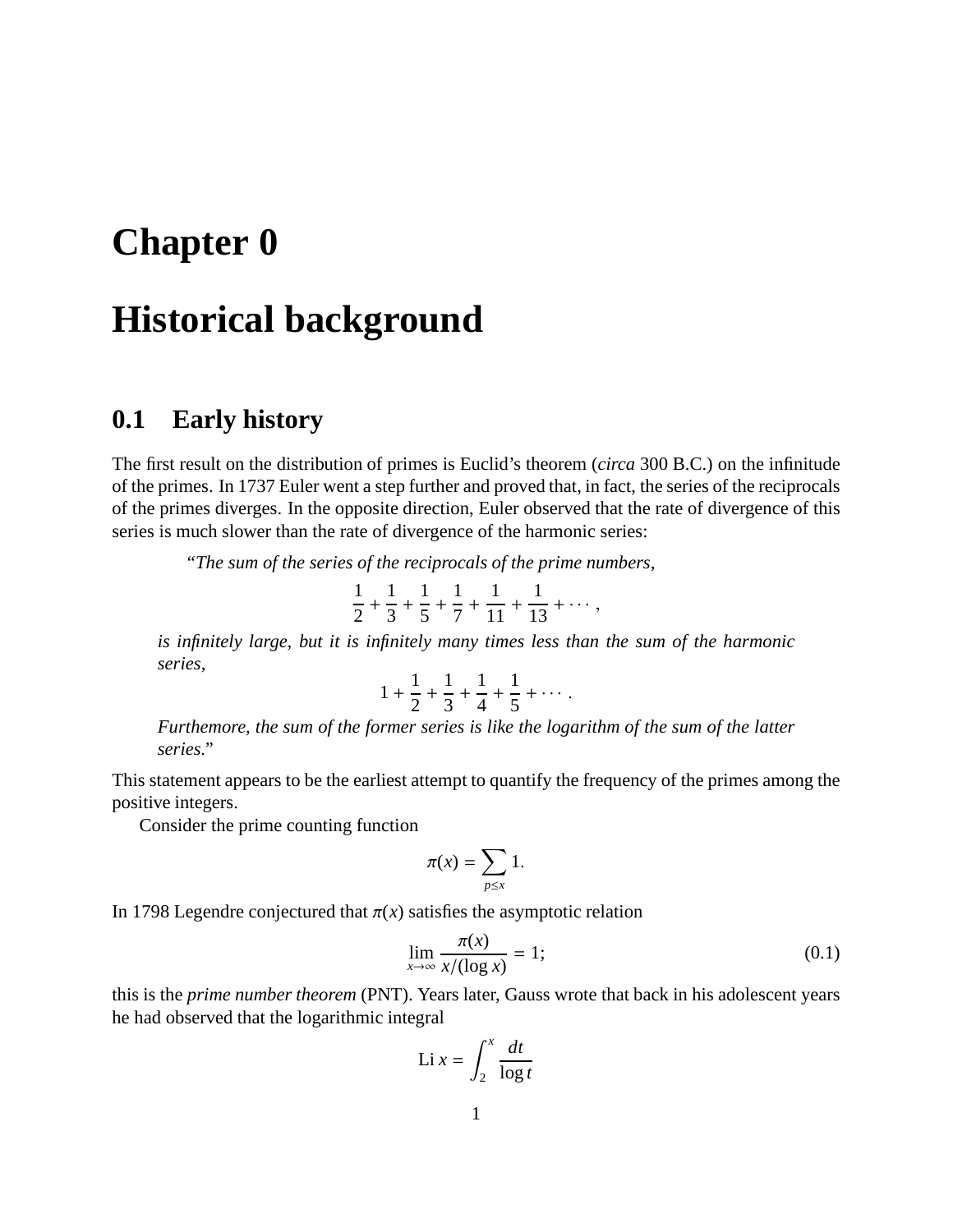seemed to provide a very good approximation to  $\pi(x)$ . This, of course, is consistent with (0.1), as can be seen from the formula

$$
\text{Li } x = \frac{x}{\log x} + \frac{1!x}{(\log x)^2} + \dots + \frac{k!x}{(\log x)^{k+1}} + O\left(\frac{x}{(\log x)^{k+2}}\right). \tag{0.2}
$$

The first theoretical evidence in support of the PNT was given by Chebyshev in the 1850s. He proved that:

• (0.1) predicts correctly the order of magnitude of  $\pi(x)$ , that is, there exist absolute constants  $c_2 > c_1 > 0$  such that

$$
\frac{c_1 x}{\log x} \le \pi(x) \le \frac{c_2 x}{\log x}.\tag{0.3}
$$

Chebyshev showed that for sufficiently large *x* one may take  $c_1 = 0.9212$  and  $c_2 = 1.1056$ . In his honor, bounds for  $\pi(x)$  of this type are now known as *Chebyshev's estimates*.

• If the limit on the left side of  $(0.1)$  exists, then it must be equal to 1.

Chebyshev used the methods that he developed for the proof of (0.3) to establish *Bertrand's postulate:* the interval  $(n, 2n]$  contains a prime number for all integers  $n \ge 1$ . Furthermore, in 1874 Mertens used Chebyshev's estimates (0.3) to show that

$$
\sum_{p \le x} \frac{1}{p} = \log \log x + B + O\big((\log x)^{-1}\big),\tag{0.4}
$$

*B* being an absolute constant. This provided the first rigorous proof of Euler's observation that "the sum of the [series of the reciprocals of the primes] is like the logarithm of the sum of the [harmonic series]." We sketch the proofs of  $(0.3)$ ,  $(0.4)$ , and some related results in §1.2.

#### **0.2 The Riemann** ζ**-function and the prime number theorem**

The *Riemann zeta-function* is defined in the half-plane  $Re(s) > 1$  as

$$
\zeta(s) = \sum_{n=1}^{\infty} n^{-s} = \prod_{p} \left( 1 - p^{-s} \right)^{-1}.
$$
 (0.5)

The identity between the infinite series and the infinite product on the right (which runs over all primes) is an analytic expression of the fundamental theorem of arithmetic and was discovered by Euler in 1737 (in the same paper as his proof of the infinitude of the primes), at least in the case when *s* is real. The first to consider  $\zeta(s)$  as a function of a complex variable was Riemann. In 1859 he published his seminal paper [47] (his only paper on number theory), in which he observed that  $\zeta(s)$  is holomorphic in the half-plane  $\text{Re}(s) > 1$  and that it can be continued analytically to a meromorphic function, whose only singularity is a simple pole at  $s = 1$ . Riemann was interested in  $\zeta(s)$ , because Euler's identity (0.5) provides a connection between the analytic properties of  $\zeta(s)$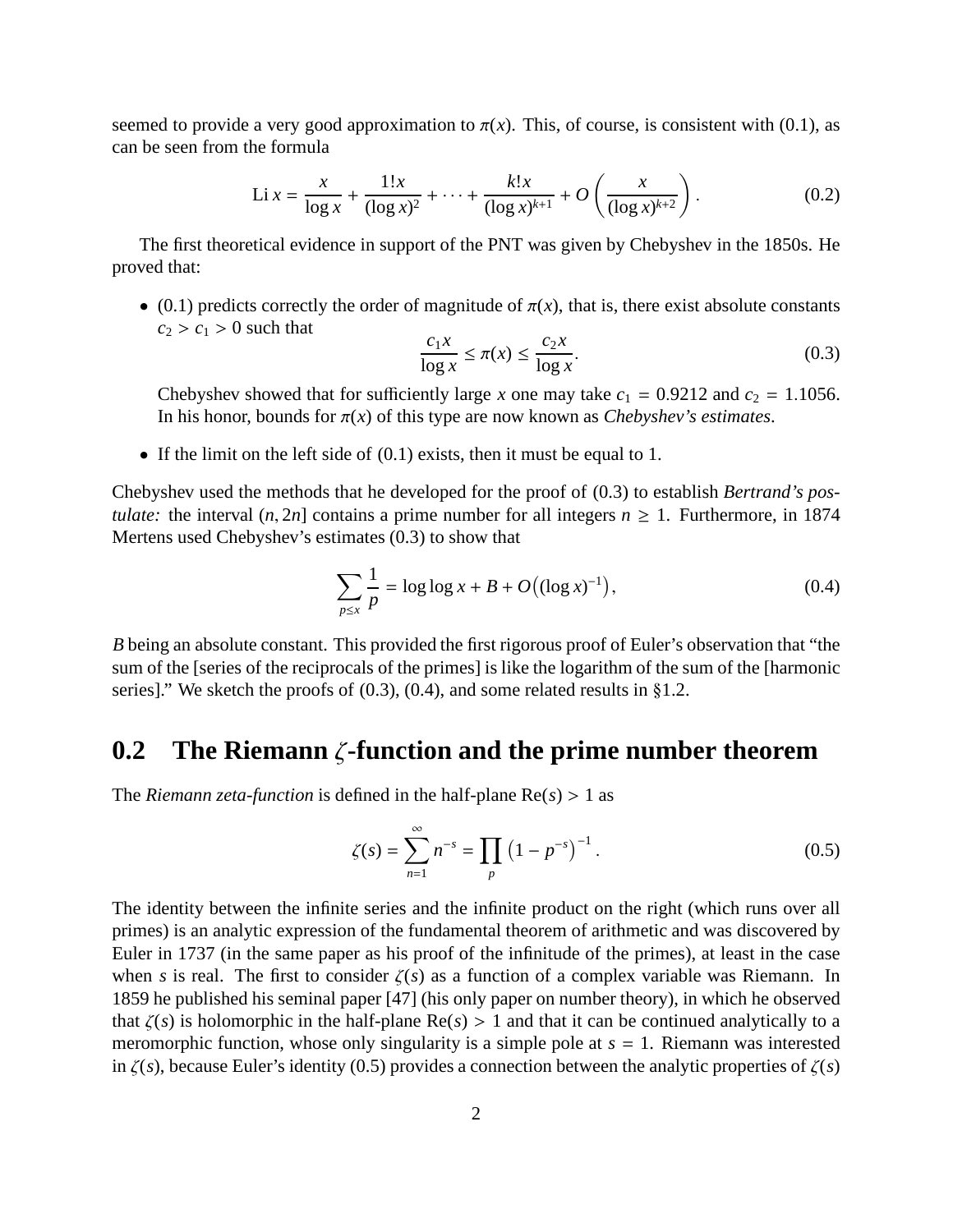and the PNT. It is not difficult to deduce from  $(0.5)$  that  $\zeta(s)$  does not vanish in the half-plane  $Re(s) > 1$ . Riemann proved that  $\zeta(s)$  satisfies the *functional equation* 

$$
\pi^{-s/2}\Gamma\left(\frac{s}{2}\right)\zeta(s)=\pi^{(s-1)/2}\Gamma\left(\frac{1-s}{2}\right)\zeta(1-s),
$$

from which it is easy to deduce that the only zeros of  $\zeta(s)$  in the half-plane Re(s) < 0 are the negative even integers; these are the *trivial zeros* of ζ(*s*). Besides the trivial zeros, ζ(*s*) has infinitely many zeros in the strip  $0 \leq \text{Re}(s) \leq 1$ : the *non-trivial zeros* of  $\zeta(s)$ . Riemann proposed several conjectures about the non-trivial zeros of  $\zeta(s)$ :

C1. If

$$
N(T) = #\big\{\rho \in \mathbb{C} : \zeta(\rho) = 0, \ 0 \le \text{Re}(\rho) \le 1, \ 0 < \text{Im}(\rho) \le T\big\},\
$$

then

$$
N(T) = \frac{T}{2\pi} \log \left( \frac{T}{2\pi e} \right) + O(\log T).
$$

C2. The entire function

$$
\xi(s) = \frac{1}{2}s(s-1)\pi^{-s/2}\Gamma\left(\frac{s}{2}\right)\zeta(s)
$$

has a product representation

$$
\xi(s) = e^{A+Bs} \prod_{\rho} \left(1 - \frac{s}{\rho}\right) e^{-s/\rho},
$$

the product being over all non-trivial zeros of  $\zeta(s)$ .

- C3. If  $x > 1$ , there is an explicit formula that represents  $\pi(x)$  as a series over the non-trivial zeros of  $\zeta(s)$ .
- C4. **Riemann Hypothesis (RH).** All zeros of  $\zeta(s)$  with  $0 \le \text{Re}(s) \le 1$  lie on the line  $\text{Re}(s) = \frac{1}{2}$  $\frac{1}{2}$ .

By the end of the 19th century, conjectures C1–C3 were proved: C1 and C3 were established by von Mangoldt, and C2 is a consequence of the general theory of entire functions of finite order developed by Hadamard. In particular, the Riemann–Mangoldt explicit formula for  $\pi(x)$ demonstrated that the PNT follows from the nonvanishing of  $\zeta(s)$  on the line Re(*s*) = 1. Thus, when in 1896 Hadamard and de la Vallée Poussin proved (independently) that  $\zeta(1 + it) \neq 0$  for all real *t*, the PNT was finally proved. In contrast, the Riemann Hypothesis is still an open problem that has been selected by the Clay Mathematics Institute as one of the seven Millennium Problems. We remark that under RH, the Riemann–Mangoldt formula implies the asymptotic formula

$$
\pi(x) = \text{Li } x + O\big(x^{1/2} \log x\big),\tag{0.6}
$$

which is essentially best possible.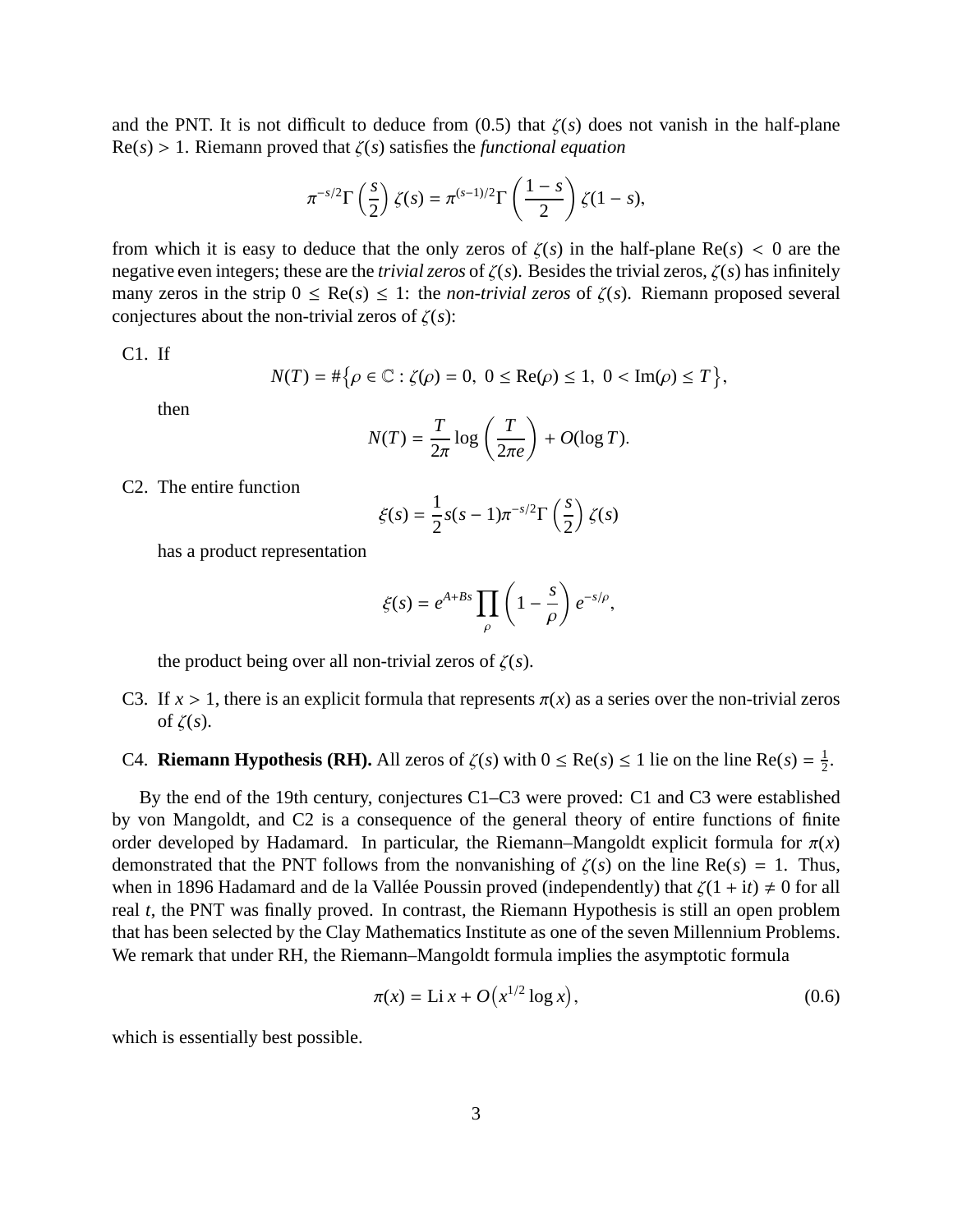The last observation has motivated the investigations of the error term in the PNT. In 1899 de la Vallée Poussin refined the original proof that  $\zeta(1 + it) \neq 0$  and showed that, in fact,  $\zeta(\sigma + it)$ does not vanish in the region

$$
\sigma \ge 1 - \frac{c}{\log(|t| + 10)},\tag{0.7}
$$

for some absolute constant  $c > 0$ . This suffices to establish the following quantitative version of the PNT, which will be the main subject of Chapter 2 of these notes.

**Theorem 1.** *There exists an absolute constant c* > 0 *such that*

$$
\pi(x) = \text{Li } x + O\big(x \exp\big(-c \sqrt{\log x}\big)\big).
$$

Further improvements on the error term in the PNT have been quite limited. In 1922 Littlewood proved that

$$
\pi(x) - \text{Li } x \ll x \exp\left(-c\sqrt{\log x \log \log x}\right),\tag{0.8}
$$

while the best result to date was obtained by Korobov [38] and I. M. Vinogradov [58] in 1958:

$$
\pi(x) - \text{Li} \ x \ll x \exp\left(-c(\log x)^{3/5} (\log \log x)^{-1/5}\right). \tag{0.9}
$$

Both (0.8) and (0.9) are consequences of repsective improvements on the estimate of the zerofree region (0.7). Unfortunately, it is known that the approach employed in these works can never yield a bound of the form  $\pi(x) - \text{Li } x \ll x^{\theta}$ , with a fixed  $\theta < 1$ .

#### **0.3 Primes in arithmetic progressions**

In a couple of memoirs published in 1837 and 1840, Dirichlet proved that if *a* and *q* are natural numbers with  $(a, q) = 1$ , then the arithmetic progression  $a, a + q, a + 2q, \ldots$  contains infinitely many primes. By refining Dirichlet's argument, Mertens established the asymptotic formula

$$
\sum_{\substack{p \le x \\ p \equiv a \pmod{q}}} \frac{1}{p} \sim \frac{1}{\phi(q)} \sum_{p \le x} \frac{1}{p} \qquad \text{as } x \to \infty,
$$
 (0.10)

where  $\phi(q)$  is Euler's totient function. Fix *q* and consider the various reduced residue classes modulo *q*. Since all but finitely many primes lie in residue classes *a* mod *q* with  $(a, q) = 1$ , (0.10) suggests that the primes are uniformly distributed among the reduced residue classes to a given modulus *q*. Thus, one may expect that if  $(a, q) = 1$ , then

$$
\pi(x; q, a) = \sum_{\substack{p \le x \\ p \equiv a \pmod{q}}} 1 \sim \frac{\text{Li } x}{\phi(q)} \quad \text{as } x \to \infty.
$$
 (0.11)

This is the *prime number theorem for arithmetic progressions*. We may approach this statement in two different ways. First, we may fix *a* and *q* and ask whether (0.11) holds (allowing the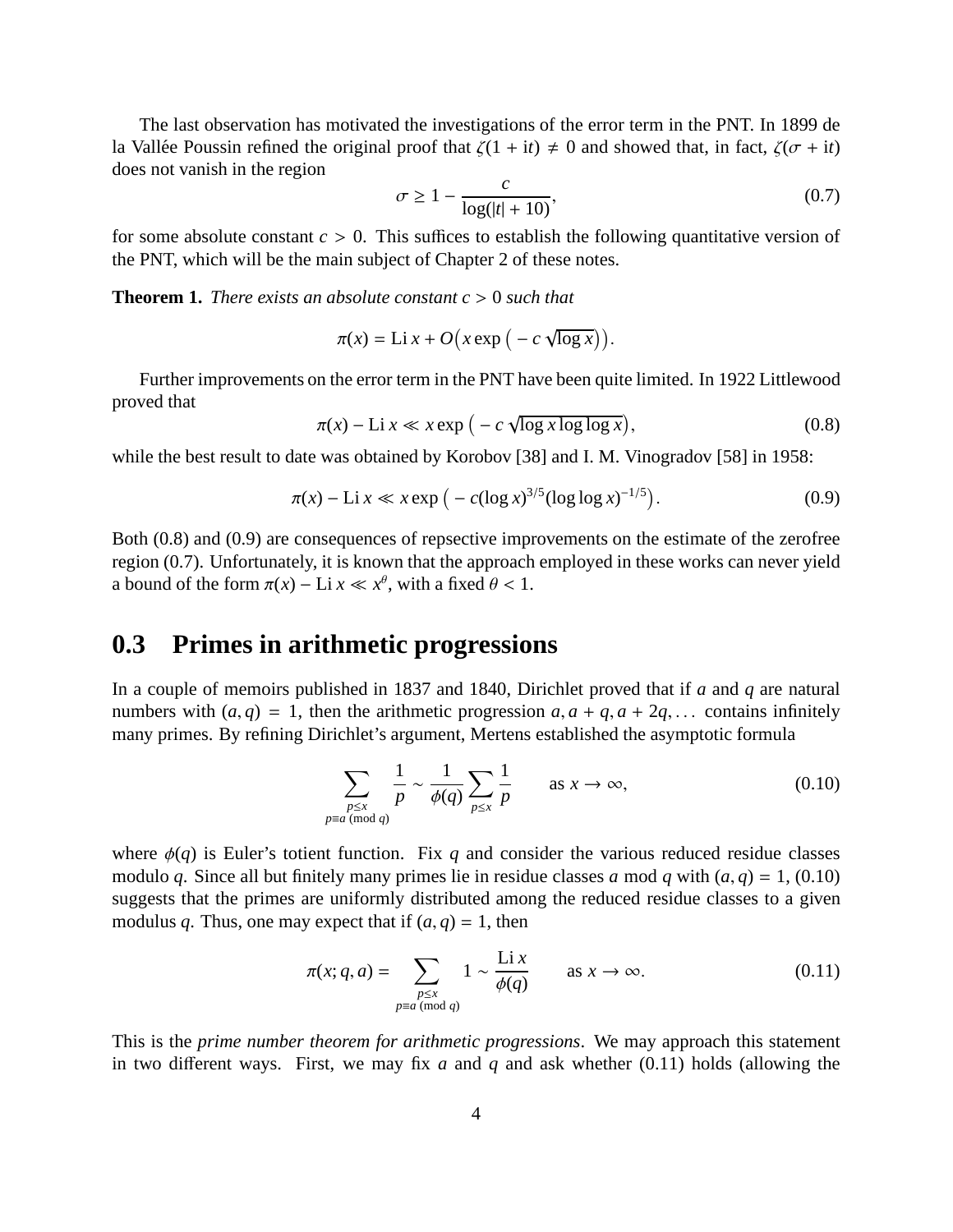convergence to depend on *q* and *a*). Posed in this form, the problem is a minor generalization of the PNT. In fact, shortly after proving Theorem 1, de la Vallée Poussin showed that

$$
\pi(x; q, a) = \frac{\text{Li }x}{\phi(q)} + O\big(x \exp\big(-c\sqrt{\log x}\big)\big),
$$

where  $c = c(q, a) > 0$  and the *O*-implied constant depends on *q* and *a*. The problem becomes much more difficult if we want an estimate that is explicit in *q* and uniform in *a*. The first result of this kind was obtained by Page [43], who proved that there exists a (small) positive number  $\delta$  such that

$$
\pi(x; q, a) = \frac{\operatorname{Li} x}{\phi(q)} + O\big(x \exp\big(-(\log x)^{\delta}\big)\big),
$$

whenever  $1 \le q \le (\log x)^{2-\delta}$  and  $(a, q) = 1$ . In 1935 Siegel [49] proved the following result, which we will establish in Chapter 3.

**Theorem 2.** For any fixed  $A > 0$ , there exists a constant  $c = c(A) > 0$  such that

$$
\pi(x; q, a) = \frac{\text{Li} x}{\phi(q)} + O\big(x \exp\big(-c \sqrt{\log x}\big)\big),
$$

*whenever*  $1 \le q \le (\log x)^A$  *and*  $(a, q) = 1$ *.* 

**Remark.** While this result is clearly sharper than Page's, it does have one significant drawback: it is ineffective, that is, given a particular value of *A*, the proof does not allow the constant *c*(*A*) or the *O*-implied constant to be computed.

The proofs of the above results rely on the analytic properties of a class of generalizations of the Riemann zeta-function known as *Dirichlet L-functions*. For each positive integer *q* there are  $\phi(q)$  functions  $\chi : \mathbb{Z} \to \mathbb{C}$  called *Dirichlet characters modulo q* (we will define these in Chapter 3). Given a character  $\chi$  modulo  $q$ , we define the respective Dirichlet *L*-function by

$$
L(s,\chi)=\sum_{n=1}^{\infty}\chi(n)n^{-s}\qquad(\text{Re}(s)>1).
$$

Similarly to  $\zeta(s)$ ,  $L(s, \chi)$  is holomorphic in the half-plane Re(s) > 1 and can be continued analytically to a meromorphic function that has at most one pole, which (if present) must be a simple pole at  $s = 1$ . Furthermore, just as  $\zeta(s)$ , the continued  $L(s, \chi)$  has infinitely many zeros in the strip  $0 \leq \text{Re}(s) \leq 1$ , and the horizontal distribution of those zeros has important implications on the distribution of primes in arithmetic progressions. For example, the results of de la Vallée Poussin, Page, and Siegel mentioned above were proved by showing that no *L*-function has zeros "close" to the line  $Re(s) = 1$ . We also have the following generalization of the Riemann Hypothesis:

**Generalized Riemann Hypothesis (GRH).** Let  $L(s, \chi)$  be a Dirichlet *L*-function. Then all zeros of  $L(s, \chi)$  with  $0 \le \text{Re}(s) \le 1$  lie on the line  $\text{Re}(s) = \frac{1}{2}$  $\frac{1}{2}$ .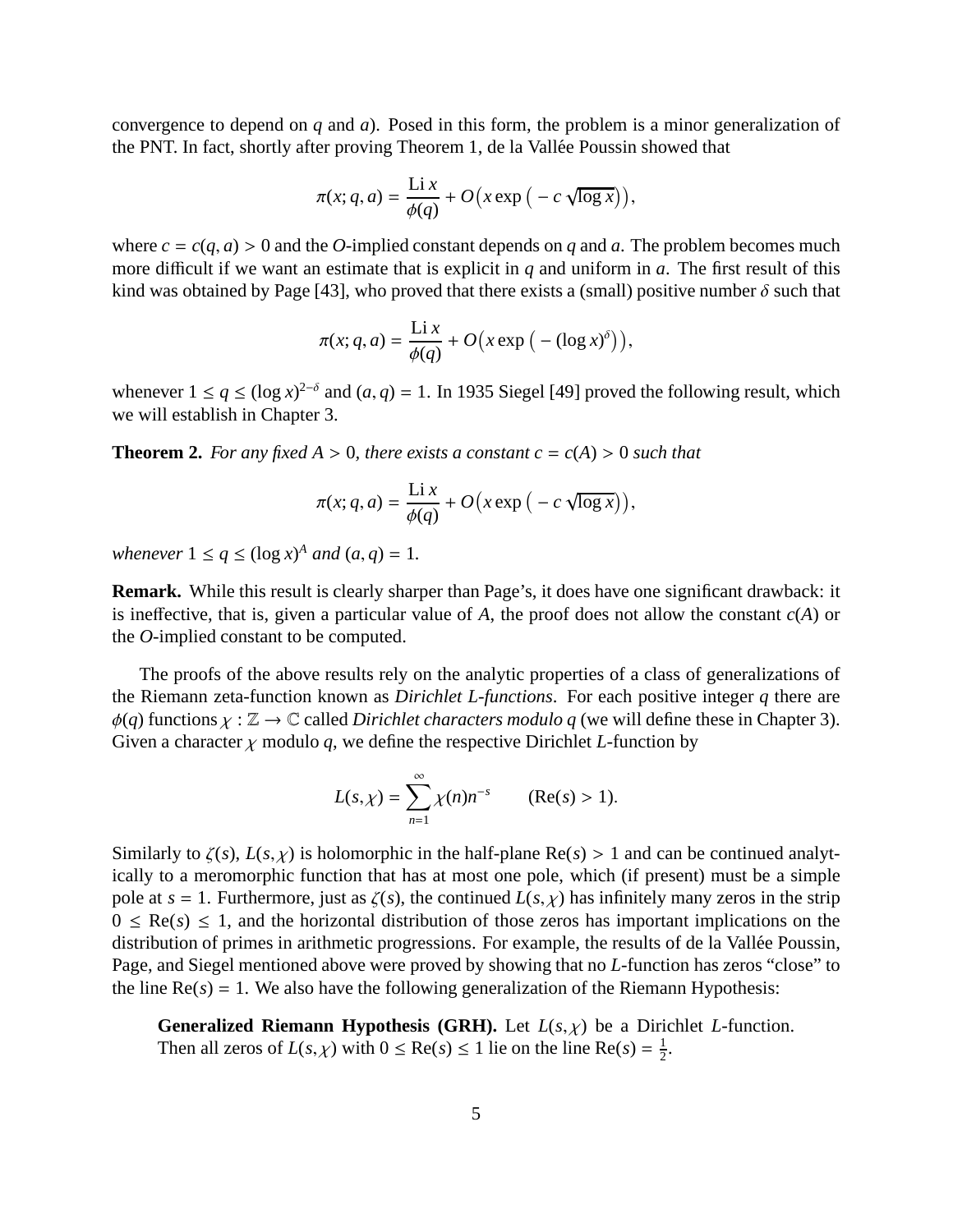Assuming GRH, we can deduce easily that

$$
\pi(x; q, a) = \frac{\text{Li } x}{\phi(q)} + O\big(x^{1/2} \log x\big),\tag{0.12}
$$

whenever  $(a, q) = 1$ . This estimate establishes (0.11) for  $1 \le q \le x^{\theta}, \theta < \frac{1}{2}$ .

In many applications one only needs approximations like (0.12) in some average sense over the moduli *q*. During the 1950s and 1960s several authors obtained such results. In particular, the following quantity was studied extensively:

$$
E(x, Q) = \sum_{q \leq Q} \max_{(a,q)=1} \max_{y \leq x} \left| \pi(y; q, a) - \frac{\text{Liy}}{\phi(q)} \right|.
$$

The trivial bound for this sum is  $E(x, Q) \ll x$ , whereas (0.12) implies

$$
E(x,Q) \ll Qx^{1/2} \log x. \tag{0.13}
$$

In 1965 Bombieri [5] and A. I. Vinogradov [55] proved (independently) the following result.

**Theorem 3.** For any fixed  $A > 0$ , there exists a constant  $B = B(A) > 0$  such that

$$
E(x,Q) \ll x(\log x)^{-A},
$$

*whenever*  $Q \leq x^{1/2} (\log x)^{-B}$ *.* 

We observe that this result provides a nontrivial estimate for  $E(x, Q)$  under essentially the same restrictions on *Q* as GRH. Because of this fact, the Bombieri–Vinogradov theorem has seen numerous applications in which it has been used as a *de facto* replacement for GRH. In Chapter 5 we will give a proof of Theorem 3 with  $B = A + 4$ .

It should be noted that unlike the error term in  $(0.6)$ , the error term in  $(0.12)$  is not necessarily best possible. In fact, there is some evidence in support of the bold conjecture that

$$
\pi(x; q, a) = \frac{\text{Li } x}{\phi(q)} + O_{\epsilon}\big((x/q)^{1/2 + \epsilon}\big)
$$

for any fixed  $\epsilon > 0$ . In Chapter 5 we will establish the so-called *Barban–Davenport–Halberstam theorem*, which asserts that this bound holds in the mean-square over all arithmetic progressions with differences  $q \leq x^{1-\epsilon}$ . We should also mention that during the mid 1980s Bombieri, Friedlander, and Iwaniec [6, 7, 8] obtained several variants of the Bombieri–Vinogradov theorem, in which the value of  $Q$  can exceed  $x^{1/2}$ . However, since their methods go beyond the reach of these notes, we will only state one of their results (see [7]).

**Theorem 4.** Let  $a \neq 0$  and  $x \ge y \ge 3$ . Then

$$
\sum_{\substack{q \leq \sqrt{xy} \\ (q,a)=1}} \left| \pi(x;q,a) - \frac{\operatorname{Li} x}{\phi(q)} \right| \ll (\operatorname{Li} x) \left( \frac{\log y}{\log x} \right)^2 (\log \log x)^c.
$$

*Here c is an absolute constant and the*  $\ll$ -implied constant depends only on a.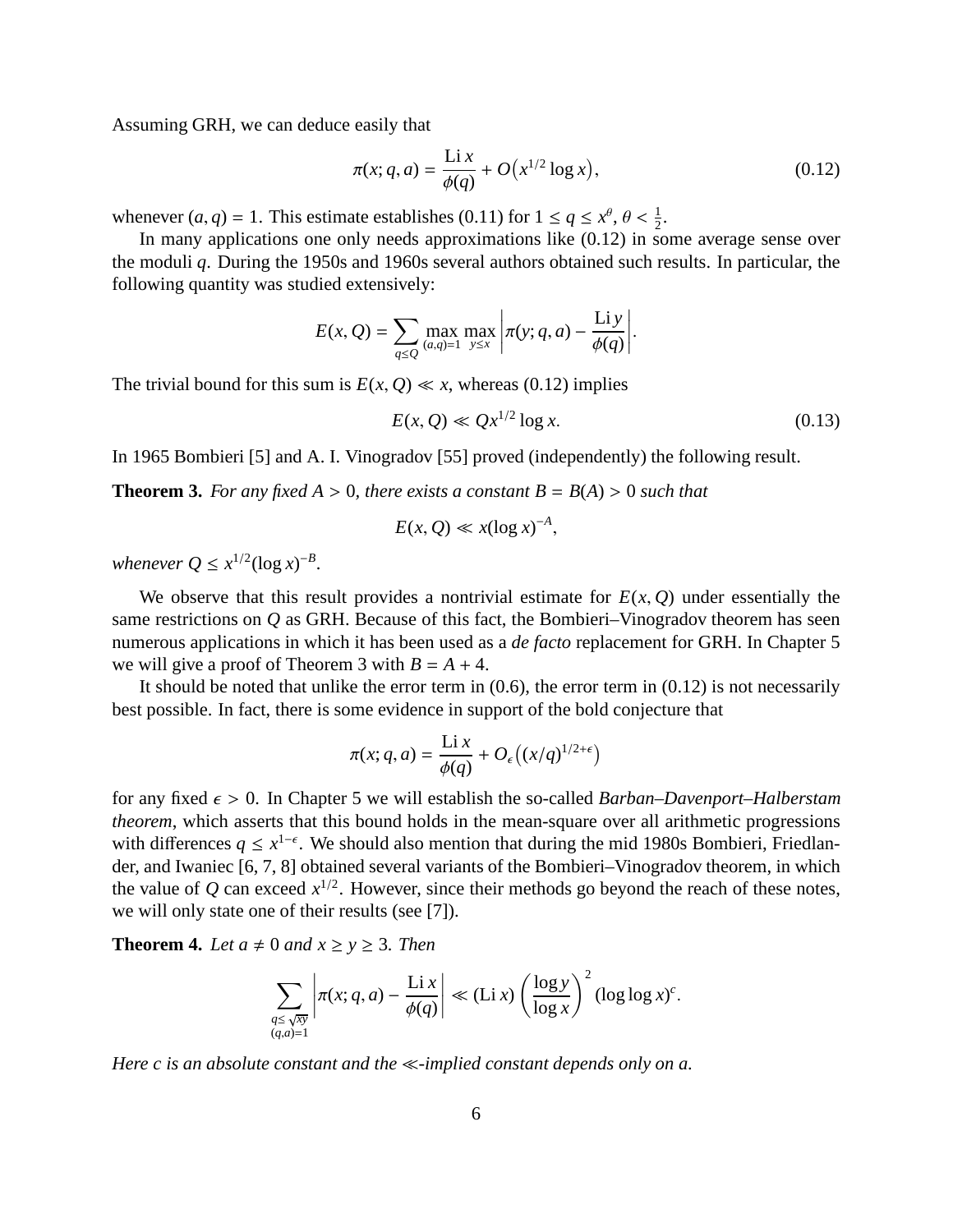#### **0.4 Primes in short intervals**

It is an old problem in the theory of prime numbers to prove that for any integer  $n \geq 1$ , the interval  $(n^2, (n+1)^2]$  contains a prime number. This problem leads quickly to the more general question of estimating the differences between consecutive primes. Cramér was the first to study this question systematically. Let  $p_n$  denote the *n*th prime number. In 1920 Cramér [12] proved that under RH

$$
p_{n+1}-p_n\ll p_n^{1/2}\log p_n.
$$

Cramér also proposed a probabilistic model of the prime numbers that leads to very precise (and very bold) predictions of the asymptotic properties of the primes. In particular, he conjectured [13] that

$$
\limsup_{n \to \infty} \frac{p_{n+1} - p_n}{(\log p_n)^2} = 1.
$$
\n(0.14)

Nontrivial upper bounds for  $p_{n+1} - p_n$  can be derived from the quantitative versions of the PNT stated above, but the ensuing results are rather poor, because the known bounds for the error term in the PNT are barely smaller than the main term. However, in 1930 Hoheisel [26] obtained a much sharper result. He proved (unconditionaly) the asymptotic formula

$$
\pi(x + x^{\theta}) - \pi(x) \sim x^{\theta} (\log x)^{-1} \qquad \text{as } x \to \infty,
$$
\n(0.15)

with  $\theta = 1 - (33000)^{-1}$ . Subsequently several authors made further contributions that produced the following improvements on Hoheisel's result:

| Heilbronn [25] (1933)   | $\theta = 0.996$        |
|-------------------------|-------------------------|
| Chudakov [11] (1936)    | $\theta > 3/4 = 0.750$  |
| Ingham [30] (1937)      | $\theta > 5/8 = 0.625$  |
| Montgomery [41] (1971)  | $\theta > 3/5 = 0.600$  |
| Huxley [27] (1972)      | $\theta$ > 7/12 = 0.583 |
| Heath-Brown [23] (1988) | $\theta = 7/12 = 0.583$ |

We will see the proof of Huxley's result in Chapter 5 of these notes. Furthermore, since the late 1970s, several mathematicians have shown that even shorter intervals must contain primes (without establishing an asymptotic formula for the number of primes in such intervals). Such results usually take the form

$$
\pi(x + x^{\theta}) - \pi(x) \gg x^{\theta} (\log x)^{-1} \qquad \text{for } x \ge x_0(\theta). \tag{0.16}
$$

The following list displays the progress in that direction over the last 30 years:

| Iwaniec and Jutila [34] (1979)      | $\theta = 13/23 = 0.565$ |
|-------------------------------------|--------------------------|
| Heath-Brown and Iwaniec [24] (1979) | $\theta > 11/20 = 0.550$ |
| Iwaniec and Pintz [35] (1984)       | $\theta = 23/42 = 0.547$ |
| Lou and Yao $[40]$ (1992)           | $\theta = 6/11 = 0.545$  |
| Baker and Harman [1] (1996)         | $\theta = 0.535$         |
| Baker, Harman, and Pintz [2] (2001) | $\theta = 0.525$         |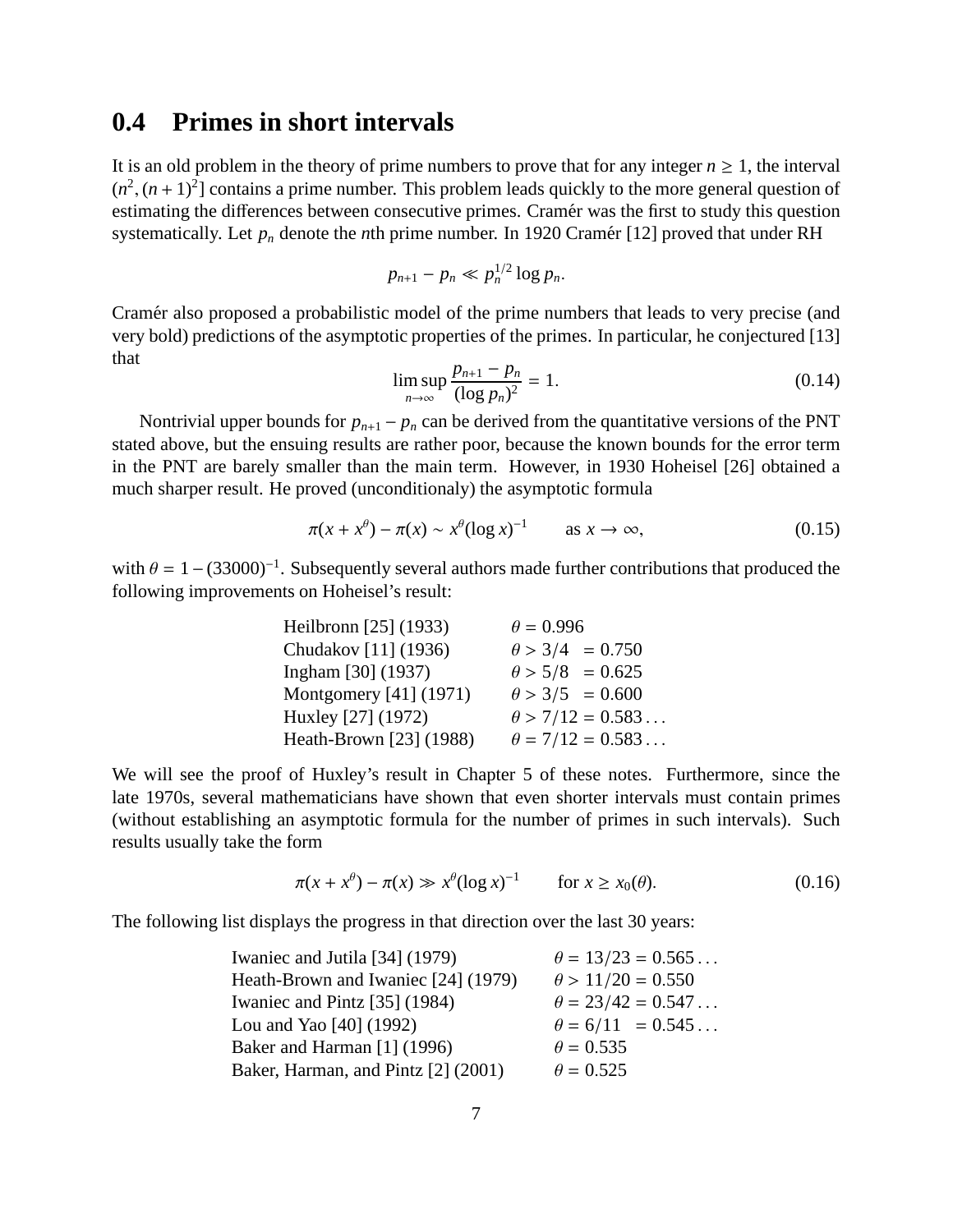Selberg [48] considered the distribution of primes in "almost all short intervals." Let  $h(x)$  be an increasing function of *x*. We say that *almost all* intervals  $(x, x + h(x))$  contain primes if the measure of the set of  $x \in (1, X]$  for which the interval  $(x, x + h(x))$  contains no prime is  $o(X)$ . Selberg proved that if  $h(x)$  grows faster than  $(\log x)^2$  as  $x \to \infty$ , the Riemann Hypothesis implies that almost all intervals  $(x, x+h(x))$  contain a prime number (and also that the asymptotic formula (0.15) holds for each inexceptional interval). Further, Selberg showed unconditionally that if  $\theta > 1/4$ , then almost all intervals  $(x, x + x^{\theta})$  contain a prime number. The latter result has been the subject of a long series of successive improvements, similar to the improvements on Hoheisel's result described above. In particular, the best result to date obtained in 1996 by Jia [36] extends the range for  $\theta$  in Selberg's result to  $\theta > 1/20$ .

In the opposite direction, Erdös [16] showed in 1935 that

$$
p_{n+1} - p_n \ge c \log p_n \log \log p_n (\log \log \log p_n)^{-2}
$$
\n(0.17)

infinitely often. In 1938 Rankin [46] showed that one can replace the right side of (0.17) by

$$
(1/3 + o(1)) \log p_n \log \log p_n \log \log \log \log p_n (\log \log \log p_n)^{-2},
$$

but subsequent attempts at further improvements have not been very successful: the best result to date (see Pintz [44]) replaces the constant  $1/3$  in Rankin's bound by  $2e^{\gamma}$ , where  $\gamma$  is Euler's constant. In fact, the problem appears to be so notoriously difficult that Erdös—who was known for offerring monetary prizes for solutions of problems he was intrigued by—announced that he would pay \$10,000 to anyone who proved that the constant 1/3 in Rankin's result can be taken arbitrarily large!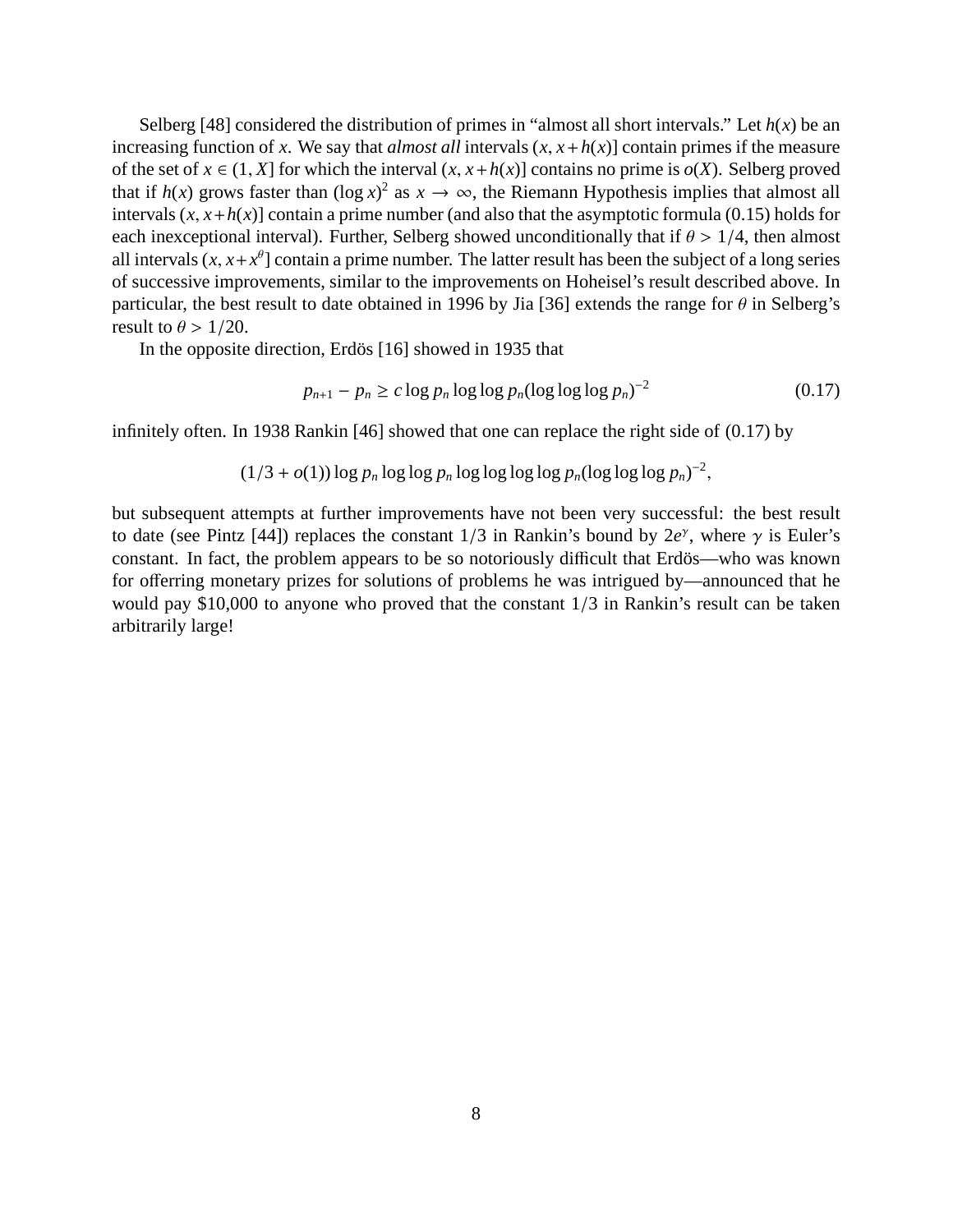## **Chapter 1**

### **Introduction: basic estimates**

The purpose of this chapter is to introduce some of the basic techniques and functions appearing in the later chapters. The results are mostly elementary and the reader may be familiar with some (and possibly all) of them.

#### **1.1 Multiplicative functions**

A function  $f : \mathbb{N} \to \mathbb{C}$  is said to be *multiplicative* if it is not identically zero and

$$
f(mn) = f(m)f(n) \qquad \text{whenever } \gcd(m, n) = 1.
$$

If *f* satisfies the stronger condition that  $f(mn) = f(m)f(n)$  for all pairs *m*, *n*, it is said to be *completely (or totally) multiplicative*.

Some functions, such as  $f(n) = n^s$  ( $s \in \mathbb{C}$ ), are obviously multiplicative. Others are defined so that they are. One such function is the *Möbius function* 

$$
\mu(n) = \begin{cases}\n1 & \text{if } n = 1, \\
(-1)^r & \text{if } n \text{ is the product of } r \text{ distinct primes,} \\
0 & \text{if } n \text{ is divisible by the square of a prime.} \n\end{cases}
$$
\n(1.1)

The following lemma provides an easy way to deduce the multiplicativity of a large class of arithmetic functions. We leave its proof as an exercise.

**Lemma 1.1.** *Suppose that f and g are multiplicative functions. Then the arithmetic function f*  $* g$ *, defined by*

$$
(f * g)(n) = \sum_{d|n} f(d)g(n/d),
$$

*is also multiplicative.*

The next lemma contains the most important property of the Möbius function.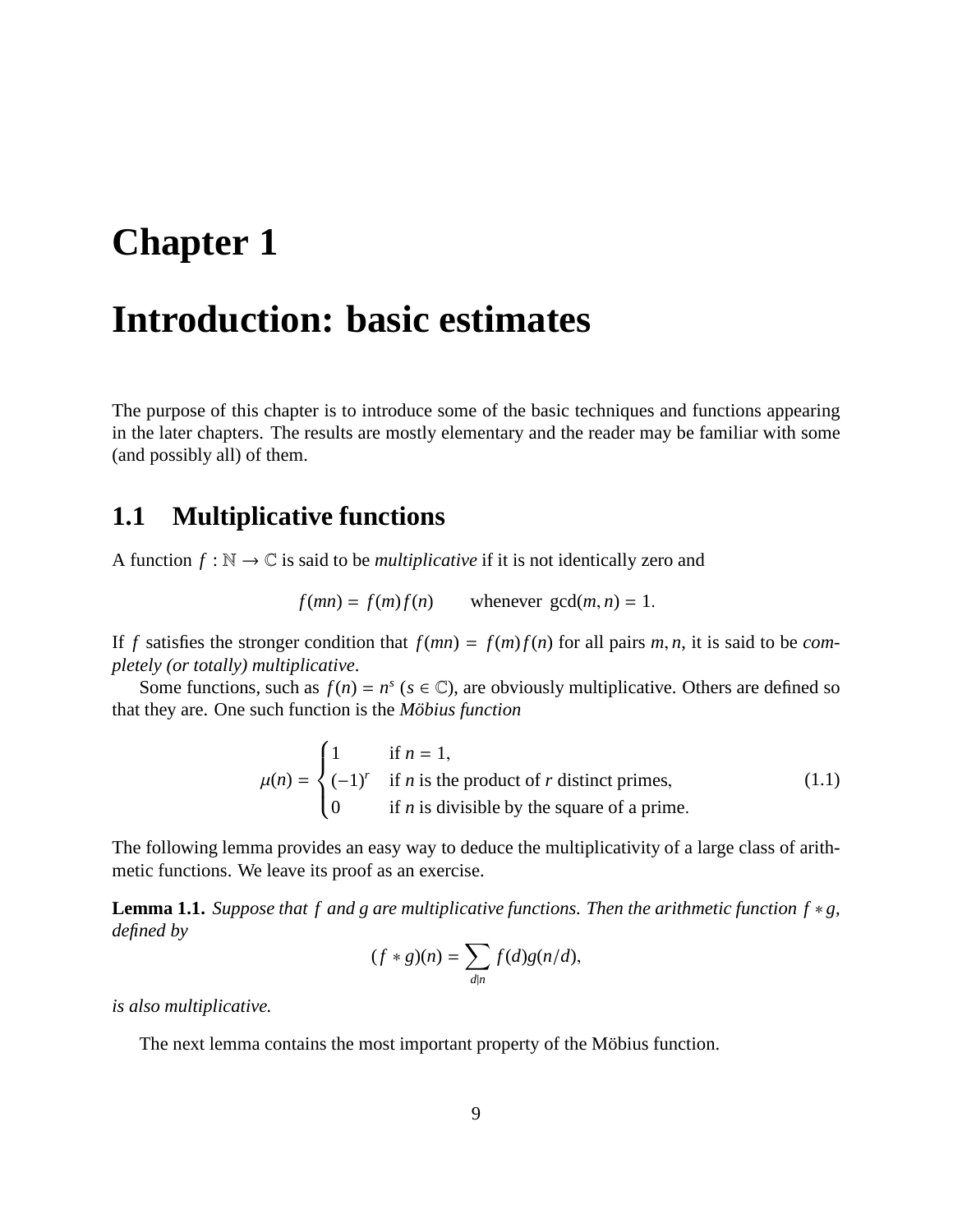**Lemma 1.2.**  $\sum$ *d*|*n*  $\mu(d) =$  $\int 1 \quad \text{if } n = 1,$ 0 *otherwise*.

*Proof.* It suffices to consider the case when *n* is squarefree. Suppose that  $n = p_1 p_2 \cdots p_r$ , where  $p_1, p_2, \ldots, p_r$  are distinct primes, and write  $m = p_1 p_2 \cdots p_{r-1}$ . Then

$$
\sum_{d|n} \mu(d) = \sum_{d|m} \mu(d) + \sum_{d|m} \mu(dp_r) = \sum_{d|m} \mu(d) + \sum_{d|m} (-\mu(d)) = 0,
$$

where the second to last step uses the multiplicativity of  $\mu$ .

**Corollary 1.3.** *(Möbius inversion formula) Suppose that*  $f : \mathbb{N} \to \mathbb{C}$  *is an arithmetic function and define*

$$
F(n) = \sum_{d|n} f(d).
$$

*Then*  $f = F * \mu$ *, that is,* 

$$
f(n) = \sum_{d|n} F(d)\mu(n/d).
$$

*In particular, if F is multiplicative, so is f .*

*Proof.* We have

$$
\sum_{d|n} F(d)\mu(n/d) = \sum_{d|n} \sum_{k|d} f(k)\mu(n/d) = \sum_{k|n} \sum_{\substack{d|n \\ k|d}} f(k)\mu(n/d) = \sum_{k|n} \sum_{m|(n/k)} f(k)\mu(n/km).
$$

By Lemma 1.2, the sum over *m* vanishes unless  $k = n$ , so the first claim follows. The second claim is a consequence of the first, Lemma 1.1, and the multiplicativity of  $\mu$ .

### **1.2 Partial summation**

We now discuss a simple trick that is put to a great use in analytic number theory.

**Lemma 1.4 (Abel).** *Suppose that*  $a_n$  *are complex numbers and*  $f(x)$  *is continuously differentiable on* [α, β]*. Then*

$$
\sum_{\alpha < n \leq \beta} a_n f(n) = A(\beta) f(\beta) - \int_{\alpha}^{\beta} A(x) f'(x) \, dx,
$$

*where*  $A(x) = \sum_{\alpha < n \leq x} a_n$ .

*Proof.* Using Stieltjes integration by parts, we have

$$
\sum_{\alpha < n \leq \beta} a_n f(n) = \int_{\alpha^+}^{\beta^+} f(x) \, dA(x) = f(x) A(x) \Big|_{\alpha}^{\beta} - \int_{\alpha}^{\beta} A(x) \, d f(x),
$$

and the desired result follows.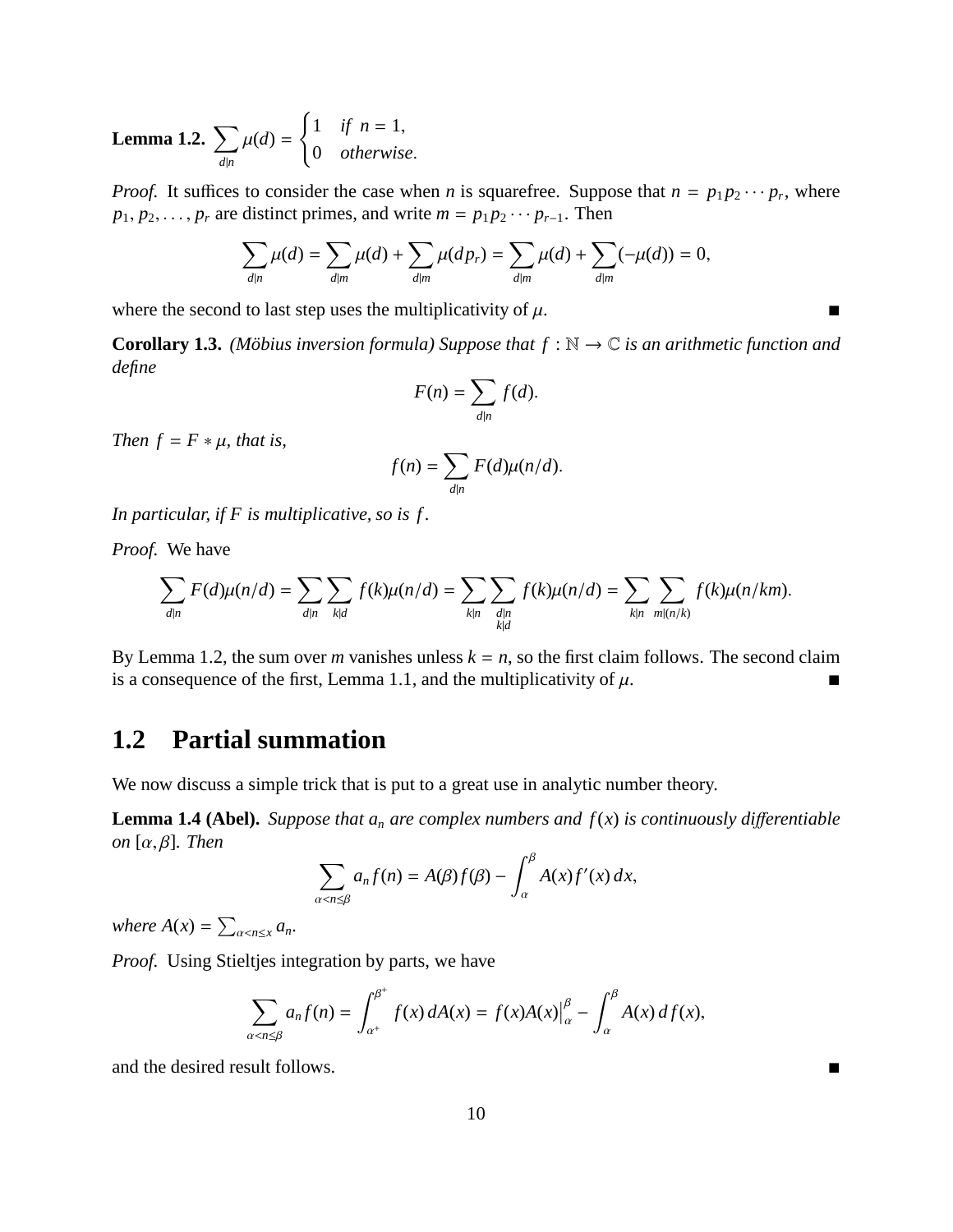**Corollary 1.5.** *There is a constant c*<sup>1</sup> *such that*

$$
\sum_{n \le x} \frac{1}{n} = \log x + c_1 + O(x^{-1}).
$$

**Corollary 1.6.**  $\sum$ *n*≤*x*  $\log n = x \log x - x + O(\log x).$ 

**Remark.** The constant  $c_1$  is known as *Euler's constant* and usually is denoted by  $\gamma$ :

$$
\gamma = \lim_{x \to \infty} \left( \sum_{n \le x} \frac{1}{n} - \log x \right) \approx 0.5772 \dots \tag{1.2}
$$

Next, we define three arithmetic functions that play an important role in prime number theory. These are *von Mangoldt's function*

$$
\Lambda(n) = \begin{cases} \log p & \text{if } n \text{ is a power of a prime } p, \\ 0 & \text{otherwise,} \end{cases}
$$
 (1.3)

and the functions

$$
\theta(x) = \sum_{p \le x} \log p \qquad \text{and} \qquad \psi(x) = \sum_{n \le x} \Lambda(n), \tag{1.4}
$$

which were introduced first by Chebyshev. Our first result about these functions is a Chebyshevtype bound for  $\psi(x)$ .

**Theorem 1.7.** *Suppose that*  $0 < c_2 < \log 2$  *and*  $c_3 > \log 4$ *. Then for sufficiently large x,* 

$$
c_2 x \le \psi(x) \le c_3 x.
$$

*Proof.* Define

$$
T(x) = \sum_{n \le x} \log n.
$$

Taking logarithms in the prime factorization of *n*, we see that

$$
\log n = \sum_{d|n} \Lambda(d),
$$

so we can rewrite  $T(x)$  as

$$
T(x) = \sum_{n \leq x} \sum_{d|n} \Lambda(d) = \sum_{d \leq x} \Lambda(d) \sum_{\substack{n \leq x \\ d|n}} 1 = \sum_{d \leq x} \Lambda(d) \left[ \frac{x}{d} \right].
$$

Thus,

$$
T(x) - 2T(x/2) = \sum_{d \leq x} \Lambda(d) \left( \left[ \frac{x}{d} \right] - 2 \left[ \frac{x}{2d} \right] \right).
$$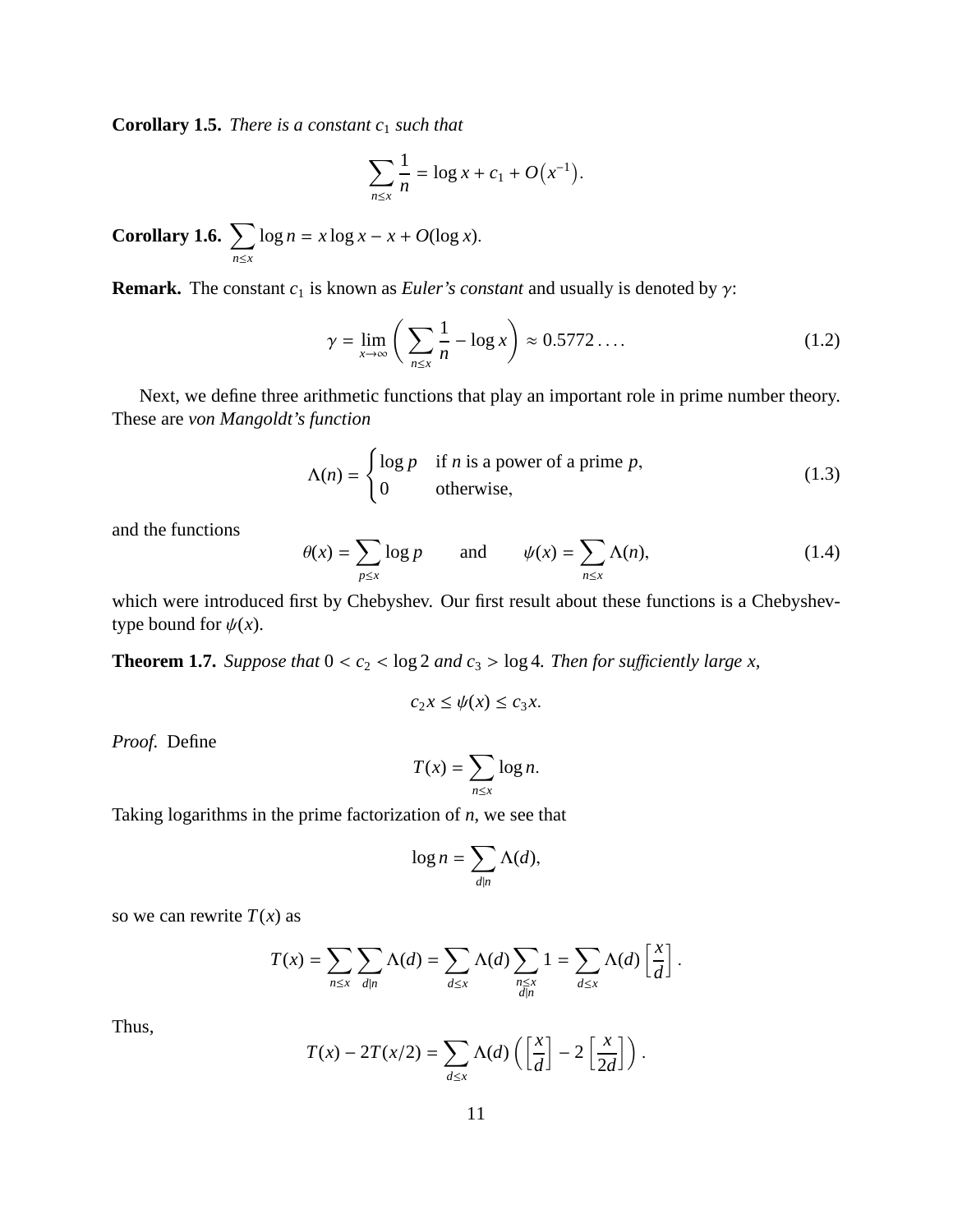We now note that

$$
0 \le \left[\frac{x}{d}\right] - 2\left[\frac{x}{2d}\right] \le 1
$$

and

$$
\left[\frac{x}{d}\right] - 2\left[\frac{x}{2d}\right] = 1 \qquad \text{for } x/2 < d \leq x.
$$

Hence,

$$
\psi(x) - \psi(x/2) \leq T(x) - 2T(x/2) \leq \psi(x).
$$

On the other hand, by Corollary 1.6,

$$
T(x) - 2T(x/2) = x \log 2 + O(\log x).
$$

We deduce that

$$
\psi(x) \ge x \log 2 + O(\log x)
$$

and

$$
\psi(x) \le \psi(x/2) + x \log 2 + O(\log x)
$$
  
\n
$$
\le \psi(x/4) + \left(1 + \frac{1}{2}\right) x \log 2 + O(\log x)
$$
  
\n
$$
\le \psi(x/8) + \left(1 + \frac{1}{2} + \frac{1}{4}\right) x \log 2 + O(\log x)
$$
  
\n:  
\n:  
\n
$$
\le \psi(x/2^r) + \left(1 + \frac{1}{2} + \frac{1}{4} + \cdots\right) x \log 2 + O(r \log x)
$$
  
\n
$$
\le x \log 4 + O\left((\log x)^2\right),
$$

on choosing *r* so that  $2^r \le x < 2^{r+1}$ 

**Lemma 1.8.**  $\sum$ *p*≤*x* log *p p*  $= \log x + O(1).$ 

**Theorem 1.9 (Mertens).** *There is an absolute constant B such that*

1

$$
\sum_{p \le x} \frac{1}{p} = \log \log x + B + O((\log x)^{-1}).
$$
\n(1.5)

*Proof.* Define the function

$$
R(x) = \sum_{2 < p \le x} \frac{\log p}{p} - \log x
$$

and the sequence

$$
a_n = \begin{cases} (\log n)/n & \text{if } n \text{ is a prime number,} \\ 0 & \text{otherwise.} \end{cases}
$$

.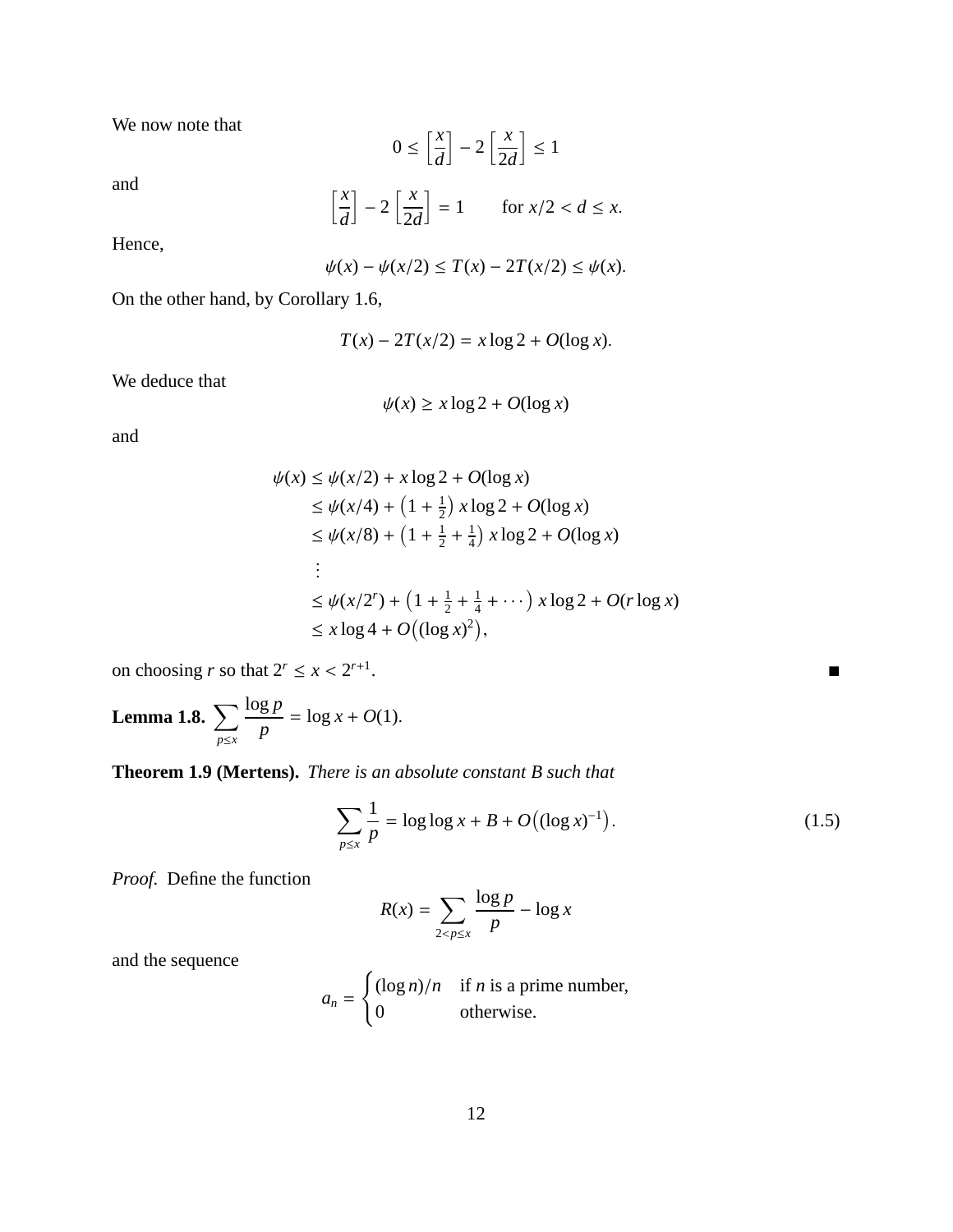Then, by Lemma 1.4,

$$
\sum_{p \le x} \frac{1}{p} = \sum_{2 < n \le x} \frac{a_n}{\log n} + \frac{1}{2}
$$
\n
$$
= \frac{1}{\log x} \sum_{2 < n \le x} \frac{\log p}{p} + \int_2^x \left( \sum_{2 < n \le y} \frac{\log p}{p} \right) \frac{dy}{y(\log y)^2} + \frac{1}{2}
$$
\n
$$
= \frac{1}{\log x} \left( \log x + R(x) \right) + \int_2^x \frac{\log y + R(y)}{y(\log y)^2} dy + \frac{1}{2}
$$
\n
$$
= \log \log x + \frac{3}{2} - \log \log 2 + \int_2^x \frac{R(y)}{y(\log y)^2} dy + \frac{R(x)}{\log x}.
$$

Using Lemma 1.8 to bound *R*(*y*), we obtain

$$
\int_2^x \frac{R(y)}{y(\log y)^2} dy + \frac{R(x)}{\log x} = \int_2^\infty \frac{R(y)}{y(\log y)^2} dy + O((\log x)^{-1}),
$$

and the desired conclusion follows with

$$
B = \frac{3}{2} - \log \log 2 + \int_2^{\infty} \frac{R(y)}{y(\log y)^2} dy.
$$

The final result of this section quantifies the relation between the error term in the PNT and the difference  $\psi(x) - x$ .

**Theorem 1.10.** *Suppose that f is an integrable function such that*  $x^{1/2} \ll f(x) \ll x$  and

$$
\int_2^x \frac{f(t)}{t} dt \ll f(x) \log x.
$$

*Then*

$$
\psi(x) - x \ll f(x) \qquad \Leftrightarrow \qquad \pi(x) - \text{Li } x \ll f(x) (\log x)^{-1}.
$$

*Proof.* Theorem 1.7 implies that

$$
\theta(x) = \psi(x) + O\big(x^{1/2}\big),
$$

whence

$$
\theta(x) = x + O(f(x)).
$$

Let  $a_n$  be the sequence

$$
a_n = \begin{cases} \log n & \text{if } n \text{ is a prime number,} \\ 0 & \text{otherwise.} \end{cases}
$$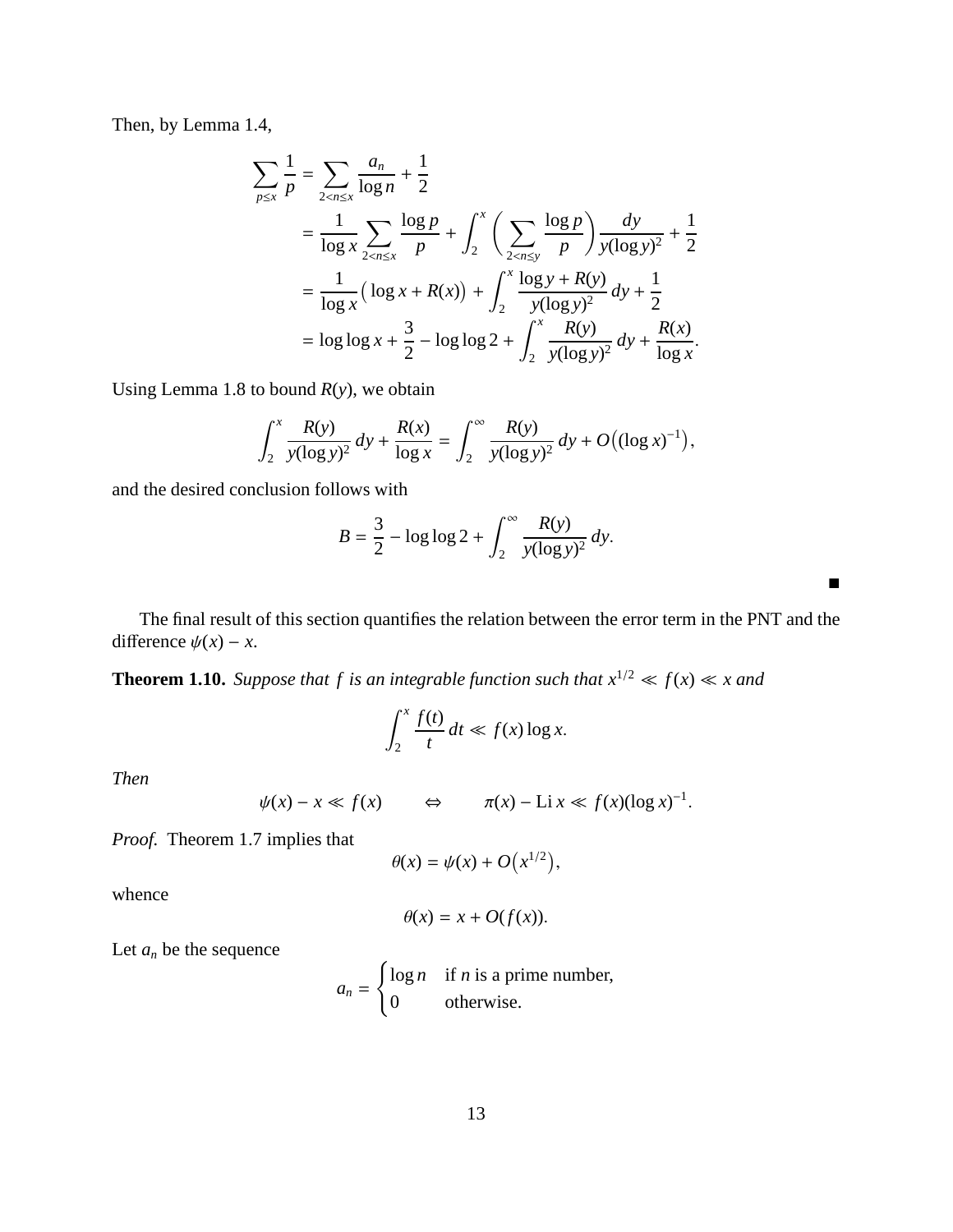As in the proof of Theorem 1.9,

$$
\pi(x) = \sum_{2 < n \le x} \frac{a_n}{\log n} + 1
$$
\n
$$
= \frac{\theta(x)}{\log x} + \int_2^x \frac{\theta(y) \, dy}{y(\log y)^2} + O(1)
$$
\n
$$
= \frac{x}{\log x} + \int_2^x \frac{dy}{(\log y)^2} + O\left(\frac{f(x)}{\log x}\right) + O\left(\int_2^x \frac{f(y) \, dy}{y(\log y)^2}\right)
$$
\n
$$
= \text{Li } x + O\left(f(x)(\log x)^{-1}\right),
$$

by (0.2) and the properties of f. This proves the direct implication, the converse is left as an exercise.

### **1.3 Dirichlet series**

A *Dirichlet series* is an infinite series of the form

$$
\sum_{n=1}^{\infty} a_n n^{-s},\tag{1.6}
$$

where  $a_n$  are complex numbers and  $s = \sigma + it$  is a complex variable. The following lemma shows that if a Dirichlet series converges at any finite complex number  $s_0 = \sigma_0 + i t_0$ , then it converges to a holomorphic function in the half-plane  $Re(s) > \sigma_0$ .

**Lemma 1.11.** *Suppose that*  $s_0 = \sigma_0 + it_0$  *and the series* 

$$
\sum_{n=1}^{\infty} a_n n^{-s_0}
$$

*converges. Then the Dirichlet series* (1.6) *converges uniformly on the compact subsets of the halfplane*  $Re(s) > \sigma_0$  *and the sum-function* 

$$
f(s) = \sum_{n=1}^{\infty} a_n n^{-s}
$$

*is holomorphic in that half-plane.*

*Proof.* It suffices to show that (1.6) converges uniformly in the regions

$$
\left\{s \in \mathbb{C} : \operatorname{Re}(s) \ge \sigma_0 + \delta, \ |\operatorname{Im}(s) - t_0| \le T\right\}
$$

where  $\delta$ , *T* > 0. By Lemma 1.4 with  $a_n = a_n n^{-s_0}$  and  $f(n) = n^{-(s-s_0)}$ ,

$$
\sum_{\alpha < n \leq \beta} a_n n^{-s} \ll_{\delta, T} \max_{\alpha < x \leq \beta} \left| \sum_{\alpha < n \leq x} a_n n^{-s_0} \right|,\tag{1.7}
$$

so the uniform convergence of (1.6) follows from the convergence of  $\sum_{n} a_n n^{-s_0}$  and Cauchy's criterion.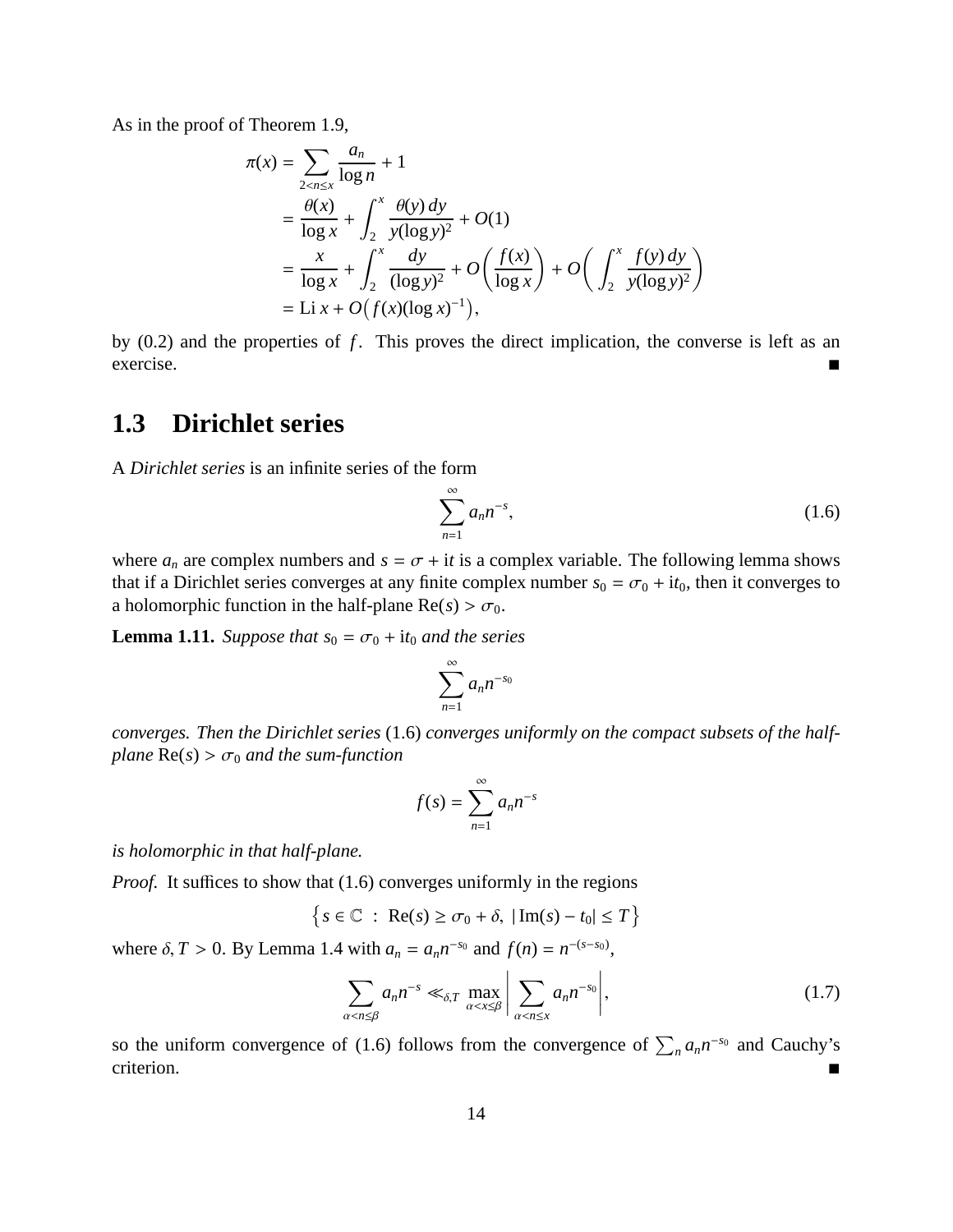The number

$$
\inf \{ \text{Re}(s) : (1.6) \text{ converges} \}
$$

is called the *abscissa of convergence* of the Dirichlet series (1.6). Here, of course, we allow the possibility that the infimum could be  $\pm \infty$ . The abscissa of convergence of the Dirichlet series  $\sum_{n} |a_n| n^{-s}$  is called the *abscissa of absolute convergence* of (1.6). The two abscissas are related by the following inequality.

**Lemma 1.12.** *Suppose that*  $\sigma_c$  *and*  $\sigma_a$  *are the abscissa of convergence and the abscissa of absolute convergence of the Dirichlet series* (1.6)*. Then*  $\sigma_c \leq \sigma_a \leq \sigma_c + 1$ *.* 

Dirichlet series are an important class of generating functions in number theory. In the remainder of this section, we discuss their properties related to their use in number theory. We first consider the relation between the sum-function of a Dirichlet series,

$$
f(s)=\sum_{n=1}^{\infty}a_n n^{-s},
$$

and the running sums of its coefficient sequence,

$$
A(x)=\sum_{n\leq x}a_n.
$$

The passage from  $A(x)$  to  $f(s)$  is easy (at least, when  $Re(s)$  is sufficiently large):

$$
f(s) = \sum_{n=1}^{\infty} a_n \int_n^{\infty} s x^{-s-1} dx = \int_1^{\infty} \left( \sum_{n \le x} a_n \right) s x^{-s-1} dx = \int_1^{\infty} A(x) s x^{-s-1} dx.
$$

The inverse relation requires a little bit more work.

**Lemma 1.13 (Perron's formula).** *Suppose that*  $\alpha > 0$ *. Then* 

$$
\frac{1}{2\pi i} \int_{\alpha - iT}^{\alpha + iT} \frac{u^s}{s} ds = \begin{cases} 1 + O\left(u^{\alpha}(T|\log u|)^{-1}\right) & \text{if } u > 1, \\ \frac{1}{2} + O\left(\alpha T^{-1}\right) & \text{if } u = 1, \\ O\left(u^{\alpha}(T|\log u|)^{-1}\right) & \text{if } 0 < u < 1. \end{cases}
$$

*Proof.* This is an exercise in contour integration.

**Corollary 1.14.** *Let f(s) be the sum-function of the Dirichlet series* (1.6)*. Suppose that*  $x \notin \mathbb{Z}$  *and*  $\alpha > \sigma_a$ , where  $\sigma_a$  *is the abscissa of absolute convergence of* (1.6)*. Then* 

$$
\sum_{n \leq x} a_n = \frac{1}{2\pi i} \int_{\alpha - iT}^{\alpha + iT} f(s) x^s s^{-1} ds + O\left(\frac{x^{\alpha}}{T} \sum_{n=1}^{\infty} \frac{|a_n| n^{-\alpha}}{|\log(x/n)|}\right).
$$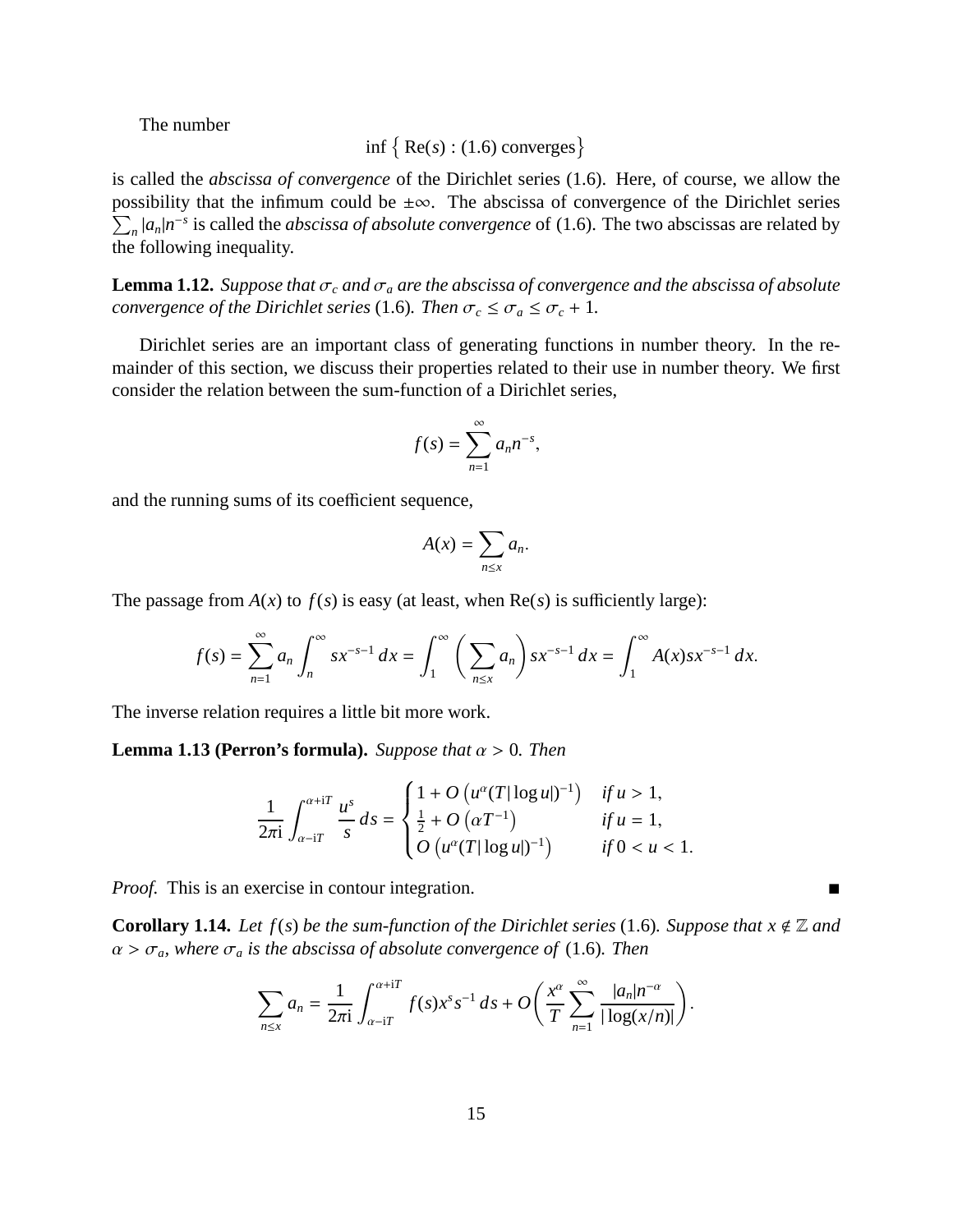**Corollary 1.15.** *Suppose that*  $a_1, a_2, a_3, \ldots$  *and*  $b_1, b_2, b_3, \ldots$  *are sequences of complex numbers and the holomorphic functions*  $f(s)$  *and*  $g(s)$  *are defined in the half-plane*  $\text{Re}(s) > \sigma_0$  by

$$
f(s) = \sum_{n=1}^{\infty} a_n n^{-s}
$$
 and  $g(s) = \sum_{n=1}^{\infty} b_n n^{-s}$ .

*If*  $f(s) = g(s)$  *whenever*  $\text{Re}(s) > \sigma_0$ *, then*  $a_n = b_n$  *for all*  $n = 1, 2, 3, \ldots$ 

*Proof.* We apply Corollary 1.14 with  $x \notin \mathbb{Z}$ ,  $\alpha = \sigma_0 + 2$  (this ensures the absolute convergence of the series on the line  $Re(s) = \alpha$ , and  $T = \infty$ . We get

$$
\sum_{n\leq x} a_n = \frac{1}{2\pi i} \int_{\alpha - i\infty}^{\alpha + i\infty} f(s) x^s s^{-1} ds = \frac{1}{2\pi i} \int_{\alpha - i\infty}^{\alpha + i\infty} g(s) x^s s^{-1} ds = \sum_{n\leq x} b_n.
$$

Since this holds for all non-integer  $x > 1$ , it follows that  $a_n = b_n$  for all  $n = 1, 2, 3, \ldots$ 

The next two lemmas and their corollaries illustrate why Dirichlet series are convenient generating functions in multiplicative number theory.

**Lemma 1.16.** *Suppose that f*(*n*) *is a multiplicative function. Then the identity*

$$
\sum_{n=1}^{\infty} f(n)n^{-s} = \prod_{p} (1 + f(p)p^{-s} + f(p^2)p^{-2s} + \cdots)
$$

*holds whenever the series on the left converges absolutely.*

*Proof.* The absolute convergence of the series  $\sum_{n} f(n)n^{-s}$  implies the absolute convergence of the series  $\sum_{m} f(p^{m})p^{-ms}$  for all primes *p*. Let  $x \ge 2$  and  $r = \pi(x)$ . Then

$$
\prod_{p \le x} (1 + f(p)p^{-s} + f(p^2)p^{-2s} + \cdots) = \sum_{m_1=0}^{\infty} \cdots \sum_{m_r=0}^{\infty} f(p_1^{m_1}) \cdots f(p_r^{m_r})(p_1^{m_1} \cdots p_r^{m_r})^{-s}
$$
  

$$
= \sum_{m_1=0}^{\infty} \cdots \sum_{m_r=0}^{\infty} f(p_1^{m_1} \cdots p_r^{m_r})(p_1^{m_1} \cdots p_r^{m_r})^{-s}
$$
  

$$
= \sum_{\substack{n=1 \ n \text{ prime}}}^{\infty} f(n)n^{-s},
$$

where we have used the multiplicativity of *f*. Noting that the last sum contains, in particular, all the terms with  $n \leq x$ , we conclude that

$$
\left| \sum_{n \leq x} f(n) n^{-s} - \prod_{p \leq x} \left( 1 + f(p) p^{-s} + f(p^2) p^{-2s} + \cdots \right) \right| \leq \sum_{n > x} |f(n)| n^{-\sigma},
$$

which establishes the desired identity.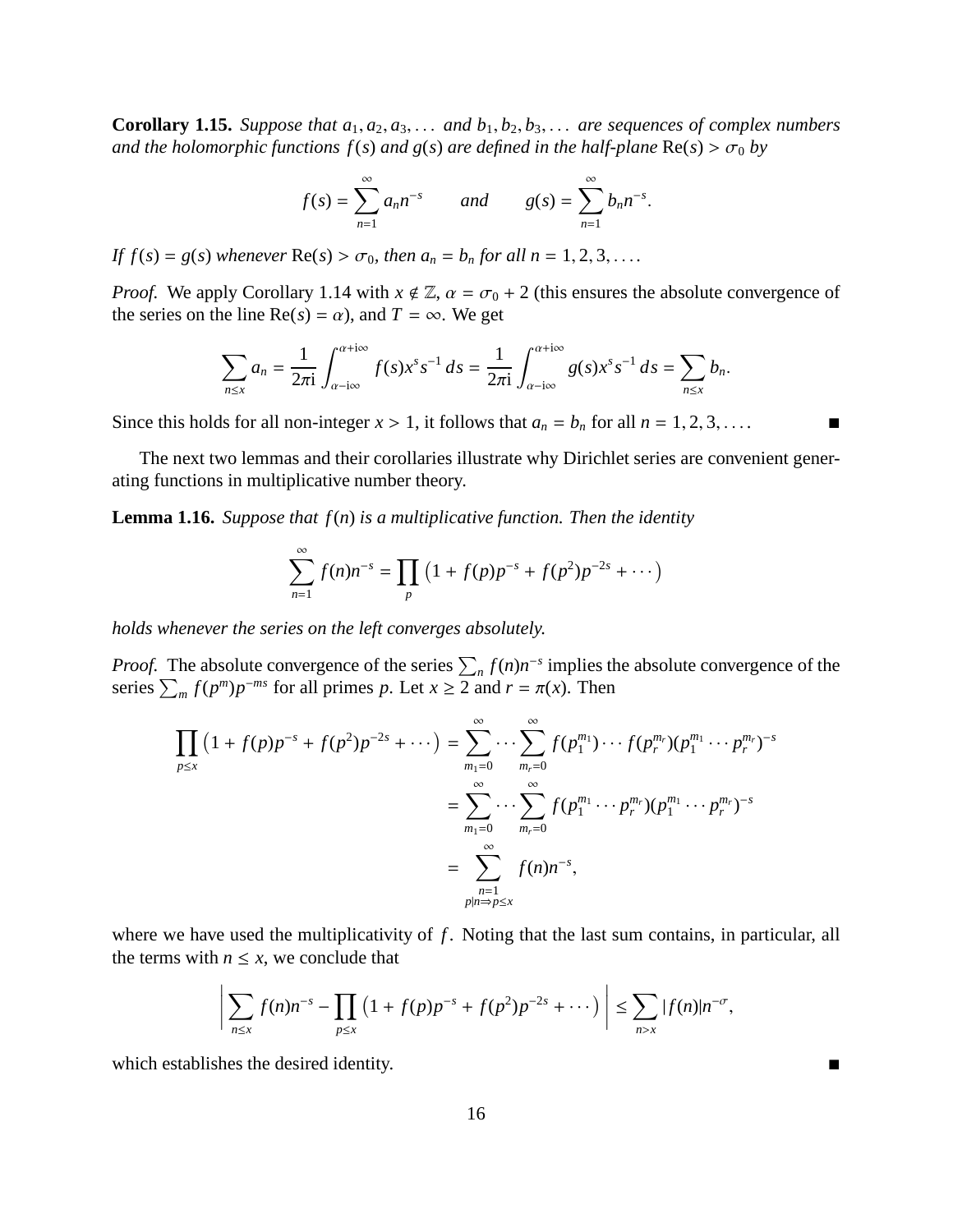**Corollary 1.17.** *Suppose that f*(*n*) *is a completely multiplicative function. Then the identity*

$$
\sum_{n=1}^{\infty} f(n)n^{-s} = \prod_{p} (1 - f(p)p^{-s})^{-1}
$$

*holds whenever the series on the left converges absolutely.*

**Lemma 1.18.** *Suppose that*  $a_1, a_2, a_3, \ldots$  *and*  $b_1, b_2, b_3, \ldots$  *are sequences of complex numbers such that the Dirichlet series*

$$
f(s) = \sum_{n=1}^{\infty} a_n n^{-s}
$$
 and  $g(s) = \sum_{n=1}^{\infty} b_n n^{-s}$ 

*converge absolutely in the half-plane*  $\text{Re}(s) > \sigma_0$ *. Then the Dirichlet series* 

$$
h(s) = \sum_{n=1}^{\infty} c_n n^{-s}, \qquad c_n = \sum_{uv=n} a_u b_v,
$$

*is also absolutely convergent in*  $\text{Re}(s) > \sigma_0$  *and*  $h(s) = f(s)g(s)$ *.* 

*Proof.* Suppose first that  $\sigma > \sigma_0$ . Then

$$
\sum_{n \le x} |c_n| n^{-\sigma} = \sum_{n \le x} \left| \sum_{uv=n} a_u b_v \right| n^{-\sigma}
$$
  
\n
$$
\le \sum_{n \le x} \left( \sum_{uv=n} |a_u b_v| \right) n^{-\sigma} = \sum_{uv \le x} |a_u b_v| (uv)^{-\sigma}
$$
  
\n
$$
\le \left( \sum_{u \le x} |a_u| u^{-\sigma} \right) \left( \sum_{v \le x} |b_v| v^{-\sigma} \right)
$$
  
\n
$$
\le \left( \sum_{u=1}^{\infty} |a_u| u^{-\sigma} \right) \left( \sum_{v=1}^{\infty} |b_v| v^{-\sigma} \right),
$$

which proves the absolute convergence of  $\sum_{n} c_n n^{-s}$  for Re(*s*) =  $\sigma$ . In particular, we have that

$$
\sum_{n>x} \left( \sum_{uv=n} |a_u b_v| \right) n^{-\sigma} \to 0 \quad \text{as } x \to \infty,
$$

so the second part of the lemma follows from the inequality

$$
\left|\sum_{n\leq x}c_n n^{-s}-\left(\sum_{u\leq x}a_u u^{-s}\right)\left(\sum_{v\leq x}b_v v^{-s}\right)\right|\leq \sum_{n>x}\left(\sum_{uv=n}|a_u b_v|\right)n^{-\sigma}.\tag{1.8}
$$

 $\blacksquare$ 

In the next series of corollaries  $\zeta(s)$  is the Riemann zeta-function.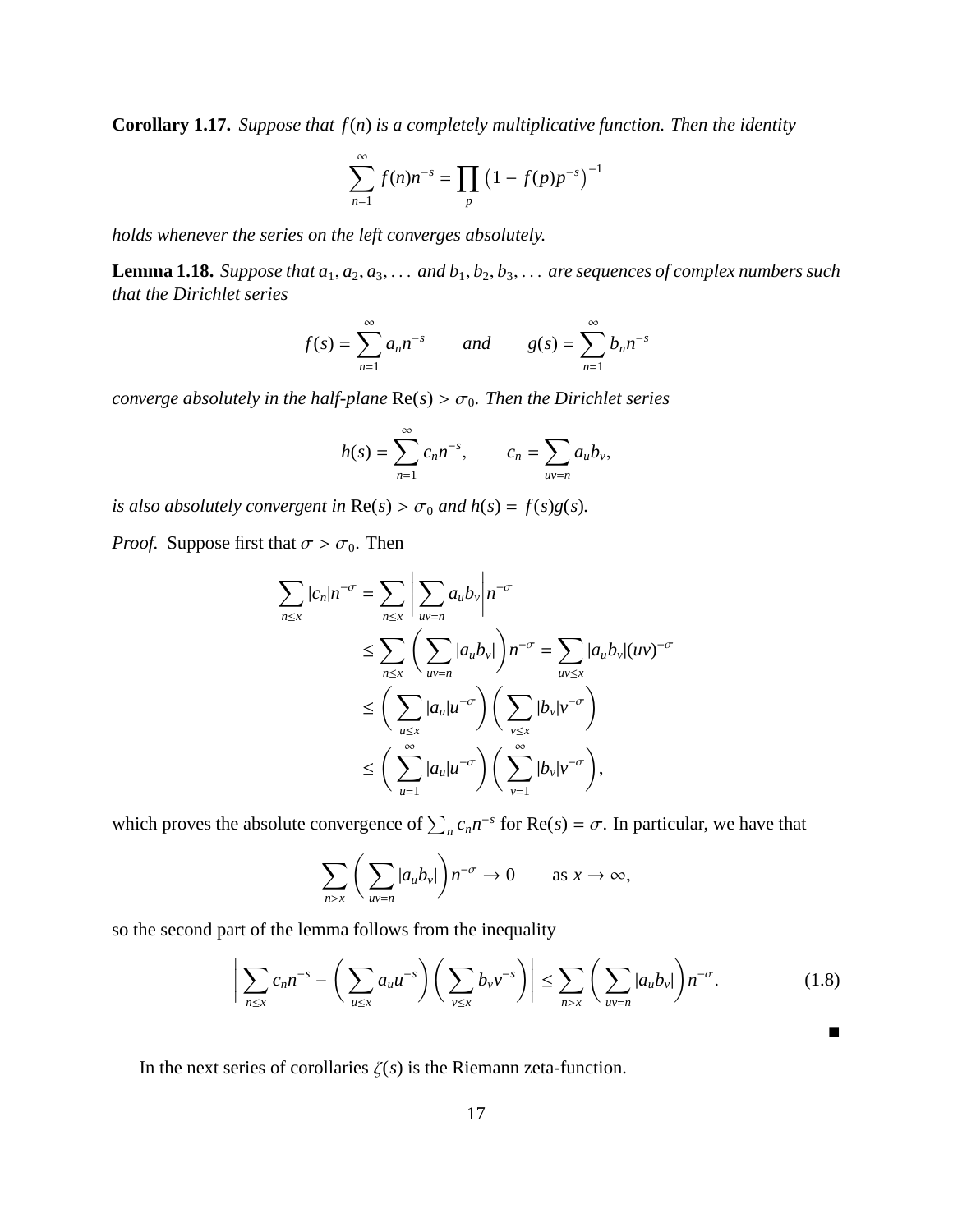**Corollary 1.19.** *Suppose that*  $Re(s) > 1$ *. Then* 

$$
\sum_{n=1}^{\infty} \mu(n) n^{-s} = \frac{1}{\zeta(s)}.
$$

*Proof.* By Lemmas 1.2 and 1.18,

$$
\bigg(\sum_{n=1}^{\infty}\mu(n)n^{-s}\bigg)\bigg(\sum_{n=1}^{\infty}n^{-s}\bigg)=1.
$$

**Corollary 1.20.** *Suppose that*  $Re(s) > 1$ *. Then* 

$$
\sum_{n=1}^{\infty} \Lambda(n) n^{-s} = -\frac{\zeta'(s)}{\zeta(s)}.
$$

### **1.4 Divisor functions**

In this section we collect several standard estimates for the number of divisors function  $d(n)$  and its averages. First of all, we note that  $d(n)$  is multiplicative (by Lemma 1.1) and satisfies  $d(p^k) = k+1$ . These two observations lead (after some work) to the following upper bound for *d*(*n*).

**Lemma 1.21.** *For any*  $\epsilon > 0$ ,  $d(n) \ll_{\epsilon} n^{\epsilon}$ .

The bound in Lemma 1.21 is not tight, but it is also not too far from the best possible general bound (see Exercise 21). On the other hand, the next lemma shows that for most values of *n*, *d*(*n*) is significantly smaller: its average value is log *n*.

**Theorem 1.22 (Dirichlet).** *Suppose that*  $x \ge 2$ *. Then* 

$$
\sum_{n \le x} d(n) = x \log x + (2\gamma - 1)x + O(x^{1/2}),
$$
\n(1.9)

 $\blacksquare$ 

 $\blacksquare$ 

*where* γ *is Euler's constant.*

*Proof.* Let  $D(x)$  denote the left side of (1.9). We have

$$
D(x) = \sum_{n \le x} \sum_{uv=n} 1 = \sum_{uv \le x} 1 = \sum_{uv \le x} 1 + \sum_{uv \le x} 1 - \sum_{u,v \le \sqrt{x}} 1 = D_1(x) + D_2(x) - D_3(x), \quad \text{say.}
$$

Thus, (1.9) follows from the estimates

$$
D_1(x) = D_2(x) = \sum_{u \le \sqrt{x}} \left[ \frac{x}{u} \right] = \sum_{u \le \sqrt{x}} \frac{x}{u} + O(x^{1/2})
$$
  
=  $x \log \sqrt{x} + \gamma x + O(x^{1/2})$  (by Corollary 1.5);  

$$
D_3(x) = \left[ \sqrt{x} \right]^2 = x + O(x^{1/2}).
$$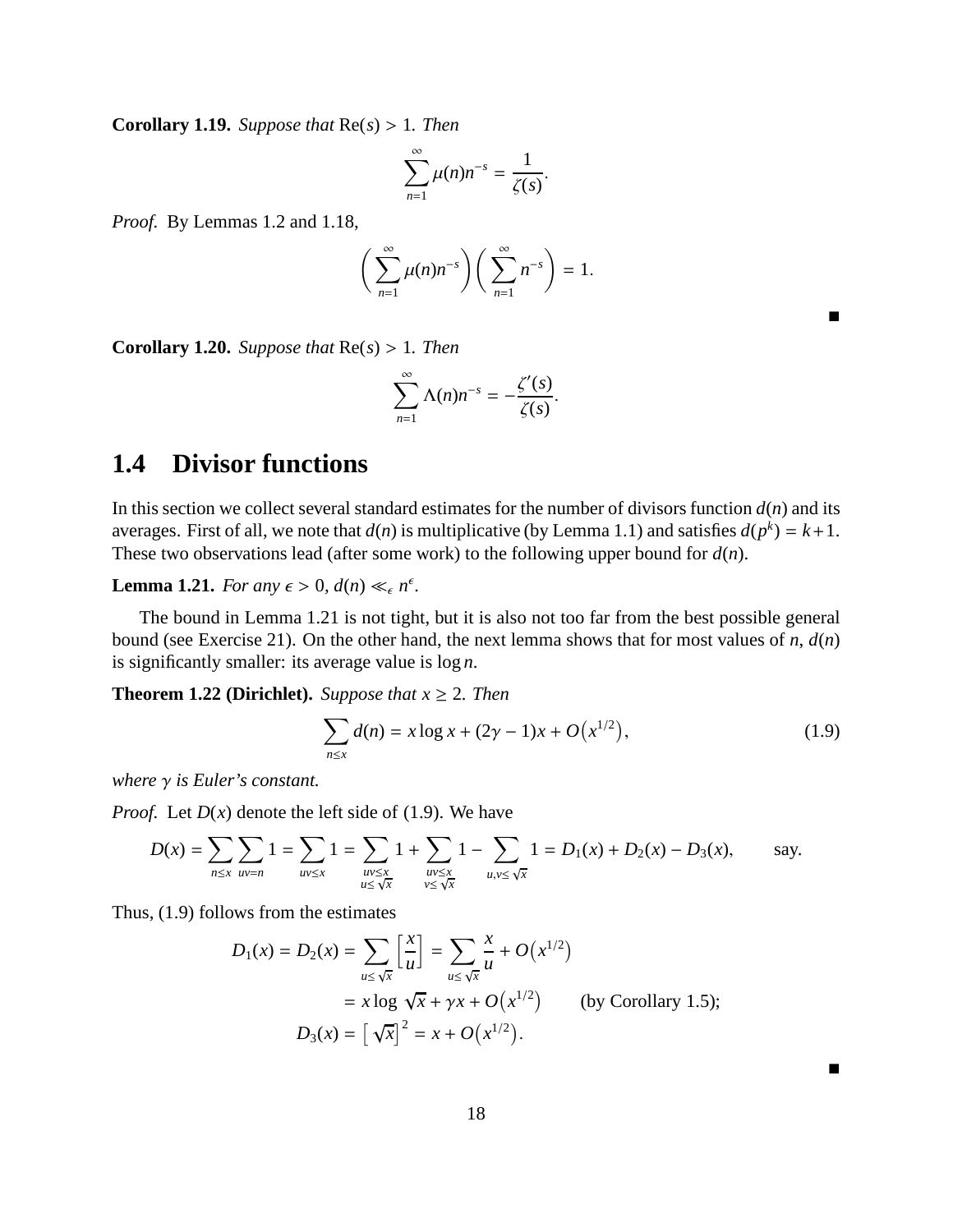**Remark.** The estimation of the error term in (1.9) is a famous problem in analytic number theory. It is not too difficult to show that

$$
\Delta(x) = \sum_{n \le x} d(n) - x \log x - (2\gamma - 1)x \ll x^{1/3} \log x.
$$

Attempts to improve further on this and other similar bounds have stimulated the development of the theory of exponential sums (see Graham and Kolesnik [17] and Huxley [28]). The best result to date was obtained recently by Huxley [29]:

$$
\Delta(x) \ll_{\epsilon} x^{131/416+\epsilon},
$$

where  $131/416 = 0.3149...$  It is conjectured that

$$
\Delta(x) \ll_{\epsilon} x^{1/4+\epsilon},
$$

which if proven would be essentially best possible, as it is an old result of Hardy [20] that the bound  $\Delta(x) \ll x^{1/4}$  does not hold for all *x*.

Often one needs upper bounds for higher moments of  $d(n)$ . The following theorem provides such an estimate.

**Theorem 1.23.** *Suppose that*  $x \ge 1$  *and*  $k \in \mathbb{N}$ *. Then* 

$$
\sum_{n \le x} (d(n))^k \ll_k x(\log x)^{2^k - 1} + 1. \tag{1.10}
$$

*Proof.* By induction on *k*. The case  $k = 1$  follows from Theorem 1.22. Now suppose that (1.10) holds for some  $k \geq 1$ . Then

$$
\sum_{n\leq x}(d(n))^{k+1}=\sum_{uv\leq x}(d(uv))^k\leq \sum_{uv\leq x}(d(u)d(v))^k,
$$

where the last step uses that  $d(mn) \leq d(m)d(n)$ . Hence, by the inductive hypothesis,

$$
\sum_{uv \le x} (d(u)d(v))^k \le \sum_{u \le x} (d(u))^k \sum_{v \le x/u} (d(v))^k
$$
  

$$
\ll_k x(\log x)^{2^k - 1} \sum_{u \le x} \frac{(d(u))^k}{u} + \sum_{u \le x} (d(u))^k \ll_k x(\log x)^{2^{k+1} - 1},
$$

on using the bound

$$
\sum_{u\leq x}\frac{(d(u))^k}{u}\ll_k (\log x)^{2^k},
$$

which follows from the inductive hypothesis by partial summation.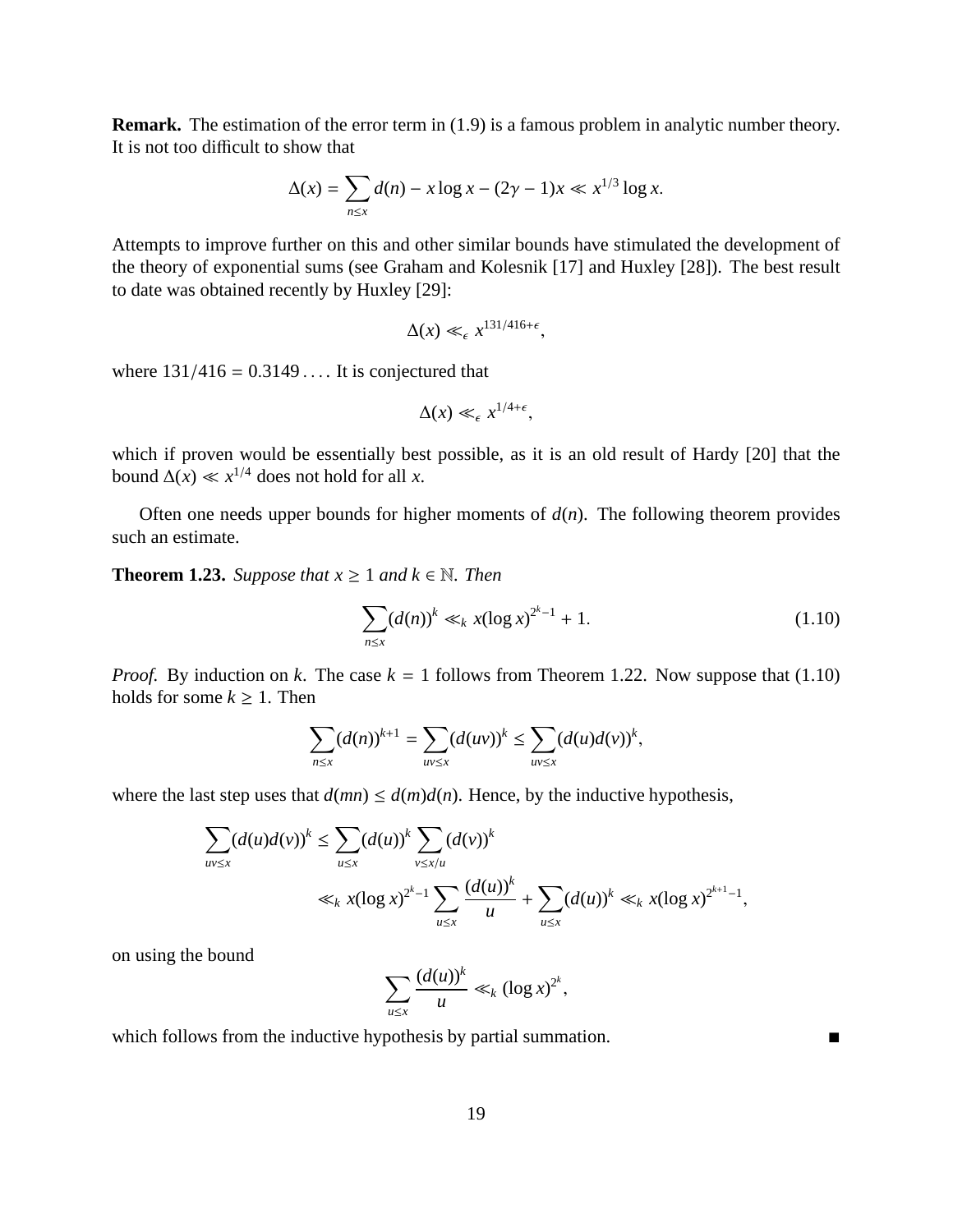#### **Exercises**

- 1. Prove (0.2).
- 2. Prove that Euler's function  $\phi(n)$  is multiplicative.
- 3. Prove Lemma 1.1.
- 4. Prove Corollary 1.5. [HINT: The value of  $c_1$  is  $1 \int_1^{\infty} \{x\} x^{-2} dx$ .]
- 5. Prove Corollary 1.6.
- 6. Prove Lemma 1.8. HINT: First show that the given sum equals  $x^{-1}T(x) + O(1)$ , where  $T(x)$  is the sum appearing in the proof of Theorem 1.7.
- 7. Prove that

$$
\prod_{p\leq x}\left(1-\frac{1}{p}\right)=\frac{C}{\log x}\left(1+O\left(\frac{1}{\log x}\right)\right),\,
$$

where *C* is an absolute constant. (It can be shown that, in fact,  $C = e^{-\gamma}$ , where  $\gamma$  is Euler's constant.)

8. Let *B* be the constant appearing in Theorem 1.9 and *C* be the constant appearing in the last problem. Prove that

$$
B + \log C = \sum_{p} \left( \frac{1}{p} + \log \left( 1 - \frac{1}{p} \right) \right).
$$

9. Prove that under the hypotheses of Theorem 1.10,

$$
\int_2^x \frac{f(y) \, dy}{y (\log y)^2} \ll \frac{f(x)}{\log x}.
$$

- 10. Prove the converse part of Theorem 1.10.
- 11. Modify the proof of Theorem 1.10 to show that the PNT is equivalent to the statement that  $\psi(x) \sim x$  as  $x \to \infty$ .
- 12. Verify (1.7).
- 13. Suppose that in Lemma 1.11 the assumption that the series  $\sum_{n} a_n n^{-s_0}$  converges is weakened to the assertion that the partial sums

$$
\sum_{n \le N} a_n n^{-s_0} \qquad (N = 1, 2, 3, ...)
$$

are bounded. Prove that the conclusion of the lemma stays true.

- 14. Prove Lemma 1.12.
- 15. Prove Lemma 1.13.
- 16. Prove (1.8).
- 17. Prove Corollary 1.20.
- 18. Prove the following identities: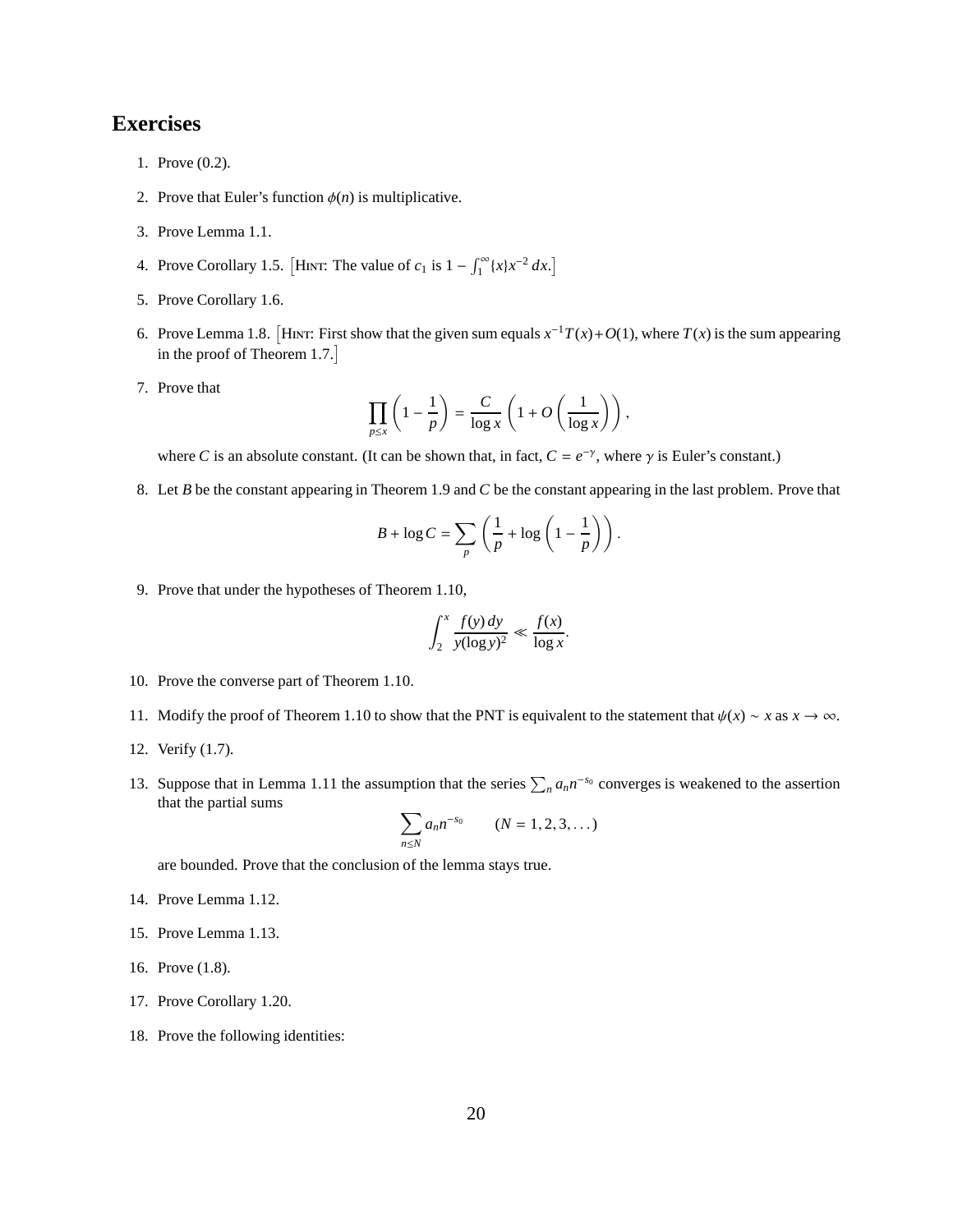(a) 
$$
\sum_{n=1}^{\infty} d(n)n^{-s} = \zeta^2(s)
$$
 whenever Re(s) > 1;  
\n(b) 
$$
\sum_{n=1}^{\infty} |\mu(n)|n^{-s} = \zeta(s)/\zeta(2s)
$$
 whenever Re(s) > 1;  
\n(c) 
$$
\sum_{n=1}^{\infty} \phi(n)n^{-s} = \zeta(s-1)/\zeta(s)
$$
 whenever Re(s) > 2.

19. Define a multiplicative function  $f : \mathbb{N} \to \mathbb{C}$  by

$$
f(p^{k}) = {k - 1/2 \choose k} = (-1)^{k} { -1/2 \choose k},
$$

where the generalized binomial coefficient  $\binom{s}{k}$ ,  $s \in \mathbb{C}$ , is the coefficient of  $z^k$  in the Maclaurin expansion of  $(1 + z)^s$ :

$$
\binom{s}{k} = \frac{s(s-1)\cdots(s-k+1)}{k!}.
$$

- (a) Prove that the Dirichlet series  $F(s) = \sum_{n} f(n)n^{-s}$  converges absolutely and uniformly on the compact subsets of the half-plane  $Re(s) > 1$ .
- (b) Prove that  $F(s)^2 = \zeta(s)$  whenever  $\text{Re}(s) > 1$ .
- 20. Prove that  $d(n) \leq \sqrt{3n}$  for all  $n \in \mathbb{N}$ .
- 21. (a) Prove that there exists an absolute constant  $c_1 > 0$  such that

$$
d(n) \ll \exp\left(\frac{c_1 \log n}{\log \log n}\right).
$$

(b) Let  $n = p_1 p_2 \cdots p_k$ , where  $p_k$  denotes the *k*th prime. Prove that there exists an absolute constant  $c_2 > 0$ such that  $\ddot{\phantom{1}}$ 

$$
d(n) \gg \exp\left(\frac{c_2 \log n}{\log \log n}\right).
$$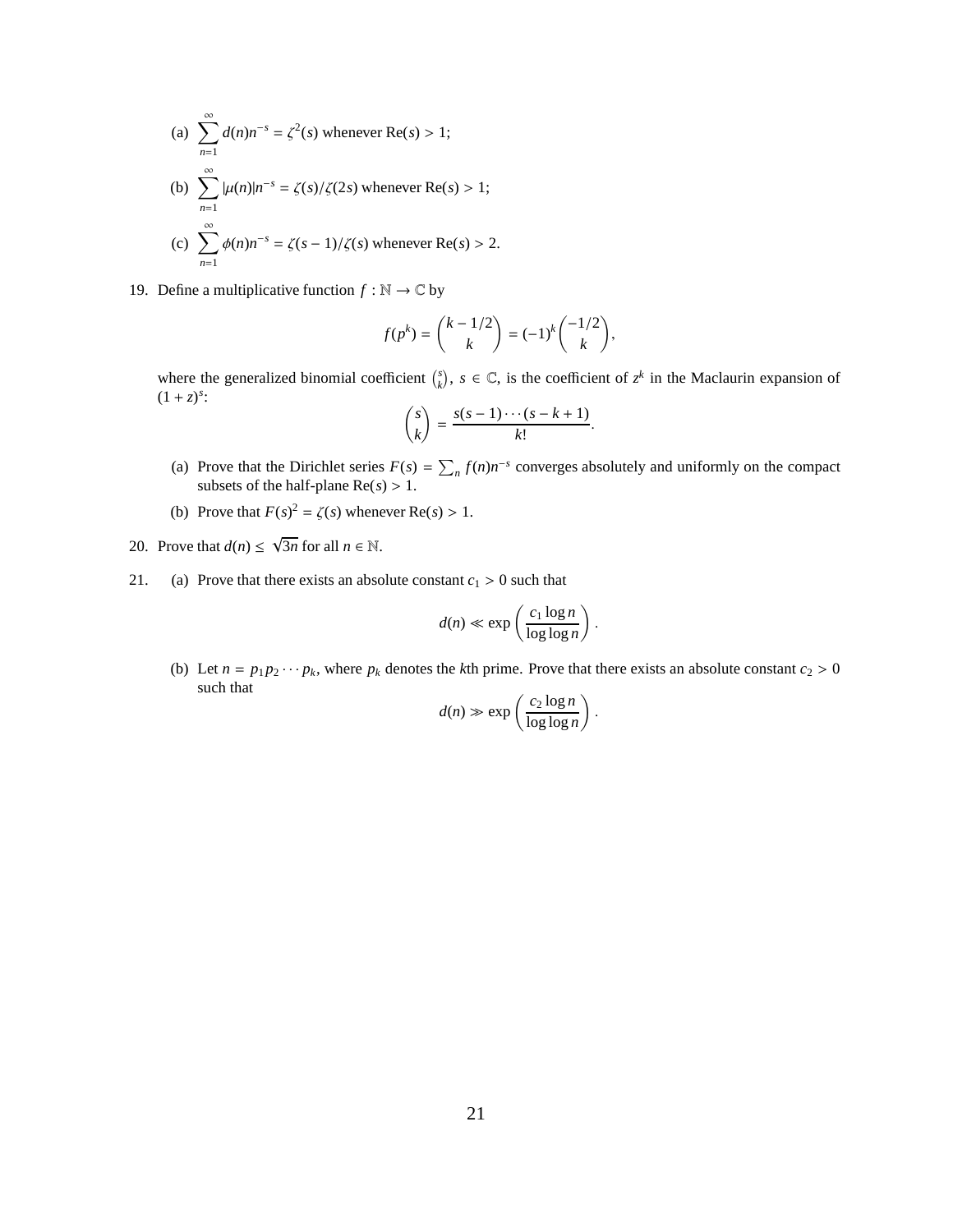## **Chapter 2**

### **The prime number theorem**

In this chapter we develop the basic theory of the Riemann zeta-function to the level needed for the proof of the PNT in the form of Theorem 1. However, for technical reasons, instead of Theorem 1 we will establish the following result, which is equivalent to it (by Theorem 1.10).

**Theorem 2.1.** *There exists an absolute constant c* > 0 *such that for*  $x \ge 2$ 

$$
\psi(x) = x + O\big(x \exp\big(-c \sqrt{\log x}\big)\big).
$$

#### **2.1 Definition of** ζ(*s*)**. The functional equation**

We start by providing a rigorous definition of the zeta-function. As we said in the Introduction, we initially define  $\zeta(s)$  for  $\text{Re}(s) > 1$  by

$$
\zeta(s) = \sum_{n=1}^{\infty} n^{-s}.
$$
 (2.1)

Since the series converges uniformly on compact subsets of the half-plane  $Re(s) > 1$ , it follows that  $\zeta(s)$  is holomorphic in this half-plane. Moreover, since the convergence is absolute, Corollary 1.17 applies to  $\zeta(s)$ . In this way, we get the Euler product representation of  $\zeta(s)$ :

$$
\zeta(s) = \prod_{p} \left( 1 - \frac{1}{p^s} \right)^{-1} . \tag{2.2}
$$

In particular, we deduce from (2.2) that  $\zeta(s)$  is does not vanish in the half-plane Re( $s$ ) > 1.

Our next goal is to extend the definition of  $\zeta(s)$  to the whole complex plane C. There are numerous ways to do this. We will follow the original approach of Riemann, which yields one of the most elegant and illuminating treatments of the analytic continuation of  $\zeta(s)$  even today. Alternative proofs can be found in most monographs on the theory of the zeta-function (for example, Titchmarsh [50] gives seven such proofs). However, before we are in position to present Riemann's argument, we need to build up our knowledge about two classical functions.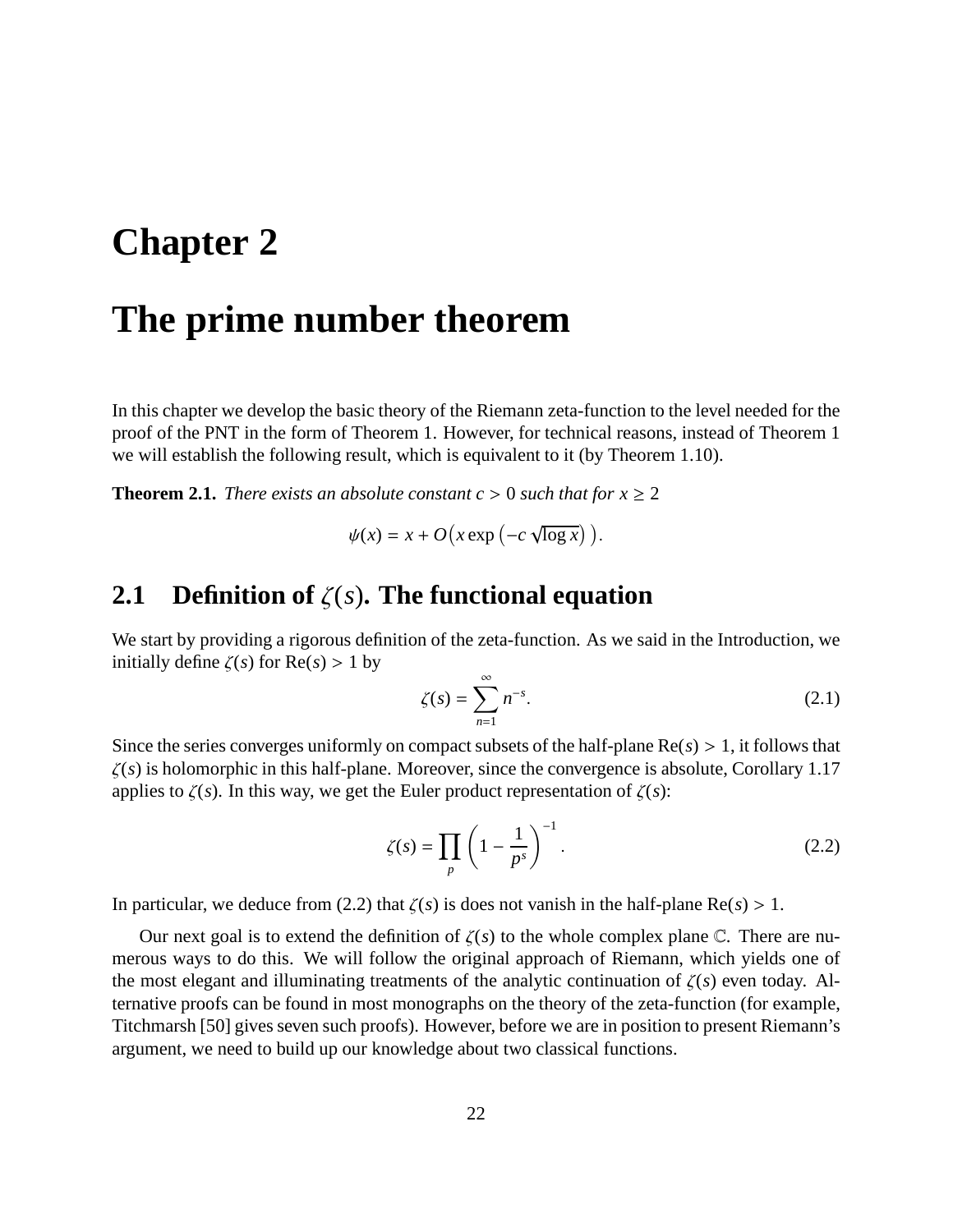#### **2.1.1 The theta-series**

If  $\text{Re}(z) > 0$  and  $\alpha \in \mathbb{C}$ , we define the theta-function  $\vartheta(z; \alpha)$  by

$$
\vartheta(z;\alpha) = \sum_{n=-\infty}^{\infty} \exp\left(-\pi z(n+\alpha)^2\right).
$$
 (2.3)

The property of  $\vartheta(z; \alpha)$  that we are interested in is the following transformation formula.

**Lemma 2.2.** *Let*  $x > 0$  *and*  $0 \le \alpha < 1$  *be real. Then* 

$$
\vartheta(x;\alpha) = x^{-1/2} \exp\left(-\pi \alpha^2 x\right) \vartheta\left(x^{-1}; -i\alpha x\right). \tag{2.4}
$$

*Proof.* Suppressing the dependence on *x*, we write  $f(\alpha) = \vartheta(x; \alpha)$ . Since the series

$$
\sum_{n=-\infty}^{\infty} \exp(-\pi x(n+\alpha)^2) \quad \text{and} \quad \sum_{n=-\infty}^{\infty} n \exp(-\pi x(n+\alpha)^2)
$$

converge uniformly in  $\alpha$ ,  $f(\alpha)$  is continuously differentiable. It is also clear that  $f(\alpha)$  is 1-periodic. Hence,  $f(\alpha)$  equals its Fourier series:

$$
f(\alpha) = \sum_{n=-\infty}^{\infty} \hat{f}_n e(n\alpha).
$$

Here  $\hat{f}_n$  is the *n*th Fourier coefficient of  $f(\alpha)$ ,

$$
\hat{f}_n = \int_0^1 f(t)e(-nt) dt.
$$

Thus, it suffices to show that

$$
\int_0^1 f(t)e(-nt) dt = x^{-1/2} \exp(-\pi n^2 x^{-1}).
$$

By the absolute convergence of the theta-series, we can integrate it term-by-term, whence

$$
\int_{0}^{1} f(t)e(-nt) dt = \sum_{m \in \mathbb{Z}} \int_{0}^{1} \exp(-\pi x(m+t)^{2}) e(-nt) dt
$$
  
= 
$$
\sum_{m \in \mathbb{Z}} \int_{m}^{m+1} \exp(-\pi xt^{2}) e(-n(t-m)) dt
$$
  
= 
$$
\sum_{m \in \mathbb{Z}} \int_{m}^{m+1} \exp(-\pi xt^{2}) e(-nt) dt
$$
  
= 
$$
\int_{\mathbb{R}} \exp(-\pi xt^{2}) e(-nt) dt
$$
  
= 
$$
x^{-1/2} \int_{\mathbb{R}} \exp(-\pi u^{2}) e(-nx^{-1/2}u) du
$$
  
= 
$$
x^{-1/2} \exp(-\pi n^{2} x^{-1}),
$$

where the last step uses that the function  $\exp(-\pi u^2)$  equals its Fourier transform.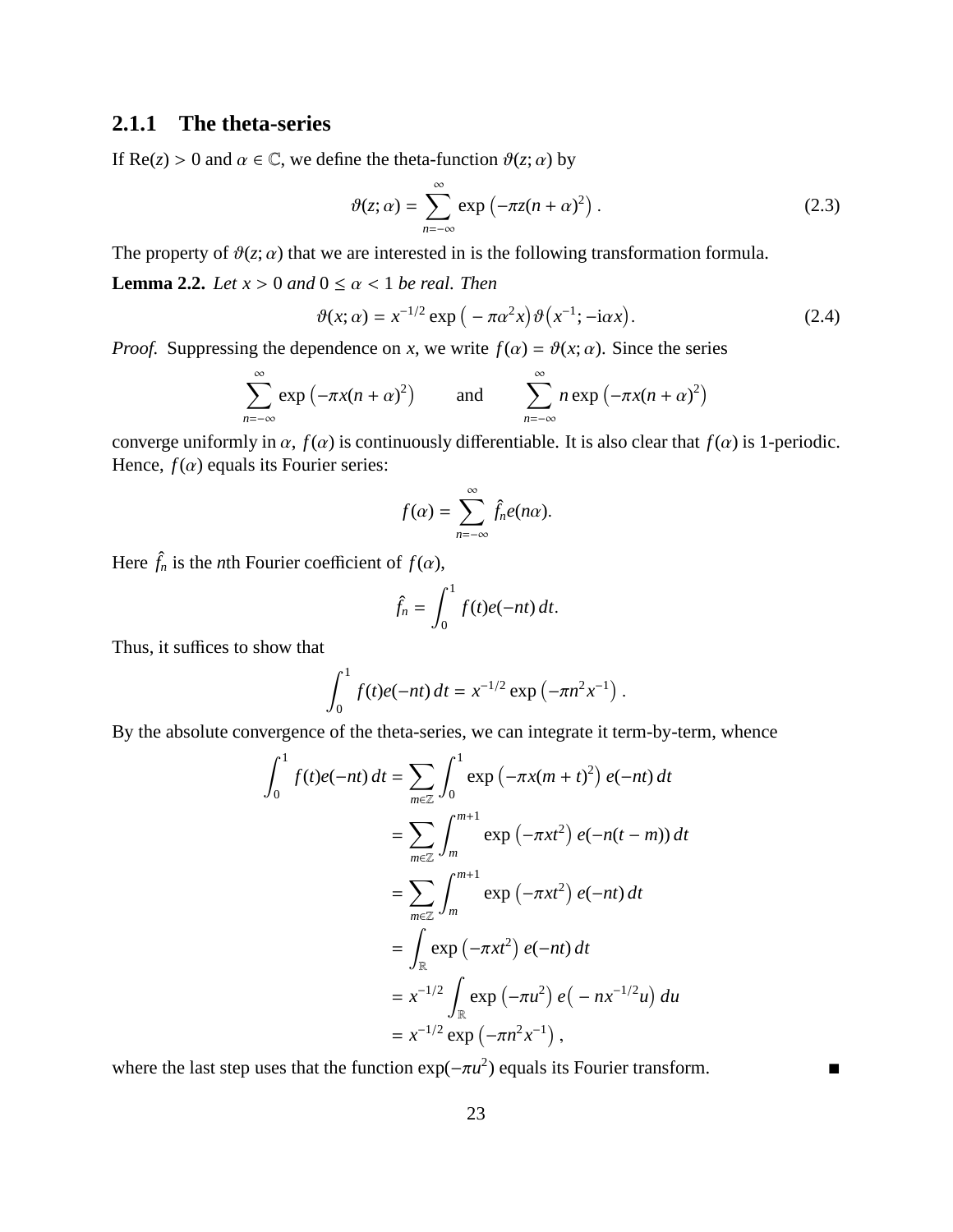While the above proof can be generalized to all complex  $\alpha$  and  $\zeta$  with  $Re(z) > 0$ , it is easier to extend Lemma 2.2 to those cases by means of the identity theorem for analytic functions. This yields the following result.

**Corollary 2.3.** *Let*  $\text{Re}(z) > 0$  *and*  $\alpha \in \mathbb{C}$ *. Then* 

$$
\vartheta(z;\alpha) = z^{-1/2} \exp\left(-\pi \alpha^2 z\right) \vartheta\left(z^{-1}; -i\alpha z\right). \tag{2.5}
$$

*Here*  $z^{-1/2} = \exp(-\frac{1}{2})$  $\frac{1}{2}$  Log *z*) denotes the principal branch of the function  $z^{-1/2}$ .

#### **2.1.2 The gamma-function**

The other special function that will figure prominently in our analysis is *Euler's gamma-function* Γ(*s*). We define Γ(*s*) by

$$
\frac{1}{\Gamma(s)} = s e^{\gamma s} \prod_{n=1}^{\infty} \left( 1 + \frac{s}{n} \right) e^{-s/n},\tag{2.6}
$$

where  $\gamma$  is Euler's constant (recall (1.2)). As the infinite product is uniformly convergent on the compact subsets of  $\mathbb{C}$  − {0, -1, -2, ...}, (2.6) defines  $\Gamma(s)$  as a meromorphic function on  $\mathbb{C}$  with simple poles at 0 and at the negative integers and with no zeros. We now state several important properties of  $\Gamma(s)$  that will be needed later.

**Lemma 2.4.** *Suppose that*  $s \neq 0, -1, -2, \ldots$  *Then* 

$$
\Gamma(s+1) = s\Gamma(s). \tag{2.7}
$$

*Proof.* Define

$$
\varepsilon(x) = \sum_{k \le x} \frac{1}{k} - \log x - \gamma,\tag{2.8}
$$

 $\blacksquare$ 

so that  $\varepsilon(x) \to 0$  as  $x \to \infty$  (in fact,  $\varepsilon(x) = O(x^{-1})$ ). By (2.6),

$$
\frac{\Gamma(s+1)}{\Gamma(s)} = \frac{se^{\gamma s}}{(s+1)e^{\gamma(s+1)}} \lim_{n \to \infty} \prod_{k=1}^{n} \frac{(1+s/k)e^{-s/k}}{(1+(s+1)/k)e^{-(s+1)/k}}
$$
  
= 
$$
\frac{s}{e^{\gamma}(s+1)} \lim_{n \to \infty} \frac{(s+1)(s+2)\cdots(s+n)}{(s+2)(s+3)\cdots(s+n+1)} \exp\left(1+\frac{1}{2}+\cdots+\frac{1}{n}\right)
$$
  
= 
$$
se^{-\gamma} \lim_{n \to \infty} \frac{\exp\{\log n + \gamma + \varepsilon(n)\}}{n+s+1} = s \lim_{n \to \infty} \frac{ne^{\varepsilon(n)}}{n+s+1} = s.
$$

Similar arguments can be used to establish other relations between the function values of Γ(*s*). In particular, we have the following two formulas:

$$
\Gamma(s)\Gamma(1-s) = \frac{\pi}{\sin \pi s}, \qquad \Gamma(s)\Gamma(s+1/2) = \pi^{1/2} 2^{1-2s} \Gamma(2s).
$$
 (2.9)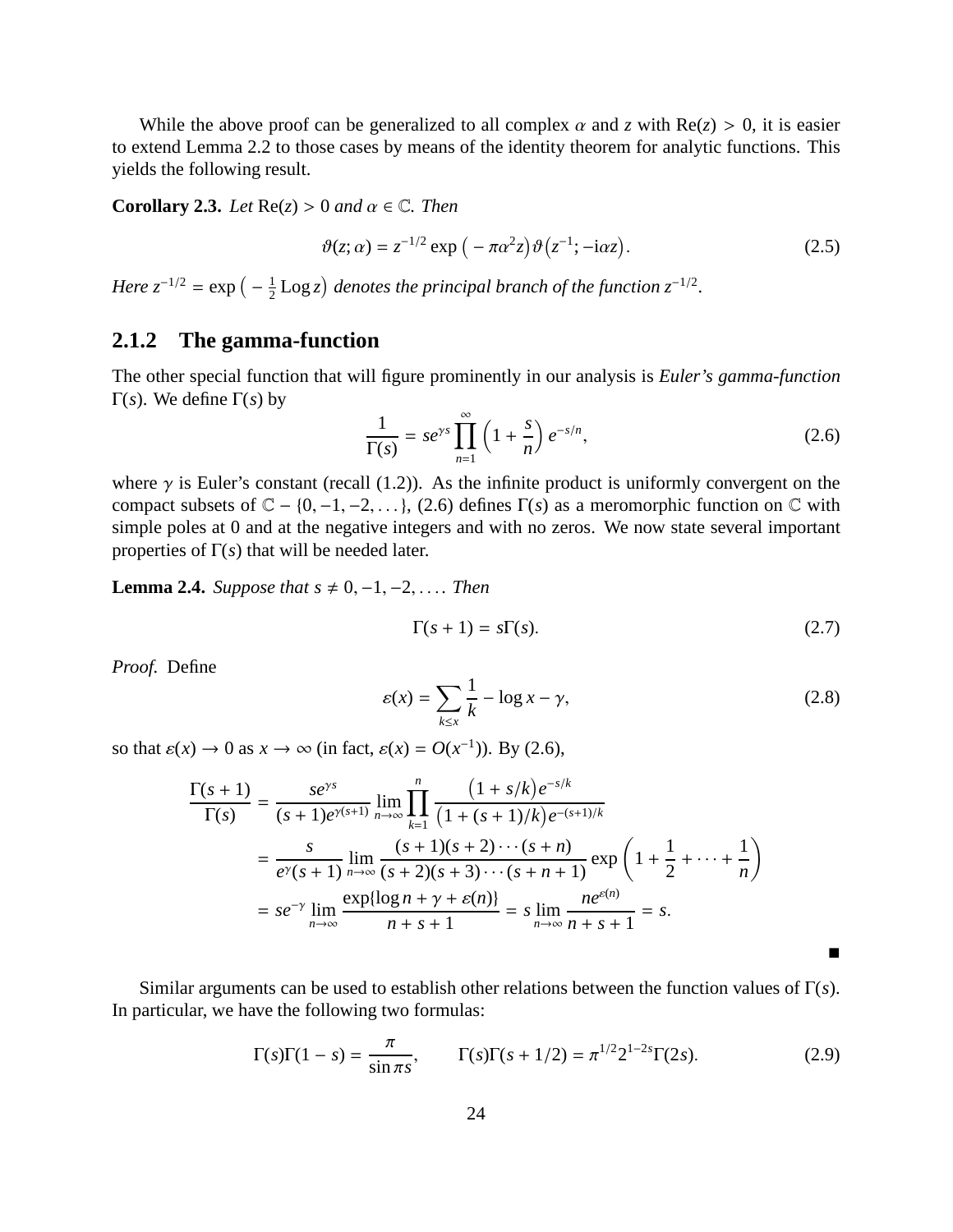**Lemma 2.5 (Euler's integral formula).** *Suppose that* Re(*s*) > 0*. Then*

$$
\Gamma(s) = \int_0^\infty e^{-t} t^{s-1} dt.
$$
\n(2.10)

.

*Proof.* We first show that

$$
\Gamma(s) = \lim_{n \to \infty} \frac{n! \cdot n^s}{s(s+1)(s+2) \cdots (s+n)}
$$

By (2.6),

$$
\Gamma(s) = s^{-1} e^{-\gamma s} \lim_{n \to \infty} \prod_{k=1}^{n} \left( 1 + \frac{s}{k} \right)^{-1} e^{s/k}
$$
  
=  $s^{-1} e^{-\gamma s} \lim_{n \to \infty} \frac{1 \cdot 2 \cdots n}{(s+1)(s+2)\cdots(s+n)} \cdot \exp\left(s + \frac{s}{2} + \cdots + \frac{s}{n}\right)$   
=  $\lim_{n \to \infty} \frac{n! \exp\{s(\log n + \varepsilon(n))\}}{s(s+1)(s+2)\cdots(s+n)} = \lim_{n \to \infty} \frac{n! \cdot n^s}{s(s+1)(s+2)\cdots(s+n)},$ 

where  $\varepsilon(x)$  is the function defined in (2.8). We now observe that

$$
\int_0^n \left(1 - \frac{t}{n}\right)^n t^{s-1} dt = \frac{n! \cdot n^s}{s(s+1)(s+2) \cdots (s+n)}.
$$

Indeed, when *s* > 0 the above integral converges and we have

$$
\int_0^n \left(1 - \frac{t}{n}\right)^n t^{s-1} dt = n^s \int_0^1 (1 - u)^n u^{s-1} du
$$
  

$$
= n^s \frac{n}{s} \int_0^1 (1 - u)^{n-1} u^s du
$$
  

$$
= n^s \frac{n(n-1)}{s(s+1)} \int_0^1 (1 - u)^{n-2} u^{s+1} du
$$
  

$$
\vdots
$$
  

$$
= n^s \frac{n(n-1) \cdots 1}{s(s+1) \cdots (s+n-1)} \int_0^1 u^{s+n-1} du
$$
  

$$
= \frac{n! \cdot n^s}{s(s+1)(s+2) \cdots (s+n)}.
$$

Thus, it suffices to prove that

$$
\lim_{n \to \infty} \int_0^n \left(1 - \frac{t}{n}\right)^n t^{s-1} dt = \int_0^\infty e^{-t} t^{s-1} dt.
$$

To this end, we consider the functions

$$
f_n(t) = \begin{cases} (1 - t/n)^n t^{s-1} & \text{if } 0 \le t \le n, \\ 0 & \text{if } t > n. \end{cases}
$$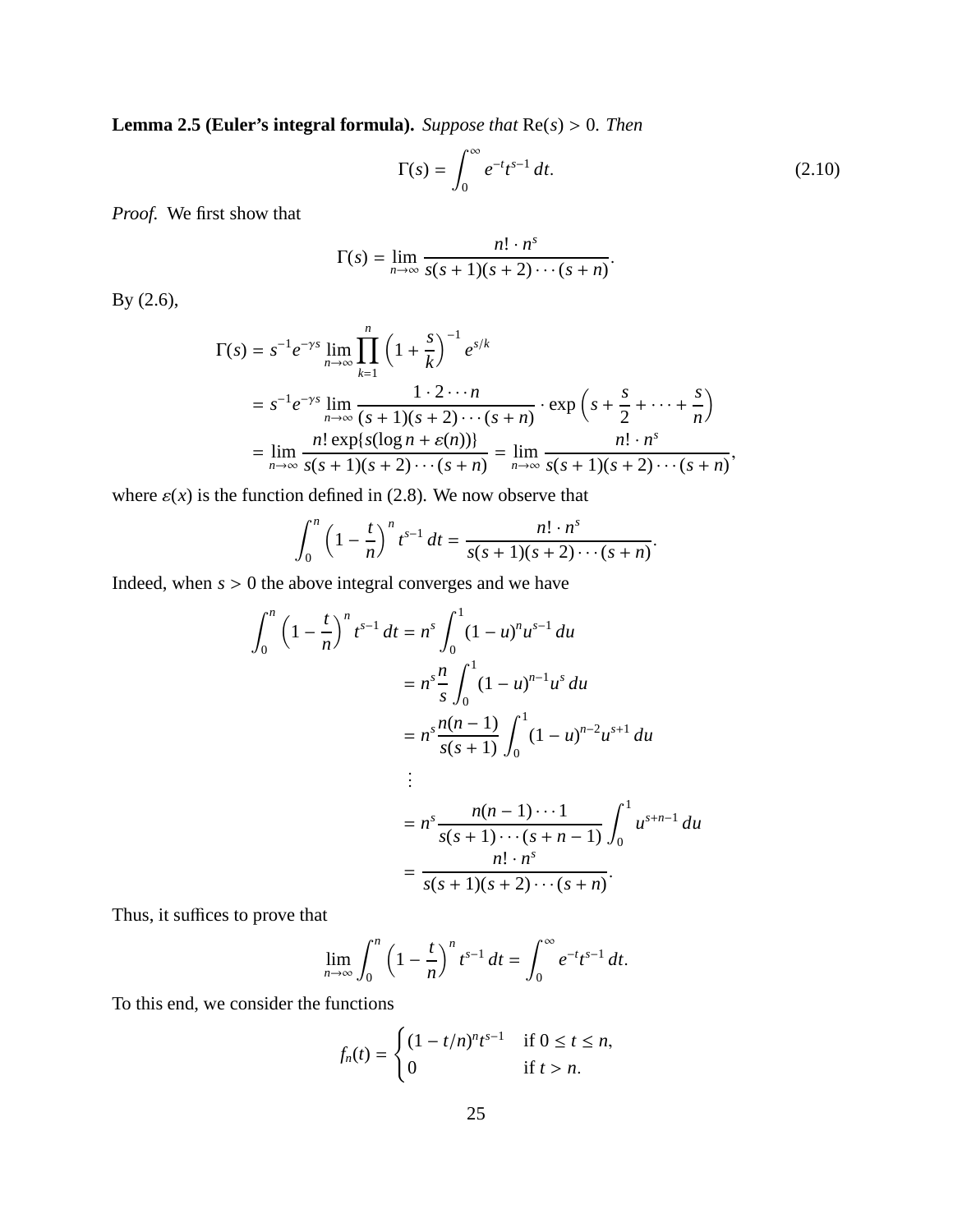Each of these functions is in  $L^1[0, \infty)$  and satisfies the inequality

$$
|f_n(t)| \leq e^{-t} t^{\sigma-1}
$$

,

where  $\sigma = \text{Re}(s)$ . The last inequality is easily verified by taking logarithms and noting that

$$
n \log \left( 1 - \frac{t}{n} \right) = -t - \frac{t^2}{2n} - \frac{t^3}{3n^2} - \dots < -t.
$$

Furthermore,

$$
\lim_{n \to \infty} f_n(t) = t^{s-1} \lim_{n \to \infty} \left(1 - \frac{t}{n}\right)^n = e^{-t} t^{s-1}.
$$

Since the function  $e^{-t}t^{\sigma-1}$  is in  $L^1[0,\infty)$ , the dominated convergence theorem yields

$$
\lim_{n\to\infty}\int_0^\infty f_n(t)\,dt=\int_0^\infty \lim_{n\to\infty}f_n(t)\,dt=\int_0^\infty e^{-t}t^{s-1}\,dt,
$$

which completes the proof of the lemma.

We conclude our discussion of Γ(*s*) with Stirling's formula, which provides an asymptotic expansion for  $\log \Gamma(s)$  when  $|s| \to \infty$ .

**Lemma 2.6 (Stirling's formula).** *Suppose that*  $|\arg s| < \pi$ . *Then* 

$$
\log \Gamma(s) = (s - 1/2) \log s - s + \log \sqrt{2\pi} + \int_0^\infty \frac{\Psi(u)}{u + s} du.
$$

*Here*  $\log s$  *denotes the principal branch of the logarithm and*  $\Psi(u) = \{u\} - \frac{1}{2}$ *.* 

**Corollary 2.7.** *Suppose that*  $0 < \delta < \pi$  *and*  $|\arg s| < \pi - \delta$ *. Then* 

$$
\log \Gamma(s) = (s - 1/2) \log s - s + \log \sqrt{2\pi} + O(|s|^{-1})
$$

*and*

$$
\frac{\Gamma'(s)}{\Gamma(s)} = \log s + O(|s|^{-1}),
$$

*the implied constants depending at most on* δ*.*

**Corollary 2.8.** *Suppose that*  $\alpha \leq \sigma \leq \beta$  *and*  $|t| \geq 1$ *. Then* 

$$
|\Gamma(\sigma + it)| = \sqrt{2\pi}|t|^{\sigma - 1/2} \exp(-\pi|t|/2) \left\{ 1 + O(|t|^{-1}) \right\},\,
$$

*the implied constant depending at most on*  $\alpha$  *and*  $\beta$ *.*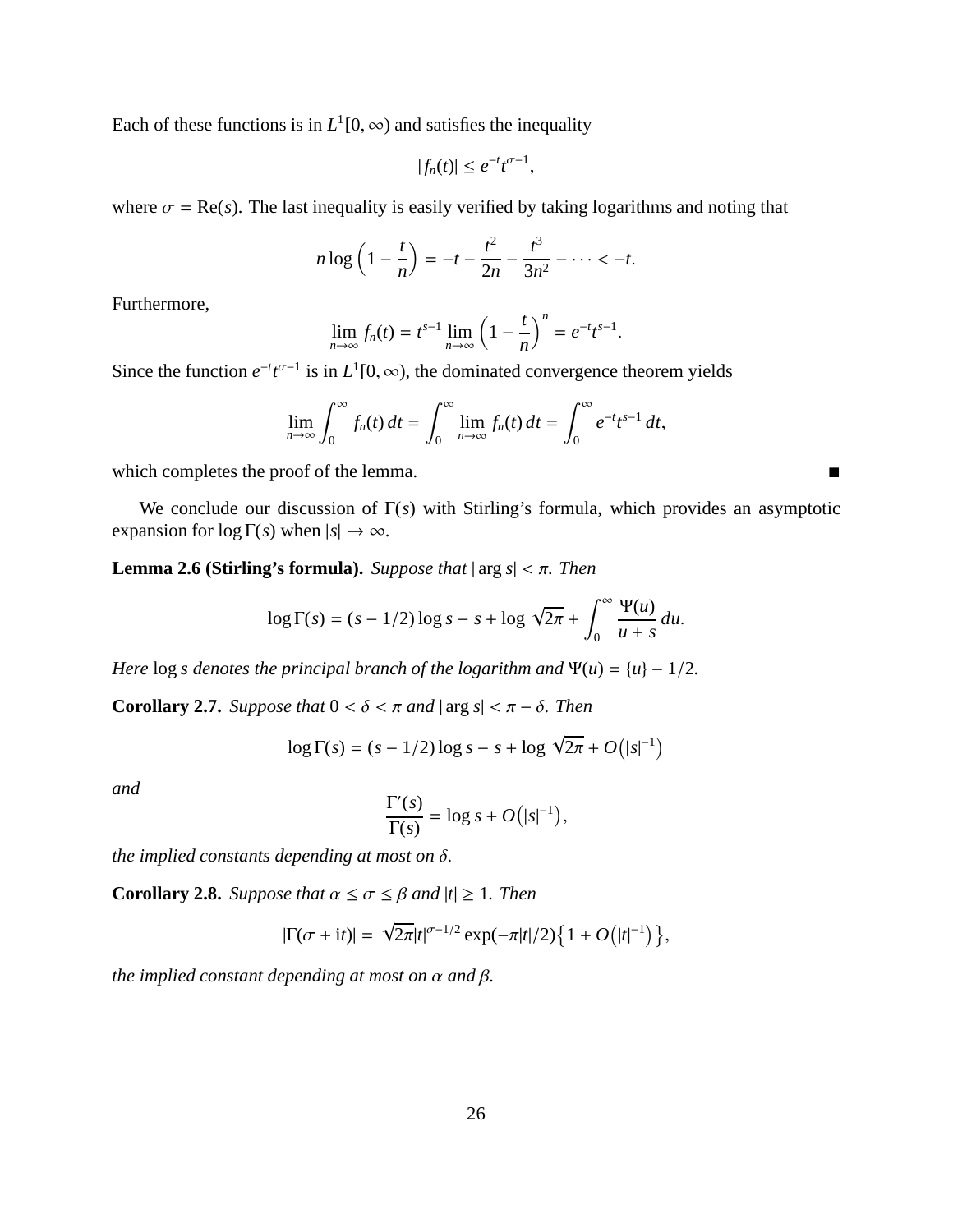#### **2.1.3 The functional equation**

We are now in position to obtain the analytic continuation of  $\zeta(s)$ .

**Proposition 2.9.** *Suppose that* Re(*s*) > 1*. Then*

$$
\pi^{-s/2}\Gamma\left(\frac{s}{2}\right)\zeta(s) = \frac{1}{s(s-1)} + \frac{1}{2}\int_1^\infty \left(x^{s/2-1} + x^{-s/2-1/2}\right)(\vartheta(x;0) - 1) \, dx,\tag{2.11}
$$

*where*  $\vartheta(x; 0)$  *is defined by* (2.3).

*Proof.* From (2.10), we have

$$
\Gamma\left(\frac{s}{2}\right) = \int_0^\infty e^{-y} y^{s/2 - 1} \, dy = \pi^{s/2} n^s \int_0^\infty e^{-\pi x n^2} x^{s/2 - 1} \, dx.
$$

Summing this identity over *n*, we get

$$
\pi^{-s/2}\Gamma\left(\frac{s}{2}\right)\zeta(s)=\sum_{n=1}^{\infty}\int_{0}^{\infty}e^{-\pi xn^{2}}x^{s/2-1} dx.
$$

After interchanging the order of summation and integration, the right side becomes

$$
\int_0^\infty \sum_{n=1}^\infty e^{-\pi x n^2} x^{s/2 - 1} \, dx = \frac{1}{2} \int_0^\infty (\vartheta(x; 0) - 1) x^{s/2 - 1} \, dx.
$$

Next we write

$$
\int_0^1 (\vartheta(x;0)-1)x^{s/2-1} dx = \int_1^\infty (\vartheta(t^{-1};0)-1)t^{-s/2-1} dt
$$

and use (2.4) with  $\alpha = 0$  to put the last integral in the form

$$
\int_1^{\infty} (t^{1/2}\vartheta(t;0)-1)t^{-s/2-1} dt = \int_1^{\infty} (\vartheta(t;0)-1)t^{-s/2-1/2} dt + \frac{2}{s(s-1)}.
$$

Clearly this completes the proof of  $(2.11)$ .

**Theorem 2.10.** *The function* ζ(*s*) *can be continued to a meromorphic function on* C*, whose only singularity is a simple pole at s* = 1 *with residue* 1*. Furthermore, the* ζ(*s*) *satisfies the functional equation*

$$
\pi^{-s/2}\Gamma\left(\frac{s}{2}\right)\zeta(s) = \pi^{(s-1)/2}\Gamma\left(\frac{1-s}{2}\right)\zeta(1-s). \tag{2.12}
$$

*Proof.* Proposition 2.9 was obtained under the assumption  $Re(s) > 1$ , but since for  $x > 1$ 

$$
\vartheta(x;0)-1\ll e^{-\pi x},
$$

the integral on the right side of (2.11) is an entire function. Therefore, the function

$$
\xi(s) = \frac{s(s-1)}{2} \int_1^{\infty} (\vartheta(x; 0) - 1) \left( x^{s/2 - 1} + x^{(1-s)/2 - 1} \right) dx + 1 \tag{2.13}
$$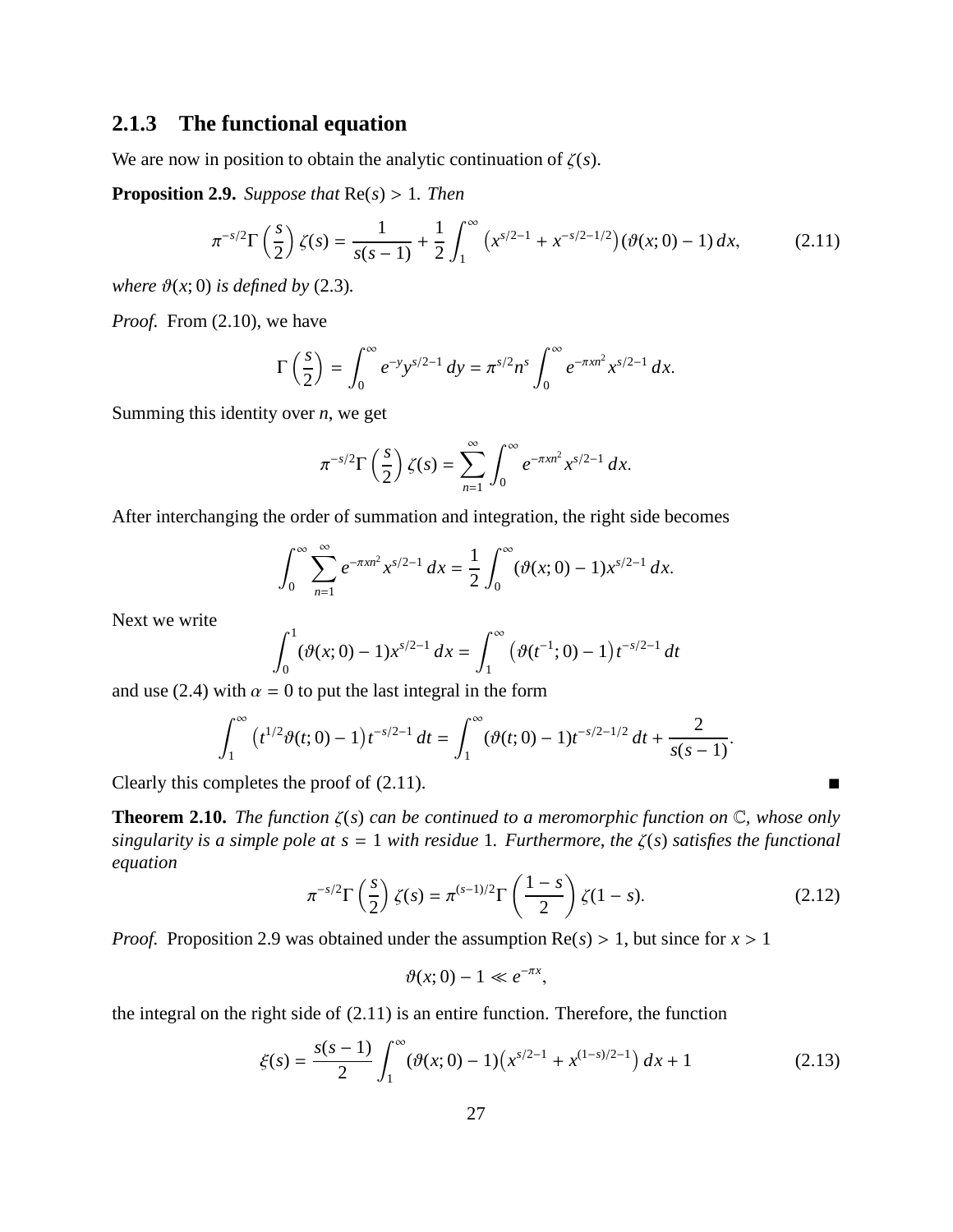is entire. Thus, the right side of the equation

$$
\zeta(s) = \frac{\pi^{s/2}}{s(s-1)} \Gamma\left(\frac{s}{2}\right)^{-1} \xi(s) \tag{2.14}
$$

(which is equivalent to (2.11) when  $Re(s) > 1$ ) is a meromorphic function whose only singularity is a simple pole at  $s = 1$  with residue

$$
\frac{\pi^{1/2}\xi(1)}{\Gamma(\frac{1}{2})}=1.
$$

This establishes the first part of the theorem.

The functional equation (2.12) follows from (2.14) and the invariance of  $\xi(s)$  under the transformation  $s \mapsto 1 - s$ .

#### **2.2** The zeros of  $\zeta(s)$

Since we want to work with the logarithmic derivative  $\zeta'(s)/\zeta(s)$ , we need to understand the zeros and the poles of the zeta-function. Theorem 2.10 provides the necessary information about the single pole of  $\zeta(s)$ . In this section, we concentrate on the zeros. So far we know that there are no zeros in the half-plane  $Re(s) > 1$ . Since  $1/\Gamma(s)$  is entire with simple zeros at the nonpositive integers, it follows from the functional equation (2.12) that the only zeros of  $\zeta(s)$  in the half-plane  $Re(s) < 0$  are simple zeros at the negative even integers and that  $\zeta(0) \neq 0$ . The remaining part of the complex plane—the vertical strip  $0 \leq Re(s) \leq 1$ — is a twilight zone which may, and indeed does, contain more zeros of the zeta-function. These come from the factor ξ(*s*) on the right of (2.14). In this section we study  $\xi(s)$  as an entire function of order 1.

In general, an entire function *f* with  $f(0) \neq 0$  is said to be of *finite order* if there is a number  $\eta > 0$  such that

$$
M_f(r) = \max\left\{|f(z)| : |z| \le r\right\} \ll_{f,\eta} \exp(r^{\eta}).
$$

When it is finite, the infimum of all such  $\eta > 0$  is called the *order* of f. Entire functions of finite order enter our discussion because of the following result.

**Lemma 2.11.** *The function* ξ(*s*) *is an entire function of order* 1*. Furthermore,*

$$
\limsup_{|s| \to \infty} \frac{\log |\xi(s)|}{|s| \log |s|} = \frac{1}{2}.
$$
\n(2.15)

*Proof.* Since  $\xi(s) = \xi(1-s)$ , it suffices to bound  $|\xi(s)|$  in the half-plane Re(*s*) ≥ 1/2. There, we can estimate  $\xi(s)$  by means of (2.14), Stirling's formula, and elementary upper bounds for  $\zeta(s)$ . When  $Re(s) > 1$ , a variant of Corollary 1.5 yields

$$
\zeta(s) = \frac{s}{s-1} - s \int_1^{\infty} \{x\} x^{-s-1} dx,
$$
\n(2.16)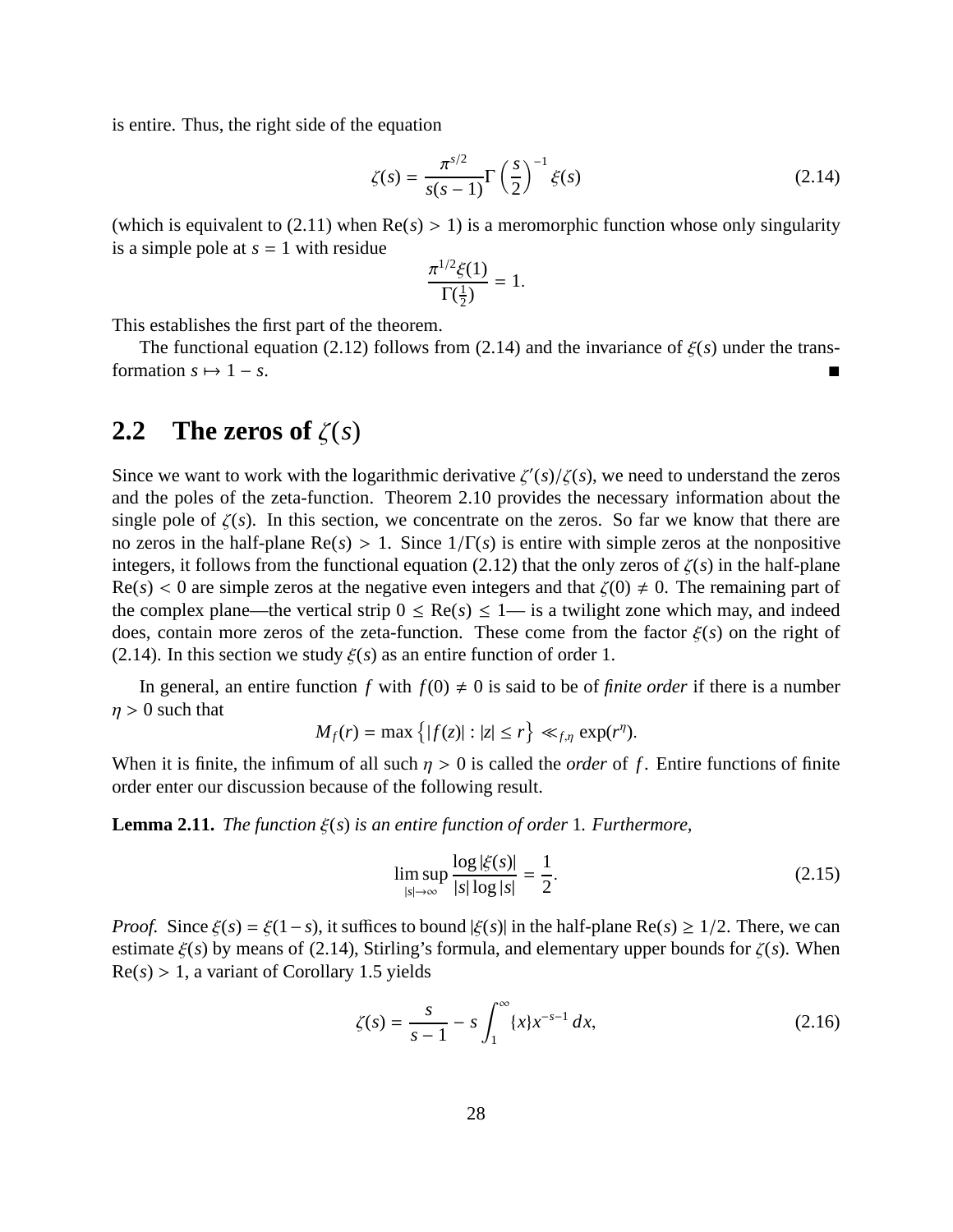where  $\{x\}$  denotes the fractional part of *x*. However, since the last integral represents a holomorphic function in  $Re(s) > 0$ , the identity holds in this larger domain. In particular, we have

$$
(s-1)\zeta(s) \ll |s|^2 \qquad \text{whenever } \text{Re}(s) \ge 1/2.
$$

Moreover, since  $\log |\Gamma(s)| \leq |\log \Gamma(s)|$ , Stirling's formula yields

$$
\log|\Gamma(s)| \le |s| \log|s| + O(|s|) \qquad \text{whenever } \text{Re}(s) \ge 1/2.
$$

Combining the last two estimates and (2.14), we obtain

$$
\log|\xi(s)| \le \frac{1}{2}|s|\log|s| + O(|s|)
$$
 whenever Re(s)  $\ge 1/2$ ,

which establishes the first claim of the lemma. For the second claim, we note that

$$
\log |\Gamma(|s|)| = \log \Gamma(|s|) = |s| \log |s| + O(|s|),
$$

whence

$$
\log \xi(|s|) = \frac{1}{2}|s| \log |s| + O(|s|) \qquad \text{as } |s| \to \infty.
$$

 $\blacksquare$ 

п

We now take a short detour into the theory of entire functions of finite order.

**Lemma 2.12.** *Suppose that*  $f(s)$  *is holomorphic in the closed disk*  $|s| \leq R$ *. Let*  $0 < r < R$  *and let*  $a_1, \ldots, a_n$  *be the zeros of f(s) lying inside the disk*  $|s| \le r$  *(listed according to multiplicities). Then* 

$$
\frac{|f(0)|R^n}{|a_1 a_2 \cdots a_n|} \le \max_{|s|=R} |f(s)|.
$$

*Proof.* Consider the function

$$
F(s) = f(s) \prod_{k=1}^{n} \frac{R^2 - s\bar{a}_k}{R(s - a_k)}.
$$

This function is holomorphic in  $|s| \leq R$  and  $|F(s)| = |f(s)|$  on the circle  $|s| = R$ . Thus, by the maximum modulus principle,

$$
\frac{|f(0)|R^n}{|a_1a_2\cdots a_n|} = |F(0)| \le \max_{|s|=R} |F(s)| = \max_{|s|=R} |f(s)|.
$$

**Lemma 2.13.** *Suppose that f*(*s*) *is an entire function of order* η*, and let N*(*R*) *denote the number of zeros of f(s) inside the disk*  $|s| < R$ , *counted according to their multiplicities. Then for any*  $R \ge 1$ *and*  $\epsilon > 0$ ,

$$
N(R) \ll_{f,\eta,\epsilon} R^{\eta+\epsilon}.
$$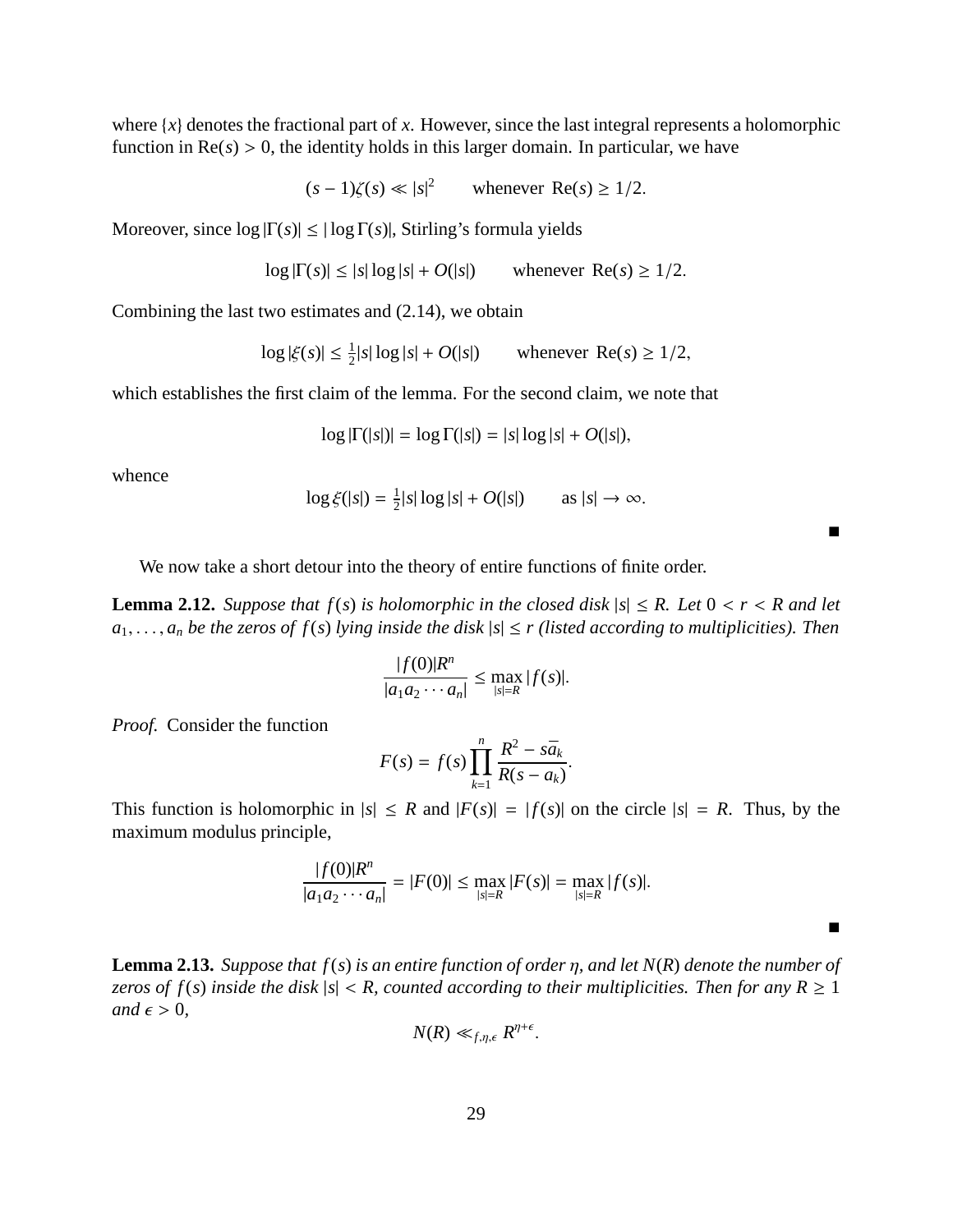*Proof.* Without loss of generality, we may assume that  $f(0) = 1$ . Let  $a_1, \ldots, a_n$  be the zeros of  $f(s)$ inside the disk  $|s| < R$ , listed according to multiplicities, and choose an  $r > 0$  so that

$$
\max\left\{|a_k|: 1 \le k \le n\right\} \le r < R.
$$

We apply Lemma 2.12 with *r* and 2*R* and obtain

$$
2^{N(R)} \le \prod_{|a_k| < R} \left(\frac{2R}{|a_k|}\right) \le \max_{|s|=2R} |f(s)| \ll_{f,\epsilon} \exp((2R)^{\eta+\epsilon}).
$$

The desired conclusion now follows by taking logarithms.

**Lemma 2.14.** *Let*  $R > 0$  *and suppose that*  $f(s)$  *is holomorphic in the disk*  $|s| \leq R$ *. Then* 

$$
\left|f^{(n)}(0)\right| \le 2n!R^{-n} \max_{|s|=R} \text{Re}(f(s) - f(0)).
$$

*Proof.* It suffices to consider the case  $f(0) = 0$ . We write

$$
\frac{f^{(n)}(0)}{n!} = r_n e^{i\phi_n}, \qquad s = Re^{i\theta}.
$$

Then

$$
\operatorname{Re} f(Re^{i\theta}) = \sum_{n=1}^{\infty} r_n R^n \cos(n\theta + \phi_n).
$$

Since the last series is absolutely convergent, we can integrate it term-by-term to obtain the identity

$$
\int_0^{2\pi} \left(1 + \cos(n\theta + \phi_n)\right) \text{Re } f(Re^{i\theta}) d\theta = \pi r_n R^n.
$$

Hence,

$$
\pi r_n R^n \leq M \int_0^{2\pi} \left(1 + \cos(n\theta + \phi_n)\right) d\theta = 2\pi M,
$$

where  $M = \max{\{Re\ f(s) : |s| = R\}}$ .

**Corollary 2.15.** *Suppose that*  $f(s)$  *is an entire function such that*  $\text{Re } f(s) = o(|s|^n)$  *as*  $|s| \to \infty$ *. Then*  $f(s)$  *is a polynomial of degree at most n* − 1*.* 

**Theorem 2.16.** *Suppose that f(s) is an entire function of order* 1 *with f(0)*  $\neq$  0*, and let a*<sub>1</sub>*, a*<sub>2</sub>*, a*<sub>3</sub>*,... denote the zeros of f*(*s*) *listed according to their multiplicities and arranged so that*

$$
0 < |a_1| \leq |a_2| \leq \cdots \leq |a_n| \leq \cdots.
$$

*Then f*(*s*) *can be written as*

$$
f(s) = e^{A+Bs} \prod_{n=1}^{\infty} \left(1 - \frac{s}{a_n}\right) e^{s/a_n},
$$

*where A and B are constants.*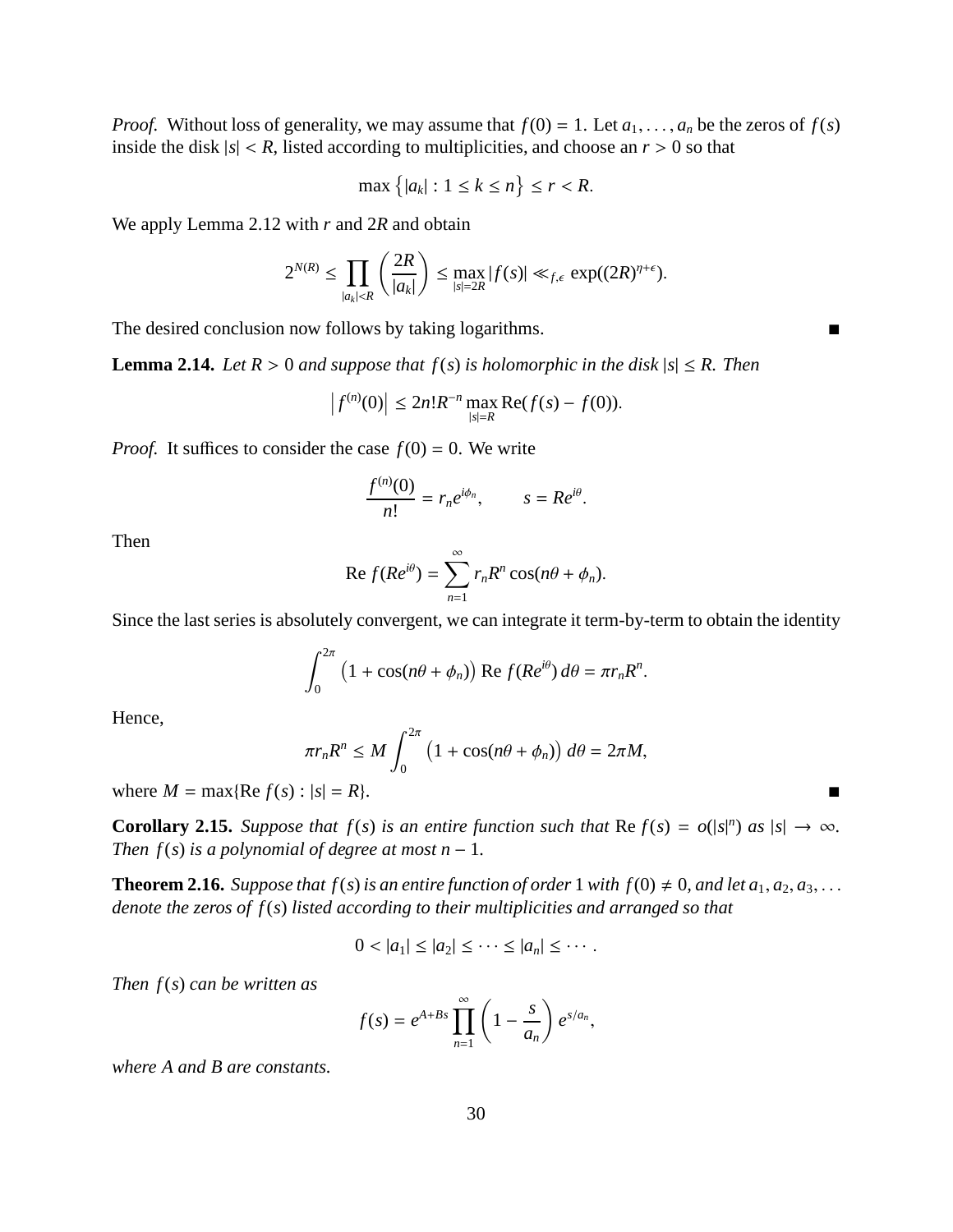*Proof.* From Lemma 2.13 we deduce by partial summation that  $\sum_{n} |a_n|^{-2}$  converges. Hence, the product

$$
P(s) = \prod_{n=1}^{\infty} \left(1 - \frac{s}{a_n}\right) e^{s/a_n}
$$

converges uniformly on compact sets. Thus,  $P(s)$  is an entire function having the same zeros as  $f(s)$  and  $F(s) = f(s)/P(s)$  is an entire function with no zeros. Therefore,  $F(s)$  has a holomorphic logarithm, that is, there is an entire function  $g(s)$  such that  $F(s) = e^{g(s)}$ . We now prove that

$$
g(s) = A + Bs \tag{2.17}
$$

for some constants *A*, *B*.

In view of Corollary 1.14, (2.17) follows from the estimate Re  $g(s) = o(|s|^2)$  as  $|s| \to \infty$ . Since Re  $g(s)$  is a harmonic function, it suffices to establish this on a sequence of circles  $|s| = R$  with  $R \rightarrow \infty$ . We choose the radii so that

$$
|R - |a_n| \gg R^{-1.1}
$$
 (2.18)

for all zeros  $a_n$  of  $f(s)$ ; this is possible because of Lemma 2.13. With such a choice of  $R$ , we have

$$
-\log | (1 - s/a_n)e^{s/a_n} | \ll \begin{cases} R|a_n|^{-1} + \log R & \text{if } |a_n| \leq 2R, \\ R^2|a_n|^{-2} & \text{if } |a_n| > 2R, \end{cases}
$$

whenever  $|s| = R$ . Hence, by Lemma 2.13 and partial summation (see Exercise 6),

$$
-\log|P(s)| \ll \log R \sum_{|a_n| \leq 2R} 1 + R \sum_{|a_n| \leq 2R} |a_n|^{-1} + R^2 \sum_{|a_n| > 2R} |a_n|^{-2} \ll_{\epsilon} R^{1+\epsilon}
$$

for any  $0 < \epsilon < 1$ . Therefore,

$$
\operatorname{Re} g(s) = \log \left| e^{g(s)} \right| = \log |f(s)| - \log |P(s)| \ll_{\epsilon} R^{1+\epsilon}
$$

whenever  $|s| = R$  and R is chosen so that (2.18) holds. This establishes (2.17) and completes the proof of the theorem.

**Theorem 2.17.** *The function*  $\xi(s)$  *has infinitely many zeros in the strip*  $0 \leq \text{Re}(s) \leq 1$  *and no zeros outside that strip. It can be written as*

$$
\xi(s) = e^{Bs} \prod_{\rho} \left( 1 - \frac{s}{\rho} \right) e^{s/\rho},\tag{2.19}
$$

*where* ρ *runs through the zeros of* ξ(*s*) *counted according to their multiplicities and B is a constant.*

*Proof.* Because of Lemma 2.11, we can apply Theorem 2.16 to  $\xi(s)$ . Upon noting that  $\xi(0) = 1$ (recall (2.13)), this proves (2.19). The infinitude of the zeros of  $\xi(s)$  is also a consequence of Lemma 2.11. Indeed, if  $\xi(s)$  had only a finite number of zeros, (2.19) would imply the estimate

$$
\log|\xi(s)| \ll |s|,
$$

which contradicts  $(2.15)$ .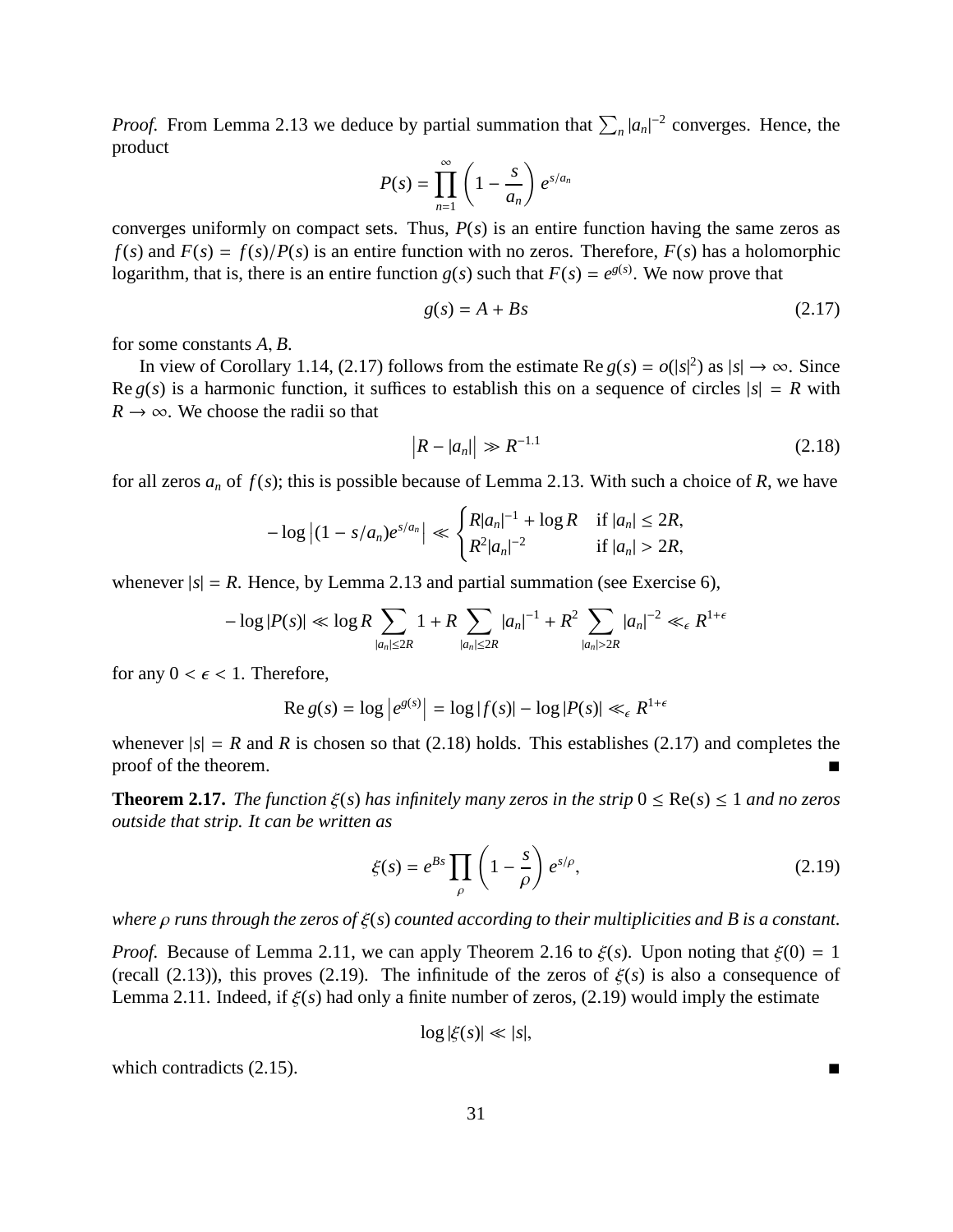**Lemma 2.18.** *There exists a constant B*<sup>1</sup> *such that*

$$
\frac{\zeta'(s)}{\zeta(s)} = \frac{-1}{s-1} + B_1 + \sum_{n=1}^{\infty} \left( \frac{1}{s+2n} - \frac{1}{2n} \right) + \sum_{\rho} \left( \frac{1}{s-\rho} + \frac{1}{\rho} \right),\tag{2.20}
$$

*where* ρ *runs through the zeros of* ξ(*s*) *counted according to their multiplicities.*

*Proof.* By logarithmic differentiation of  $(2.14)$ ,  $(2.6)$ , and  $(2.19)$ , we get

$$
\frac{\zeta'(s)}{\zeta(s)} = \frac{-1}{s-1} - \frac{1}{s} + \log \sqrt{\pi} - \frac{\Gamma'(s/2)}{2\Gamma(s/2)} + \frac{\xi'(s)}{\xi(s)}
$$

$$
-\frac{\Gamma'(s)}{\Gamma(s)} = \frac{1}{s} + \gamma + \sum_{n=1}^{\infty} \left(\frac{1}{s+n} - \frac{1}{n}\right)
$$

$$
\frac{\xi'(s)}{\xi(s)} = B + \sum_{\rho} \left(\frac{1}{s-\rho} + \frac{1}{\rho}\right).
$$

Combining these three formulas, we obtain (2.20) with  $B_1 = \log \sqrt{\pi} + \frac{1}{2}$  $\frac{1}{2}\gamma + B$ , where  $\gamma$  is Euler's constant and *B* is the constant appearing in (2.19).

**Theorem 2.19.** *Suppose that*  $s = \sigma + it$ ,  $-1 \leq \sigma \leq 2$ *. Then* 

$$
\frac{\zeta'(s)}{\zeta(s)} = \frac{-1}{s-1} + \sum_{|\text{Im}\,\rho - t| \le 1} \frac{1}{s-\rho} + O(\log(|t|+2)).\tag{2.21}
$$

*Proof.* We write  $\tau = |t| + 2$ . Under the hypotheses of the theorem, we have

$$
\sum_{n=1}^{\infty} \left| \frac{1}{s+2n} - \frac{1}{2n} \right| \le \sum_{n \le \tau} \frac{3}{2n} + \sum_{n > \tau} \frac{|s|}{n^2} \ll \log \tau.
$$

Substituting this into (2.20), we obtain

$$
\frac{\zeta'(s)}{\zeta(s)} = \frac{-1}{s-1} + \sum_{\rho} \left( \frac{1}{s-\rho} + \frac{1}{\rho} \right) + O(\log \tau). \tag{2.22}
$$

We now apply (2.22) to  $s = 2 + it$ . Logarithmic differentiation of the Euler product (2.2) yields

$$
\left|\frac{\zeta'(2+it)}{\zeta(2+it)}\right| = \left|\sum_{p} \frac{\log p}{p^{2+it}-1}\right| \le \sum_{p} \frac{\log p}{p^2-1},
$$

so  $(2.22)$  with  $s = 2 + it$  gives

$$
\operatorname{Re}\sum_{\rho}\left(\frac{1}{2+\mathrm{i}t-\rho}+\frac{1}{\rho}\right)\ll\log\tau.\tag{2.23}
$$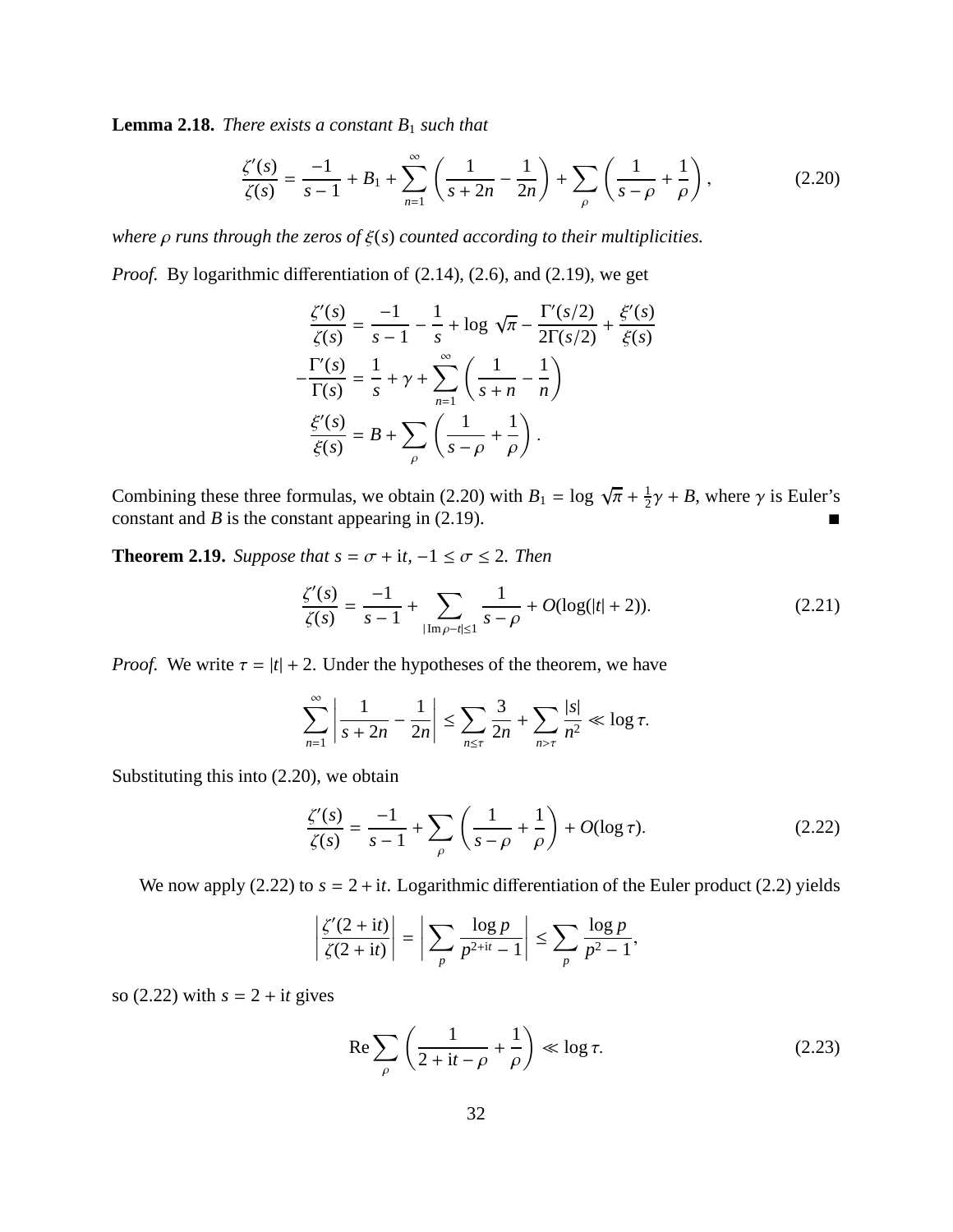Writing a typical zero of  $\xi(s)$  in the form  $\rho = \beta + i\gamma$  and noting that  $0 \le \beta \le 1$ , we now find

Re 
$$
\frac{1}{2 + it - \rho} = \frac{2 - \beta}{(2 - \beta)^2 + (t - \gamma)^2}
$$
  $\gg \frac{1}{1 + (t - \gamma)^2}$ , Re  $\frac{1}{\rho} = \frac{\beta}{\beta^2 + \gamma^2} \ge 0$ .

These inequalities and (2.23) give

$$
\sum_{\rho} \frac{1}{1 + (t - \gamma)^2} \ll \log \tau.
$$
 (2.24)

To prove (2.21) we subtract from (2.22) the respective formula for  $s = 2 + it$  and obtain

$$
\frac{\zeta'(s)}{\zeta(s)} = \frac{-1}{s-1} + \sum_{\rho} \left( \frac{1}{s-\rho} - \frac{1}{2+it-\rho} \right) + O(\log \tau). \tag{2.25}
$$

By (2.24),

$$
\sum_{|\text{Im}\rho - t| > 1} \left| \frac{1}{s - \rho} - \frac{1}{2 + it - \rho} \right| \le \sum_{|\text{Im}\rho - t| > 1} \frac{3}{(t - \gamma)^2} \le \sum_{\rho} \frac{6}{1 + (t - \gamma)^2} \ll \log \tau
$$

and

$$
\sum_{|\mathrm{Im}\,\rho-t|\leq 1}\left|\frac{1}{2+\mathrm{i}t-\rho}\right|\leq \sum_{|\mathrm{Im}\,\rho-t|\leq 1}1\leq \sum_{\rho}\frac{2}{1+(t-\gamma)^2}\ll \log\tau.
$$

Hence,  $(2.21)$  follows from  $(2.25)$ .

We conclude this section by recording a direct consequence of inequality (2.24).

**Corollary 2.20.** *Suppose that*  $T \geq 2$ *. The number of the zeros of*  $\zeta(s)$  *in the region* 

 $0 \le \text{Re}(s) \le 1,$  *T* ≤  $|\text{Im}(s)| \le T + 1$ 

*is*  $O(\log T)$ *.* 

## **2.3 The zerofree region**

**Theorem 2.21 (de la Vallée Poussin).** *There exists an absolute constant*  $c_1 > 0$  *such that*  $\zeta(s)$  *has no zero*  $\rho = \beta + i\gamma$  *with* 

$$
\beta \ge 1 - \frac{c_1}{\log(|\gamma| + 2)}.\tag{2.26}
$$

*Proof.* Suppose that  $s = \sigma + it$  with  $\sigma > 1$ . Taking real parts in Corollary 1.20, we obtain

$$
-\operatorname{Re}\left(\frac{\zeta'(s)}{\zeta(s)}\right)=\sum_{n=1}^{\infty}\Lambda(n)n^{-\sigma}\cos(t\log n).
$$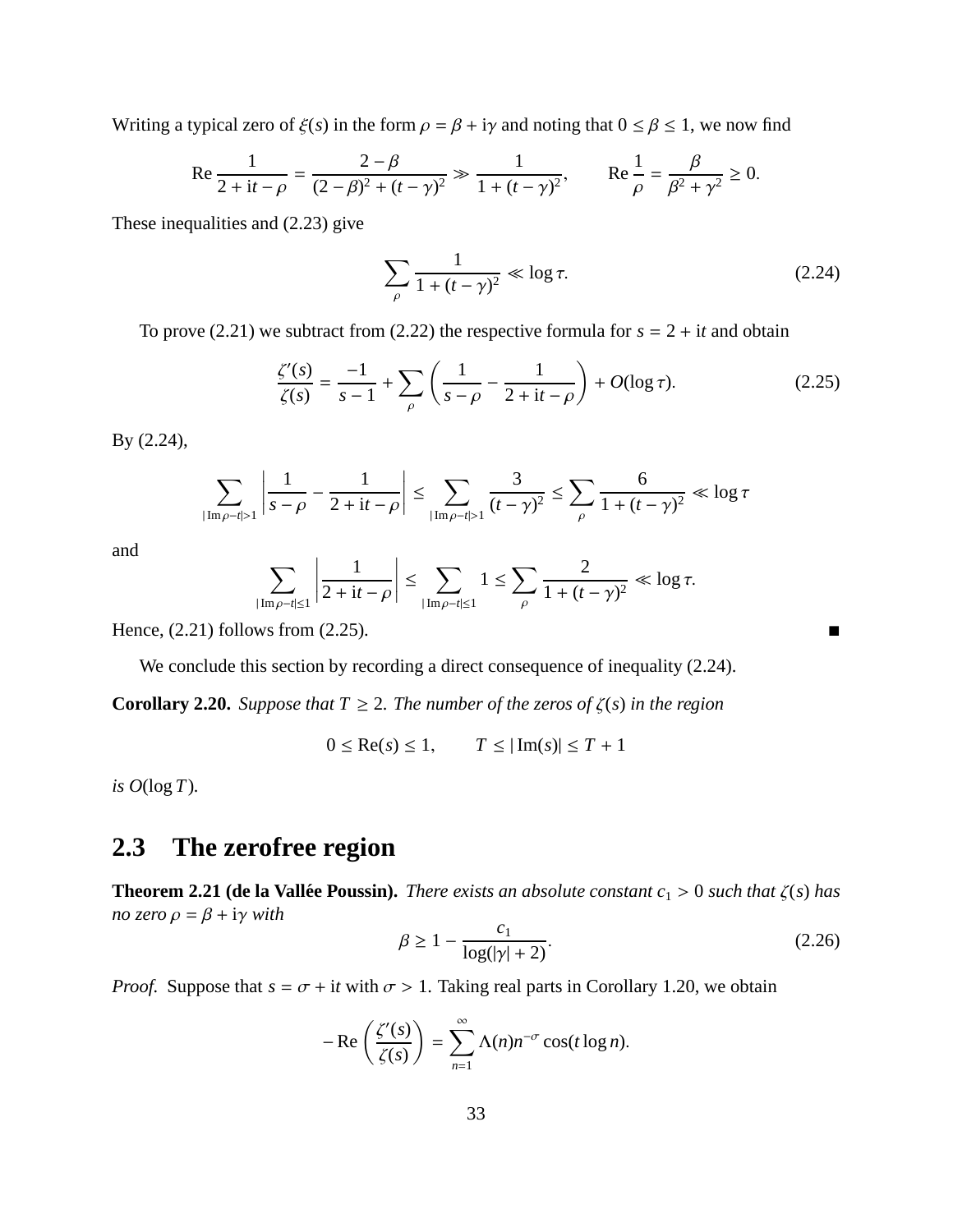Since for real  $\theta$ ,

$$
3 + 4\cos\theta + \cos 2\theta = 2(1 + \cos \theta)^2 \ge 0,
$$
 (2.27)

we have

$$
-3\frac{\zeta'(\sigma)}{\zeta(\sigma)} - 4\operatorname{Re}\left(\frac{\zeta'(\sigma + it)}{\zeta(\sigma + it)}\right) - \operatorname{Re}\left(\frac{\zeta'(\sigma + 2it)}{\zeta(\sigma + 2it)}\right) \ge 0. \tag{2.28}
$$

We now consider a particular zero  $\rho = \beta_0 + i\gamma_0$  and write inequalities for the terms on the left side of (2.28) when  $t = \gamma_0$ . Since  $\zeta(s)$  has a pole of residue 1 at  $s = 1$ , we have

$$
-\frac{\zeta'(\sigma)}{\zeta(\sigma)} = \frac{1}{\sigma - 1} + O(1). \tag{2.29}
$$

In view of Exercise 10, we have  $|\gamma_0| \ge c_2 > 0$ . Thus, we obtain from (2.21) that

$$
-\operatorname{Re}\left(\frac{\zeta'(\sigma + i\gamma_0)}{\zeta(\sigma + i\gamma_0)}\right) \le -\operatorname{Re}\sum_{|\gamma - \gamma_0| \le 1} \frac{1}{(\sigma - \beta) + i(\gamma_0 - \gamma)} + c_3 \log(|\gamma_0| + 2)
$$
  

$$
\le \frac{-1}{(\sigma - \beta_0)} + c_3 \log(|\gamma_0| + 2), \tag{2.30}
$$

and similarly,

$$
-\operatorname{Re}\left(\frac{\zeta'(\sigma+2i\gamma_0)}{\zeta(\sigma+2i\gamma_0)}\right) \le c_4 \log(|\gamma_0|+2). \tag{2.31}
$$

Inserting (2.29)–(2.31) into (2.28), we deduce that for  $\sigma$  close to 1,

$$
4(\sigma - \beta_0)^{-1} - 3(\sigma - 1)^{-1} \le c_5 \log(|\gamma_0| + 2).
$$

Choosing

$$
\sigma = 1 + \frac{1}{2c_5 \log(|\gamma_0| + 2)},
$$

we obtain

$$
\beta_0 \le 1 - \frac{1}{14c_5 \log(|\gamma_0| + 2)},
$$

which establishes (2.26) when  $|\gamma_0| \ge c_2$ . We dispense with the last condition by noting that there are only  $O(1)$  zeros with  $|\gamma_0| \le c_2$  and that none of them can be too close to the pole at  $s = 1$ .

As we mentioned in the Introduction, there are more precise estimates for the zerofree region of ζ(*s*) than that in Theorem 2.21. While their proofs are too technical to present here in full detail, we will describe briefly the main idea. In the proof of Theorem 2.21, we derived bounds for  $\zeta'(s)/\zeta(s)$  from Theorem 2.19, which in turn relied on estimates for  $\Gamma'(s)/\Gamma(s)$ . The more sophisticated approach towards the zerofree region bounds  $\zeta'(s)/\zeta(s)$  using estimates for the sum

$$
\sum_{n\leq N} n^{it} = \sum_{n\leq N} \exp(it \log n).
$$

In fact, both Littlewood's and the Vinogradov–Korobov improvements on Theorem 1 (recall (0.8) and (0.9)) stem from improved estimates for this exponential sum. Those interested in learning more about those results should consult the specialized monographs on the theory of the zetafunction, e.g., Ivić [31], Karatsuba and Voronin [37], or Titchmarsh [50].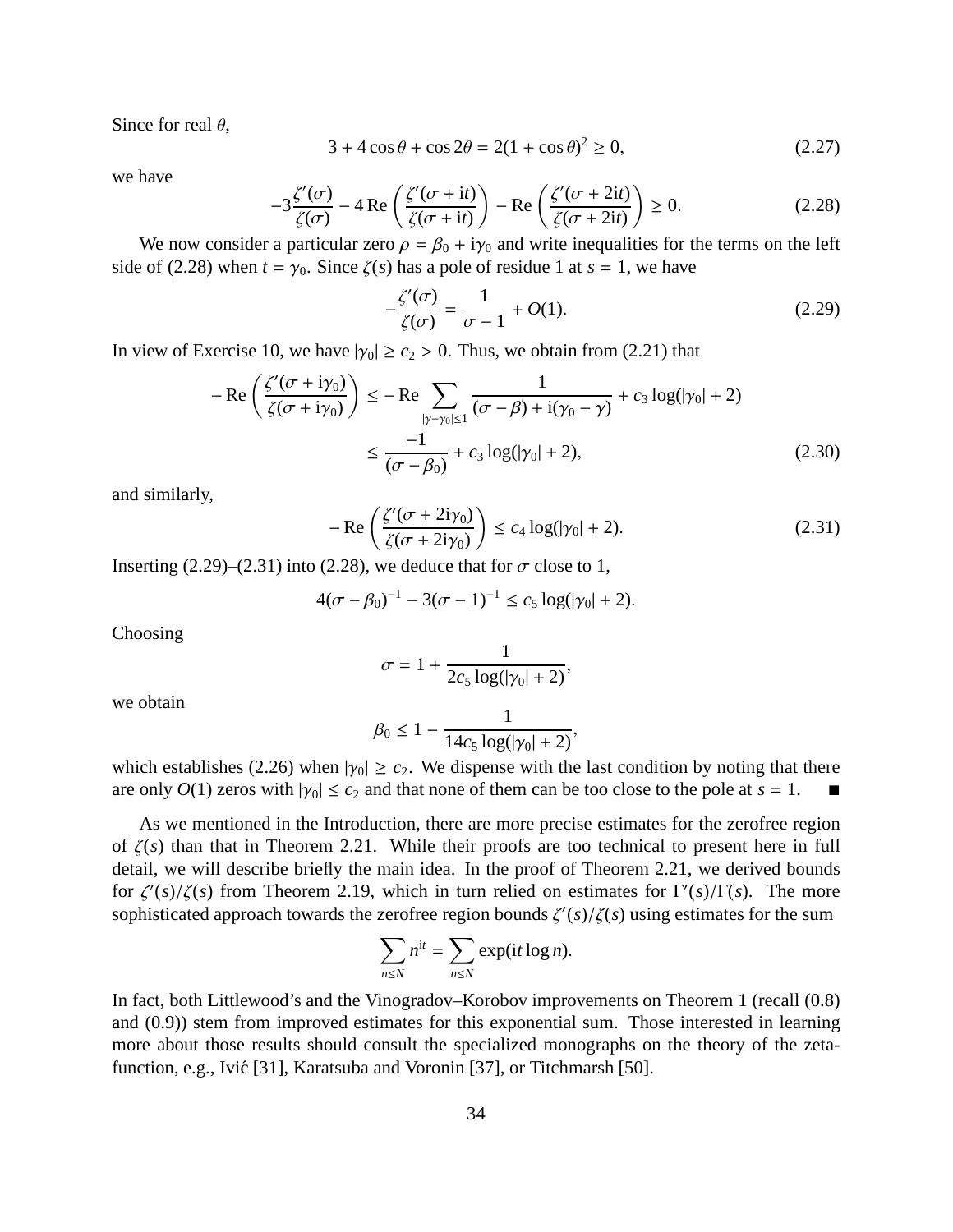### **2.4 Proof of the prime number theorem**

Our proof of Theorem 2.1 combines Theorem 2.21 and the following result, known as the *Riemann– Mangoldt explicit formula* for  $\psi(x)$ . An alternative proof is sketched in Exercise 17.

**Theorem 2.22.** *Suppose that*  $2 \le T \le x$  *and*  $\{x\} = 1/2$ *. Then* 

$$
\psi(x) = x - \sum_{|\text{Im}\,\rho| \le T} \frac{x^{\rho}}{\rho} + O\left(\frac{x(\log x)^2}{T}\right),\tag{2.32}
$$

*where the summation is over the nontrivial zeros of*  $\zeta(s)$  *with*  $|\operatorname{Im} \rho| \leq T$ .

*Proof.* We apply Corollary 1.14 with  $f(s) = -\zeta'(s)/\zeta(s)$  and  $\alpha = 1 + (\log x)^{-1}$ . In view of Corollary 1.20, this gives

$$
\psi(x) = \frac{1}{2\pi i} \int_{\alpha - iT}^{\alpha + iT} \left( -\frac{\zeta'(s)}{\zeta(s)} \right) \frac{x^s}{s} ds + O\left( \frac{x}{T} \sum_{n=1}^{\infty} \frac{\Lambda(n)}{n^{\alpha} |\log(x/n)|} \right).
$$

The error term is easily seen to be

$$
\ll \frac{x \log x}{T} \bigg( \sum_{n \le x/2} \frac{1}{n} + \sum_{x/2 < n \le 2x} \frac{1}{|x - n|} + \sum_{n > 2x} \frac{1}{n^{\alpha}} \bigg) \ll \frac{x (\log x)^2}{T}.
$$

Hence,

$$
\psi(x) = \frac{1}{2\pi i} \int_{\alpha - iT}^{\alpha + iT} \left( -\frac{\zeta'(s)}{\zeta(s)} \right) \frac{x^s}{s} ds + O\left(\frac{x(\log x)^2}{T}\right).
$$
 (2.33)

Observe that, by Corollary 2.20, we can always choose a number *T* of a certain size so that

$$
\left|T - |\gamma|\right| \gg \left(\log T\right)^{-1} \tag{2.34}
$$

for all zeros  $\rho = \beta + i\gamma$  of  $\zeta(s)$ . With such a value of *T* we move the path of integration to the contour  $C$  on Fig. 2.1. The contribution from the poles of the integrand lying between the two contours is

$$
x - \sum_{|\rho| \le T} \frac{x^{\rho}}{\rho} - \frac{\zeta'(0)}{\zeta(0)},
$$

so it remains to show that the integral along  $C$  is negligible. To this end, we note that by Theorem 2.19 and Corollary 2.20,

$$
\left|\frac{\zeta'(s)}{\zeta(s)}\right| \ll (\log T)^2
$$

whenever  $s \in C$ . Hence,

$$
\left| \int_C \left( -\frac{\zeta'(s)}{\zeta(s)} \right) \frac{x^s}{s} ds \right| \ll (\log T)^2 \left( \frac{1}{T} \int_{-1/2}^{\alpha} x^u du + \int_{-T}^T \frac{x^{-1/2} dy}{1 + |y|} \right) \ll xT^{-1} (\log T)^2 + x^{-1/2} (\log T)^3 \ll xT^{-1} (\log x)^2.
$$

Once (2.32) has been established for *T* subject to (2.34), removing that constraint by means of Corollary 2.20 is straightforward. ■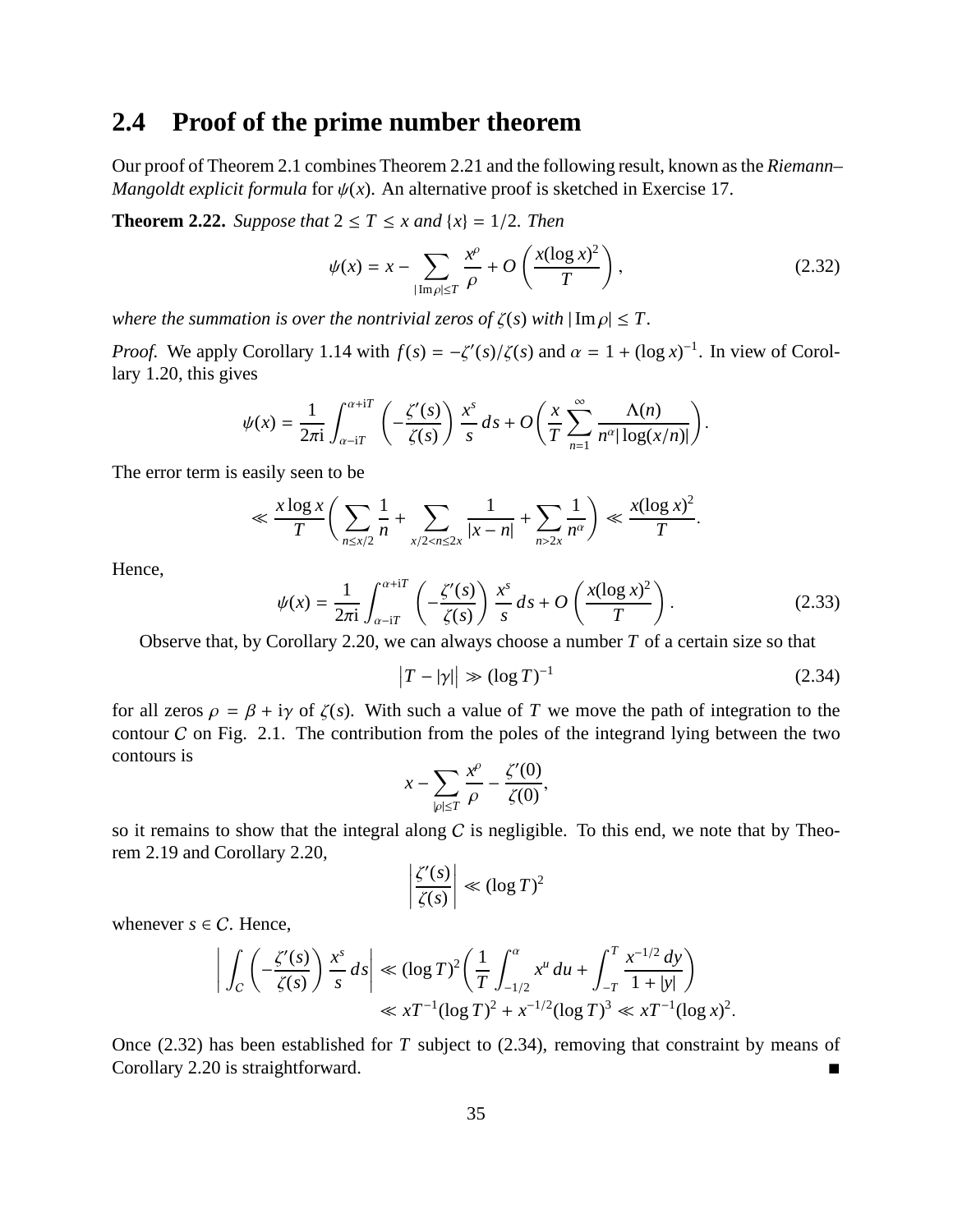

Figure 2.1:

*Proof of Theorem 2.1.* Suppose that  $T \ge 10$  and set  $\delta = c_1(\log T)^{-1}$ , where  $c_1 > 0$  is the constant from Theorem 2.21. By Corollary 2.20 and Theorem 2.21, the sum over the zeros on the right of (2.32) is

$$
\ll x^{1-\delta} \sum_{r \le 2\log T} 2^{-r} \sum_{|\mathrm{Im}\,\rho| \le 2^r} 1 \ll x^{1-\delta} (\log T)^2.
$$

Thus, the result follows from (2.32) on choosing

$$
\log T = (\log x)^{1/2} + O(1).
$$

#### **Exercises**

- 1. Prove identities (2.9).
- 2. Prove Stirling's formula.
- 3. Suppose that  $\text{Re}(s) > 0$  and  $N \in \mathbb{N}$ . Prove that

$$
\zeta(s) = \sum_{n \le N} n^{-s} + \frac{N^{1-s}}{1-s} - s \int_N^{\infty} \{u\} u^{-s-1} du.
$$

- 4. Prove Corollary 2.15.
- 5. Prove that the convergence of the series  $\sum_{n} |a_n|^{-2}$  implies the uniform convergence on compact sets of the product

$$
\prod_{n=1}^{\infty} \left(1 - \frac{s}{a_n}\right) e^{s/a_n}.
$$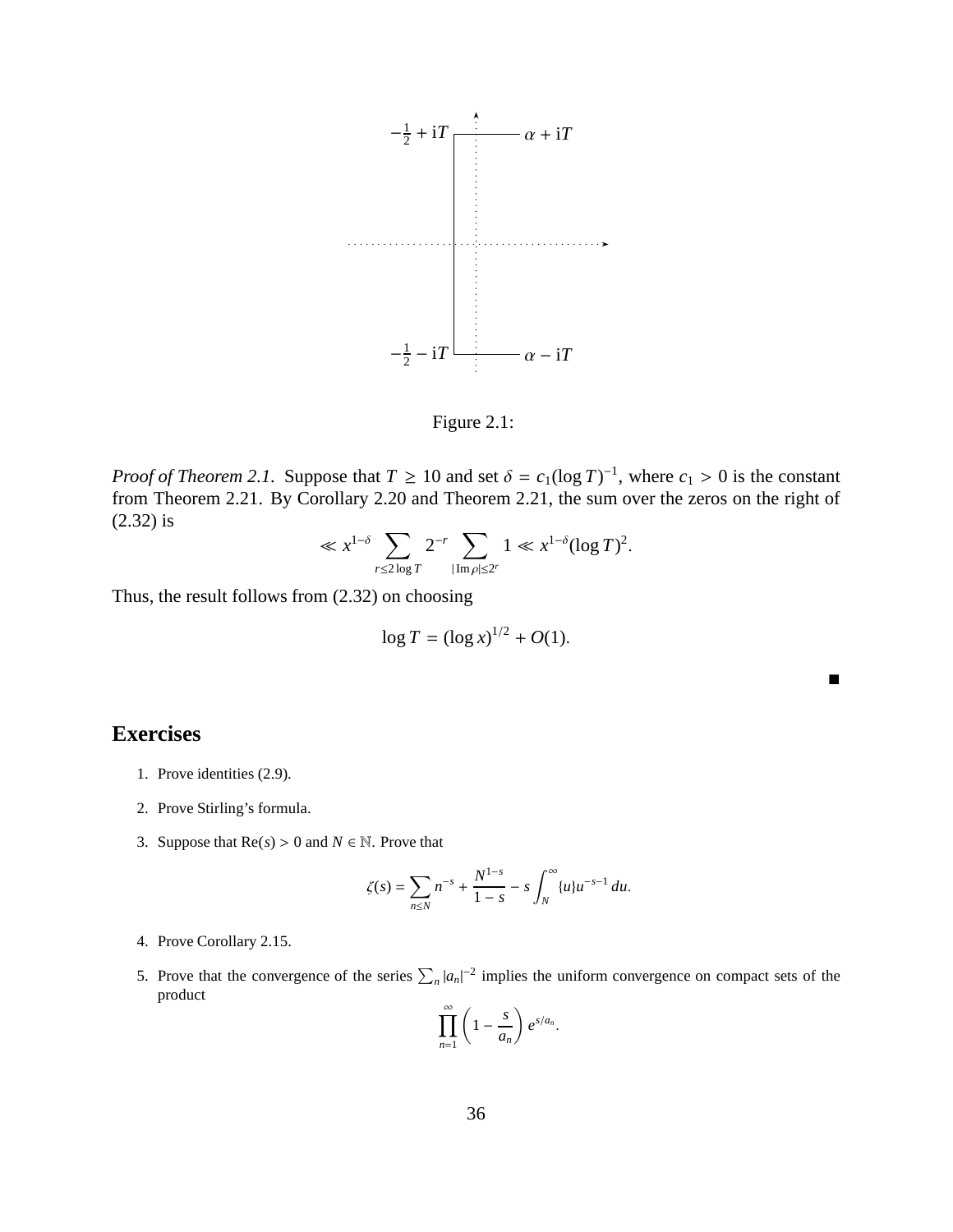- 6. Suppose that  $f(s)$  is an entire function of order 1 with  $f(0) \neq 0$  and  $a_1, a_2, a_3, \ldots$  are its zeros, labeled as in Theorem 2.16. Prove that:
	- (a)  $\sum$ |*an*|≤*R*  $|a_n|^{\alpha} \ll_{\alpha,\epsilon} R^{\alpha+1+\epsilon} + 1$  for any  $\epsilon > 0$ ;
	- (b)  $\sum$ |*an*|>*R*  $|a_n|^{\alpha} \ll_{\alpha,\epsilon} R^{\alpha+1+\epsilon}$  for any  $\alpha < -1$  and  $0 < \epsilon < -\alpha - 1$ .
- 7. Prove that  $\zeta(0) = -1/2$  and  $\zeta(-1) = -1/12$ .
- 8. Prove that the Laurent expansion of  $\zeta'(s)/\zeta(s)$  about  $s = 1$  is

$$
\frac{\zeta'(s)}{\zeta(s)}=\frac{-1}{s-1}+\gamma+\cdots,
$$

where  $\gamma$  is Euler's constant. [HINT: Use (2.16).]

- 9. Prove that the value of *B* in (2.19) is  $B = \frac{1}{2} \log 4\pi \frac{1}{2}\gamma 1$ , where  $\gamma$  is Euler's constant.
- 10. Prove that any zero  $\rho$  of the function  $\xi(s)$  satisfies

$$
|\operatorname{Im}\rho|\geq \sqrt{-B^{-1}-1}>6.503695\ldots,
$$

where  $B$  is the constant appearing in  $(2.19)$  (and in the last problem).

11. The purpose of this problem is to show that the value of the constant *B* in Theorem 1.9 is

$$
B = \gamma - \sum_{p} \left( \frac{1}{p} + \log \left( 1 - \frac{1}{p} \right) \right),
$$
 (\*)

where  $\gamma$  is Euler's constant. Note that combining this identity and the result of Exercise 1.8, we find that the constant *C* in Exercise 1.7 equals  $e^{-\gamma}$ .

(a) Let  $S(x)$  denote the sum on the left side (1.5) and define  $f(s) = \sum_p p^{-s}$ . Prove that if  $Re(s) > 1$ , then

$$
f(s) = (s-1)\int_1^\infty S(x)x^{-s}\,dx.
$$

(b) Suppose that  $\sigma > 1$ . Combining Theorem 1.9 and part (a), prove that

$$
f(\sigma) = -\log(\sigma - 1) - \gamma + B + O(-(\sigma - 1)\log(\sigma - 1)).
$$

- (c) Suppose that  $Re(s) > 1$ . Prove that  $f(s) = log \zeta(s) + g(s)$ , where  $g(s)$  is holomorphic in the half-plane  $Re(s) > 1/2$ .
- (d) Derive  $(*)$  from parts (b) and (c).
- 12. Suppose that  $T \ge 10$  and  $N(T)$  denotes the number of zeros  $\rho$  of  $\xi(s)$  with  $0 < \text{Im } \rho \le T$ . Prove that

$$
N(T) = \frac{T}{2\pi} \log \left( \frac{T}{2\pi e} \right) + O(\log T).
$$

[HINT: Apply the argument principle to  $\xi(s)$  and the rectangle with vertices  $-1 \pm iT$ ,  $2 \pm iT$ . Use the results in §2.2 to estimate the contribution from the horizontal lines. Use the functional equation to replace the integral over the line  $Re(s) = -1$  by an integral over the line  $Re(s) = 2$ . Finally, use that on the line  $Re(s) = 2$ ,  $\zeta'(s)/\zeta(s)$  has a Dirichlet series representation.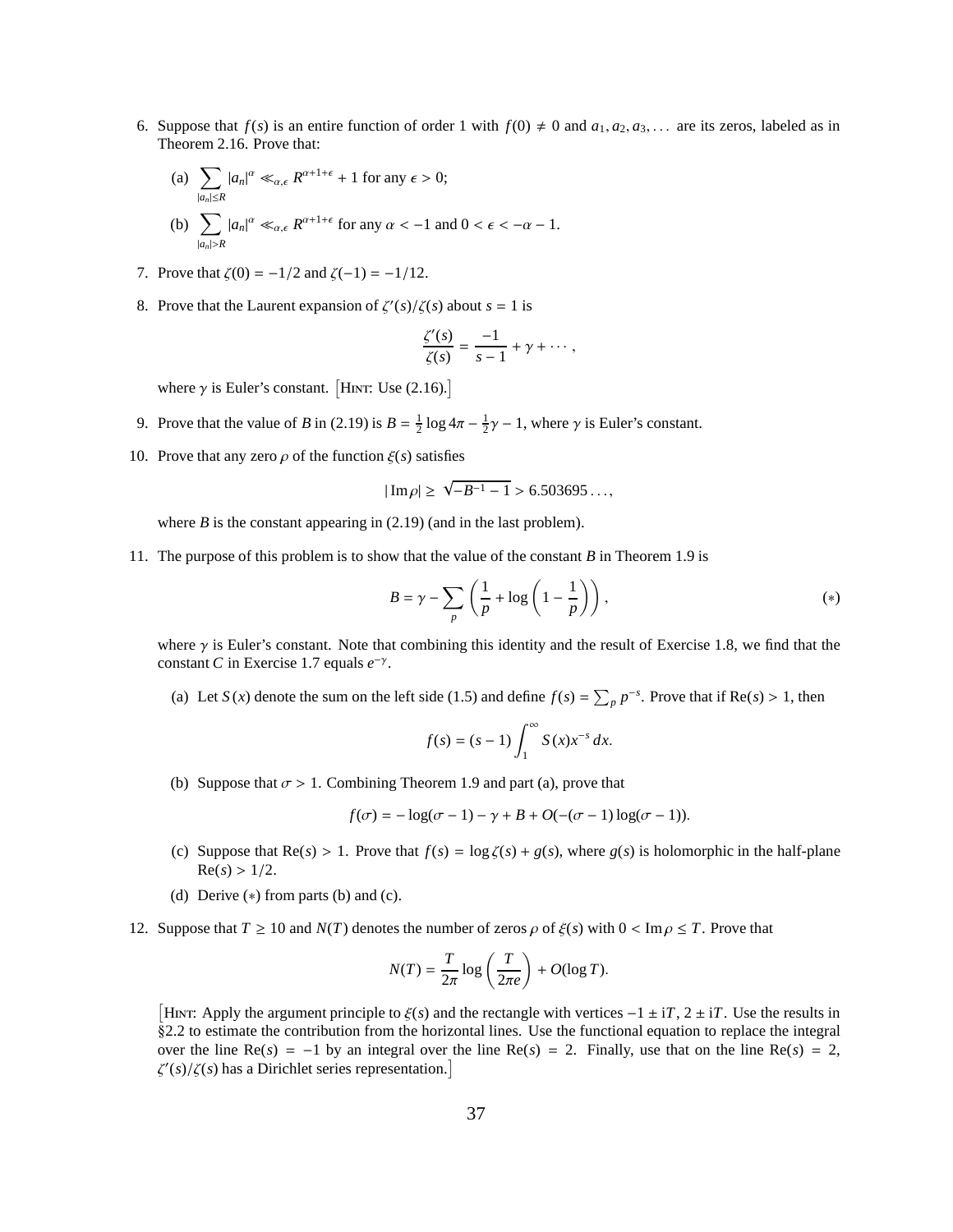13. Suppose that  $\rho_1, \rho_2, \rho_3, \ldots$  are the zeros of  $\xi(s)$  in the upper half-plane, listed according to multiplicities and arranged so that  $0 < \gamma_1 \leq \gamma_2 \leq \gamma_3 \leq \cdots$ , where  $\gamma_n = \text{Im} \rho_n$ . Prove that

$$
\lim_{n\to\infty}\frac{\gamma_n\log n}{2\pi n}=1.
$$

- 14. Prove Theorem 2.22 for an arbitrary  $x \ge 2$ . [HINT: Use Lemma 2.18.]
- 15. Define  $\psi_0(x) = \frac{1}{2} \{ \psi(x^+) + \psi(x^-) \}$ . Prove that for  $x > 1$ ,

$$
\psi_0(x) = x - \sum_{\rho} \frac{x^{\rho}}{\rho} - \frac{\zeta'(0)}{\zeta(0)} - \frac{1}{2} \log (1 - x^{-2}).
$$

Here  $\sum_{\rho} = \lim_{T \to \infty} \sum_{|\rho| \le T}$ .

16. Define  $\psi_1(x) = \sum_{n \le x} (x - n) \Lambda(n)$ . Prove that for  $x > 1$ ,

$$
\psi_1(x) = \frac{x^2}{2} - \sum_{\rho} \frac{x^{\rho+1}}{\rho(\rho+1)} - x \frac{\zeta'(0)}{\zeta(0)} + \frac{\zeta'(-1)}{\zeta(-1)} - \sum_{k=1}^{\infty} \frac{x^{1-2k}}{2k(2k-1)}.
$$

17. The purpose of this exercise is to deduce the PNT directly from (2.33) instead from the explicit formula (2.32). Starting with (2.33) move the integration to a polygonal contour  $C$  that is similar to the contour displayed on Fig. 2.1 but has vertices at  $\alpha \pm iT$  and  $\eta \pm iT$ , where  $\eta = 1 - \frac{1}{2}c_1(\log T)^{-1}$ . Estimate the integral over C to obtain the PNT.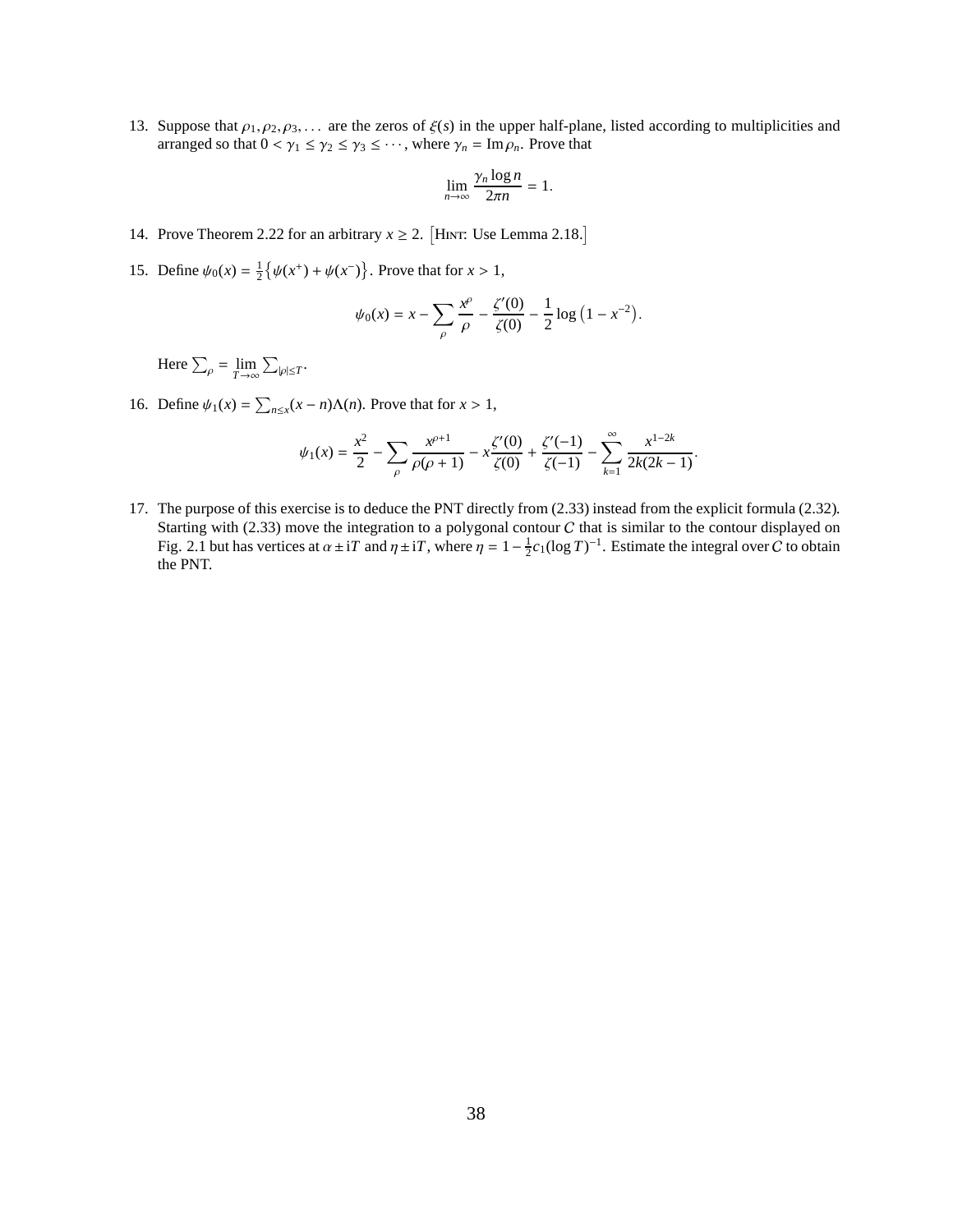# **Chapter 3**

# **Prime numbers in arithmetic progressions**

In this chapter we study Dirichlet characters and *L*-functions and prove Theorem 2.

## **3.1 Characters**

#### **3.1.1 Characters of finite abelian groups**

Let *G* be a finite abelian group of order *m*, written multiplicatively. A group homomorphism  $\chi: G \to \mathbb{C}^\times$  is called a *character* of *G*, that is,

$$
\chi(xy) = \chi(x)\chi(y) \qquad \text{for all } x, y \in G.
$$

In particular,  $\chi(e) = 1$  and (by Lagrange's theorem on finite groups)  $\chi(x)^m = \chi(x^m) = \chi(e) = 1$ . That is,  $\chi(x)$  is an *m*th root of unity.

The characters of *G* form a group  $\hat{G}$  under pointwise multiplication:

 $(\chi_1 \chi_2)(x) = \chi_1(x) \chi_2(x)$  for all  $x \in G$ .

The identity element of  $\hat{G}$  is the trivial character

 $\chi_0(x) = 1$  for all  $x \in G$ ,

and the inverse of  $\chi$  is its complex-conjugate character  $\bar{\chi}$ .

**Theorem 3.1.**  $\hat{G} \cong G$ .

*Proof.* Suppose first that *G* is cyclic,  $G = \langle g \rangle$ . Writing a generic element *x* of *G* as  $x = g^y$ , we find that every character  $\chi \in \hat{G}$  must be of the form

$$
\chi_a(x) = \chi_a(g^y) = e(ay/m) \qquad (a \in \mathbb{Z}),
$$

that is,  $\hat{G}$  is a cyclic group of order *m* generated by  $\chi_1$ .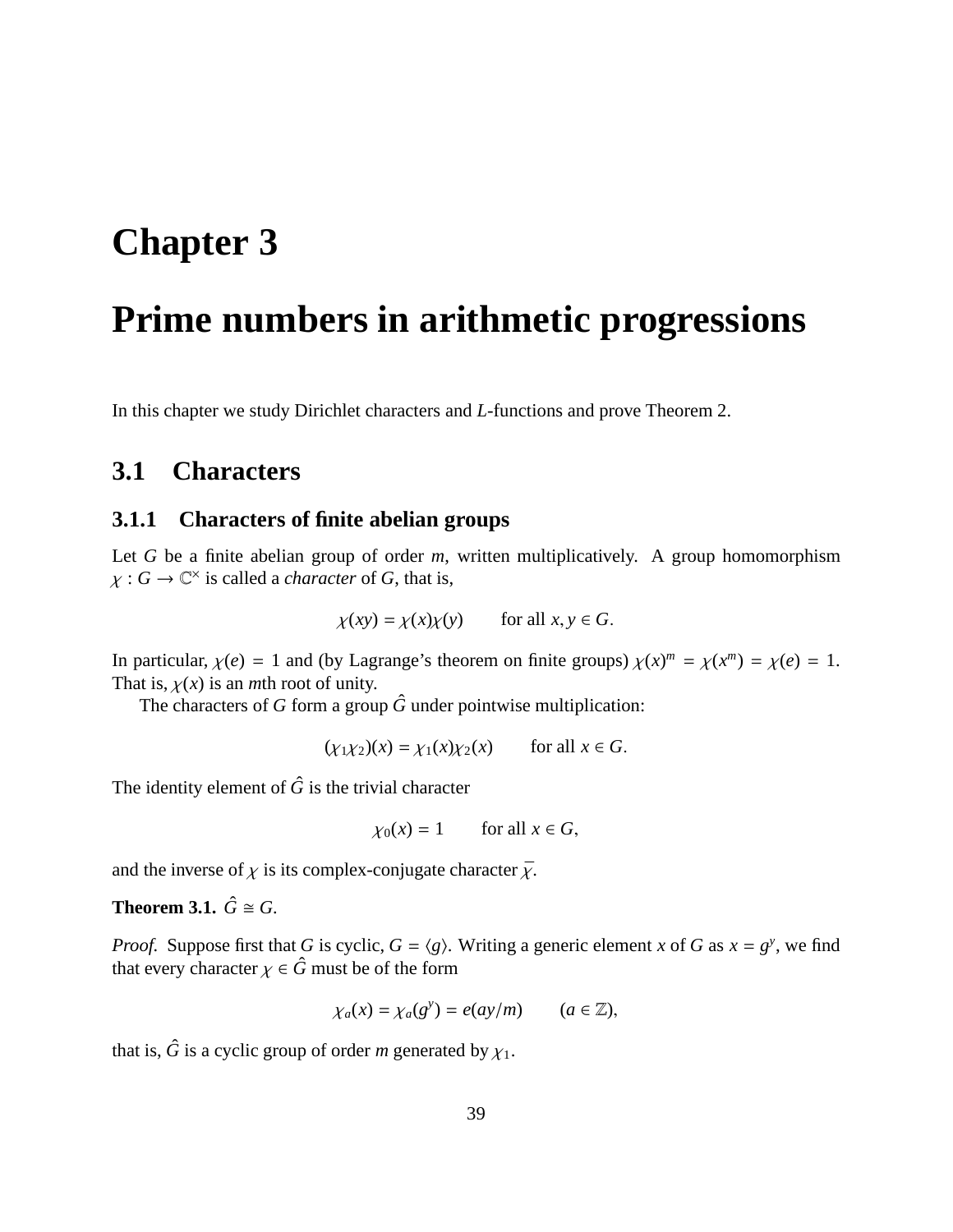Now, suppose that *G* is an arbitrary finite abelian group. By the structural theorem for finite abelian groups, *G* can be written as the direct product of cyclic groups,  $G = C_1 \times C_2 \times \cdots \times C_k$ . Given an  $x = x_1 x_2 \cdots x_k$ ,  $x_j \in C_j$ , we define a character  $\chi \in \hat{G}$  by

$$
\chi(y) = \chi_1(y_1)\chi_2(y_2)\cdots\chi_k(y_k) \qquad \text{for } y = y_1y_2\cdots y_k \in G, \ y_j \in C_j;
$$

here  $\chi_j$  is the character in  $\hat{C}_j$  corresponding to  $x_j$  under the above isomorphism. Since the map  $x \mapsto \chi$  is an isomorphism of abelian groups, the result follows.

**Corollary 3.2.** *Suppose that G is a finite abelian group and x is an element of G other than the identity. Then there is a character*  $\chi \in \hat{G}$  such that  $\chi(x) \neq 1$ .

*Proof.* This is a consequence of the proof of the theorem. As in that proof, we write *G* as the direct product of cyclic groups,  $G = C_1 \times C_2 \times \cdots \times C_k$ . Then  $x = x_1 x_2 \cdots x_k$ ,  $x_j \in C_j$ , and some  $x_j$  is not the identity. Without loss of generality, we may assume that  $x_1 \neq e$ . Let *g* be the generator of  $C_1$ . The character  $\chi$  corresponding to  $ge \cdots e$  under the isomorphism from the proof of the theorem has the desired property. the desired property.

**Lemma 3.3.** Let G be a finite abelian group and denote by e and  $\chi_0$  the identity element and the *trivial character of G. Then the following two orthogonality relations hold:*

$$
\sum_{x \in G} \chi(x) = \begin{cases} |G| & \text{if } x = x_0, \\ 0 & \text{otherwise}; \end{cases} \tag{3.1}
$$

*and*

$$
\sum_{\chi \in \hat{G}} \chi(x) = \begin{cases} |G| & \text{if } x = e, \\ 0 & \text{otherwise.} \end{cases}
$$
 (3.2)

*Proof.* Suppose that  $\chi \neq \chi_0$ . Then for some  $x_0 \in G$ ,  $\chi(x_0) \neq 1$ . We now observe that

$$
\chi(x_0)\sum_{x\in G}\chi(x)=\sum_{x\in G}\chi(x_0x)=\sum_{y\in x_0G}\chi(y)=\sum_{y\in G}\chi(y).
$$

Since  $\chi(x_0) \neq 1$ , the sum on the right must be equal to 0. This establishes (3.1) when  $\chi$  is nontrivial; the alternative case is straightforward.

Now suppose that  $x \neq e$ . By Corollary 3.2, there is a character  $\chi_0 \in \hat{G}$  such that  $\chi_0(x) \neq 1$ . But

$$
\chi_0(x)\sum_{\chi\in\hat{G}}\chi(x)=\sum_{\chi\in\hat{G}}\chi_0\chi(x)=\sum_{\psi\in\chi_0\hat{G}}\psi(x)=\sum_{\psi\in\hat{G}}\psi(x),
$$

and since  $\chi_0(x) \neq 1$ , the sum on the right must be equal to 0. Again, the remaining case is straightforward.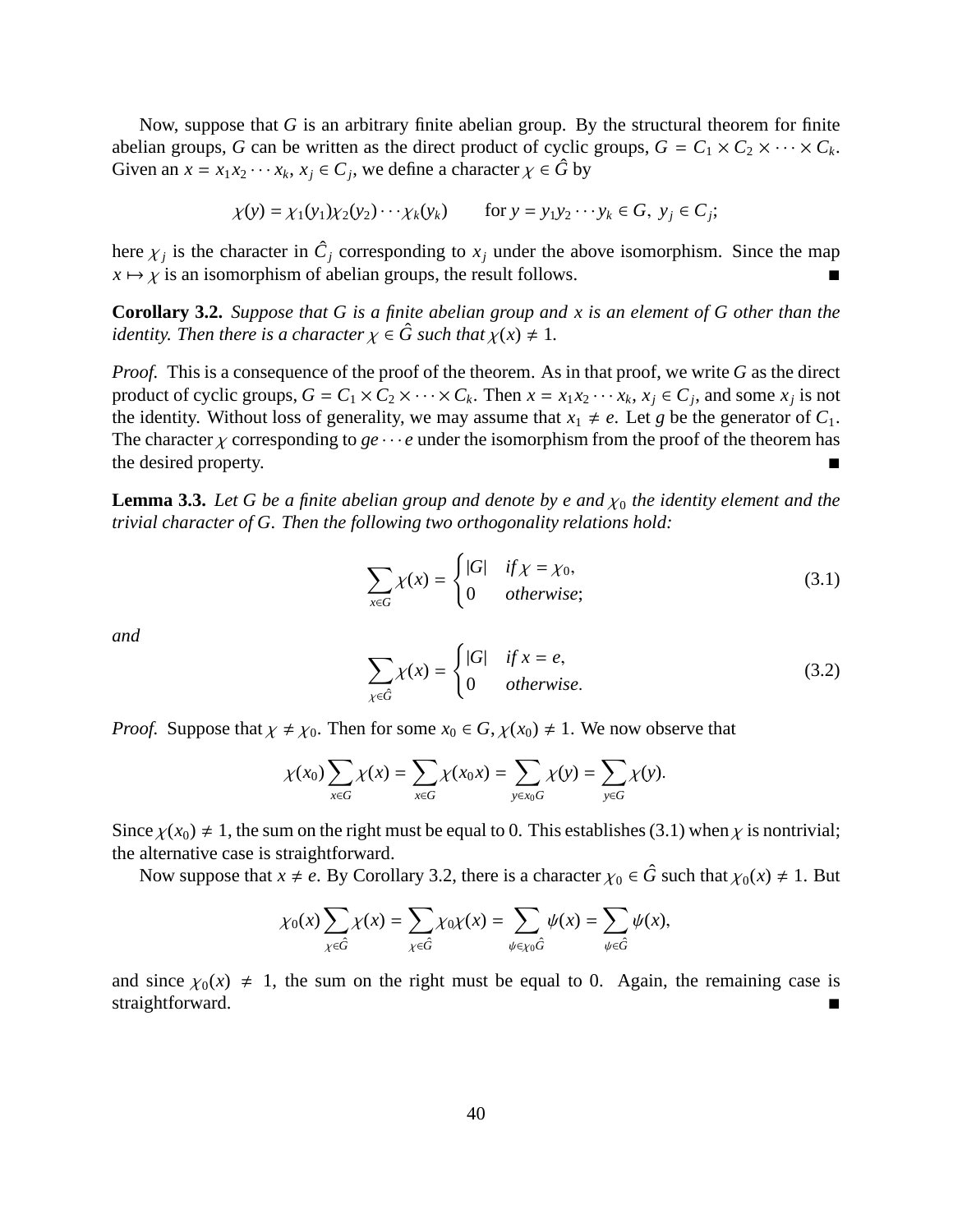#### **3.1.2 Dirichlet characters**

Let  $q \ge 1$  be an integer. Then  $\mathbb{Z}/q\mathbb{Z}$  is a commutative ring. Let  $G_q = (\mathbb{Z}/q\mathbb{Z})^{\times}$  denote the multiplicative group of  $\mathbb{Z}/q\mathbb{Z}$ . (Recall that a residue class in  $\mathbb{Z}/q\mathbb{Z}$  is invertible if and only if it is relatively prime to the modulus *q*.) Then  $G_q$  is an abelian group of order  $\phi(q)$ , where  $\phi(q)$  is Euler's function. Of course, a character of  $G_q$  is a homomorphism  $\chi : G_q \to \mathbb{C}^\times$ . It will be convenient to extend the domain of each character to all elements of the ring Z/*q*Z by setting

$$
\chi(n) = 0 \qquad \text{if } \gcd(n, q) > 1.
$$

This extended function will be called a *Dirichlet character modulo q*, or simply a *Dirichlet character*. We will often regard each Dirichlet character modulo *q* as a *q*-periodic function  $\chi : \mathbb{Z} \to \mathbb{C}$ . Although Dirichlet characters are not group homomorphisms, they are still completely multiplicative:

$$
\chi(mn) = \chi(m)\chi(n) \qquad \text{for all } m, n \in \mathbb{Z}.
$$
 (3.3)

We refer to the extension of the trivial group character  $\chi_0$  as the *principal character modulo q*; we will denote the principal character by  $\chi_0$ . The orthogonality relations in Lemma 3.3 yield the following orthogonality relations among Dirichlet characters.

**Lemma 3.4.** *Suppose that*  $q \geq 1$ *. If*  $\chi$  *is a Dirichlet character modulo q, then* 

$$
\sum_{n=1}^{q} \chi(n) = \begin{cases} \phi(q) & \text{if } \chi = \chi_0, \\ 0 & \text{otherwise.} \end{cases}
$$
 (3.4)

*Furthermore,*

$$
\sum_{\chi \bmod q} \chi(n) = \begin{cases} \phi(q) & \text{if } n \equiv 1 \pmod{q}, \\ 0 & \text{otherwise}, \end{cases}
$$
 (3.5)

*where the sum on the right side is over all Dirichlet characters modulo q.*

Let  $\chi$  be a non-principal Dirichlet character modulo *q*, let  $q_1$  be a proper divisor of *q*, and let  $\chi_1$ be a non-principal character modulo  $q_1$  such that

$$
\chi(n) = \chi_1(n)\chi_0(n) \qquad \text{for all } n \in \mathbb{Z}, \tag{3.6}
$$

where  $\chi_0$  is the principal character modulo q. Then we say that  $\chi_1$  *induces*  $\chi$ . If  $\chi$  is a nonprincipal Dirichlet character modulo *q* and there exists a character  $\chi_1$  as in (3.6), then  $\chi$  is called *imprimitive*; otherwise,  $\chi$  is called *primitive*. Note that principal characters are neither primitive, nor imprimitive. If  $\chi$  is an imprimitive Dirichlet character modulo q, we define<sup>1</sup> its *conductor* to be the least modulus  $q^*$  such that there exists a (necessarily primitive) character  $\chi^*$  modulo  $q^*$ which induces  $\chi$ . If  $\chi$  is primitive, we define its conductor to be equal to the modulus q, and if  $\chi$  is principal, we define the conductor to be equal to 1.

<sup>&</sup>lt;sup>1</sup>This definition requires some justification; see Exercise 2.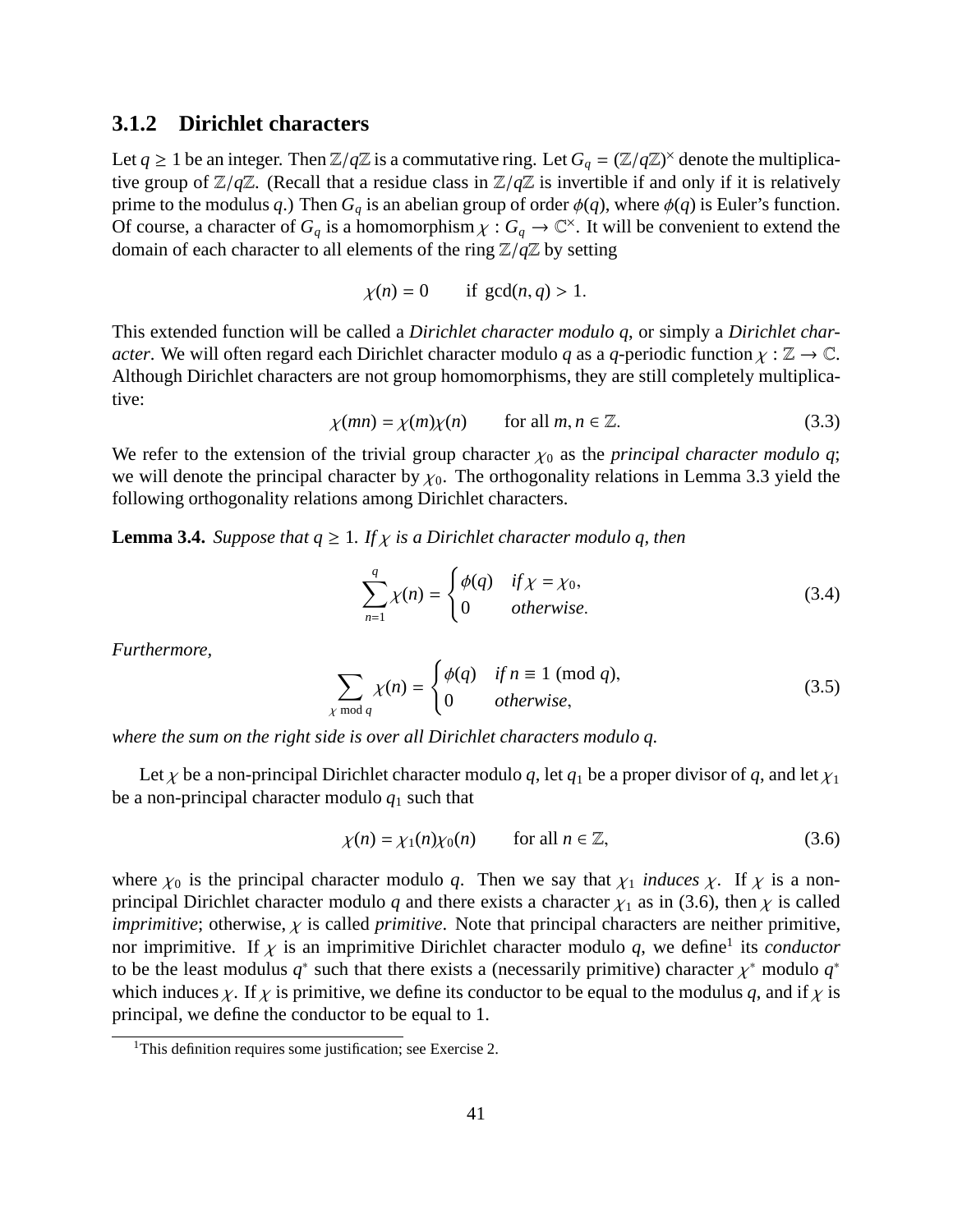#### **3.1.3 Gaussian sums**

We now introduce the *Gaussian sum*. If  $\chi$  is a Dirichlet character modulo q and a is an integer, we define

$$
\tau(\chi, a) = \sum_{m \bmod q} \chi(m)e(am/q),\tag{3.7}
$$

where the summation is over any complete system of residues modulo *q*.

**Lemma 3.5.** *Let*  $\chi$  *be a Dirichlet character modulo q and suppose that either*  $gcd(a, q) = 1$  *or*  $\chi$  *is primitive. Then*

$$
\tau(\chi, a) = \bar{\chi}(a)\tau(\chi, 1). \tag{3.8}
$$

*Proof.* First, suppose that  $(a, q) = 1$ . Then

$$
\tau(\chi, a) = \bar{\chi}(a) \sum_{m \bmod q} \chi(am)e(am/q) = \bar{\chi}(a) \sum_{n \bmod q} \chi(n)e(n/q) = \bar{\chi}(a)\tau(\chi, 1).
$$

Here, we used that if *m* runs through a complete system of residues modulo *q*, then so does *am*.

Now, suppose that  $\chi$  is primitive and  $(a, q) = k > 1$ . We write  $a = ka_1$ ,  $q = kq_1$ , and note that there exists an integer *b* such that

$$
(b,q) = 1, \qquad b \equiv 1 \pmod{q_1}, \qquad \chi(b) \neq 1.
$$

Then

$$
\chi(b)\tau(\chi,a) = \sum_{m \bmod q} \chi(bm)e(a_1m/q_1) = \sum_{m \bmod q} \chi(bm)e(a_1bm/q_1) = \tau(\chi,a).
$$

Since  $\chi(b) \neq 1$ , it follows that  $\tau(\chi, a) = 0$ , which establishes the second claim of the lemma.

Identity (3.8) is useful for transforming exponential sums into character sums and *vice versa*. However, for such applications it is crucial to be sure that  $\tau(\chi, 1)$  is nonzero. The next lemma determines exactly the characters for which this is the case.

**Lemma 3.6.** *Let* χ *be a Dirichlet character modulo q induced by a primitive character* χ <sup>∗</sup> *modulo q* ∗ *. Then*

$$
\tau(\chi, 1) = \mu\left(\frac{q}{q^*}\right) \chi^* \left(\frac{q}{q^*}\right) \tau(\chi^*, 1). \tag{3.9}
$$

*Moreover, if*  $\chi$  *is primitive, then*  $|\tau(\chi, 1)| = \sqrt{q}$ .

*Proof.* Assume first that  $\chi$  is primitive. Summing (3.8) over all *a* modulo *q*, we get

$$
|\tau(\chi, 1)|^2 \sum_{a \bmod q} |\chi(a)|^2 = \sum_{\substack{a \bmod q}} |\tau(\chi, a)|^2
$$
  
= 
$$
\sum_{\substack{a \bmod q \text{ } m \bmod q}} \sum_{\substack{m \bmod q}} \chi(m)e(am/q) \sum_{\substack{n \bmod q}} \overline{\chi}(n)e(-an/q)
$$
  
= 
$$
\sum_{\substack{m \bmod q \text{ } n \bmod q}} \sum_{\substack{n \bmod q}} \chi(m)\overline{\chi}(n) \sum_{\substack{a \bmod q}} e(a(m-n)/q).
$$
 (3.10)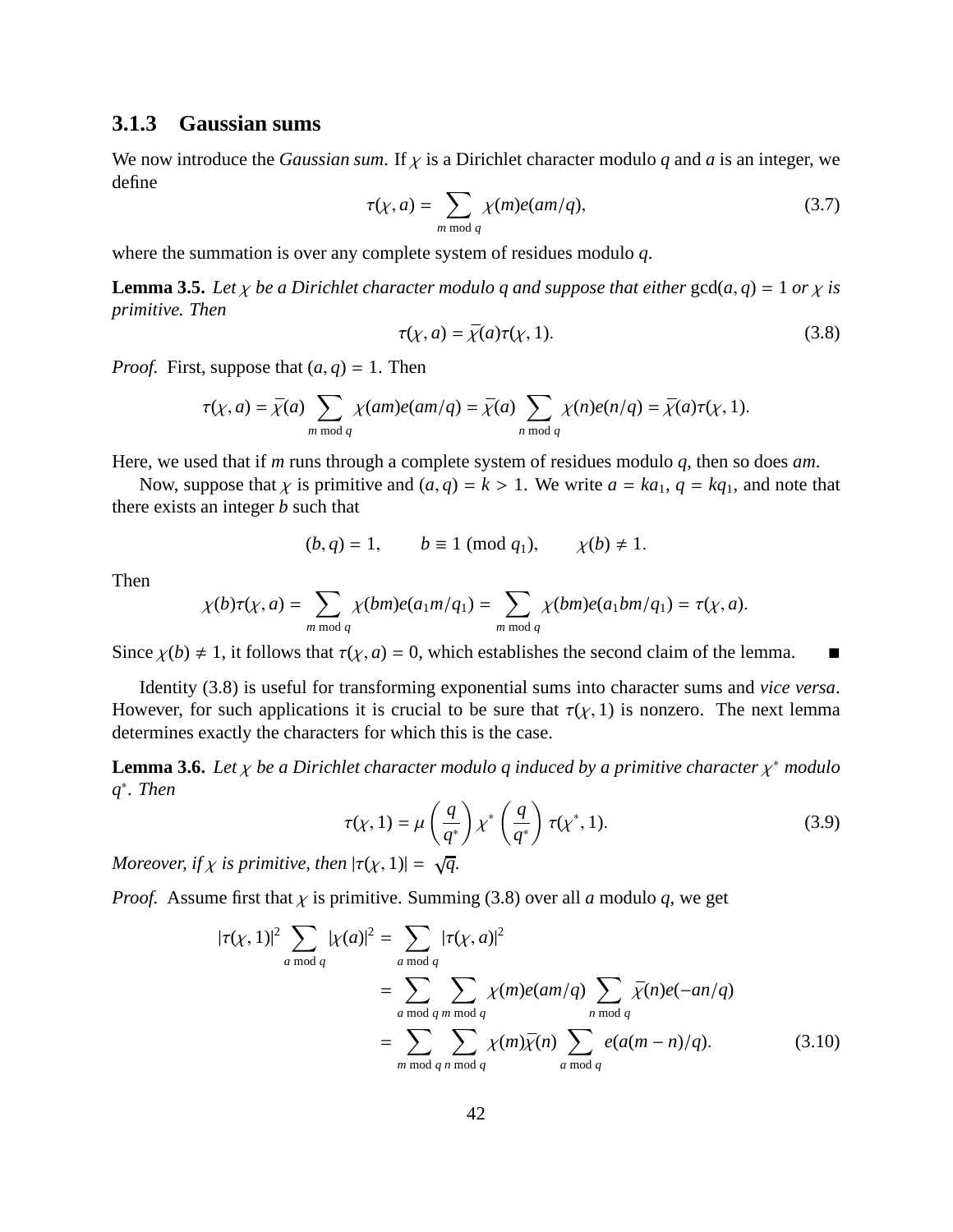The innermost sum on the right side of (3.10) is *q* or 0 according as  $a \equiv b \pmod{q}$  or not. Hence,

$$
|\tau(\chi,1)|^2 \sum_{a \bmod q} |\chi(a)|^2 = q \sum_{m \bmod q} |\chi(m)|^2.
$$

This proves the second claim of the lemma.

We now turn to (3.9). Using Lemma 1.2, we can write the principal character  $\chi_0$  modulo *q* as

$$
\chi_0(n)=\sum_{d|(n,q)}\mu(d).
$$

Thus,

$$
\tau(\chi, 1) = \sum_{m \bmod q} \chi^*(m) \chi_0(m) e(m/q) = \sum_{m \bmod q} \chi^*(m) e(m/q) \sum_{d | (m,q)} \mu(d)
$$
  
= 
$$
\sum_{d | q} \mu(d) \sum_{n \bmod q/d} \chi^*(nd) e(n d/q)
$$
  
= 
$$
\sum_{d | q} \mu(d) \chi^*(d) \sum_{n \bmod q/d} \chi^*(n) e(n d/q).
$$

Note that the terms with  $(d, q^*) > 1$  do not contribute to the last sum. Thus, we may restrict the summation over *d* to the divisors of  $q_0 = q/q^*$ :

$$
\tau(\chi,1)=\sum_{d|q_0}\mu(d)\chi^*(d)\sum_{n \bmod q/d}\chi^*(n)e(nd/q).
$$

We now write the summation variable *n* modulo  $q/d$  as  $q^*v + u$ , where *u* runs over a complete system of residues modulo  $q^*$  and  $\nu$  runs over a complete system of residues modulo  $q/dq^* = q_0/d$ . We get

$$
\tau(\chi, 1) = \sum_{d|q_0} \mu(d)\chi^*(d) \sum_{u \bmod q^*} \sum_{v \bmod q_0/d} \chi^*(q^*v + u)e((q^*v + u)d/q)
$$
  
= 
$$
\sum_{d|q_0} \mu(d)\chi^*(d) \sum_{u \bmod q^*} \chi^*(u)e(ud/q) \sum_{v \bmod q_0/d} e(vd/q_0).
$$

Since the innermost sum vanishes when  $q_0/d > 1$ , the result follows.

#### **3.1.4 The Polya–Vinogradov theorem ´**

Suppose that  $\chi$  is a non-principal character modulo  $q$ . From the orthogonality relation (3.4),

$$
\bigg|\sum_{M < n \le M+N} \chi(n)\bigg| \le \phi(q)/2
$$

for all  $M, N \geq 1$ . In this section, we will improve on this trivial bound. The next result was obtained independently in 1918 by Pólya [45] and I. M. Vinogradov [56] and is known as the *P´olya–Vinogradov inequality*.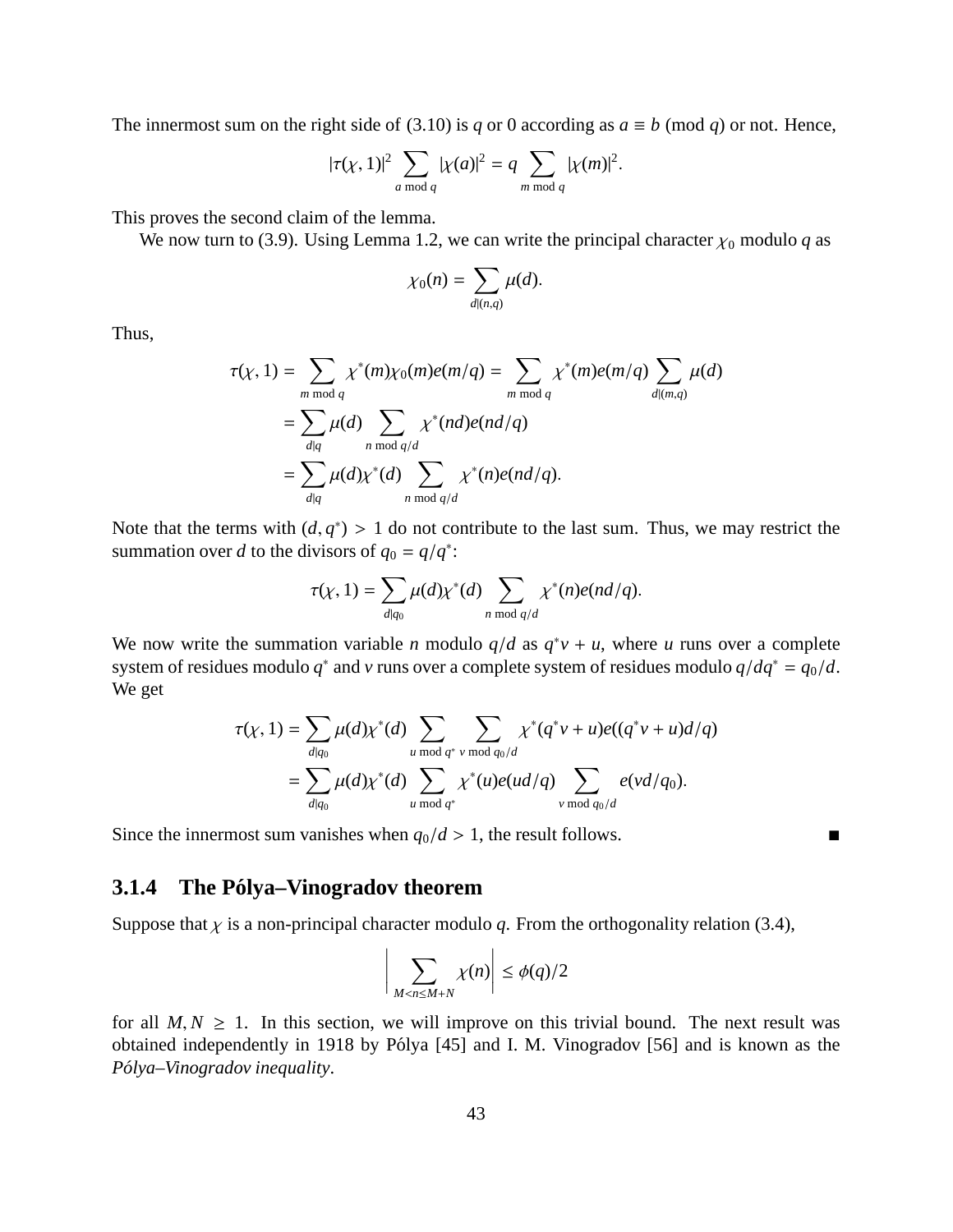**Theorem 3.7.** *Suppose that M, N are positive integers and*  $\chi$  *is a non-principal character modulo q. Then*

$$
\left| \sum_{M < n \le M+N} \chi(n) \right| \le \sqrt{3q} \log q. \tag{3.11}
$$

*Proof.* First, suppose that  $\chi$  is primitive. Then, by (3.8),

 $\mid$  $\overline{\phantom{a}}$  $\overline{\phantom{a}}$  $\overline{\phantom{a}}$ 

$$
\tau(\bar{\chi},1)\sum_{M
$$

Hence, we deduce from Lemma 3.6 that

$$
\sum_{M < n \le M+N} \chi(n) \bigg| \le q^{-1/2} \sum_{m=1}^{q-1} \bigg| \sum_{M < n \le M+N} e(mn/q) \bigg|.
$$

On noting that the modulus of the inner sum is  $|\sin(\pi m N/q)/\sin(\pi m/q)|$ , we get the inequality

$$
\bigg|\sum_{M < n \le M+N} \chi(n)\bigg| \le q^{1/2} \sum_{m=1}^{q-1} \csc(\pi m/q).
$$

We now use apply the inequality  $\csc(\pi x) \le (2x)^{-1}$  for  $0 < x \le 1/2$ . When  $q = 2k$ , we obtain

$$
\sum_{m=1}^{q-1} \csc(\pi m/q) \le q \sum_{m=1}^{k-1} m^{-1} + 1 \le q \sum_{m=1}^{k-1} \log\left(\frac{2m+1}{2m-1}\right) + 1
$$
  
=  $q \log(q-1) + 1 \le q \log q$ ;

and when  $q = 2k + 1$ ,

$$
\sum_{m=1}^{q-1} \csc(\pi m/q) \le q \sum_{m=1}^{k} m^{-1} \le q \sum_{m=1}^{k} \log\left(\frac{2m+1}{2m-1}\right) = q \log q.
$$

This establishes (3.11) for primitive characters.

On the other hand, if  $\chi$  is induced by a primitive character  $\chi^*$  modulo *r*,  $r < q$ , we have

$$
\sum_{M < n \le M+N} \chi(n) = \sum_{M < n \le M+N} \chi^*(n) \sum_{d | (q,n)} \mu(d) = \sum_{d | q} \mu(d) \chi^*(d) \sum_{M / d < m \le (M+N) / d} \chi^*(m).
$$

Since  $\chi^*$  is primitive, the sum over *m* is bounded above by  $r^{1/2} \log r$ . Hence,

$$
\bigg|\sum_{M < n \le M+N} \chi(n)\bigg| \le r^{1/2} \log r \sum_{d|q} |\chi^*(d)| \le d(q/r) r^{1/2} \log r,
$$

where the last step uses that the terms with  $(d, r) > 1$  do not contribute to the sum over *d*. The desired result now follows from the elementary bound  $d(n) \leq \sqrt{n}$  $\overline{3n}$ .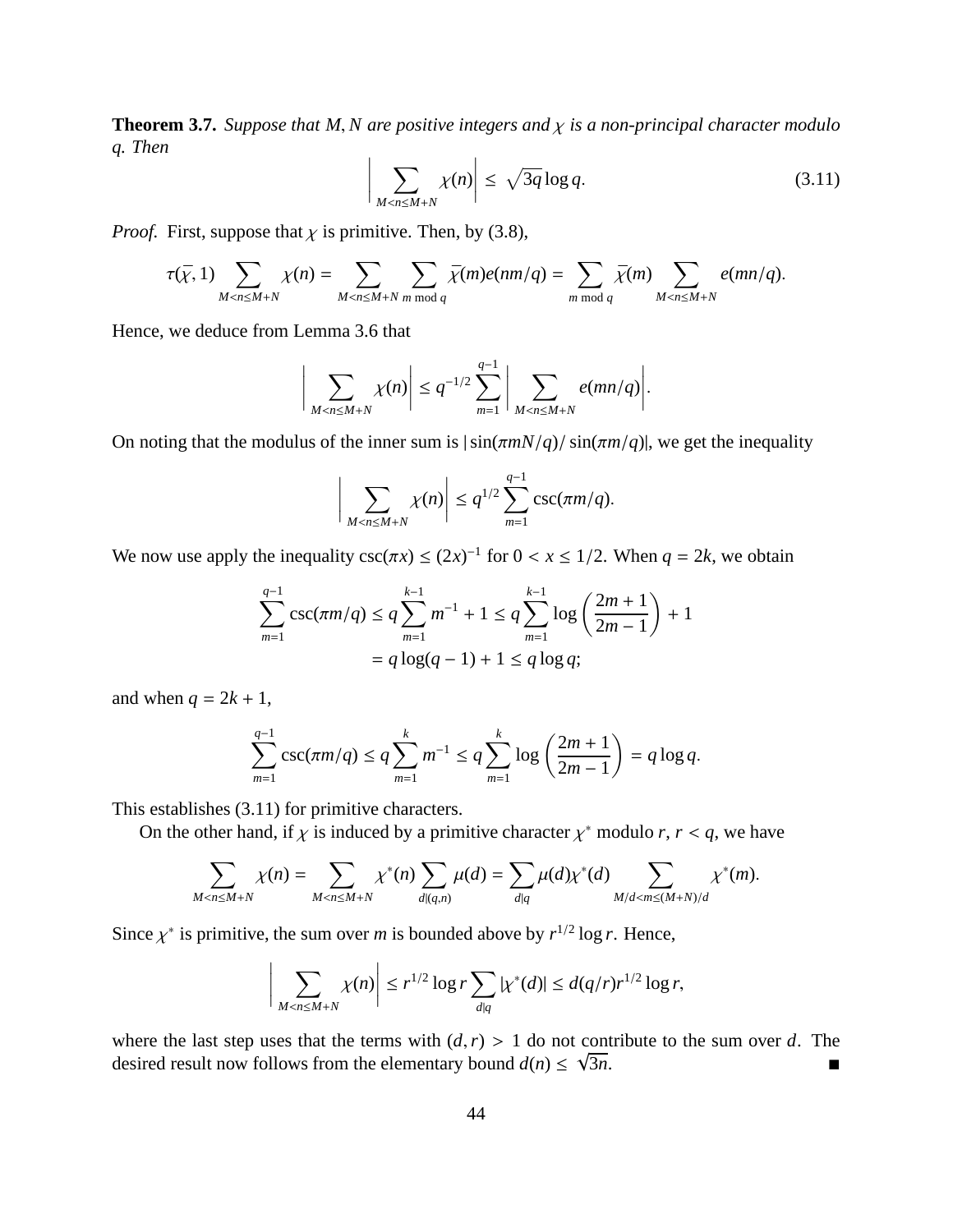### **3.2 Dirichlet** *L***-functions**

If  $\chi$  is a Dirichlet character modulo q, we define the *Dirichlet L-function L(s,*  $\chi$ *)* by

$$
L(s,\chi) = \sum_{n=1}^{\infty} \chi(n)n^{-s} \qquad (\text{Re}(s) > 1). \tag{3.12}
$$

Since  $|\chi(n)| \leq 1$ , this series converges absolutely and uniformly on the compact subsets of the halfplane Re( $s$ ) > 1. Furthermore, when  $\chi$  is a non-principal character, the series in (3.12) converges uniformly (but not absolutely) on the compact subsets of  $Re(s) > 0$ :

$$
L(s,\chi) = \int_{1/2}^{\infty} S(x)sx^{-s-1} dx, \qquad S(x) = \sum_{n \le x} \chi(n). \tag{3.13}
$$

Thus,  $L(s, \chi)$  is holomorphic in the half-plane  $\text{Re}(s) > 1$ , and for non-principal  $\chi$  even in  $\text{Re}(s) > 0$ . By Lemma 1.16, every *L*-function has an Euler product:

$$
L(s,\chi) = \prod_{p} \left(1 - \chi(p)p^{-s}\right)^{-1} \qquad (\text{Re}(s) > 1). \tag{3.14}
$$

In particular, (3.14) implies that  $L(s, \chi) \neq 0$  when  $Re(s) > 1$ .

Next, we want to obtain an analytic continuation of  $L(s, \chi)$  to a meromorphic function on  $\mathbb{C}$ . We observe that it suffices to consider the case when  $\chi$  is primitive. Indeed, if  $\chi$  is an imprimitive character modulo q induced by a primitive character  $\chi^*$  modulo  $q^*$ , then (3.14) yields

$$
L(s,\chi) = \prod_p \left(1 - \chi(p)p^{-s}\right)^{-1} = \prod_{p \nmid q} \left(1 - \chi^*(p)p^{-s}\right)^{-1} = L(s,\chi^*) \prod_{p \mid q} \left(1 - \chi^*(p)p^{-s}\right).
$$

Therefore, the analytic continuation of  $L(s, \chi)$  is a straightforward consequence from the analytic continuation of  $L(s, \chi^*)$  and the holomorphy of the finite product on the right. Similarly, if  $\chi_0$  is the principal character modulo *q*, we have

$$
L(s,\chi_0)=\zeta(s)\prod_{p|q}\left(1-p^{-s}\right),\,
$$

so  $L(s, \chi_0)$  is holomorphic in  $\mathbb{C} - \{1\}$  and has a simple pole at  $s = 1$  with residue

Res 
$$
(L(s, \chi_0); 1)
$$
 =  $\prod_{p|q} (1 - p^{-1}) = \frac{\phi(q)}{q}$ .

We now turn toward primitive characters.

**Lemma 3.8.** *Suppose that*  $\chi$  *is a primitive Dirichlet character modulo q, a*  $\in$  {0, 1}*, and define* 

$$
\theta_a(x;\chi)=\sum_{n=-\infty}^{\infty}n^a\chi(n)\exp\big(-\pi xn^2/q\big).
$$

*Then for all*  $x > 0$ *,* 

$$
\tau(\bar{\chi}, 1)\theta_a(x^{-1}; \chi) = (ix)^a (qx)^{1/2} \theta_a(x; \bar{\chi}).
$$
\n(3.15)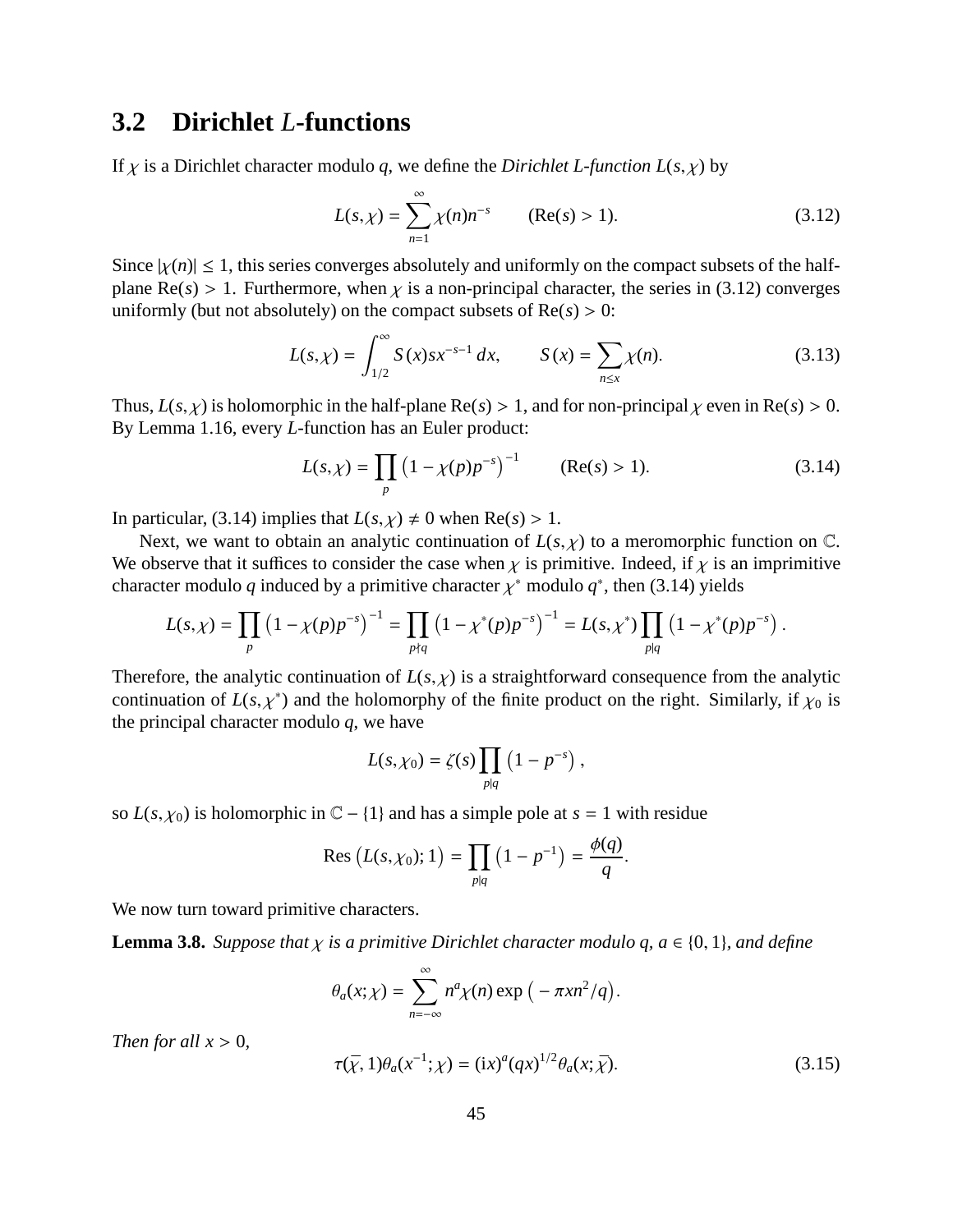*Proof.* Suppose that  $a = 0$ . Because  $\chi$  is primitive, we can use Lemma 3.5 to obtain

$$
\tau(\bar{\chi}, 1)\theta_a(x^{-1}; \chi) = \sum_{n=-\infty}^{\infty} \tau(\bar{\chi}, n) \exp\left(-\pi n^2/qx\right)
$$

$$
= \sum_{k \bmod q} \bar{\chi}(k) \sum_{n=-\infty}^{\infty} \exp\left(-\pi n^2/qx\right) e(kn/q).
$$

Introducing the theta-series  $\vartheta(z;\alpha)$  defined in (2.3), we can write this identity as

$$
\tau(\bar{\chi}, 1)\theta_a(x^{-1}; \chi) = \sum_{k \bmod q} \bar{\chi}(k) \exp\left(\pi k^2 x/q\right) \vartheta\left((qx)^{-1}; -\mathrm{i}kx\right).
$$

We now appeal to Lemma 2.2 and get

$$
\tau(\bar{\chi}, 1)\theta_a(x^{-1}; \chi) = (qx)^{1/2} \sum_{k \bmod q} \bar{\chi}(k)\vartheta(qx; k/q)
$$
  
=  $(qx)^{1/2} \sum_{k \bmod q} \bar{\chi}(k) \sum_{n=-\infty}^{\infty} \exp(-\pi x(nq + k)^2/q)$   
=  $(qx)^{1/2} \sum_{k \bmod q} \bar{\chi}(k) \sum_{m \equiv k \pmod{q}} \exp(-\pi x m^2/q) = (qx)^{1/2} \theta_a(x; \bar{\chi}).$ 

The proof for  $a = 1$  is similar, except that instead of Lemma 2.2 it uses the identity

$$
\sum_{n=-\infty}^{\infty} (n+\alpha)e^{-\pi x(n+\alpha)^2} = -ix^{-3/2} \sum_{n=-\infty}^{\infty} n \exp(-\pi n^2 x^{-1} + 2\pi i \alpha n),
$$

which follows from (2.4) via term-by-term differentiation with respect to  $\alpha$ .

**Theorem 3.9.** *Suppose that*  $\chi$  *is a primitive Dirichlet character modulo q and choose*  $a \in \{0, 1\}$ *so that* <sup>χ</sup>(−1) <sup>=</sup> (−1)*<sup>a</sup> . Then the Dirichlet L-function L*(*s*, χ) *can be extended to an entire function satisfying the functional equation*

$$
\left(\frac{q}{\pi}\right)^{(s+a)/2} \Gamma\left(\frac{s+a}{2}\right) L(s,\chi) = \frac{i^a q^{1/2}}{\tau(\chi,1)} \left(\frac{q}{\pi}\right)^{(1-s+a)/2} \Gamma\left(\frac{1-s+a}{2}\right) L(1-s,\bar{\chi}).\tag{3.16}
$$

*Proof.* As in the proof of Theorem 2.10, we start with a change of variables in the integral representation for the gamma-function:

$$
\Gamma\left(\frac{s+a}{2}\right) = m^s \left(\frac{\pi}{q}\right)^{(s+a)/2} \int_0^\infty m^a \exp\left(-\pi x m^2/q\right) x^{(s+a)/2-1} dx.
$$

Multiplying this identity by  $(q/\pi)^{(s+a)/2}\chi(m)m^{-s}$  and then summing over *m*, we get

$$
\left(\frac{q}{\pi}\right)^{(s+a)/2} \Gamma\left(\frac{s+a}{2}\right) L(s,\chi) = \sum_{m=1}^{\infty} \chi(m) \int_0^{\infty} m^a \exp\left(-\pi x m^2/q\right) x^{(s+a)/2-1} dx
$$

$$
= \frac{1}{2} \int_0^{\infty} \theta_a(x,\chi) x^{(s+a)/2-1} dx, \tag{3.17}
$$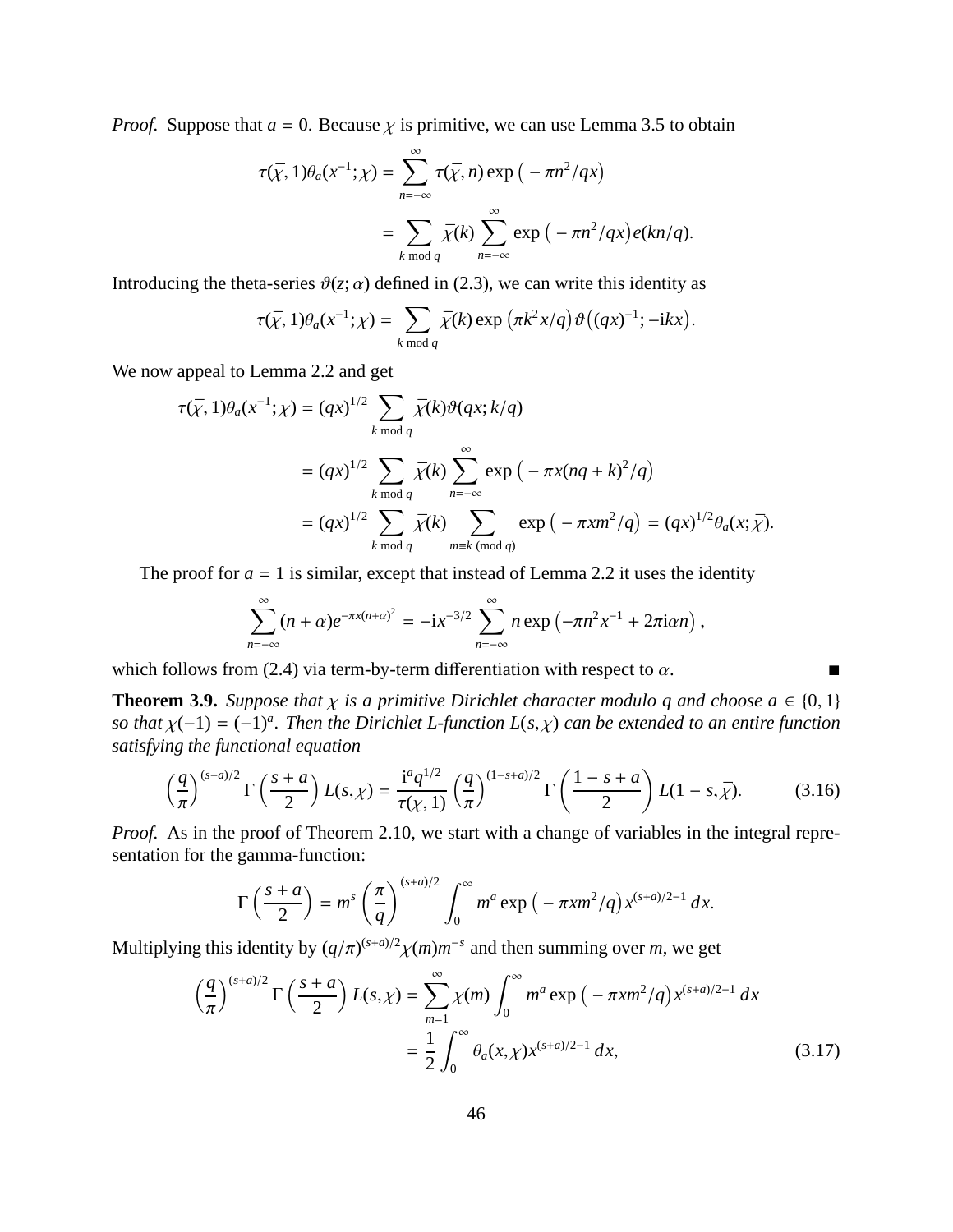since  $m^a \chi(m)$  is an even function. By a change of variables and an appeal to Lemma 3.8,

$$
\int_0^1 \theta_a(x,\chi) x^{(s+a)/2-1} dx = \int_1^\infty \theta_a(t^{-1},\chi) t^{-(s+a)/2-1} dt
$$
  
= 
$$
\frac{i^a q^{1/2}}{\tau(\bar{\chi}, 1)} \int_1^\infty \theta_a(t, \bar{\chi}) t^{-(s-a)/2-1/2} dt.
$$
 (3.18)

Combining  $(3.17)$  and  $(3.18)$ , we find that the left side of  $(3.16)$  equals

$$
\frac{1}{2} \int_{1}^{\infty} \theta_{a}(x,\chi) x^{(s+a)/2-1} dx + \frac{i^{a}q^{1/2}}{2\tau(\bar{\chi},1)} \int_{1}^{\infty} \theta_{a}(x,\bar{\chi}) x^{-(s-a)/2-1/2} dx.
$$
 (3.19)

Since  $\theta_a(x, \chi)$  decays exponentially for  $x \to \infty$ , this expression represents an entire function and thus provides an analytic continuation of  $L(s, \chi)$  to  $\mathbb{C}$ . Furthermore, the substitution  $s \mapsto 1 - s$ transforms (3.19) into

$$
\frac{1}{2} \int_{1}^{\infty} \theta_a(x,\chi) x^{-(s-a)/2 - 1/2} dx + \frac{i^a q^{1/2}}{2\tau(\bar{\chi}, 1)} \int_{1}^{\infty} \theta_a(x,\bar{\chi}) x^{(s+a)/2 - 1} dx.
$$
 (3.20)

Noting that when  $\chi$  is primitive

$$
\tau(\chi, 1)\tau(\bar{\chi}, 1) = \chi(-1)q = (-1)^{a}q,
$$
\n(3.21)

we see that (3.20) is equal to

$$
\frac{\tau(\bar{\chi},1)}{i^a q^{1/2}} \left\{ \frac{1}{2} \int_1^{\infty} \theta_a(x,\bar{\chi}) x^{(s+a)/2-1} dx + \frac{i^a q^{1/2}}{2\tau(\chi,1)} \int_1^{\infty} \theta_a(x,\chi) x^{-(s-a)/2-1/2} dx \right\}.
$$

This establishes the functional equation (3.16).

## **3.3** The zeros of  $L(s, \chi)$

Again, we want to use the logarithmic derivative  $L'(s, \chi)/L(s, \chi)$ , so we need first to study the zeros and the poles of the Dirichlet *L*-functions. As we already mentioned in the previous section,  $L(s, \chi)$  is entire, unless  $\chi$  is principal, in which case  $L(s, \chi)$  has a single singularity—a simple pole at  $s = 1$ . We already know (from (3.14)) that  $L(s, \chi)$  is non-zero in the half-plane Re(*s*) > 1. Furthermore, using the functional equation (3.16), we can show that the only zeros of  $L(s, \chi)$  in the half-plane Re( $s$ ) < 0 are simple zeros at the even or odd integers, depending on the sign of  $\chi$ (-1). Also, if  $\chi$  is a non-principal character with  $\chi(-1) = 1$ , we see that  $s = 0$  must be a zero. To study the zeros of  $L(s, \chi)$  in the strip  $0 \leq \text{Re}(s) \leq 1$ , we introduce the entire function

$$
\xi(s,\chi)=\left(\frac{q}{\pi}\right)^{(s+a)/2}\Gamma\left(\frac{s+a}{2}\right)L(s,\chi),
$$

which will play the same role the function  $\xi(s)$  defined by (2.13) played in the study of the zeros of the zeta-function.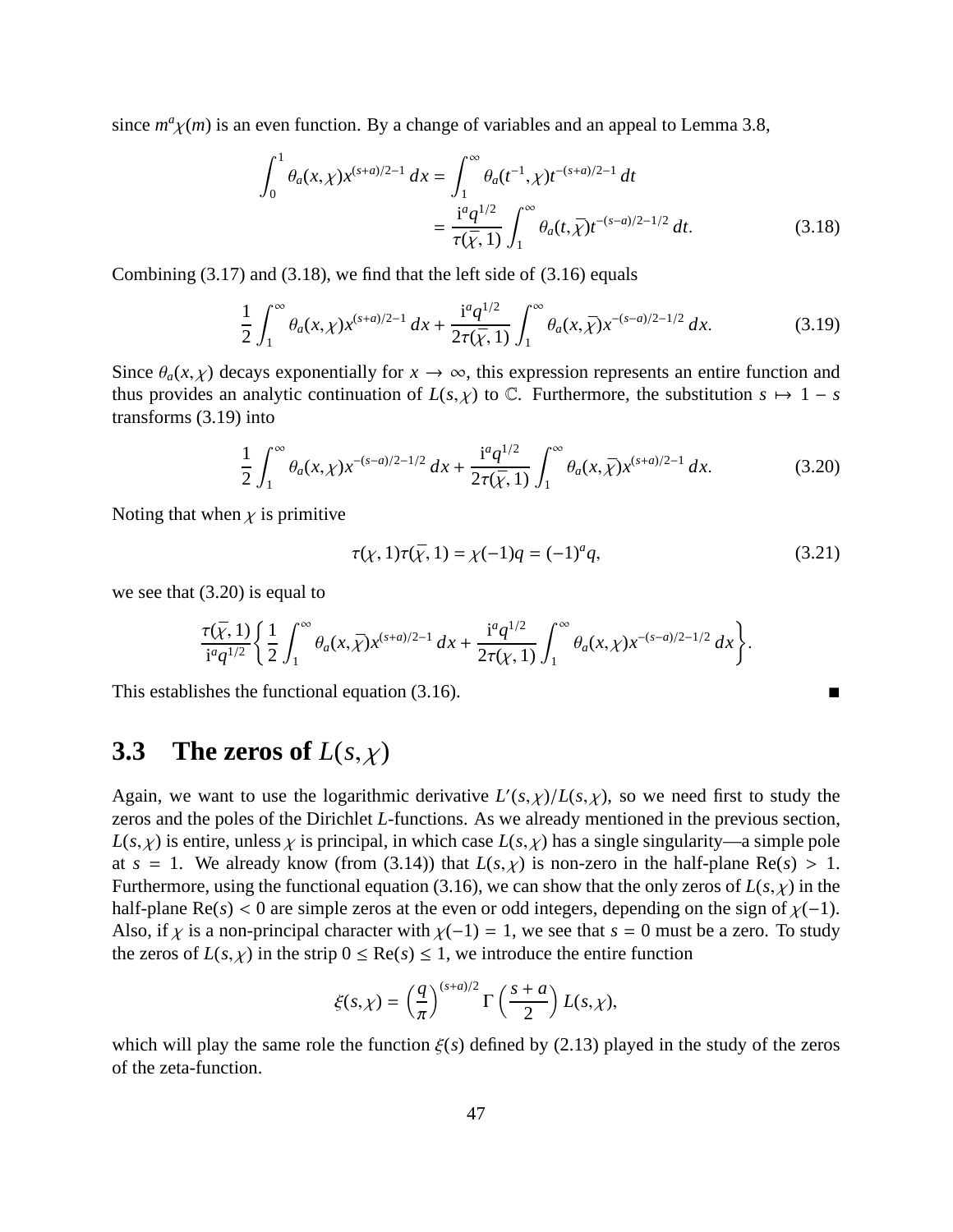**Theorem 3.10.** *If*  $\chi$  *is a Dirichlet character modulo q, then*  $L(1,\chi) \neq 0$ *.* 

*Proof.* For principal characters the result is trivial (the *L*-function has a pole at  $s = 1$ ), so we may assume that  $\chi$  is non-principal. The case when  $\chi$  is complex is easy. Suppose that  $L(1,\chi) = 0$  for a complex character  $\chi$ . Then  $\bar{\chi}$  is another character modulo q with

$$
L(1,\bar{\chi}) = \overline{L(1,\chi)} = 0.
$$

Therefore, the product

$$
f(s) = \prod_{\chi \bmod q} L(s, \chi)
$$

represents an entire function, which vanishes at  $s = 1$ . On the other hand, when  $\sigma > 1$ , we have

$$
\sum_{\chi \bmod q} \log L(\sigma, \chi) = \sum_{\chi \bmod q} \sum_{p} \sum_{m=1}^{\infty} \frac{\chi(p^m)}{mp^{m\sigma}} = \sum_{\substack{p \\ p^m \equiv 1 \pmod{q}}} \frac{\phi(q)}{mp^{m\sigma}} \ge 0.
$$

Hence,  $f(\sigma) \ge 1$  for  $\sigma > 1$ , which is inconsistent with  $f(1) = 0$ . Thus, our assumption must be false.

To prove the lemma for a non-principal real character, we consider the function

$$
f(s) = \frac{L(s, \chi)L(s, \chi_0)}{L(2s, \chi_0)},
$$

where  $\chi_0$  is the principal character modulo *q*. If  $L(1,\chi) = 0$ , this function is holomorphic in the half-plane  $Re(s) > 1/2$  and vanishes at  $s = 1/2$  (since the denominator has a pole and the numerator is entire). On the other hand, when  $Re(s) > 1$ , (3.14) yields

$$
f(s) = \prod_{\chi(p)=1} \left( \frac{p^s + 1}{p^s - 1} \right) = \sum_{n=1}^{\infty} a_n n^{-s}.
$$

Note that the coefficients  $a_n$  are nonnegative. We now look at the Taylor expansion of  $f(s)$  in |*s* − 2| < 3/2. We have

$$
f(s) = \sum_{m=0}^{\infty} \frac{f^{(m)}(2)}{m!} (s-2)^m,
$$

where from the Dirichlet series representation,

$$
f^{(m)}(2) = (-1)^m \sum_{n=1}^{\infty} a_n (\log n)^m n^{-2} = (-1)^m b_m, \quad \text{say.}
$$

Thus,

$$
f(s) = f(2) + \sum_{m=1}^{\infty} \frac{b_m}{m!} (2 - s)^m,
$$

with non-negative coefficients  $b_m$ . Letting  $s \to 1/2$ , we find that all the coefficients on the right are zero (since  $f(1/2) = 0$ ), and in particular, that  $f(2) = 0$ . This, however, contradicts the Euler product representation of  $f(s)$ .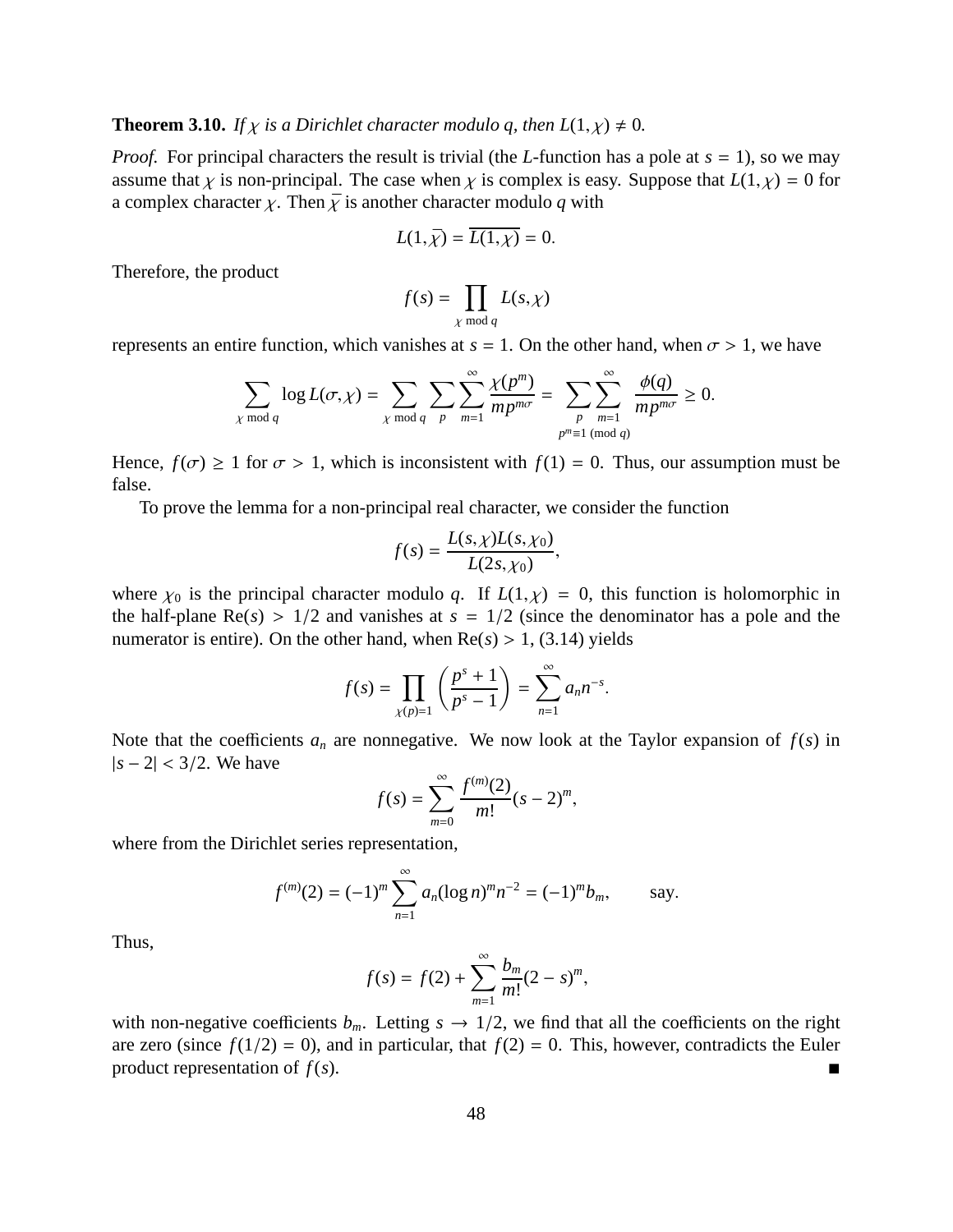We now commence our investigation of the zeros of  $\xi(s, \chi)$ . The following two results are analogues of Lemma 2.11 and Theorem 2.17.

**Lemma 3.11.** *Suppose that*  $\chi$  *is a primitive character modulo q. There is an absolute constant*  $c_1 > 0$  *such that* 

$$
|\xi(s,\chi)| \ll e^{c_1|s|\log(q|s|)}.\tag{3.22}
$$

 $\blacksquare$ 

*Proof.* Because  $\xi(s, \chi)$  satisfies the functional equation

$$
\xi(s,\chi) = w(\chi)\xi(1-s,\bar{\chi}), \qquad |w(\chi)| = 1,
$$

it suffices to prove (3.22) when  $Re(s) \ge 1/2$ . For such *s*, the desired bound follows from the definition of  $\xi(s, \chi)$ , Stirling's formula, and the estimate

$$
|L(s,\chi)| \ll q|s|.
$$

**Theorem 3.12.** *Suppose that*  $\chi$  *is a primitive character modulo q. Then the function*  $\xi(s,\chi)$  *has infinitely many zeros in the strip*  $0 \leq Re(s) \leq 1$  *and can be written as* 

$$
\xi(s,\chi)=e^{A+Bs}\prod_{\rho}\left(1-\frac{s}{\rho}\right)e^{s/\rho}.
$$

*Here*  $A = A(\chi)$  *and*  $B = B(\chi)$  *are constants depending only on the character*  $\chi$  *and the product is over the zeros of* ξ(*s*, χ) *listed according to their multiplicities.*

**Corollary 3.13.** *Suppose that*  $\chi$  *is a primitive character modulo q and*  $a \in \{0, 1\}$  *is such that* <sup>χ</sup>(−1) <sup>=</sup> (−1)*<sup>a</sup> . Then*

$$
\frac{L'(s,\chi)}{L(s,\chi)} = B(\chi) - \frac{1}{2}\log(q/\pi) - \frac{1}{2}\frac{\Gamma'(s+a)/2}{\Gamma((s+a)/2)} + \sum_{\rho} \left(\frac{1}{s-\rho} + \frac{1}{\rho}\right). \tag{3.23}
$$

*Here B*(χ) *is the constant appearing in Theorem 3.12.*

*Proof.* This follows from Theorem 3.12 by logarithmic differentiation. ■

**Corollary 3.14.** *The constant B*(χ) *satisfies*

$$
\operatorname{Re} B(\chi) = -\operatorname{Re} \sum_{\rho} \frac{1}{\rho}.\tag{3.24}
$$

*Proof.* We first observe that, by the functional equation of  $\xi(s, \chi)$ , if  $\rho$  is a zero of  $\xi(s, \chi)$ , then so is  $1 - \bar{\rho}$ , while  $\bar{\rho}$  and  $1 - \rho$  are zeros of  $\xi(s, \bar{\chi})$ . From Theorem 3.12,

$$
\frac{\xi'(s,\chi)}{\xi(s,\chi)} = B(\chi) + \sum_{\rho} \left( \frac{1}{s-\rho} + \frac{1}{\rho} \right),\tag{3.25}
$$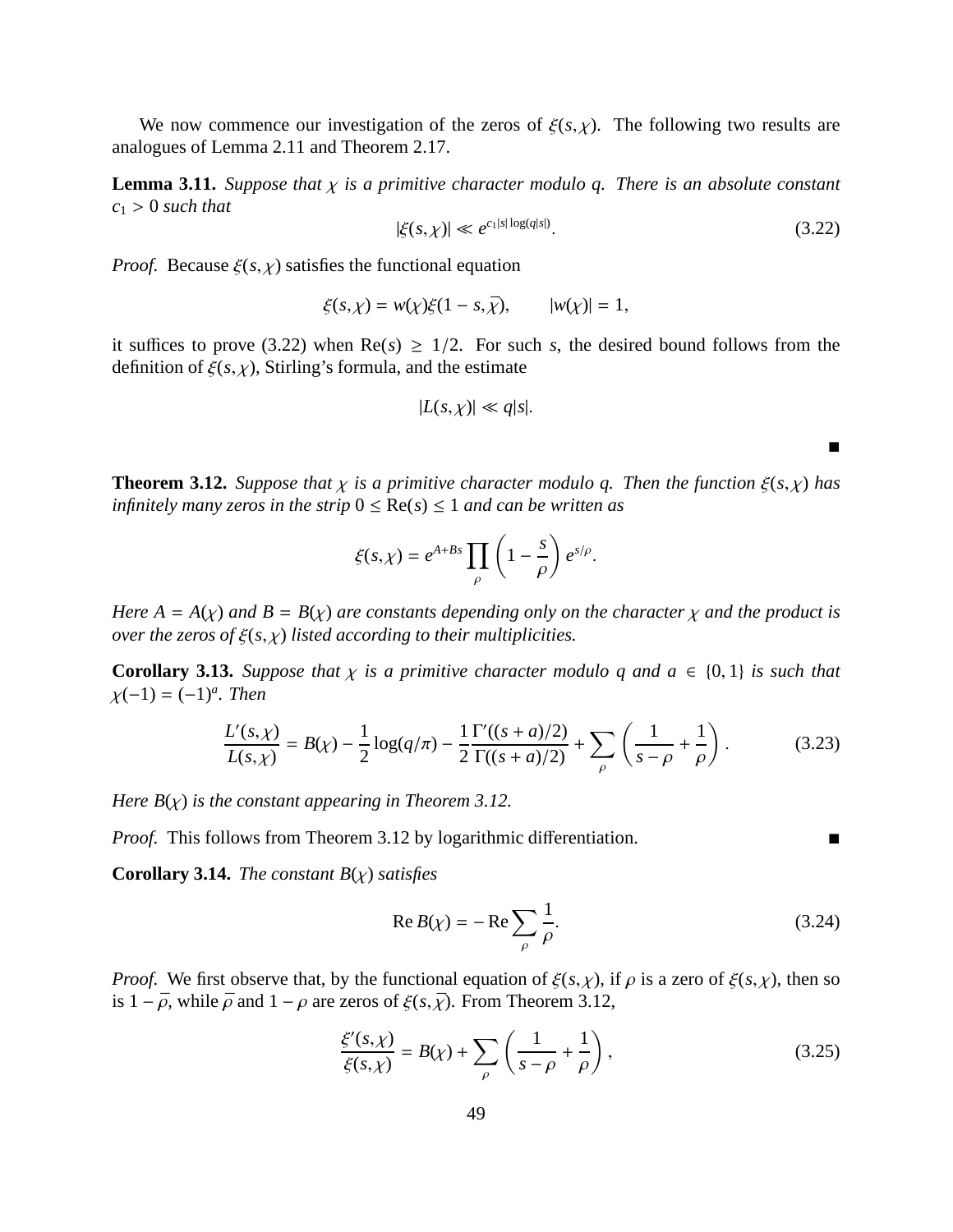and from the functional equation,

$$
\frac{\xi'(s,\chi)}{\xi(s,\chi)} = -\frac{\xi'(1-s,\bar{\chi})}{\xi(1-s,\bar{\chi})}.
$$

Substituting  $s = 0$ , we get

$$
B(\chi) = \frac{\xi'(0,\chi)}{\xi(0,\chi)} = -\frac{\xi'(1,\bar{\chi})}{\xi(1,\bar{\chi})} = -B(\bar{\chi}) - \sum_{\rho} \left( \frac{1}{1-\bar{\rho}} + \frac{1}{\bar{\rho}} \right). \tag{3.26}
$$

Note that since  $\xi(\overline{s}, \overline{\chi}) = \overline{\xi(s,\chi)}$ , (3.25) implies  $B(\overline{\chi}) = \overline{B(\chi)}$ . Thus, by (3.25) and our starting remark,

$$
2 \operatorname{Re} B(\chi) = B(\chi) + B(\bar{\chi}) = -\sum_{\rho} \left( \frac{1}{\rho} + \frac{1}{\bar{\rho}} \right) = -2 \operatorname{Re} \sum_{\rho} \frac{1}{\rho}.
$$

**Theorem 3.15.** *Suppose that*  $\chi$  *is a primitive character modulo q and*  $s = \sigma + it$ ,  $-1/2 \le \sigma \le 2$ *. Then*

$$
\frac{L'(s,\chi)}{L(s,\chi)} = \frac{-1}{s+a} + \sum_{|\text{Im}\,\rho - t| \le 1} \frac{1}{s-\rho} + O(\log q(|t|+2)),\tag{3.27}
$$

 $\blacksquare$ 

*where*  $a \in \{0, 1\}$  *is such that*  $\chi(-1) = (-1)^a$ .

*Proof.* We write  $\tau = q(|t|+2)$ . The starting point is (3.23). The term involving the gamma-function can be estimated as

$$
\frac{1}{s+a} + O(\log \tau).
$$

Thus, (3.23) may be rewritten as

$$
\frac{L'(s,\chi)}{L(s,\chi)} = B(\chi) - \frac{1}{s+a} + \sum_{\rho} \left( \frac{1}{s-\rho} + \frac{1}{\rho} \right) + O(\log \tau). \tag{3.28}
$$

We view this approximate equation as an analogue of  $(2.22)$  and want to deduce from it an analogue of (2.21). We let  $s = 2 + it$  and take real parts. Then the left side of (3.28) is bounded, so using (3.24), we obtain

$$
\operatorname{Re}\sum_{\rho}\frac{1}{2+{\rm i}t-\rho}\ll\log\tau.
$$

Since  $\rho = \beta + i\gamma$ ,  $0 \le \beta \le 1$ , we have

Re 
$$
\frac{1}{2 + it - \rho} = \frac{2 - \beta}{(2 - \beta)^2 + (t - \gamma)^2} \gg \frac{1}{1 + (t - \gamma)^2}
$$
,

whence

$$
\sum_{\rho} \frac{1}{1 + (t - \gamma)^2} \ll \log \tau. \tag{3.29}
$$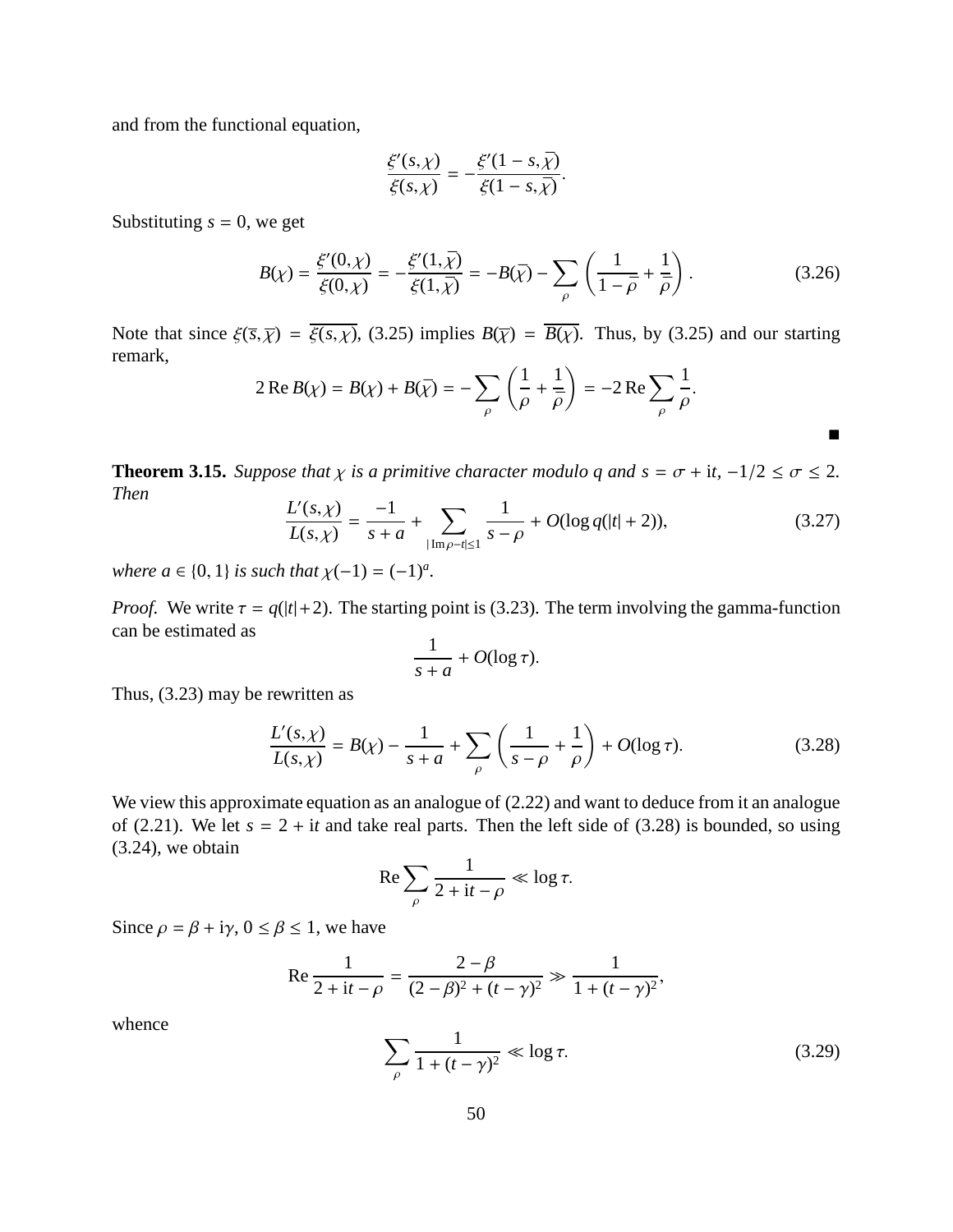Subtracting from (3.28) the corresponding equation with  $s = 2 + it$ , we deduce that

$$
\frac{L'(s,\chi)}{L(s,\chi)} = \frac{-1}{s+a} + \sum_{\rho} \left( \frac{1}{s-\rho} - \frac{1}{2+it-\rho} \right) + O(\log \tau).
$$

When  $|\gamma - t| > 1$ ,

$$
\left|\frac{1}{s-\rho}-\frac{1}{2+{\rm i}t-\rho}\right|\ll\frac{1}{(t-\gamma)^2}.
$$

Hence, in view of (3.29),

$$
\frac{L'(s,\chi)}{L(s,\chi)} = \frac{-1}{s+a} + \sum_{|\gamma - t| \leq 1} \left( \frac{1}{s-\rho} - \frac{1}{2+it-\rho} \right) + O(\log \tau).
$$

Using (3.29) once more, we see that the terms  $(2 + it - \rho)^{-1}$  are also superfluous, and so (3.27) follows from the last equation.

From (3.29), we obtain the following result.

**Corollary 3.16.** *Suppose that*  $T \geq 2$ *. The number of zeros of*  $L(s, \chi)$  *in the region* 

$$
0 \le \text{Re } s \le 1, \qquad T \le |\text{Im } s| \le T + 1
$$

*is*  $O(\log qT)$ *.* 

**Theorem 3.17.** *Suppose that* χ *is a primitive character modulo q. There exists an absolute constant*  $c_2 > 0$  *such that at most one zero*  $\rho = \beta + i\gamma$  *of the function L(s, x) does not satisfy* 

$$
\beta \le 1 - \frac{c_2}{\log q(|\gamma|+2)}.
$$

*If such a zero does exist, the character* χ *must be real and the zero itself must be simple and real.*

*Proof.* As in the proof of Theorem 2.21, we deduce from (2.27) that

$$
-3\frac{L'(\sigma,\chi_0)}{L(\sigma,\chi_0)} - 4\operatorname{Re}\frac{L'(\sigma + it,\chi)}{L(\sigma + it,\chi)} - \operatorname{Re}\frac{L'(\sigma + 2it,\chi^2)}{L(\sigma + 2it,\chi^2)} \ge 0.
$$
 (3.30)

Here,  $\sigma > 1$  and  $\chi_0$  is the principal character modulo q. Let  $\rho = \beta_0 + i\gamma_0$  be a particular zero of  $L(s, \chi)$  and write  $\tau = q(|\gamma_0| + 2)$ . We now estimate the left side of (3.30) when  $t = \gamma_0$ . From Theorem 3.15,

$$
-\operatorname{Re}\frac{L'(\sigma + i\gamma_0, \chi)}{L(\sigma + i\gamma_0, \chi)} \le -\operatorname{Re}\sum_{|\operatorname{Im}\rho - \gamma_0| \le 1} \frac{1}{\sigma + i\gamma_0 - \rho} + O(\log \tau) \le \frac{-1}{\sigma - \beta_0} + O(\log \tau). \tag{3.31}
$$

To estimate the term involving  $\chi^2$ , we observe that if  $\chi^2$  is induced by a character  $\chi_1$  modulo  $q_1$ , then

$$
\frac{L'(s,\chi^2)}{L(s,\chi^2)} - \frac{L'(s,\chi_1)}{L(s,\chi_1)} \ll \sum_{(m,q)>1} \Lambda(m)m^{-\sigma} \ll \sum_{p|q} \log p \left( p^{-\sigma} + p^{-2\sigma} + \cdots \right) \ll \log q. \tag{3.32}
$$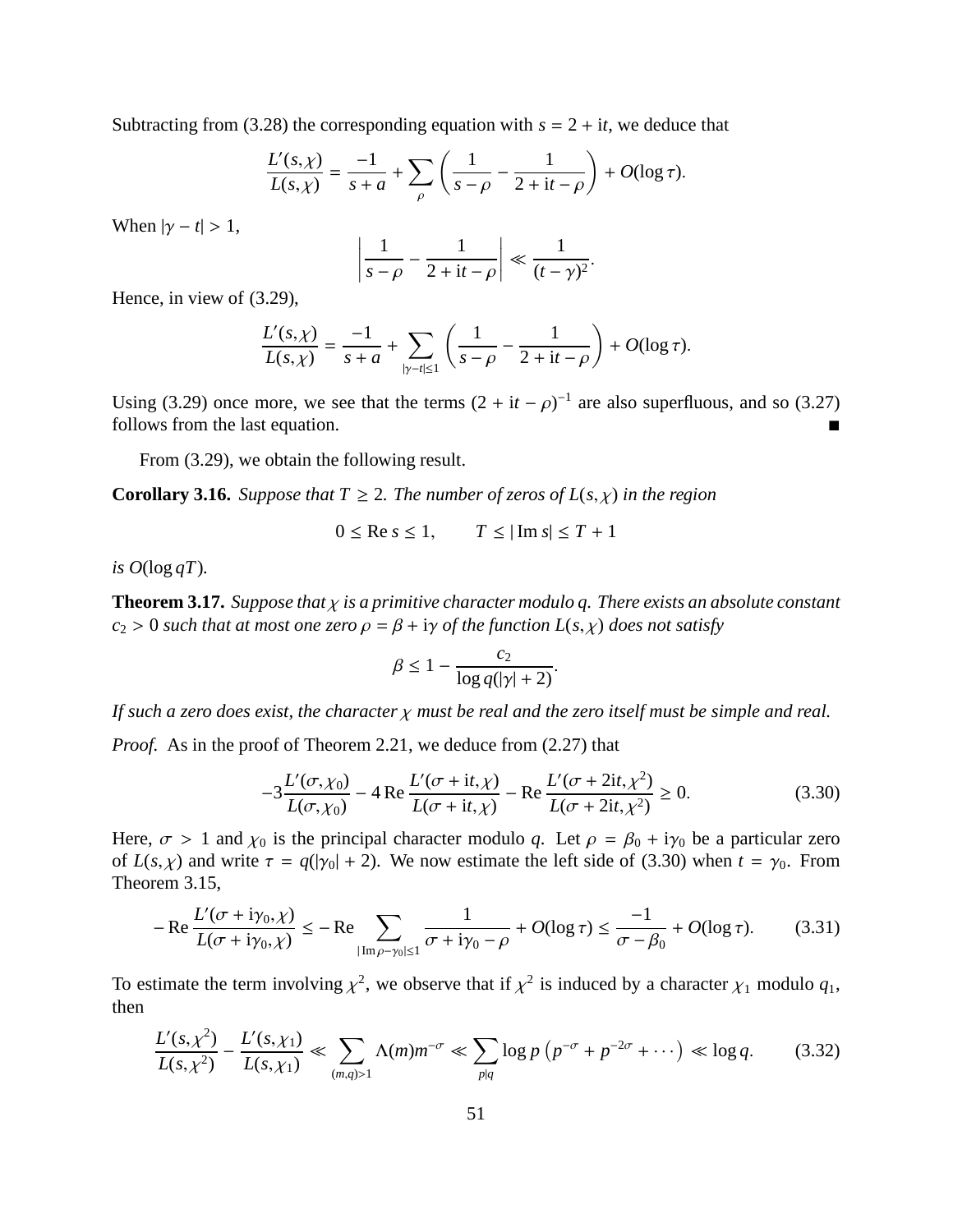Moreover, a similar relation holds for  $L'(s, \chi_0)/L(s, \chi_0)$  and  $\zeta'(s)/\zeta(s)$ . In particular, combining that relation with (2.29), we obtain

$$
-\frac{L'(\sigma,\chi_0)}{L(\sigma,\chi_0)} \le \frac{1}{\sigma-1} + O(\log q). \tag{3.33}
$$

When  $\chi^2$  is non-principal, (3.27) and (3.32) give

$$
-Re\frac{L'(\sigma + 2i\gamma_0, \chi^2)}{L(\sigma + 2i\gamma_0, \chi^2)} \ll \log \tau.
$$
 (3.34)

Combining (3.30), (3.31), (3.33), and (3.34), we deduce that

$$
4(\sigma - \beta_0)^{-1} \le 3(\sigma - 1)^{-1} + c_3 \log \tau.
$$
 (3.35)

On choosing  $\sigma = 1 + (2c_3 \log \tau)^{-1}$ , this establishes the theorem in the case of complex characters.

We now turn to real characters  $\chi$  (so that  $\chi^2 = \chi_0$ ). In this case, we replace (3.34) by

$$
-\operatorname{Re}\frac{L'(\sigma+2i\gamma_0,\chi_0)}{L(\sigma+2i\gamma_0,\chi_0)} \le \frac{\sigma-1}{(\sigma-1)^2+4\gamma_0^2} + O(\log \tau),\tag{3.36}
$$

the extra term accounting for the pole at  $s = 1$ . Accordingly, (3.35) becomes

$$
\frac{4}{\sigma - \beta_0} \le \frac{3}{\sigma - 1} + \frac{\sigma - 1}{(\sigma - 1)^2 + 4\gamma_0^2} + c_4 \log \tau.
$$

Thus, if  $|\gamma_0| \ge \delta (\log \tau)^{-1}$ , the desired conclusion follows on choosing

$$
\sigma = 1 + c_5(\log \tau)^{-1}, \qquad 0 < c_5 < \min\left((4c_4)^{-1}, 4c_4\delta^2\right).
$$

Finally, suppose that  $|\gamma_0| \le \delta(\log q)^{-1}$ . For  $\sigma > 1$ , Theorem 3.15 yields

$$
-\frac{L'(\sigma,\chi)}{L(\sigma,\chi)} \le \sum_{|\text{Im}\rho|\le 1} \frac{-1}{\sigma-\rho} + c_6 \log q. \tag{3.37}
$$

(Note that for a real character  $\chi$ ,  $\rho$  and  $\bar{\rho}$  are both zeros of  $L(s, \chi)$ , so the sum on the right is real.) On the other hand,

$$
-\frac{L'(\sigma,\chi)}{L(\sigma,\chi)} = \sum_{n=1}^{\infty} \Lambda(n)\chi(n)n^{-\sigma} \ge -\sum_{n=1}^{\infty} \Lambda(n)n^{-\sigma} = \frac{\zeta'(\sigma)}{\zeta(\sigma)}.
$$
 (3.38)

Combining (2.29), (3.37), and (3.38), we obtain

$$
\sum_{|\mathrm{Im}\,\rho|\leq 1} \frac{1}{\sigma - \rho} \leq \frac{1}{\sigma - 1} + c_7 \log q. \tag{3.39}
$$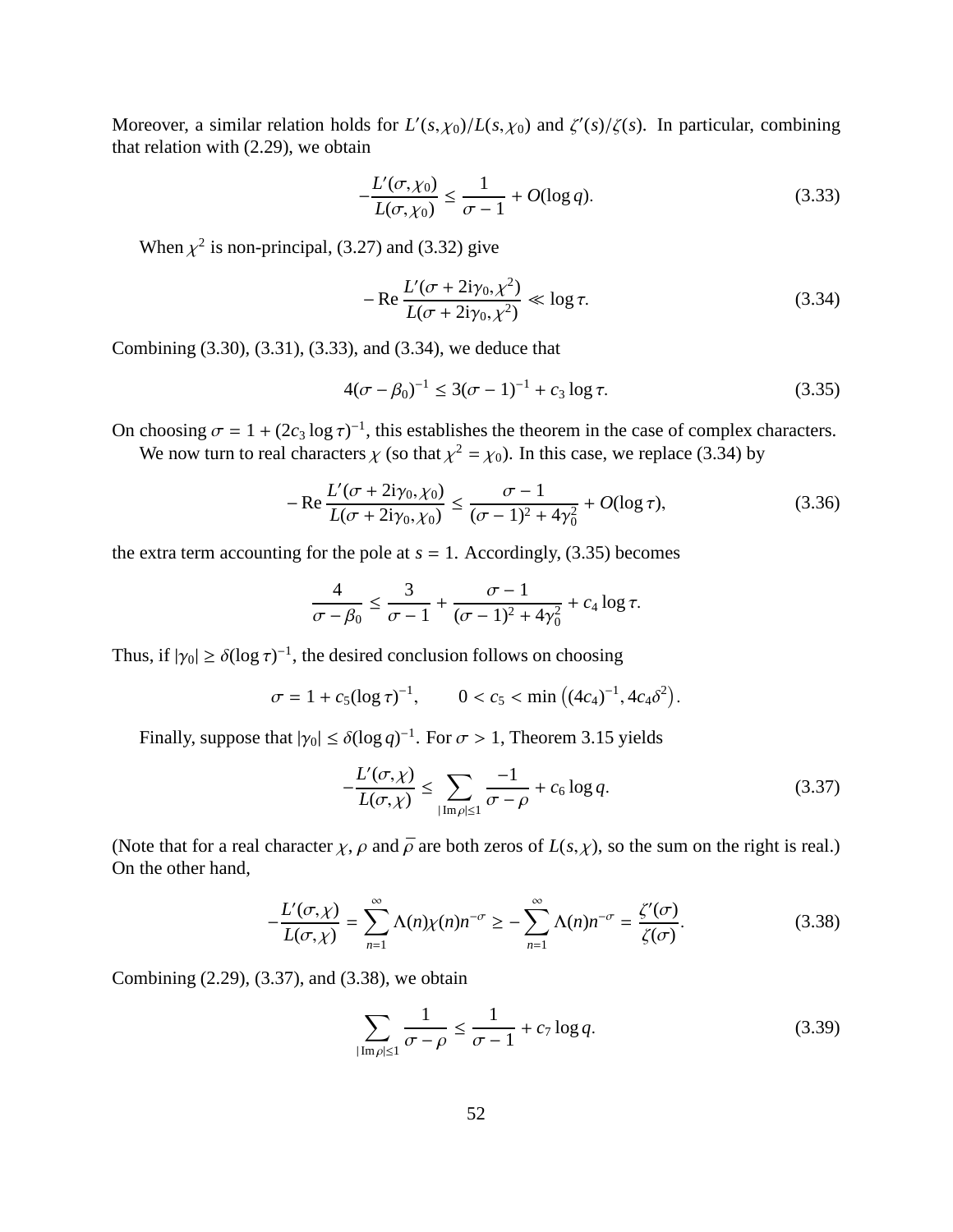We now assume, as we may, that  $\delta < (10c_7)^{-1}$  and set  $\sigma = 1 + 2\delta(\log q)^{-1}$ . If  $\rho = \beta_0 + i\gamma_0$ is a complex zero or a double real zero, we estimate the left side of (3.39) from below by the contribution from  $\rho$  and  $\bar{\rho}$  or by the doubled contribution from  $\rho$ . We get

$$
\frac{2(\sigma - \beta_0)}{(\sigma - \beta_0)^2 + \gamma_0^2} \le 0.6\delta^{-1} \log q.
$$
 (3.40)

Also, by our choices,

$$
\frac{\sigma - \beta_0}{(\sigma - \beta_0)^2 + \gamma_0^2} \ge \frac{\sigma - \beta_0}{(\sigma - \beta_0)^2 + \delta^2 (\log q)^{-2}} \ge \frac{0.8}{\sigma - \beta_0}.
$$

Combining this inequality with (3.40), we obtain

$$
1.6(\sigma - \beta_0)^{-1} \le 0.6\delta^{-1} \log q \implies \beta_0 < 1 - 0.5\delta(\log q)^{-1}.
$$

Finally, if  $\beta_0$  is a real zero and  $\beta_1$  is another real zero, we replace (3.40) by

$$
(\sigma - \beta_0)^{-1} + (\sigma - \beta_1)^{-1} \le 0.6\delta^{-1} \log q,
$$

whence

$$
\min(\beta_0, \beta_1) \leq 1 - \delta(\log q)^{-1}.
$$

 $\blacksquare$ 

### **3.4 The exceptional zero**

The possible real zero appearing in Theorem 3.17 is known as an *exceptional zero*, a *Siegel zero*, or a *Siegel–Landau zero*. The purpose of this section is to show that such zeros cannot lie too close to 1. First, we prove that if two *L*-functions both have exceptional zeros, one of them must have a modulus that is much larger than the modulus of the other.

**Theorem 3.18 (Landau).** Let  $\chi_1$  and  $\chi_2$  be distinct primitive real characters modulo  $q_1$  and  $q_2$ , *respectively. Suppose that*  $\beta_1$  *and*  $\beta_2$  *are real numbers such that* 

$$
L(\beta_1, \chi_1) = L(\beta_2, \chi_2) = 0.
$$

*There exists an absolute constant*  $c_8 > 0$  *such that* 

$$
\min(\beta_1, \beta_2) \le 1 - c_8 (\log q_1 q_2)^{-1}.
$$

*Proof.* Using the inequality

$$
(1 + \chi_1(m))(1 + \chi_2(m)) \ge 0,
$$

we find that

$$
-\frac{\zeta'(\sigma)}{\zeta(\sigma)} - \frac{L'(\sigma, \chi_1)}{L(\sigma, \chi_1)} - \frac{L'(\sigma, \chi_2)}{L(\sigma, \chi_2)} - \frac{L'(\sigma, \chi_1 \chi_2)}{L(\sigma, \chi_1 \chi_2)} \ge 0.
$$
\n(3.41)

Since  $\chi_1$  and  $\chi_2$  are distinct,  $\chi_1 \chi_2$  is non-principal and we can deduce the theorem from (3.41) by referring to  $(2.29)$ ,  $(3.31)$ , and an obvious analogue of  $(3.34)$ .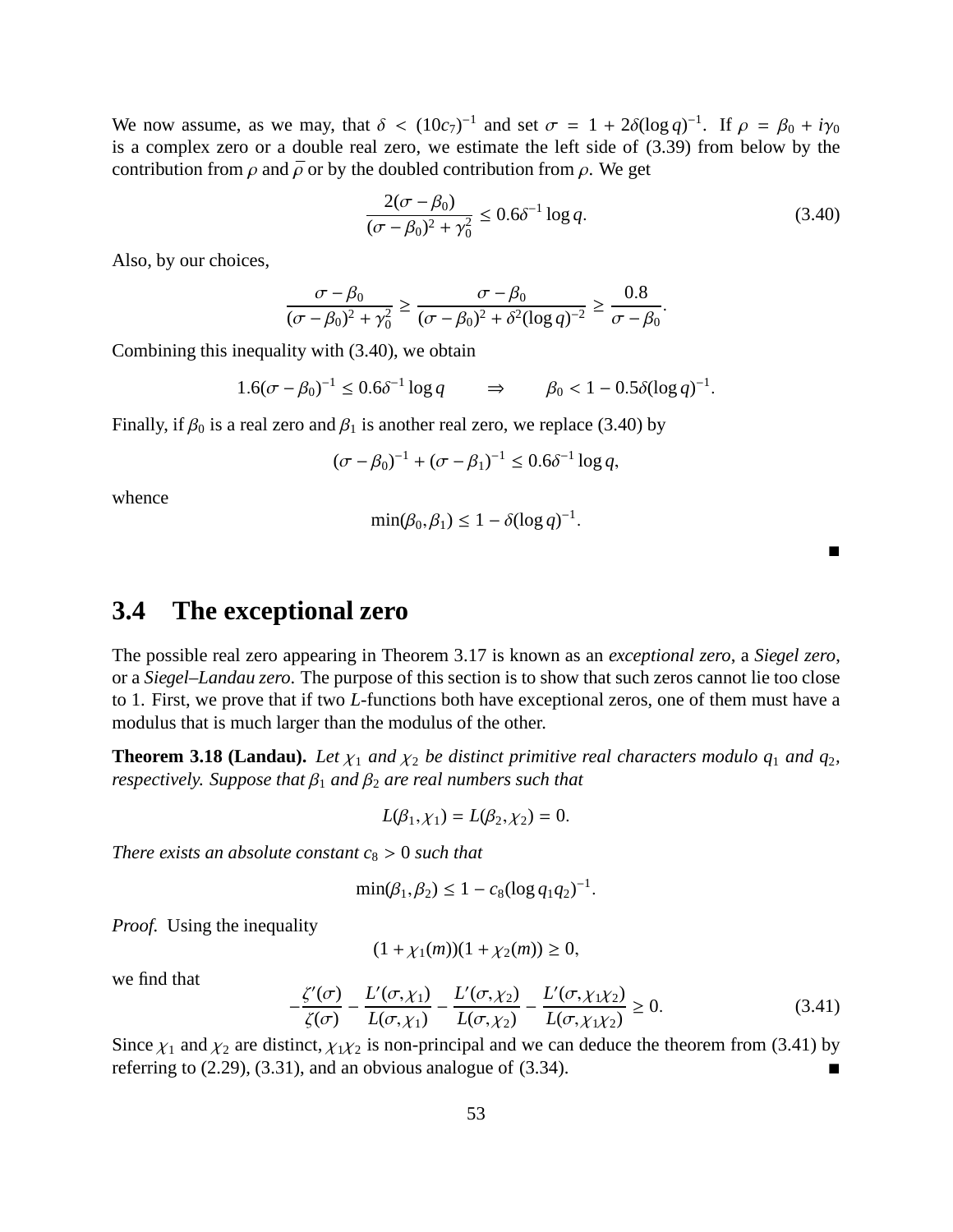**Corollary 3.19.** *Let*  $Q > 1$ *. There is an absolute constant c<sub>9</sub> > 0 <i>such that no L-function L(s, x) modulo q, q*  $\leq$  *Q, has a zero*  $\rho = \beta + i\gamma$  *with* 

$$
\beta < 1 - c_9 (\log Q(|\gamma| + 2))^{-1},\tag{3.42}
$$

*except possibly at a point*  $\beta_0$  *on the real axis, where*  $L(s, \chi)$  *may have a simple zero. Furthermore, any character*  $\chi$  *modulo q, q*  $\leq Q$ *, for which this zero does occur is real and induced by the same primitive real character.*

So far, we know from Theorem 3.10 that the exceptional zero (if it exists) is less than 1, but we have no quantitative form of this result. By a classical result of Dirichlet—the analytic class number formula (see Davenport [14, §6, (15)]), for a primitive quadratic character  $\chi$  modulo  $q$ , we have

$$
L(1,\chi) = C(\chi)h(q)q^{-1/2},
$$

where  $C(\chi) \ge 1$  and  $h(q)$  is a positive integer (the number of "classes" of binary quadratic forms of discriminant *q*). Using the trivial observation that  $h(q) \geq 1$ , we conclude that, in fact, we may strenghten Theorem 3.10 to

$$
L(1,\chi) \gg q^{-1/2},
$$

which in turn leads to the following bound for the exceptional zero  $\beta_0$ :

$$
\beta_0 \le 1 - c_{10} q^{-1/2} (\log q)^{-2}.
$$
\n(3.43)

The following remarkable result of Siegel's provides a much stronger bound on  $\beta_0$ .

**Theorem 3.20 (Siegel).** Let  $\epsilon > 0$  be fixed. There is a constant  $c_0(\epsilon) > 0$  such that if  $\chi$  is a *primitive real character modulo q, then*  $L(s, \chi) \neq 0$  *in the region* 

$$
|\operatorname{Im}(s)| \le 1, \qquad \operatorname{Re}(s) \ge 1 - c_0(\epsilon) q^{-\epsilon}.
$$
 (3.44)

*Proof.* We consider primitive real characters  $\chi_1$  and  $\chi_2$  with moduli  $q_1$  and  $q_2$ , respectively, and introduce the function

$$
F(s) = \zeta(s)L(s, \chi_1)L(s, \chi_2)L(s, \chi_1 \chi_2). \tag{3.45}
$$

Since  $\chi_1 \chi_2$  is a non-principal (though not necessarily primitive) character modulo  $q_1q_2$ ,  $F(s)$  is holomorphic everywhere except at  $s = 1$ , where it has a simple pole with residue

$$
\lambda = L(1, \chi_1)L(1, \chi_2)L(1, \chi_1 \chi_2).
$$

We now proceed to show that

$$
F(\sigma) > 1/2 - c_{11}\lambda (q_1 q_2)^{8(1-\sigma)}(1-\sigma)^{-1} \qquad \text{for } 7/8 < \sigma < 1.
$$
 (3.46)

When  $Re(s) > 1$ , we can write  $F(s)$  as a Dirichlet series

$$
F(s) = \sum_{n=1}^{\infty} a_n n^{-s}.
$$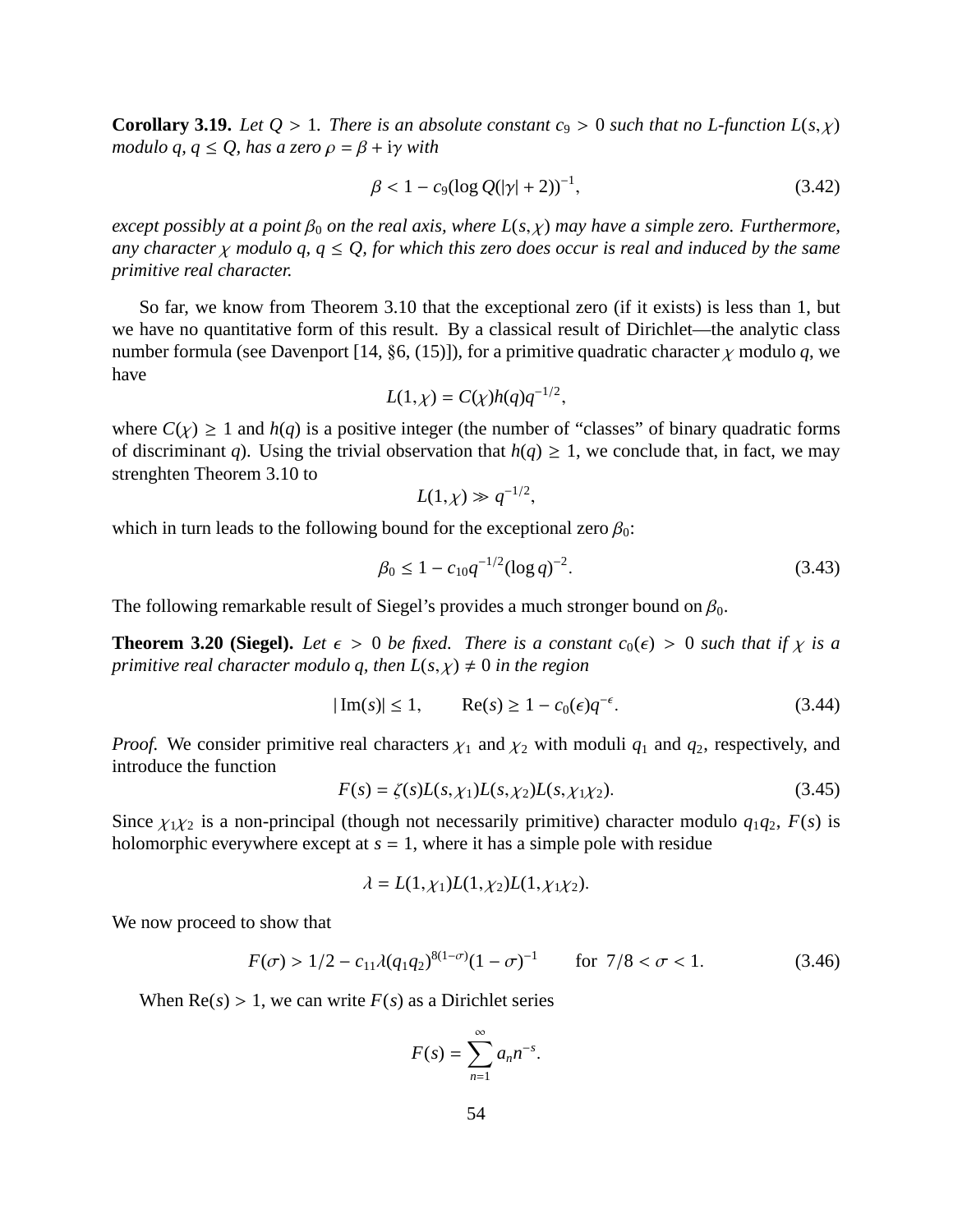It follows from the Euler product representations of the factors in (3.45) that  $a_1 = 1$  and that  $a_n \ge 0$ for all  $n = 1, 2, \ldots$  When  $|s - 2| < 1$ ,  $F(s)$  has also a Taylor expansion

$$
F(s)=\sum_{n=0}^{\infty}b_n(2-s)^n,
$$

where

$$
b_n = (-1)^n F^{(n)}(2)/n! = \sum_{m=1}^{\infty} a_m (\log m)^n m^{-2} \ge 0.
$$

Hence,

$$
G(s) = F(s) - \lambda(s-1)^{-1} = \sum_{n=0}^{\infty} (b_n - \lambda)(2 - s)^n,
$$
 (3.47)

and this representation is, in fact, valid in the larger disk  $|s - 2| \leq 3/2$ , because  $G(s)$  is an entire function. We now estimate the coefficients of the series in (3.47). On the circle  $C : |s - 2| = 3/2$ , we have

 $|\zeta(s)| \ll 1,$   $|s - 1|^{-1} \ll 1,$  and  $|L(s, \chi)| \ll q$ 

for any non-principal character  $\chi$  modulo  $q$ . Thus,

$$
G(s) \ll (q_1 q_2)^2 \qquad (s \in \mathcal{C}).
$$

We now use Cauchy's formula for the Taylor coefficients. Integrating along  $C$ , we find that

$$
|b_n - \lambda| = \left| \frac{1}{2\pi i} \int_C \frac{G(s)}{(s-2)^{n+1}} ds \right| \ll \left(\frac{2}{3}\right)^n (q_1 q_2)^2.
$$

When  $N > 1$  and  $7/8 \le \sigma \le 1$ , this gives

$$
\sum_{n=N}^{\infty} |b_n - \lambda (2 - \sigma)^n \ll (q_1 q_2)^2 (3/4)^N \ll (q_1 q_2)^2 e^{-N/4}.
$$

Hence,

$$
F(\sigma) - \lambda(\sigma - 1)^{-1} \ge \sum_{n=0}^{N-1} (b_n - \lambda)(2 - \sigma)^n - c_{12}(q_1 q_2)^2 e^{-N/4}
$$
  
 
$$
\ge 1 - \lambda \sum_{n=0}^{N-1} (2 - \sigma)^n - c_{12}(q_1 q_2)^2 e^{-N/4},
$$

upon noting that  $b_0 = F(2) \ge 1$ . Thus, choosing *N* so that

$$
c_{12}(q_1q_2)^2e^{-N/4} < 1/2 \le c_{12}(q_1q_2)^2e^{-(N-1)/4},
$$

we obtain

$$
F(\sigma) \ge 1/2 - \lambda(2 - \sigma)^N (1 - \sigma)^{-1},
$$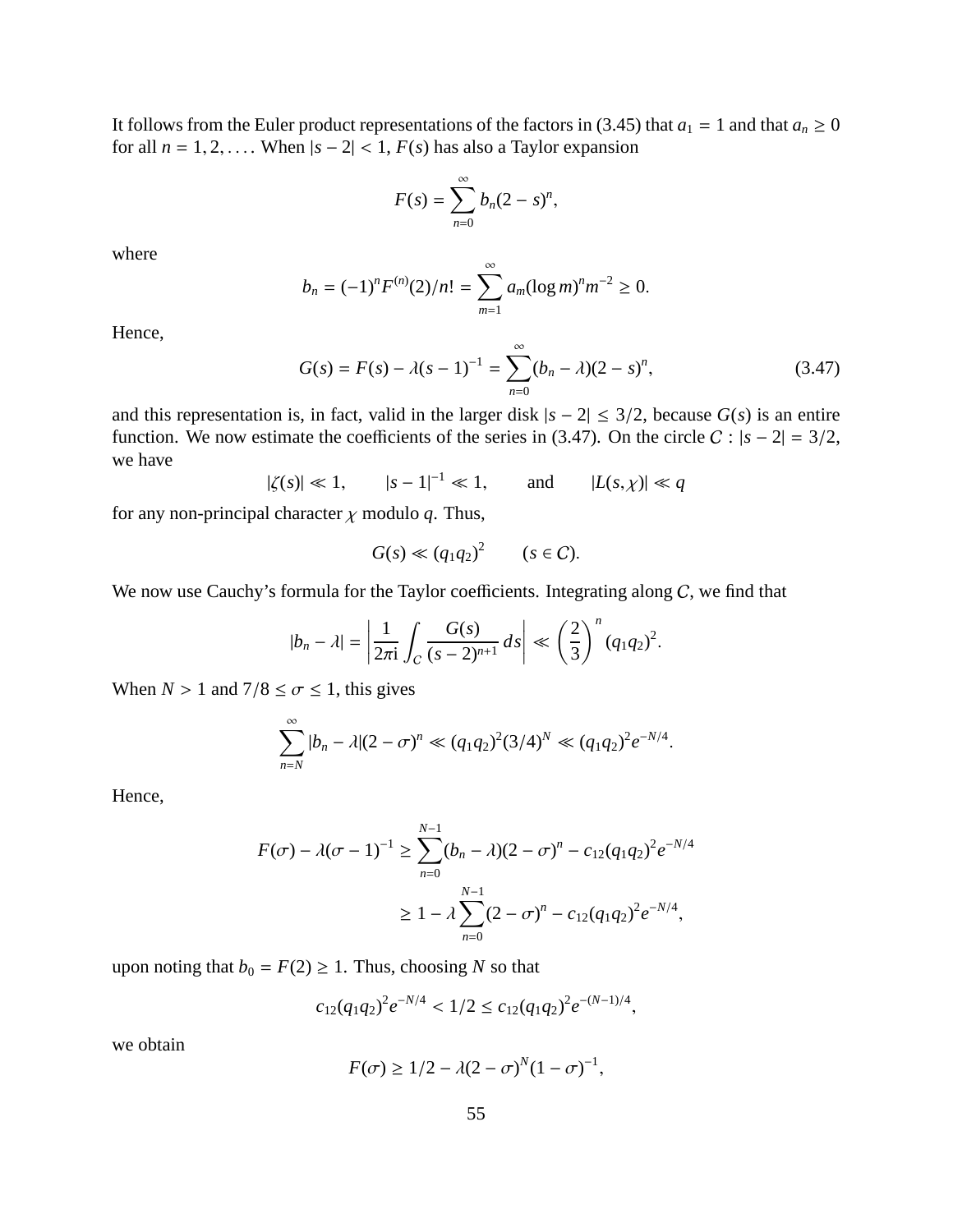and (3.46) follows from the inequality

$$
(2 - \sigma)^N \le \exp\left(N(1 - \sigma)\right) \le c_{13}(q_1 q_2)^{8(1 - \sigma)}.
$$

We may assume that  $L(s, \chi)$  has a real zero  $\beta_0 \geq 1 - (\log q)^{-1}$  and that there is some primitive character  $\chi_2$  such that  $L(s, \chi_2)$  has a real zero  $\beta_2$  with

$$
1-\epsilon/10\leq\beta_2<1.
$$

We then consider  $F(s)$  with  $\chi_1 = \chi$  and  $\chi_2$  being this special character. Since  $F(\beta_2) = 0$ , (3.46) yields

$$
\lambda q^{8(1-\beta_2)} \gg_{\epsilon} 1; \tag{3.48}
$$

here the constant depends on the choice of  $\chi_2$ , and hence, on  $\epsilon$ . By the bounds in Exercise 12,

$$
\lambda \ll_{\epsilon} L(1,\chi) \log q. \tag{3.49}
$$

Furthermore, Lagrange's mean-value theorem and another appeal to Exercise 12 give

$$
L(1,\chi) = L(1,\chi) - L(\beta_0,\chi) = (1 - \beta_0)L'(\sigma,\chi) \ll (1 - \beta_0)(\log q)^2,
$$

for some  $\sigma \in (\beta_0, 1)$ . Combining this estimate, (3.48) and (3.49), we obtain

$$
1 \ll_{\epsilon} (1 - \beta_0) q^{8(1 - \beta_2)} (\log q)^3 \ll_{\epsilon} (1 - \beta_0) q^{\epsilon},
$$

and (3.44) follows.

**Remark.** Theorem 3.20 is *ineffective*. That is, given  $\epsilon > 0$ , the proof does not allow us to calculate the constant  $c_0(\epsilon)$ . Indeed, in the above proof, we essentially used a possible counterexample to a strong conjecture<sup>2</sup> (i.e.,  $\beta_2$ ) to show that any possible counterexample to a weaker conjecture does not fail that conjecture too miserably. In particular, in order to compute  $c_0(\epsilon)$ , we must exhibit a particular character  $\chi_2$  as in the proof of Siegel's theorem. Of course, if GRH is true—as is the popular belief—neither  $\beta_0$  nor  $\beta_2$  exist and we will never find an actual character  $\chi_2$  that we can use to calculate  $c_0(\epsilon)$ .

# **3.5 The prime number theorem for arithmetic progressions**

For a Dirichlet character  $\chi$ , define

$$
\psi(x,\chi) = \sum_{n \le x} \Lambda(n)\chi(n). \tag{3.50}
$$

The next theorem is an analogue of Theorem 2.22.

<sup>&</sup>lt;sup>2</sup>Namely, that all real zeros  $\beta$  of *L*-functions with real characters satisfy  $\beta \leq 1 - \epsilon/10$ .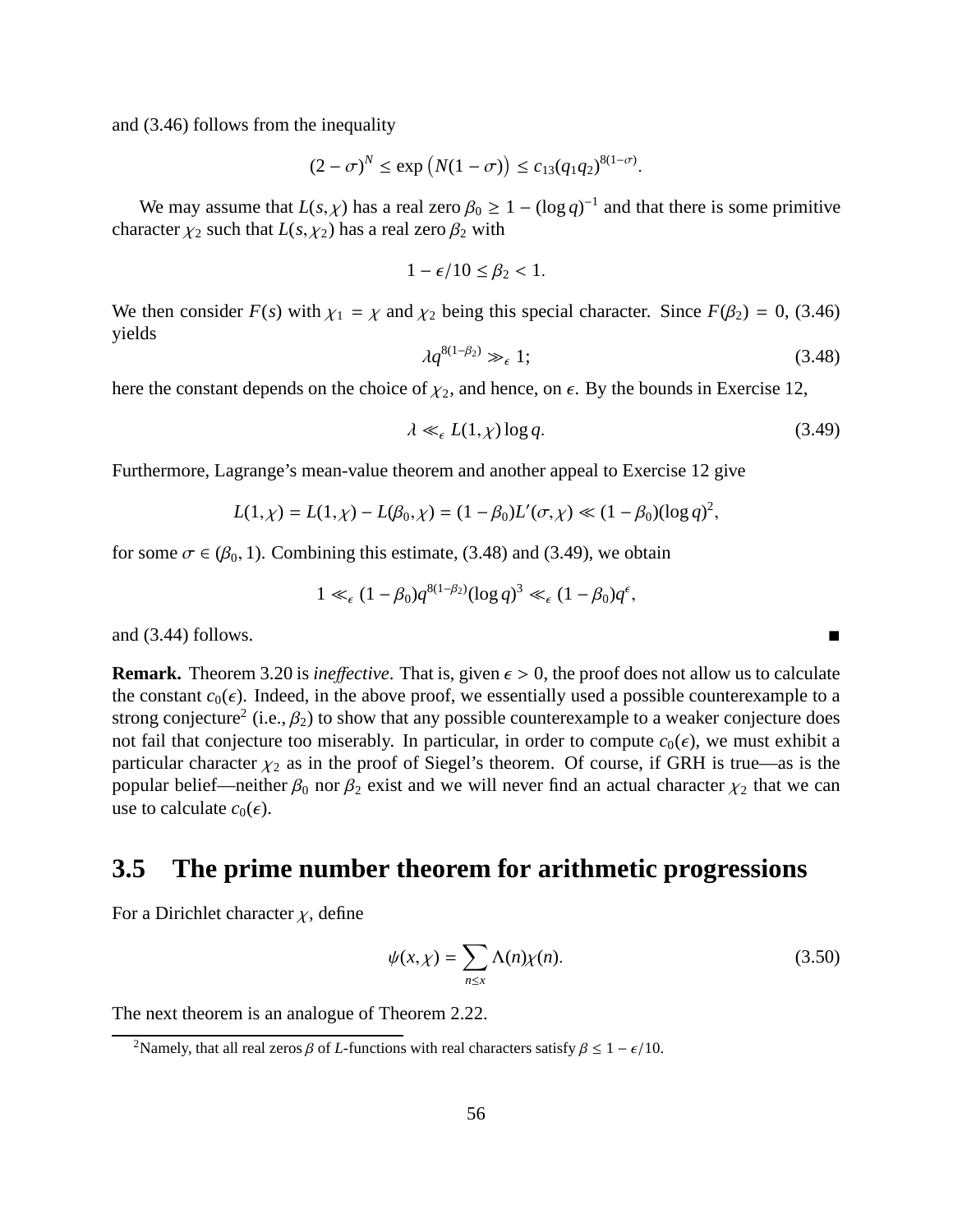**Theorem 3.21.** *Suppose that*  $\chi$  *is a non-principal character modulo q and*  $2 \leq T \leq x$ *, where* {*x*} = 1/2*. Then*

$$
\psi(x,\chi) = -\sum_{|\text{Im}\rho| \le T} \frac{x^{\rho}}{\rho} + O\left(\left(xT^{-1} + q^{1/2}\right) (\log qx)^2\right),\tag{3.51}
$$

*where the summation is over the nontrivial zeros*  $\rho$  *of*  $L(s, \chi)$  *with*  $|\operatorname{Im} \rho| \leq T$ .

*Proof.* First, suppose that  $\chi$  is primitive. As in the proof of Theorem 2.22, we set  $\alpha = 1 + (\log qx)^{-1}$ and apply Corollary 1.14 with  $f(s) = -L'(s, \chi)/L(s, \chi)$ . Then an argument similar to that leading to (2.33) yields

$$
\psi(x,\chi) = \frac{1}{2\pi i} \int_{\alpha-iT}^{\alpha+iT} \left( -\frac{L'(s,\chi)}{L(s,\chi)} \right) \frac{x^s}{s} ds + O\left(\frac{x(\log qx)^2}{T}\right).
$$
 (3.52)

Because of Corollary 3.16, we may assume that *T* is chosen so that

$$
\left| |\operatorname{Im} \rho| - T \right| \gg (\log q)^{-1} \qquad \text{whenever } L(\rho, \chi) = 0. \tag{3.53}
$$

It then follows from Theorem 3.15 and Corollary 3.16 that the inequality

$$
\left|\frac{L'(s,\chi)}{L(s,\chi)}\right| \ll (\log qT)^2
$$

holds on the contour  $C$  shown on Fig. 2.1. Thus,

$$
\int_C \left( -\frac{L'(s,\chi)}{L(s,\chi)} \right) \frac{x^s}{s} ds \ll \frac{x(\log qx)^2}{T},\tag{3.54}
$$

the details being similar to those in the proof of the respective bound in the proof of Theorem 2.22. Combining (3.52) and (3.54), we find that

$$
\psi(x,\chi)=\Sigma+O\left(\frac{x(\log qx)^2}{T}\right),\,
$$

where  $\Sigma$  is the sum of the residues of the function

$$
\left(-\frac{L'(s,\chi)}{L(s,\chi)}\right)\frac{x^s}{s}
$$

at its poles lying between C and the vertical line  $Re(s) = \alpha$ . This function has simple poles at the zeros of  $L(s, \chi)$  in the critical strip and a simple or double pole at  $s = 0$  (according as  $L(0, \chi) \neq 0$ or  $L(0, \chi) = 0$ ). Hence,

$$
\psi(x,\chi) = -\sum_{|\text{Im}\rho| \le T} \frac{x^{\rho}}{\rho} + C(\chi) + O\left(\frac{x(\log qx)^2}{T}\right),\tag{3.55}
$$

where  $C(\chi)$  is the residue at 0. It remains to estimate  $C(\chi)$ .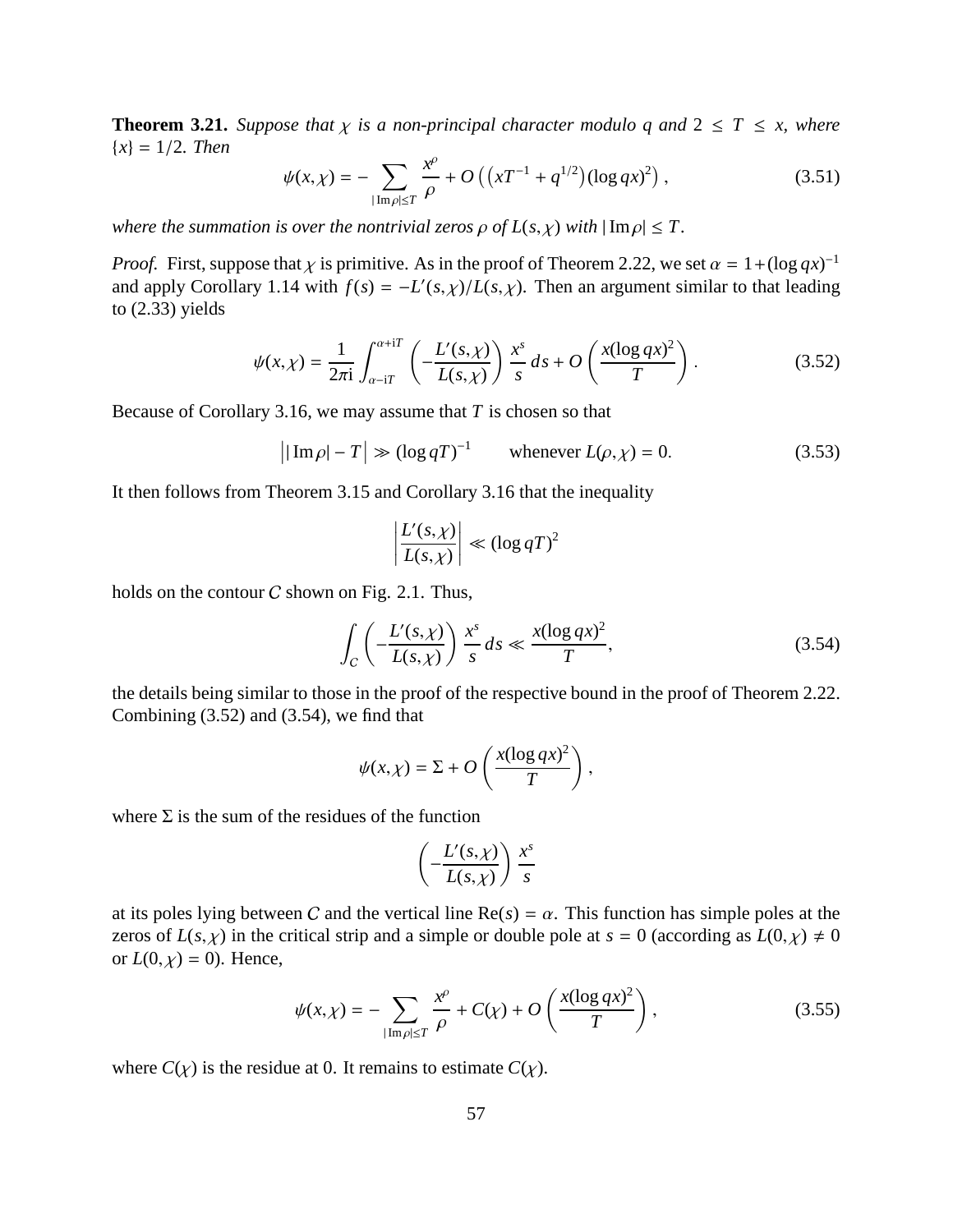Let  $b(\chi)$  be the constant term in the Laurent expansion of  $L'(s,\chi)/L(s,\chi)$  near *s*. Then

$$
C(\chi) = \begin{cases} b(\chi) & \text{if } L(0, \chi) \neq 0, \\ b(\chi) + \log \chi & \text{if } L(0, \chi) = 0. \end{cases}
$$

From (3.27),

$$
b(\chi) = \sum_{|\rho| \le 1} \frac{-1}{\rho} + O(\log q).
$$

By Theorem 3.17, the last sum contains *O*(log *q*) terms and each of them, except for possibly one, is  $O(\log q)$ . The exceptional term occurs only when  $\chi$  is a real character such that  $L(s, \chi)$  has an exceptional zero; furthermore, by (3.43), the exceptional term is  $\ll q^{1/2}(\log q)^2$ . Altogether, we have

$$
C(\chi) \ll q^{1/2} (\log qx)^2.
$$

The desired result follows from this estimate and (3.55).

Finally, we remove the restriction to primitive characters. Suppose that  $\chi$  is a character modulo *q* induced by a primitive character  $\chi^*$  modulo *r*,  $1 < r < q$ . Then

$$
\psi(x,\chi) - \psi(x,\chi^*) \le \sum_{\substack{n \le x \\ (n,q) > 1}} \Lambda(n) \le \sum_{p \mid q} (\log p) \sum_{\substack{k:\\p^k \le x}} 1 \ll (\log qx)^2. \tag{3.56}
$$

Hence,

$$
\psi(x,\chi) = -\sum_{|\text{Im}\rho| \leq T} \frac{x^{\rho}}{\rho} + O\left( \left( xT^{-1} + r^{1/2} \right) (\log qx)^2 \right),\,
$$

where the summation is over the nontrivial zeros of  $L(s, \chi^*)$ . Thus, (3.51) follows on noting that  $L(s, \chi)$  and  $L(s, \chi^*)$  have the same nontrivial zeros.

**Theorem 3.22.** *Suppose that*  $x \geq 2$ ,  $q \geq 1$ , and  $(a, q) = 1$ . *There is an absolute constant*  $c_{14} > 0$ *such that*

$$
\psi(x; q, a) = \frac{x}{\phi(q)} - \delta_q \frac{\chi_1(a)}{\phi(q)} \frac{x^{\beta_1}}{\beta_1} + O(x \exp(-c_{14} \sqrt{\log x})), \tag{3.57}
$$

*where*  $\delta_q = 1$  *if there is a real character*  $\chi_1$  *modulo q such that*  $L(s, \chi_1)$  *has an exceptional zero*  $\beta_1$ *and*  $\delta_q = 0$  *otherwise.* 

*Proof.* We assume, as we may, that  $c_{14} < 1/2$ . It suffices to consider the case

$$
1 \le q \le \exp\left(\sqrt{\log x}\right),\
$$

for otherwise  $(3.57)$  is trivial. By  $(3.5)$ ,

$$
\psi(x; q, a) = \frac{1}{\phi(q)} \sum_{\chi \bmod q} \bar{\chi}(a) \psi(x, \chi).
$$
\n(3.58)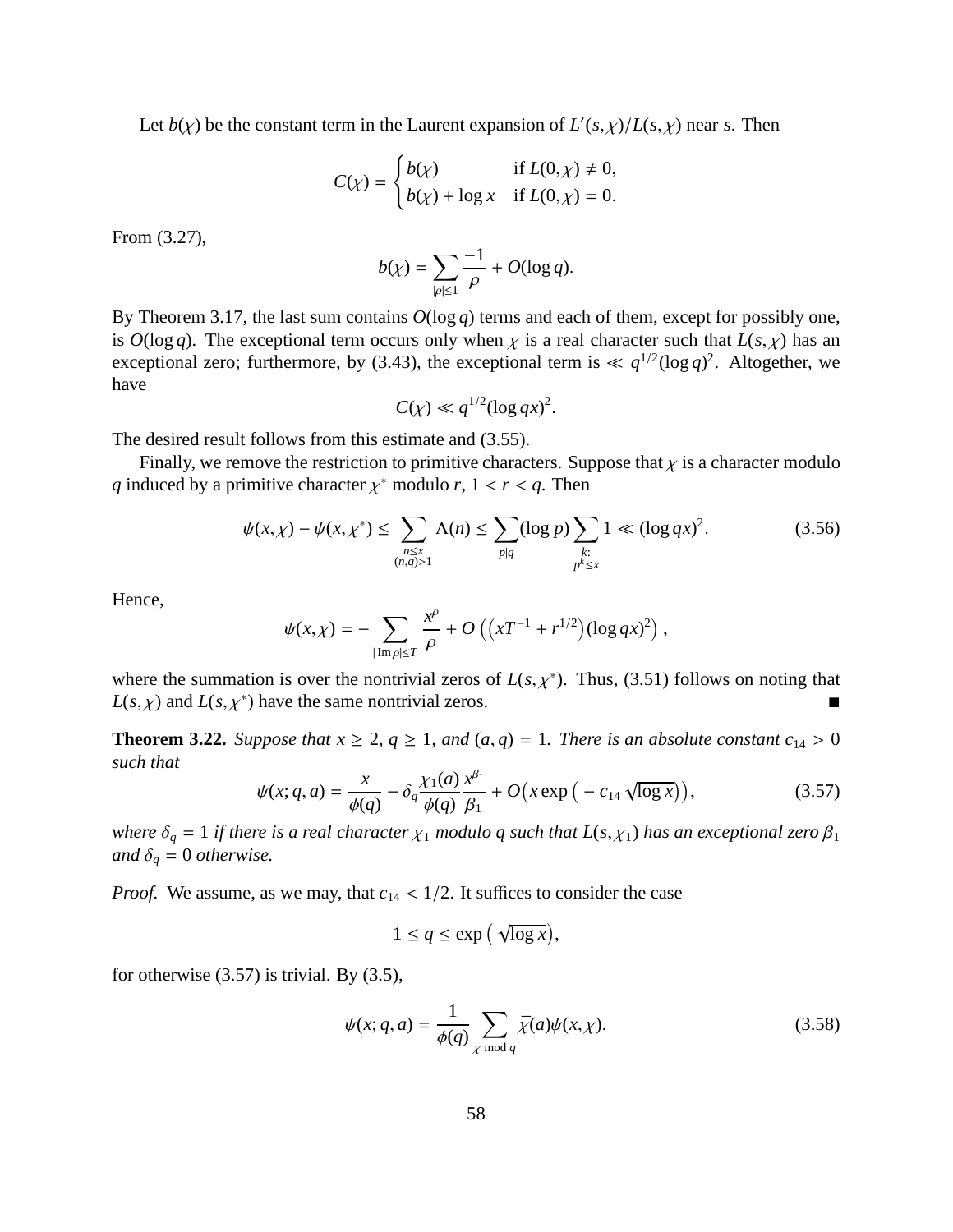Suppose that  $\chi$  is a nonprincipal character modulo  $q$  and set

$$
T = \exp\left(\sqrt{\log x}\right), \qquad \delta(T) = c_9 (2 \log T)^{-1}.
$$

By Corollary 3.19,

$$
\operatorname{Re}\rho \le 1 - c_9(\log qT)^{-1} \le 1 - \delta(T)
$$

for all zeros of  $L(s, \chi)$ , except possibly for the exceptional zero  $\beta_1$ . Thus, (3.51) yields

$$
\psi(x,\chi) = -\delta(\chi)\frac{x^{\beta_1}}{\beta_1} + O\left(x^{1-\delta(T)}\sum_{|\mathrm{Im}\,\rho|\leq T}\frac{1}{|\rho|}\right) + O\left(xT^{-1}(\log x)^2\right),
$$

where  $\delta(\chi)$  is 1 or 0 according as  $\chi = \chi_1$  or not. Using Corollary 3.16 to bound the last sum, we deduce that

$$
\sum_{\chi \bmod q'} \bar{\chi}(a)\psi(x,\chi) = -\delta_q \chi_1(a)\frac{\chi^{\beta_1}}{\beta_1} + O\big(\phi(q)x \exp\big(-c_{15}\sqrt{\log x}\big)\big),\tag{3.59}
$$

where the summation on the right side is restricted to the non-principal characters modulo *q*. Furthermore, by a variant of (3.56) and Theorem 2.1,

$$
\psi(x, \chi_0) = \psi(x) + O((\log x)^2) = x + (x \exp(-c_{16} \sqrt{\log x}))
$$
\n(3.60)

Clearly, the desired result follows from  $(3.58)$ – $(3.60)$ .

Note that the constant  $c_{14}$  is effective, but Theorem 3.22 itself is not, since in general we do not know whether the exceptional zero exists.

*Proof of Theorem 2.* We now deduce Theorem 2 from Theorem 3.22. We use Siegel's theorem with  $\epsilon = (2A)^{-1}$ . It gives

$$
\beta_1 \le 1 - c_0(A) q^{-1/(2A)} \le 1 - c_0(A) (\log x)^{-1/2},\tag{3.61}
$$

whence

$$
x^{\beta_1}/\beta_1 \ll x \exp\big(-c_1(A)\,\sqrt{\log x}\big).
$$

Therefore, even if there is an exceptional zero, the corresponding term on the right side of (3.57) is superfluous and

$$
\psi(x; q, a) = \frac{x}{\phi(q)} + O\left(x \exp\left(-c_2(A) \sqrt{\log x}\right)\right). \tag{3.62}
$$

Theorem 2 now follows by partial summation.

**Remark.** Observe that the constants  $c_0(A), c_1(A), \ldots$  above depend on the constant  $c_0(\epsilon)$  in Theorem 3.20 and are therefore ineffective.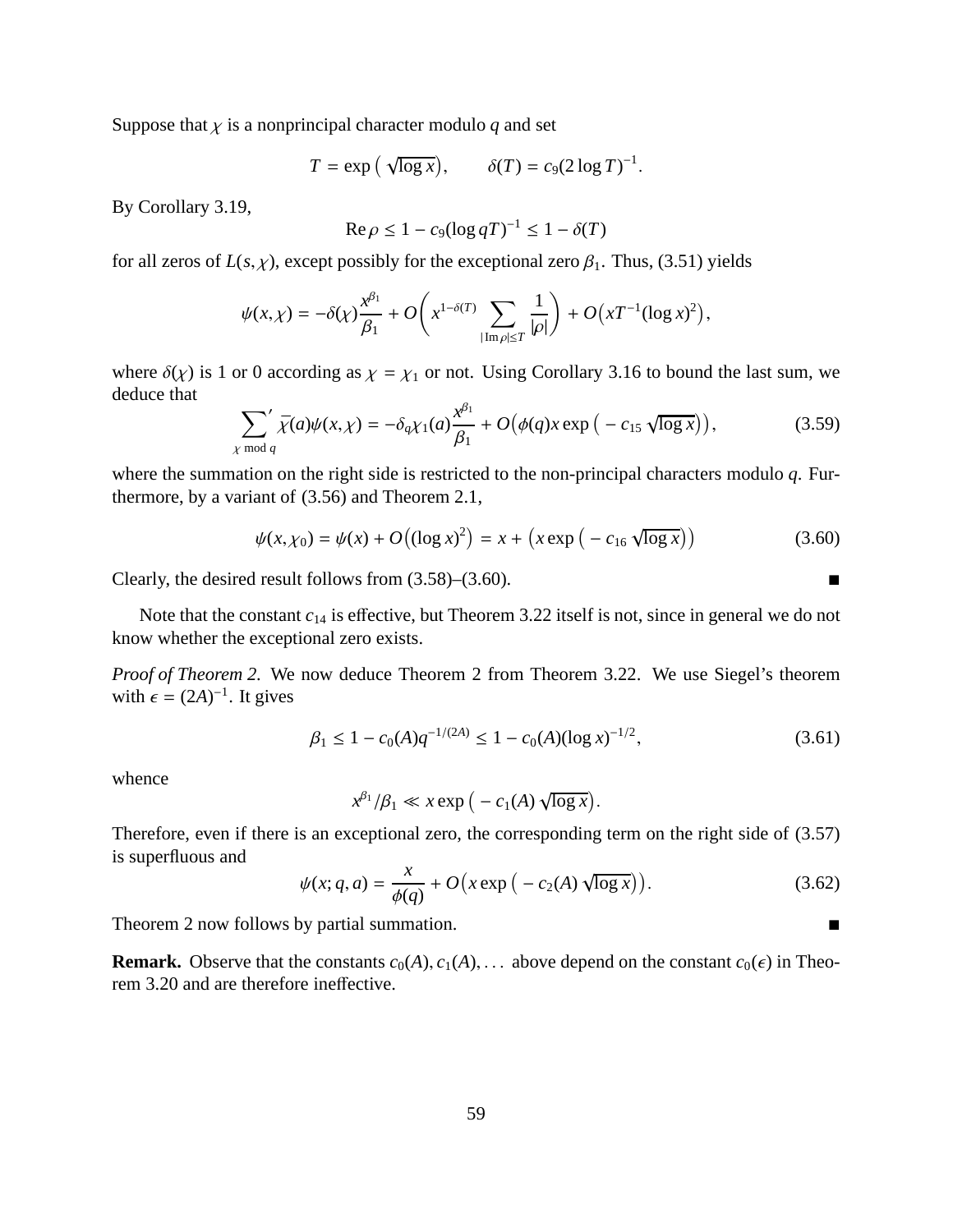#### **Exercises**

- 1. Suppose that  $q \ge 1$  is an integer and  $f : \mathbb{Z} \to \mathbb{C}$  is a nontrivial, q-periodic, completely multiplicative function such that  $f(n) = 0$  whenever  $gcd(n, q) > 1$ . Prove that *f* is a Dirichlet character modulo *q*.
- 2. Suppose that the character  $\chi$  modulo *q* is induced by the characters  $\chi_1$  modulo  $q_1$  and  $\chi_2$  modulo  $q_2$ . Write  $q_3 = \gcd(q_1, q_2)$ . Prove that  $\chi$  is induced also by a character  $\chi_3$  modulo  $q_3$ .
- 3. Suppose that  $gcd(q_1, q_2) = 1$ ,  $\chi_1$  is a character modulo  $q_1$ , and  $\chi_2$  is a character modulo  $q_2$ . Prove that the character  $\chi_1 \chi_2$  modulo  $q_1 q_2$  is primitive if and only if both  $\chi_1$  and  $\chi_2$  are primitive.
- 4. (a) Suppose that *p* is an odd prime. Prove that there is no primitive real character modulo  $p^{\alpha}$ ,  $\alpha \ge 2$ , and that the only primitive real character modulo *p* is the Legendre symbol

$$
\left(\frac{n}{p}\right) = \begin{cases} +1 & \text{if } n \equiv \square \pmod{p}, \\ -1 & \text{if } n \not\equiv \square \pmod{p}. \end{cases}
$$

- (b) Prove that there is no primitive real character modulo  $2^{\alpha}$ ,  $\alpha \ge 4$ .
- (c) Prove that the only primitive real character modulo 4 is the character  $\chi_4$  given by

$$
\chi_4(n) = \begin{cases} +1 & \text{if } n \equiv 1 \pmod{4}, \\ -1 & \text{if } n \equiv 3 \pmod{4}. \end{cases}
$$

(d) Prove that the only primitive real characters modulo 8 are  $\chi_8$  and  $\chi_4\chi_8$ , where  $\chi_8$  is given by

$$
\chi_8(n) = \begin{cases} +1 & \text{if } n \equiv \pm 1 \pmod{8}, \\ -1 & \text{if } n \equiv \pm 3 \pmod{8}. \end{cases}
$$

5. Suppose that *m* is a positive integer and define the exponential sum

$$
G(m) = \sum_{n=1}^{m} e(n^2/m).
$$

(a) Define the function  $f : \mathbb{R} \to \mathbb{C}$  by

$$
f(x) = \frac{f_0(x - 0) + f_0(x + 0)}{2}, \qquad f_0(x) = \begin{cases} e(x^2/m) & \text{if } 0 \le x \le m, \\ 0 & \text{otherwise.} \end{cases}
$$

We can apply to *f* the Poisson summation formula (see Zygmund [59, eq. (II.13.4)]):

$$
\sum_{n\in\mathbb{Z}} f(n) = \sum_{n\in\mathbb{Z}} \hat{f}(n), \qquad \hat{f}(t) = \int_{\mathbb{R}} f(x)e(-xt) dx.
$$

Use this to prove that

$$
G(m) = m \sum_{n \in \mathbb{Z}} e(-mn^2/4) \int_{-n/2}^{-n/2+1} e(my^2) dy.
$$

(b) Using the result of (a), show that

$$
G(m) = C\left(1 + i^{-m}\right)\sqrt{m}, \qquad \text{where } C = \int_{-\infty}^{\infty} e(t^2) \, dt.
$$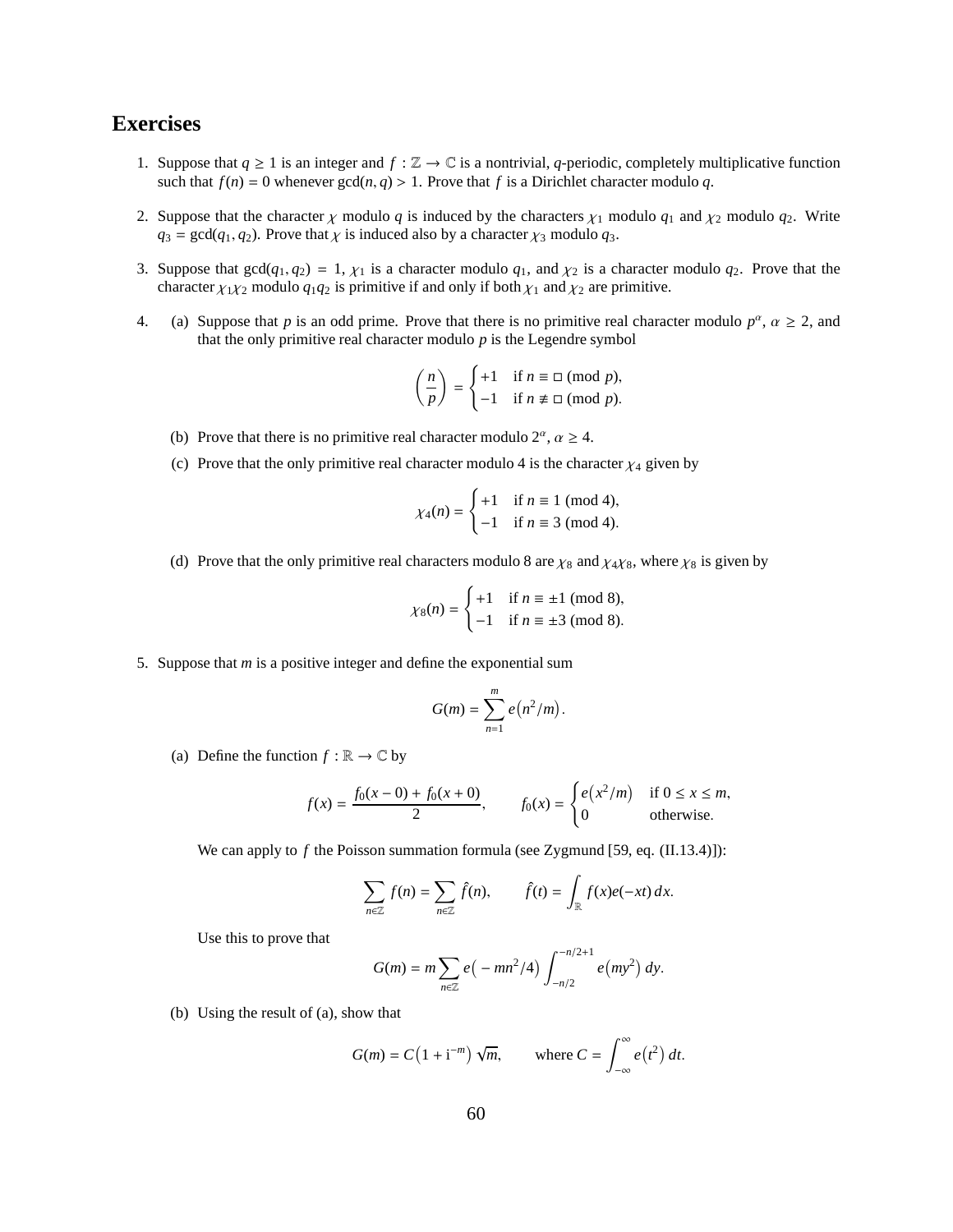(c) Deduce that

$$
G(m) = \frac{1 + i^{-m}}{1 + i^{-1}} \sqrt{m}.
$$

(d) Deduce the formula for the Fresnel integrals:

$$
\int_0^\infty \cos(x^2) \, dx = \int_0^\infty \sin(x^2) \, dx = \sqrt{\frac{\pi}{2}}.
$$

6. The purpose of this problem is to establish the law of quadratic reciprocity:

$$
\left(\frac{p}{q}\right)\left(\frac{q}{p}\right) = (-1)^{(p-1)(q-1)/4} \tag{*}
$$

for all pairs of distinct odd primes *p*, *q*.

(a) Let  $G(m)$  be the exponential sum defined in the last problem. Prove that

$$
G(pq) = \left(\frac{p}{q}\right) \left(\frac{q}{p}\right) G(p)G(q).
$$

- (b) Deduce (∗) from part (a) and the explicit formula for *G*(*m*).
- 7. Suppose that  $\chi$  is a character modulo  $q$  induced by a primitive character  $\chi^*$  modulo  $q^*$ . Suppose also that  $a$  is an integer and write  $q_1 = q/(a, q)$ ,  $a_1 = a/(a, q)$ . Prove that:
	- (a) If  $q^* \nmid q_1$ , then  $\tau(\chi, a) = 0$ .
	- (b) If  $q^* \mid q_1$ , then

$$
\tau(\chi, a) = \mu\left(\frac{q_1}{q^*}\right) \chi^*\left(\frac{q_1}{q^*}\right) \frac{\phi(q)}{\phi(q_1)} \tau(\chi^*, a_1).
$$

8. Suppose that  $gcd(q_1, q_2) = 1, \chi_1$  is a character modulo  $q_1$ , and  $\chi_2$  is a character modulo  $q_2$ . Prove that

$$
\tau(\chi_1\chi_2, 1) = \chi_1(q_2)\chi_2(q_1)\tau(\chi_1, 1)\tau(\chi_2, 1).
$$

- 9. (a) Suppose that *p* is an odd prime and  $\chi$  is the primitive real character modulo *p* (i.e.,  $\chi$  is the Legendre symbol  $(\cdot/p)$ ). Prove that  $\tau(\chi, 1) = G(p)$ , where  $G(m)$  is the exponential sum defined in Problem 5.
	- (b) Suppose that  $q$  is an odd squarefree integer and  $\chi$  is the primitive real character modulo  $q$ . Prove that

$$
\tau(\chi, 1) = \varepsilon_q \sqrt{q}, \qquad \varepsilon_q = \begin{cases} 1 & \text{if } q \equiv 1 \pmod{4}, \\ i & \text{if } q \equiv 3 \pmod{4}. \end{cases}
$$

- 10. Verify (3.21).
- 11. If  $\chi_1$  and  $\chi_2$  are two characters modulo *q*, the *Jacobi sum* is defined by

$$
J(\chi_1, \chi_2) = \sum_{n \bmod q} \chi_1(n) \chi_2(1 - n).
$$

- (a) Prove that when  $\chi_1 \chi_2$  is primitive,  $\tau(\chi_1, 1) \tau(\chi_2, 1) = J(\chi_1, \chi_2) \tau(\chi_1 \chi_2, 1)$ .
- (b) Prove that when  $\chi$  is primitive,  $J(\chi, \bar{\chi}) = \chi(-1)\mu(q)$ .
- 12. Suppose that  $\chi$  is a non-principal character modulo  $q, k \ge 0$ , and  $\sigma \ge 1 (\log q)^{-1}$ . Prove that: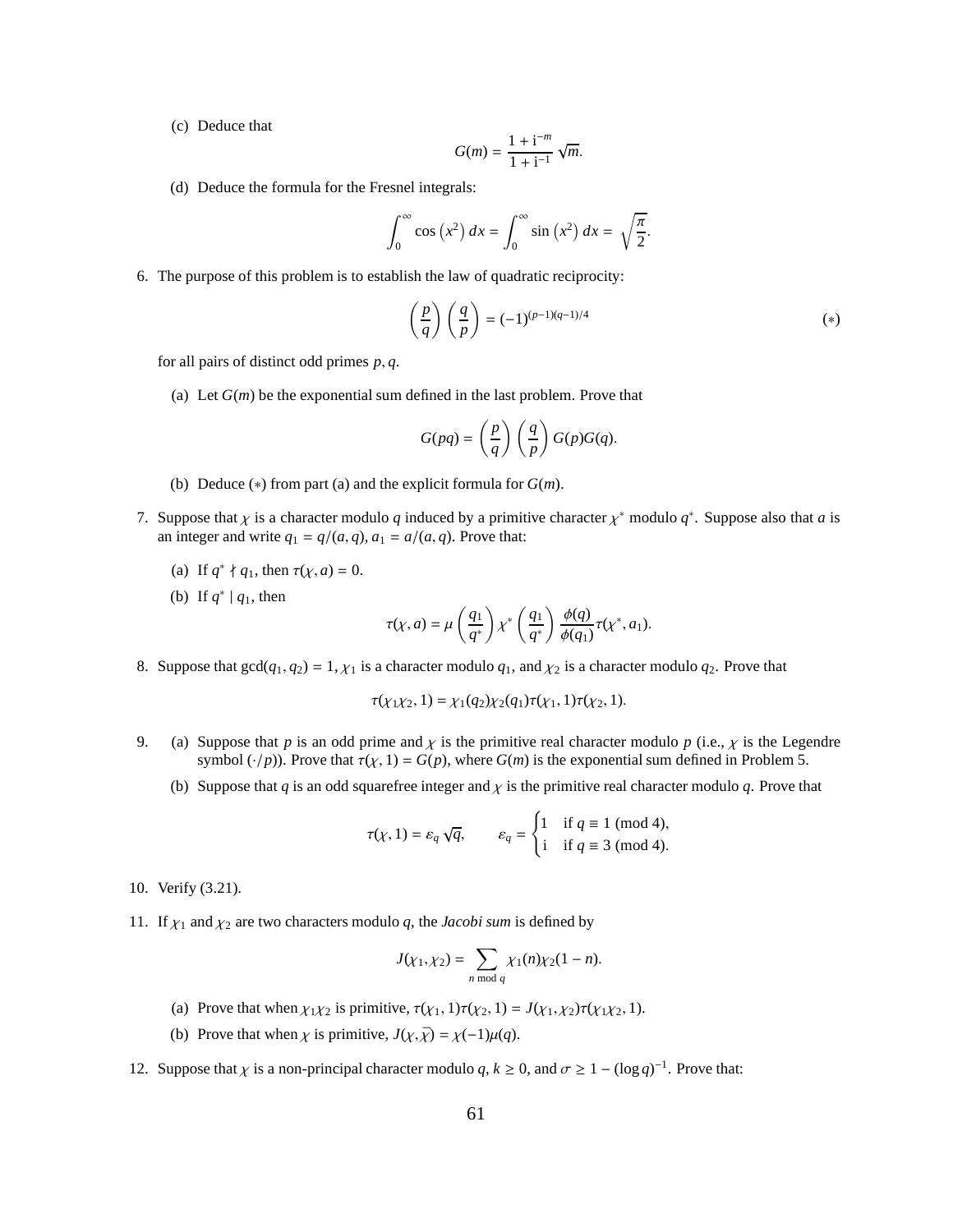(a) 
$$
\sum_{n=1}^{q} \chi(n) (\log n)^k n^{-\sigma} \ll (\log q)^{k+1}.
$$
  
\n(b) 
$$
\sum_{n=q+1}^{\infty} \chi(n) (\log n)^k n^{-\sigma} \ll (\log q)^k.
$$
  
\n(c) 
$$
L^{(k)}(\sigma, \chi) \ll (\log q)^{k+1}.
$$

- 13. The purpose of this exercise is to establish *Dirichlet's theorem on primes in arithmetic progressions:* if *a* and *q* are integers with  $gcd(a, q) = 1$ , then the arithmetic progression *a* mod *q* contains infinitely many prime numbers.
	- (a) Suppose that  $gcd(a, q) = 1$  and  $Re(s) > 1$ . Observe that

$$
\sum_{p \equiv a \pmod{q}} p^{-s} = \frac{1}{\phi(q)} \sum_{\chi \bmod{q}} \bar{\chi}(a) \sum_{p} \chi(p) p^{-s}.
$$

(b) Suppose that  $\text{Re}(s) > 1$  and  $\chi$  is a Dirichlet character. Show that

$$
\sum_{p} \chi(p)p^{-s} = \log L(s, \chi) + f(s, \chi),
$$

where  $f(s, \chi)$  is holomorphic in Re( $s$ ) > 1/2.

(c) Suppose that  $\chi$  is non-principal. Then  $L(s, \chi)$  is holomorphic in Re( $s$ ) > 0. Together with Theorem 3.10, this establishes that  $\log L(s, \chi)$  is holomorphic near  $s = 1$ . Combine this observation with the results of (a) and (b) to conclude that when  $Re(s) > 1$ ,

$$
\sum_{p \equiv a \pmod{q}} p^{-s} = \frac{1}{\phi(q)} \log \zeta(s) + g(s),
$$

where  $g(s)$  is holomorphic near  $s = 1$ .

(d) Prove that  $\sum$ *p*≡*a* (mod *q*)  $p$ <sup>-1</sup> diverges. This establishes Dirichlet's theorem.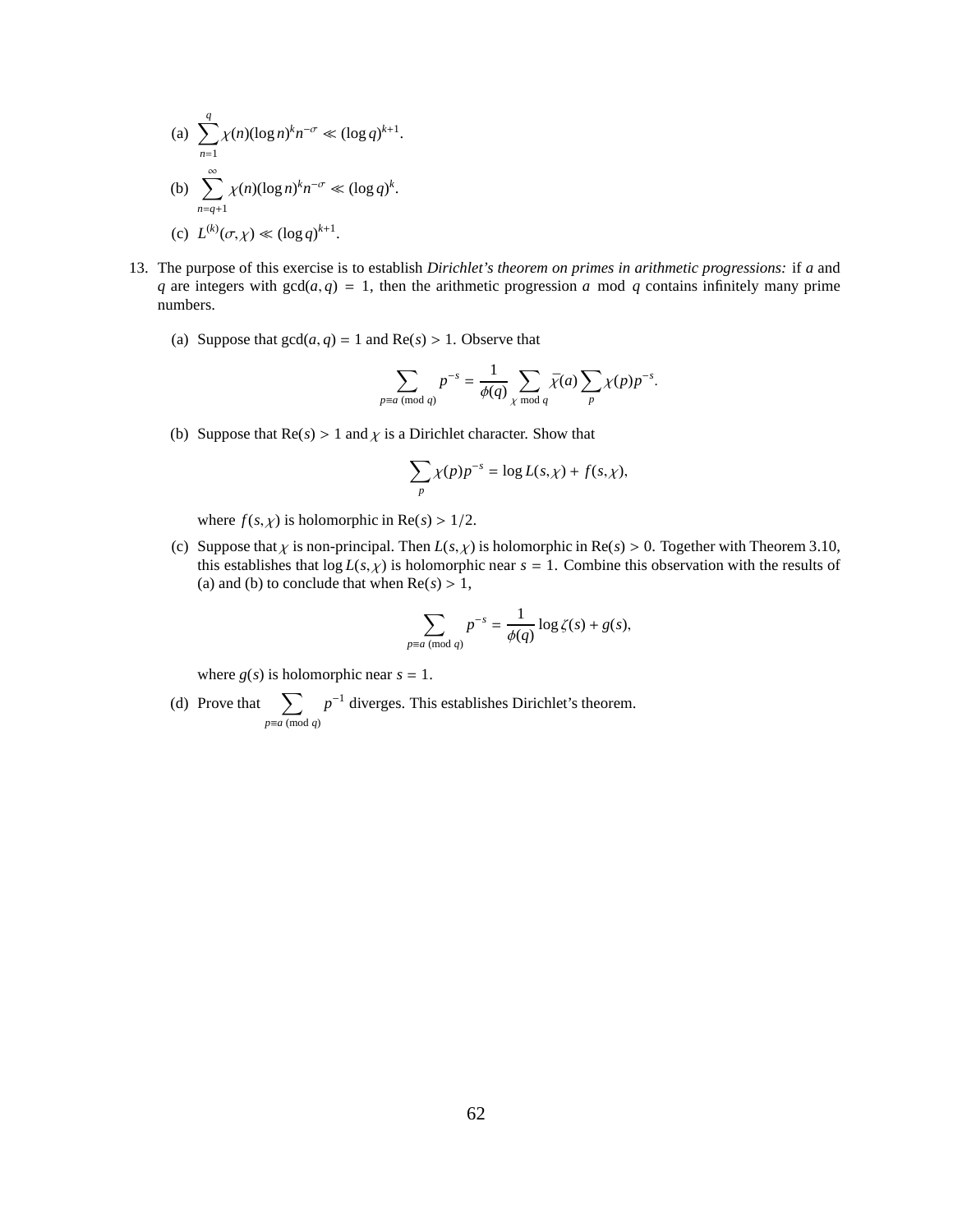# **Chapter 4**

# **The large sieve**

In modern analytic number theory we use the term "large sieve" to describe any among several analytic lemmas, none of which is really a "sieve" (in the usual sense attached to that word in number theory). Suppose that we have a sequence  $\mathcal{A} = (a_n)$  of some arithmetic interest and that we want to study its distribution in a certain sense. A typical example is the case where  $\mathcal{A}$  is an integer sequence and we want to understand its distribution in arithmetic progressions or in short intervals. Often such problems can be reduced to the estimation of generating functions

$$
\sum_{a \in \mathcal{A}} X(a),\tag{4.1}
$$

where the function  $X$  belongs to a suitably chosen class  $X$  of "harmonics"; nontrivial bounds for the sums  $(4.1)$  then lead to information about the distribution of the sequence  $\mathcal{A}$ . For example, in the proof of Theorem 2 we used this approach to establish that the primes are uniformly distributed among the reduced residue classes modulo *q*. In that case, the "harmonics" were the Dirichlet characters modulo *q* and the generating functions (4.1) were the sums  $\psi(x, \chi)$ , with  $\chi$  non-principal.

In a large-sieve inequality, we seek estimates for mean-square averages over  $\chi$  of general linear forms in the "harmonics"  $X \in \mathcal{X}$ . That is, we want to bound

$$
\sum_{X\in\mathcal{X}}\bigg|\sum_{n\leq N}a_nX(n)\bigg|^2,
$$

for any choice of the coefficients  $a_n$ . In this chapter, we prove several estimates of the form

$$
\sum_{X\in\mathcal{X}}\bigg|\sum_{n\leq N}a_nX(n)\bigg|^2\leq C(\mathcal{X},N)\sum_{n\leq N}|a_n|^2,
$$

where the harmonics are additive characters  $e(\alpha m)$ , Dirichlet characters  $\chi(m)$ , or powers  $m^{-it}$ . In the next chapter, we will see several applications of these results to the distribution of primes in progressions and in intervals.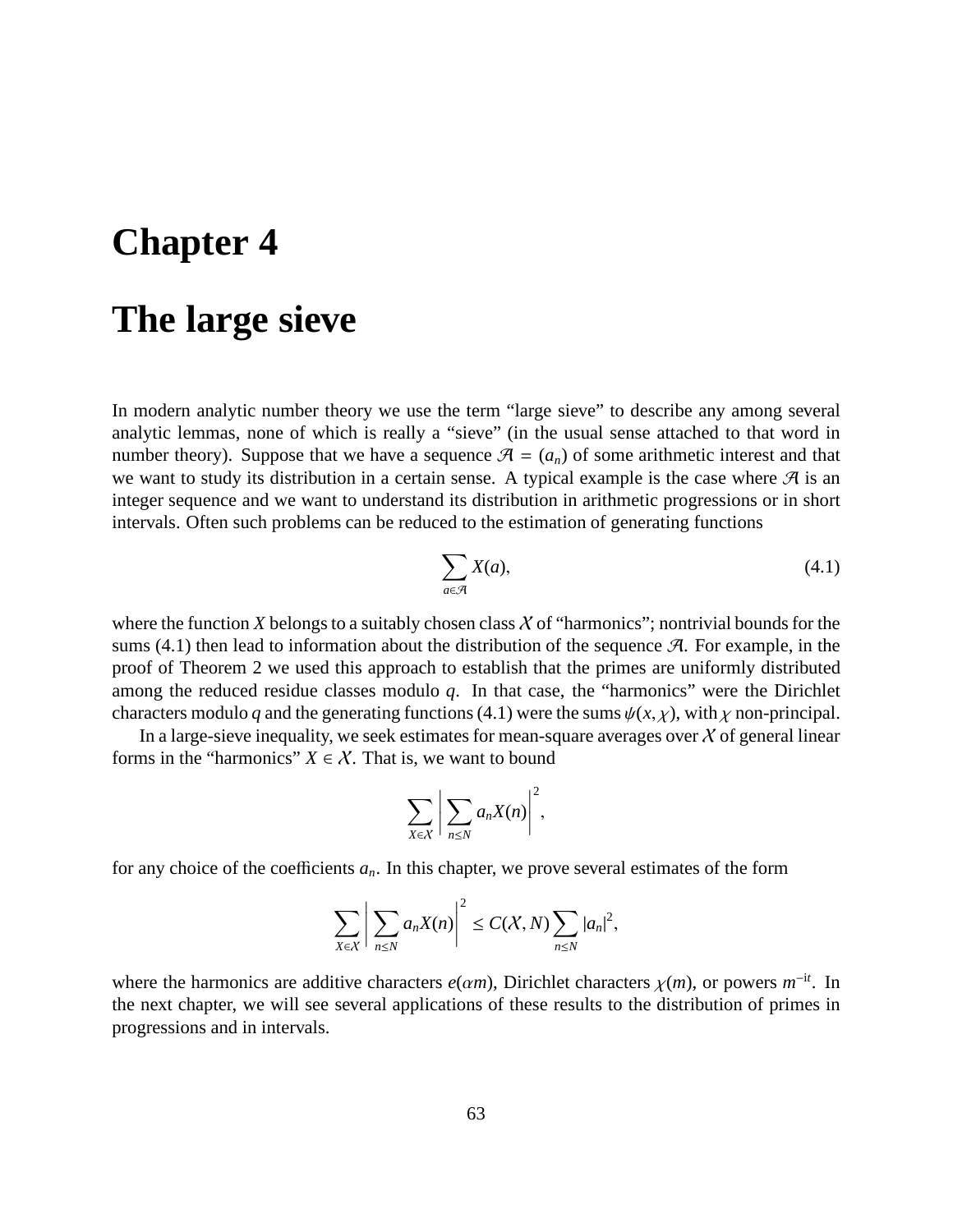### **4.1 Two results from analysis**

We say that an entire function  $f(z)$  is of *exponential type*  $\tau$ , if

$$
|f(z)| \ll_{\epsilon} e^{(\tau + \epsilon)|z|} \qquad \text{for all fixed } \epsilon > 0.
$$

The entire functions of exponential type  $\tau$  whose restrictions to the real line are in  $L^2(\mathbb{R})$  are characterized by the Paley–Wiener theorem (see Boas [4, §6.8] or Zygmund [59, §XVI.7]): an entire function  $f(z)$  has these two properties if and only if its Fourier transform on the real line,

$$
\hat{f}(t) = \int_{-\infty}^{\infty} f(x)e(-xt) dx,
$$

is supported in the interval  $|t| \le \tau/(2\pi)$ .

Consider the entire function

$$
B(z) = \frac{\sin^2 \pi z}{\pi^2} \left\{ \sum_{n=-\infty}^{\infty} \frac{\text{sgn}(n)}{(z-n)^2} + z^{-2} + 2z^{-1} \right\},\,
$$

where for a real number *x*,

$$
sgn(x) = \begin{cases} +1 & \text{if } x > 0, \\ 0 & \text{if } x = 0, \\ -1 & \text{if } x < 0. \end{cases}
$$

This function, discovered by Beurling in 1930 and then rediscovered by Selberg in 1974, has the following three important properties:

- (B<sub>1</sub>) sgn(*x*)  $\leq B(x)$  for all  $x \in \mathbb{R}$ ;
- (B<sub>2</sub>) the Fourier transform of the function  $B(x) \text{sgn}(x)$  is a continuous function, supported in  $[-1, 1]$ ;
- (B<sub>3</sub>)  $\int_{-\infty}^{\infty} (B(x) \text{sgn}(x)) dx = 1.$

Furthermore, the function  $B(z)$  is the unique entire function that satisfies  $(B_1)$  and  $(B_2)$  and minimizes the integral appearing in  $(B_3)$ . The proofs of these facts can be found in Graham and Kolesnik [17, Appendix] or in Vaaler [51] (see also Exercise 1 after the chapter). We can use the function  $B(z)$  to establish the following result.

**Lemma 4.1.** *Suppose that*  $\alpha, \beta, \delta$  *are real numbers such that*  $\alpha < \beta$  *and*  $\delta > 0$ *. There exists an entire function*  $F(z) = F(z; \alpha, \beta, \delta)$  *such that:* 

- (*i*)  $F(x) \geq \mathbb{1}(x; \alpha, \beta)$ , where  $\mathbb{1}(x; \alpha, \beta)$  is the characteristic function of the interval  $[\alpha, \beta]$ ;
- *(ii) its Fourier transform*  $\hat{F}(t)$  *is supported in*  $[-\delta, \delta]$ *;*

(*iii*)  $\hat{F}(0) = \beta - \alpha + \delta^{-1}$ .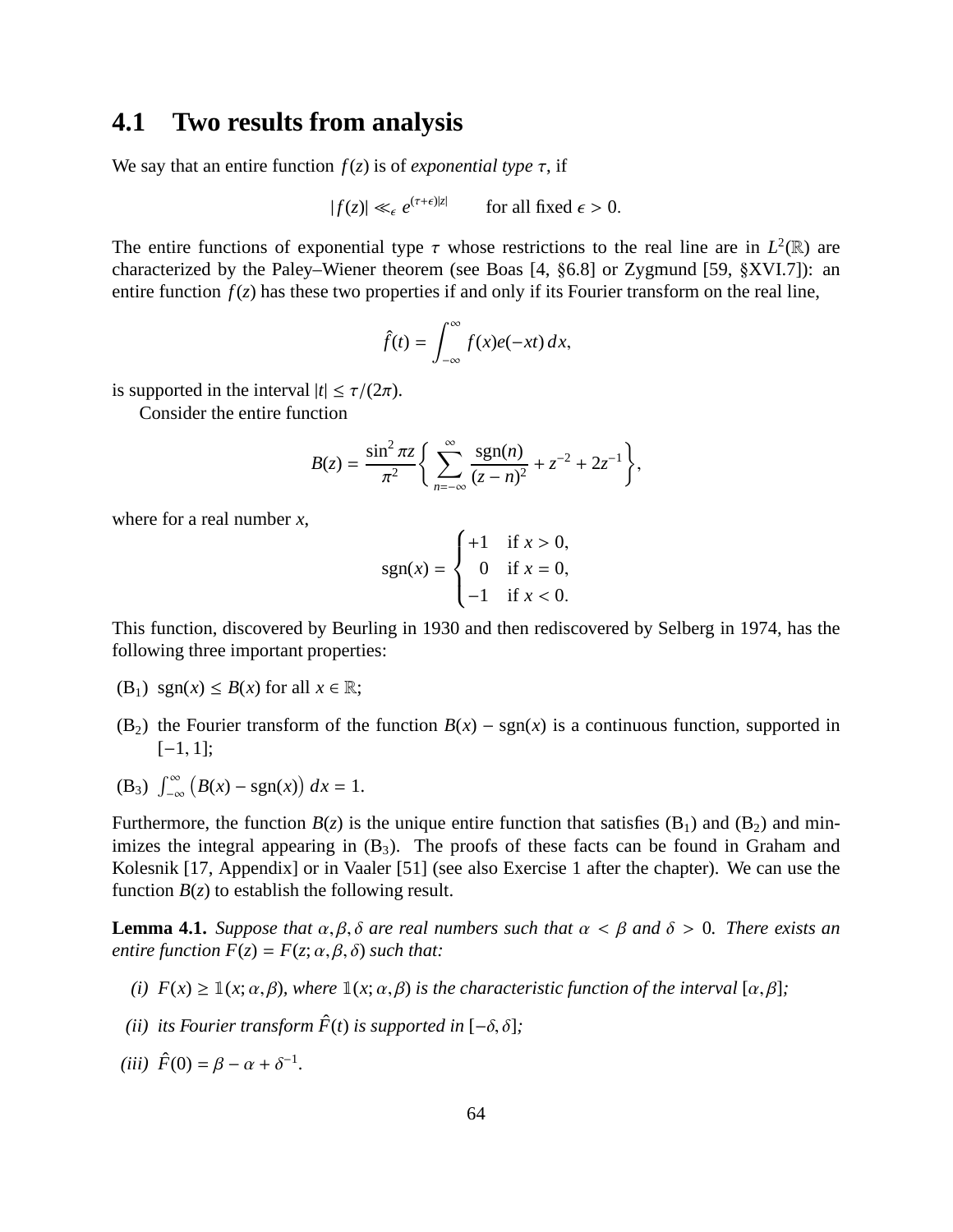*Proof.* The function

$$
F(z) = \frac{1}{2} \big( B(\delta(\beta - z)) + B(\delta(z - \alpha)) \big)
$$

has all the desired properties.

**Lemma 4.2.** *Suppose that F*(*z*) *is an entire function of exponential type* τ*. Suppose furhter that*  $F \in L^2(\mathbb{R})$  *and*  $F(x) \ge 0$  *for all real x. Then there exists an entire function*  $f(z)$  *of exponential type*  $\tau/2$  *such that*  $F(x) = |f(x)|^2$  *when x is real.* 

*Proof.* This follows from the main result in Boas [4, §7.5]. Hypothesis (7.5.2) in [4] follows from our hypothesis that  $F \in L^2(\mathbb{R})$  and the discussion in [4, §8.1].

**Corollary 4.3.** *Suppose that* α, β, δ *are real numbers such that* α < β *and* δ > 0*. There exists an entire function*  $f(z) = f(z; \alpha, \beta, \delta)$  *such that:* 

- (*i*)  $|f(x)|^2 = F(x)$  *for all*  $x \in \mathbb{R}$ *, where*  $F(z) = F(z; \alpha, \beta, \delta)$  *is the function from Lemma 4.1;*
- (*ii*) the Fourier transform  $\hat{f}(t) = \int_{-\infty}^{\infty} f(x)e(-xt) dx$  is supported in  $[-\delta/2, \delta/2]$ *.*

*Proof.* The function  $F(z)$  is of exponential type  $\delta$ . Since by construction  $F \in L^p(\mathbb{R})$  for all  $p \ge 1$ , we can apply Lemma 4.2 to  $F(z)$ . The resulting function  $f(z)$  has property (i), and therefore, is of exponential type  $\delta/2$  and square integrable. Hence, an appeal to the Paley–Wiener theorem proves that  $\hat{f}$  is supported in  $[-\delta/2, \delta/2]$ .

## **4.2 Large-sieve inequalities**

Suppose that  $\xi_1 < \xi_2 < \cdots < \xi_R$  are real numbers such that

$$
T_0 + \frac{1}{2}\delta \le \xi_r \le T_0 + T - \frac{1}{2}\delta
$$
\n(4.2)

and

$$
|\xi_r - \xi_s| \ge \delta > 0 \qquad \text{whenever } r \neq s. \tag{4.3}
$$

Further, suppose that  $v_1 < v_2 < \cdots < v_K$  are real numbers such that

$$
M\leq \nu_k\leq M+N
$$

and

$$
|\nu_k - \nu_l| \ge \Delta > 0 \qquad \text{whenever } k \neq l. \tag{4.4}
$$

**Lemma 4.4.** *Suppose that*  $\xi_1, \xi_2, \ldots, \xi_R$  *and*  $v_1, v_2, \ldots, v_K$  *are as above and define* 

$$
S(\alpha) = \sum_{k=1}^K a_k e(\alpha v_k),
$$

*where*  $a_1, a_2, \ldots, a_k$  *are complex numbers. Then* 

$$
\sum_{r=1}^{R} |S(\xi_r)|^2 \le (N + \delta^{-1}) \left( T + \Delta^{-1} \right) \sum_{k=1}^{K} |a_k|^2.
$$
 (4.5)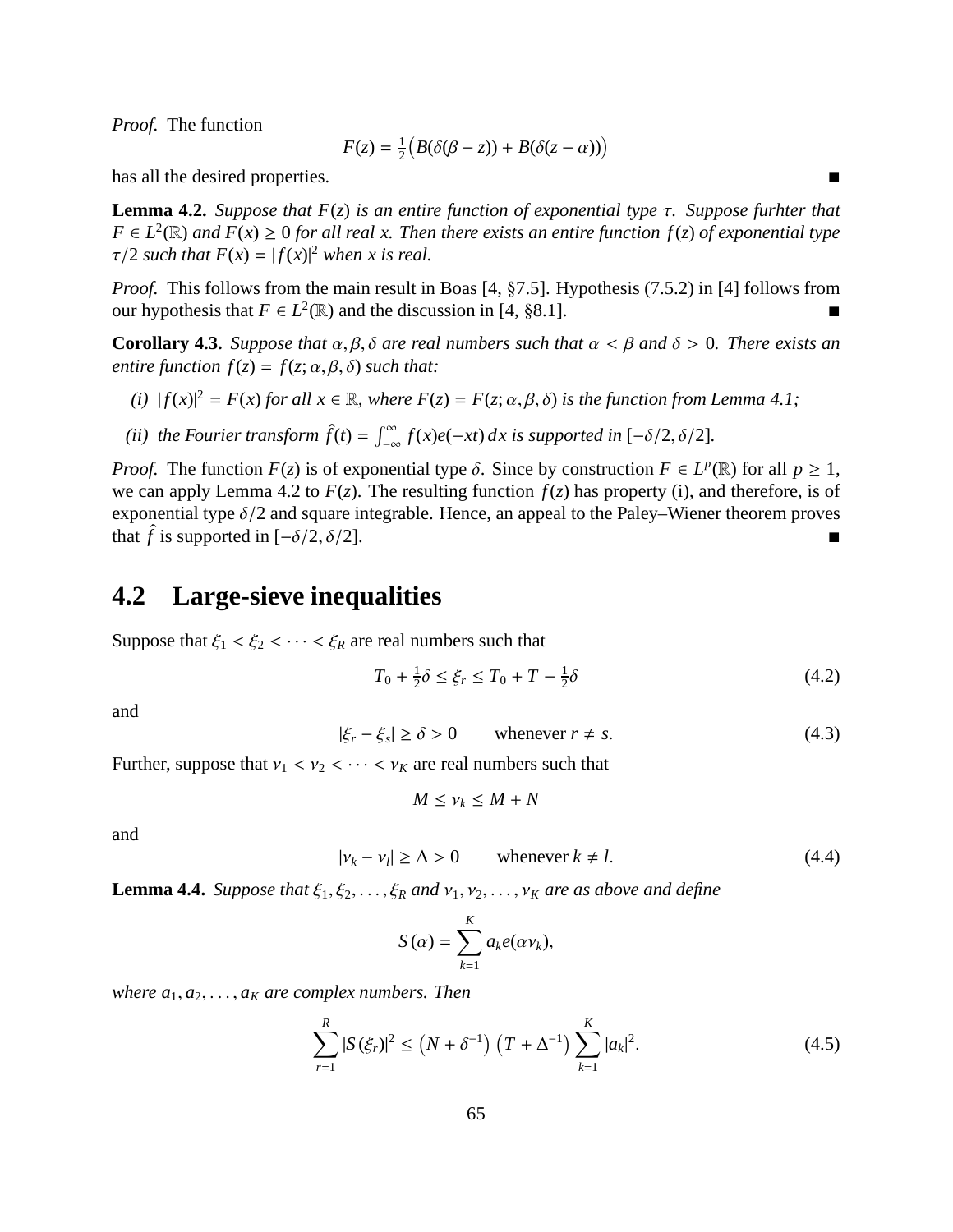*Proof.* Assuming the notation of Lemma 4.1 and Corollary 4.3, we introduce the functions

$$
G(z) = F(z; M, M + N, \delta), \quad g(z) = g(z; M, M + N, \delta), \quad H(z) = F(z; T_0, T_0 + T, \Delta).
$$

and define the sum

$$
S^*(\alpha) = \sum_{k=1}^K a_k g(\nu_k)^{-1} e(\alpha \nu_k).
$$

By Fourier inversion,

$$
S(\alpha) = \int_{-\infty}^{\infty} \hat{g}(u) S^*(u + \alpha) du.
$$

Recalling that  $\hat{g}(u)$  is supported in  $[-\delta/2, \delta/2]$ , we obtain

$$
|S(\xi_r)|^2 \leq \left(\int_{-\infty}^{\infty} |\hat{g}(u)|^2 du\right) \left(\int_{-\delta/2}^{\delta/2} |S^*(u+\xi_r)|^2 du\right).
$$

Since, by Plancherel's theorem,

$$
\int_{-\infty}^{\infty} |\hat{g}(u)|^2 du = \int_{-\infty}^{\infty} |g(u)|^2 du = \int_{-\infty}^{\infty} G(u) du = \hat{G}(0),
$$

it follows that

$$
|S(\xi_r)|^2 \leq \hat{G}(0) \int_{\xi_r - \delta/2}^{\xi_r + \delta/2} |S^*(x)|^2 dx.
$$

Hence, by (4.2) and (4.3),

$$
\sum_{r=1}^{R} |S(\xi_r)|^2 \le \hat{G}(0) \int_{T_0}^{T_0+T} |S^*(x)|^2 dx.
$$
 (4.6)

Next, we bound the integral on the right side of (4.6). Let  $b_k = a_k g(v_k)^{-1}$ . We have

$$
\int_{T_0}^{T_0+T} |S^*(x)|^2 dx \leq \int_{-\infty}^{\infty} H(x) |S^*(x)|^2 dx = \sum_{k=1}^K \sum_{l=1}^K b_k \overline{b}_l \hat{H}(v_l - v_k).
$$

By (4.4),  $\hat{H}(v_l - v_k)$  vanishes unless  $k = l$ . Thus,

$$
\int_{T_0}^{T_0+T} |S^*(x)|^2 dx \leq \hat{H}(0) \sum_{k=1}^K |b_k|^2 = \hat{H}(0) \sum_{k=1}^K |a_k|^2 G(\nu_k)^{-1} \leq \hat{H}(0) \sum_{k=1}^K |a_k|^2.
$$

Combining this inequality and (4.6), we get

$$
\sum_{r=1}^{R} |S(\xi_r)|^2 \leq \hat{G}(0)\hat{H}(0)\sum_{k=1}^{K} |a_k|^2,
$$

so the desired conclusion follows from the identities

$$
\hat{G}(0) = N + \delta^{-1}, \qquad \hat{H}(0) = T + \Delta^{-1}.
$$

 $\blacksquare$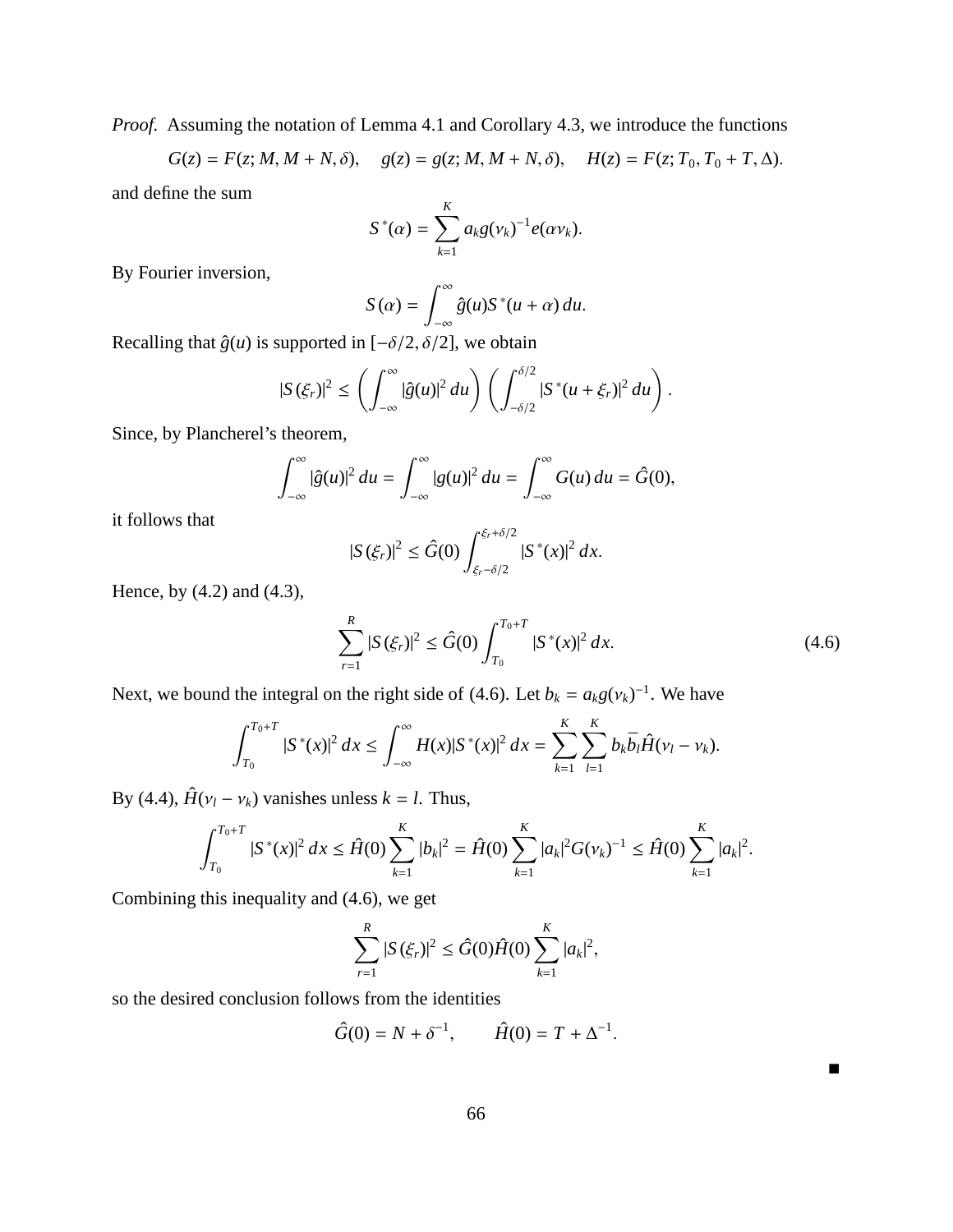**Corollary 4.5.** Assume the notation of Lemma 4.4. Suppose that  $T \leq 1$  and all  $v_k$ 's are integers. *Then*

$$
\sum_{r=1}^{R} |S(\xi_r)|^2 \le (N + \delta^{-1}) \sum_{k=1}^{K} |a_k|^2.
$$

*Proof.* Under the present hypotheses, we can estimate the right side of (4.6) as

$$
\int_{T_0}^{T_0+T} |S^*(x)|^2 dx \le \int_0^1 |S^*(x)|^2 dx = \sum_{k=1}^K |b_k|^2 \le \sum_{k=1}^K |a_k|^2,
$$

where we have used Parseval's identity.

**Corollary 4.6.** *Suppose that N, Q are positive integers and*  $a_M$ *, ...,*  $a_{M+N}$  *are complex numbers. Then*

$$
\sum_{q \le Q} \sum_{\substack{1 \le b \le q \\ (b,q)=1}} \left| \sum_{n=M}^{M+N} a_n e(bn/q) \right|^2 \le \left( N + Q^2 \right) \sum_{n=M}^{M+N} |a_n|^2. \tag{4.7}
$$

*K*

*Proof.* When  $Q = 1$ , (4.7) follows from Cauchy's inequality, so we may assume that  $Q \ge 2$ . Then, we can view the double sum over *q* and *b* as a sum over all reduced fractions  $b/q$ ,  $q \le Q$ , such that

$$
(b/q) \in [Q^{-1}, 1] \subset [2Q^{-2}, 1].
$$

If  $b'/q'$  and  $b''/q''$  are two such fractions, we have

$$
\left|\frac{b'}{q'}-\frac{b''}{q''}\right|=\frac{|b'q''-b''q'|}{q'q''}\geq \frac{1}{Q^2},
$$

unless  $b' = b''$  and  $q' = q''$ . Thus, (4.7) follows from Corollary 4.5 with  $\delta = Q^{-2}$ .

We now turn to averages of character sums.

**Lemma 4.7.** *Suppose that q, M, N are positive integers and*  $a_{M+1}, \ldots, a_{M+N}$  *are complex numbers. Then*

$$
\sum_{\chi \bmod q} \left| \sum_{n=M+1}^{M+N} a_n \chi(n) \right|^2 \le (N + \phi(q)) \sum_{n=M+1}^{M+N} |a_n|^2.
$$
 (4.8)

*Proof.* The sum on the left of (4.8) equals

$$
\sum_{m,n}^* a_m \bar{a}_n \sum_{\chi \bmod q} \chi(m) \bar{\chi}(n) = \sum_{m,n}^* a_m \bar{a}_n \sum_{\chi \bmod q} \chi(m \bar{n}),
$$

where  $\sum_{m,n}^*$  denotes a summation restricted to integers relatively prime to *q* and  $\bar{m}$  is the multiplicative inverse of *m* modulo *q*:  $m\bar{m} \equiv 1 \pmod{q}$ . By (3.5), the latter sum is

$$
\leq \phi(q) \sum_{m \equiv n \pmod{q}} |a_m a_n| \leq \phi(q) \sum_{m \equiv n \pmod{q}} \frac{1}{2} (|a_m|^2 + |a_n|^2) \leq \phi(q) (Nq^{-1} + 1) \sum_m |a_m|^2,
$$

and  $(4.8)$  follows.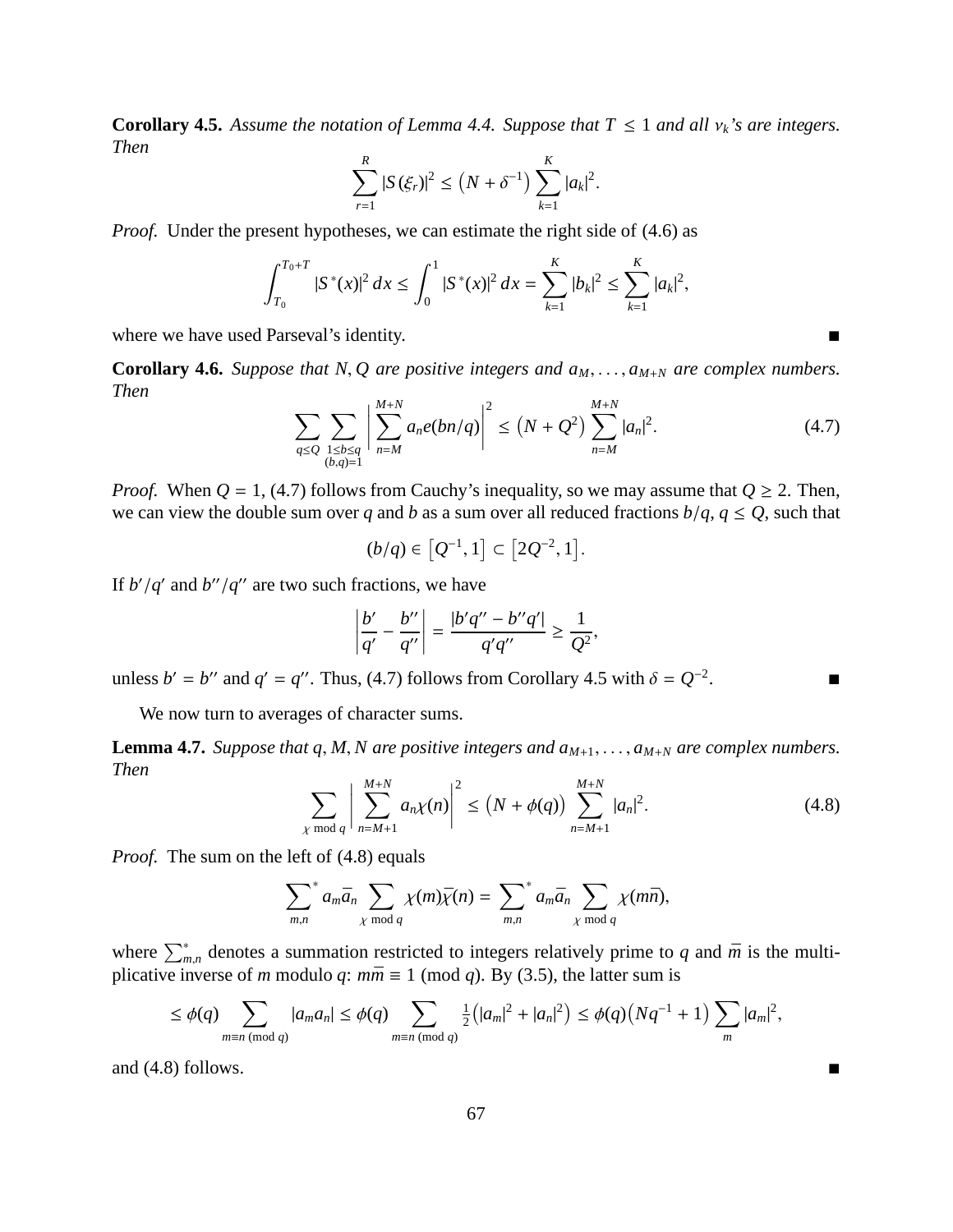If we want to sum over *q* as well, we need to restrict our attention to primitive characters or to impose some restrictions on the coefficients *an*. The next lemma provides such a result.

**Lemma 4.8.** *Suppose that Q, M, N are positive integers and*  $a_{M+1}, \ldots, a_{M+N}$  *are complex numbers. Then*

$$
\sum_{q\leq Q} \frac{q}{\phi(q)} \sum_{\chi \bmod q}^* \left| \sum_{n=M+1}^{M+N} a_n \chi(n) \right|^2 \leq (N+Q^2) \sum_{n=M+1}^{M+N} |a_n|^2.
$$

*Proof.* When  $\chi$  is primitive, Lemmas 3.5 and 3.6 yield

$$
q\bigg|\sum_{n=M+1}^{M+N}a_n\chi(n)\bigg|^2=\bigg|\sum_{n=M+1}^{M+N}a_n\tau(\bar{\chi},n)\bigg|^2=\bigg|\sum_{\substack{1\leq b\leq q\\(b,q)=1}}\bar{\chi}(b)S(b/q)\bigg|^2,
$$

where

$$
S(\alpha) = \sum_{n=1}^{N} \tilde{a}_n e(\alpha n), \qquad |\tilde{a}_n| = |a_n|.
$$

Hence,

$$
\frac{q}{\phi(q)} \sum_{\chi \bmod q}^* \left| \sum_{n=M+1}^{M+N} a_n \chi(n) \right|^2 \le \frac{1}{\phi(q)} \sum_{\chi \bmod q} \left| \sum_{\substack{1 \le b \le q \\ (b,q)=1}} \bar{\chi}(b) S(b/q) \right|^2
$$
  
= 
$$
\frac{1}{\phi(q)} \sum_{\substack{1 \le b_1, b_2 \le q \\ (b_1 b_2, q) = 1}} S(b_1/q) \overline{S(b_2/q)} \sum_{\chi \bmod q} \chi(b_2 \bar{b}_1) = \sum_{\substack{1 \le b \le q \\ (b,q)=1}} |S(b/q)|^2;
$$

here  $\bar{b}_1$  denotes the multiplicative inverse of  $b_1$  modulo  $q$ . Thus, the lemma follows from (4.7).  $\blacksquare$ 

Next, we consider averages of Dirichlet polynomials of the form

$$
D(s) = \sum_{n=1}^{N} a_n n^{-s}.
$$
 (4.9)

**Lemma 4.9.** *Suppose that*  $\delta > 0$  *and*  $t_1 < t_2 < \cdots < t_R$  *are real numbers such that* 

$$
T_0 + \frac{1}{2}\delta \le t_r \le T_0 + T - \frac{1}{2}\delta
$$

*and*

$$
|t_{r_1}-t_{r_2}|\geq \delta>0\qquad\text{whenever }r_1\neq r_2.
$$

*Further, suppose that a*1, . . . , *a<sup>N</sup> are complex numbers and D*(*s*) *is defined by* (4.9)*. Then*

$$
\sum_{r=1}^{R} |D(\mathrm{i}t_r)|^2 \le (\delta^{-1} + \frac{1}{2\pi} \log N) (T + 2\pi N) \sum_{n=1}^{N} |a_n|^2.
$$
 (4.10)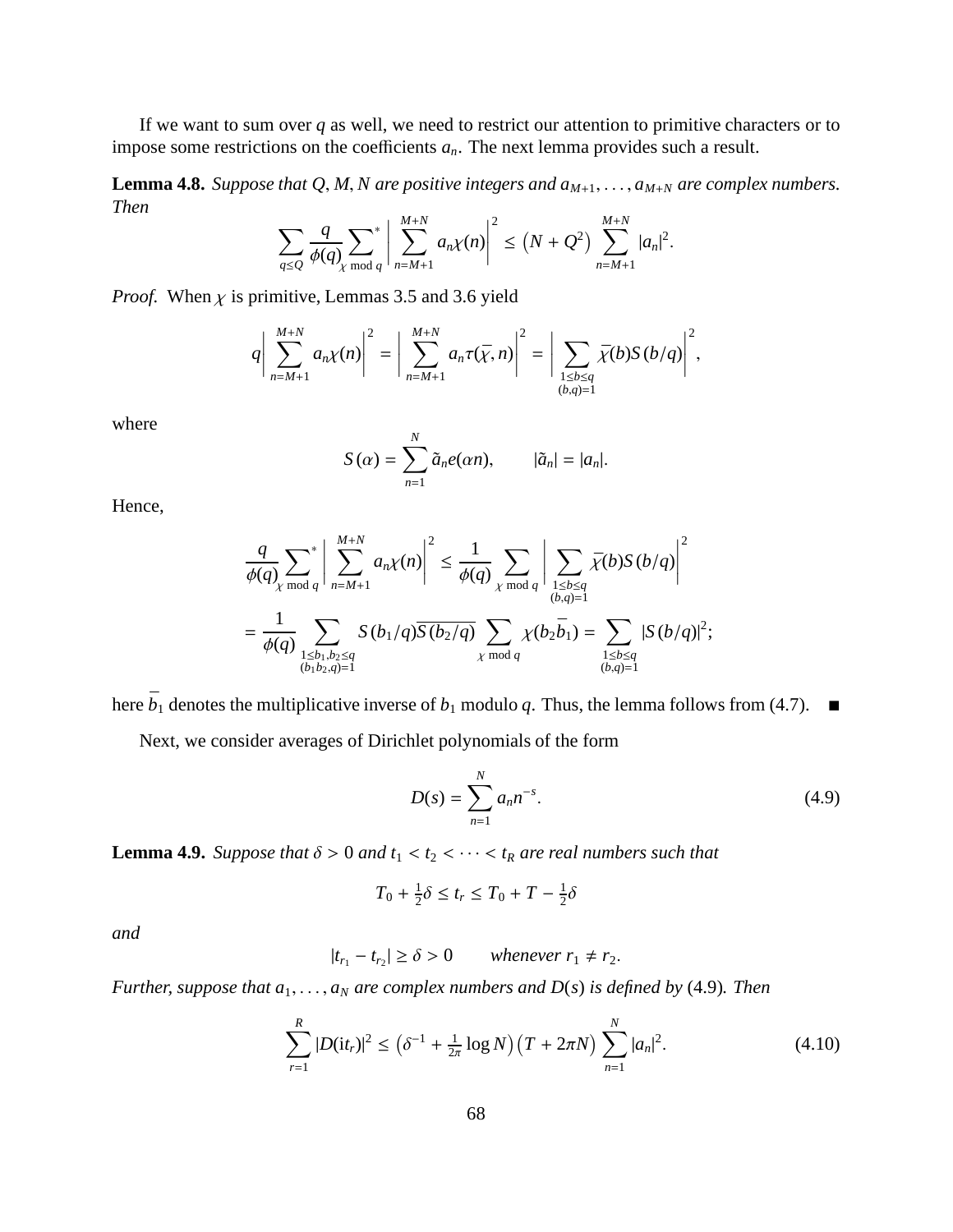*Proof.* We apply Lemma 4.4 with  $\xi_r = t_r$  and  $v_n = -\frac{1}{2r}$  $\frac{1}{2\pi} \log n$ . Then

$$
-\frac{1}{2\pi}\log N \leq \nu_n \leq 0,
$$

and for  $1 \leq m < n \leq N$ ,

$$
2\pi |\nu_m - \nu_n| = \log(n/m) \ge \begin{cases} \log 2 & \text{if } n \ge 2m, \\ N^{-1} & \text{if } n < 2m. \end{cases}
$$

We note that the estimate in the case  $m < n < 2m$  uses the inequalities

$$
\log\left(\frac{n}{m}\right) \ge \frac{n-m}{m}\left(1 - \frac{n-m}{2m}\right) \ge \frac{1}{N-1}\left(1 - \frac{1}{2N-2}\right) \ge \frac{1}{N}.
$$

Thus, in the application of Lemma 4.4,  $N = \frac{1}{2}$  $\frac{1}{2\pi}$  log *N* and  $\Delta = (2\pi N)^{-1}$  and (4.10) is an immediate consequence of  $(4.5)$ .

**Lemma 4.10.** *Suppose that*  $a_1, \ldots, a_N$  *are complex numbers and*  $D(s)$  *is defined by* (4.9)*. Then* 

$$
\int_{T_0}^{T_0+T} |D(\mathrm{i}t)|^2 dt \le (T+2\pi N) \sum_{n=1}^N |a_n|^2.
$$

*Proof.* We argue similarly to the second part of the proof of Lemma 4.4. Let  $\Delta = (2\pi N)^{-1}$  and  $G(z) = F(z; T_0, T, \Delta)$ , where  $F(z)$  is the function from Lemma 4.1. Then

$$
\int_{T_0}^{T_0+T} |D(\mathrm{i} t)|^2 \, dt \leq \int_{-\infty}^{\infty} G(t) |D(\mathrm{i} t)|^2 \, dt = \sum_{m=1}^N \sum_{n=1}^N a_m \bar{a}_n \hat{G}\left(\frac{1}{2\pi} \log(n/m)\right).
$$

Recalling from the proof of the previous lemma that  $\frac{1}{2\pi} |\log(n/m)| \ge \Delta$  unless  $m = n$ , we get

$$
\int_{T_0}^{T_0+T} |D(\mathrm{i}t)|^2 dt \leq \hat{G}(0) \sum_{n=1}^N |a_n|^2 = \left(T + 2\pi N\right) \sum_{n=1}^N |a_n|^2.
$$

**4.3 Dirichlet polynomials with characters: a hybrid sieve**

So far we have obtained large-sieve results in the form of inequalities with two terms on the right side, one of which corresponds to the maximum size of the summands and the other to the mean square of the function times the number of terms. In applications to the distribution of primes, we sometimes consider Dirichlet polynomials of the form

$$
D(s,\chi) = \sum_{n=1}^{N} a_n \chi(n) n^{-s}.
$$
\n(4.11)

 $\blacksquare$ 

We can sieve  $D(s, \chi)$  over  $\chi$  or over *s*; we can also sieve over both  $\chi$  and *s* and obtain a hybrid result. Oftentimes, such hybrid results are superior to either of the estimates resulting from sieving over one of  $\chi$  or *s* and then summing (or integrating) over the other.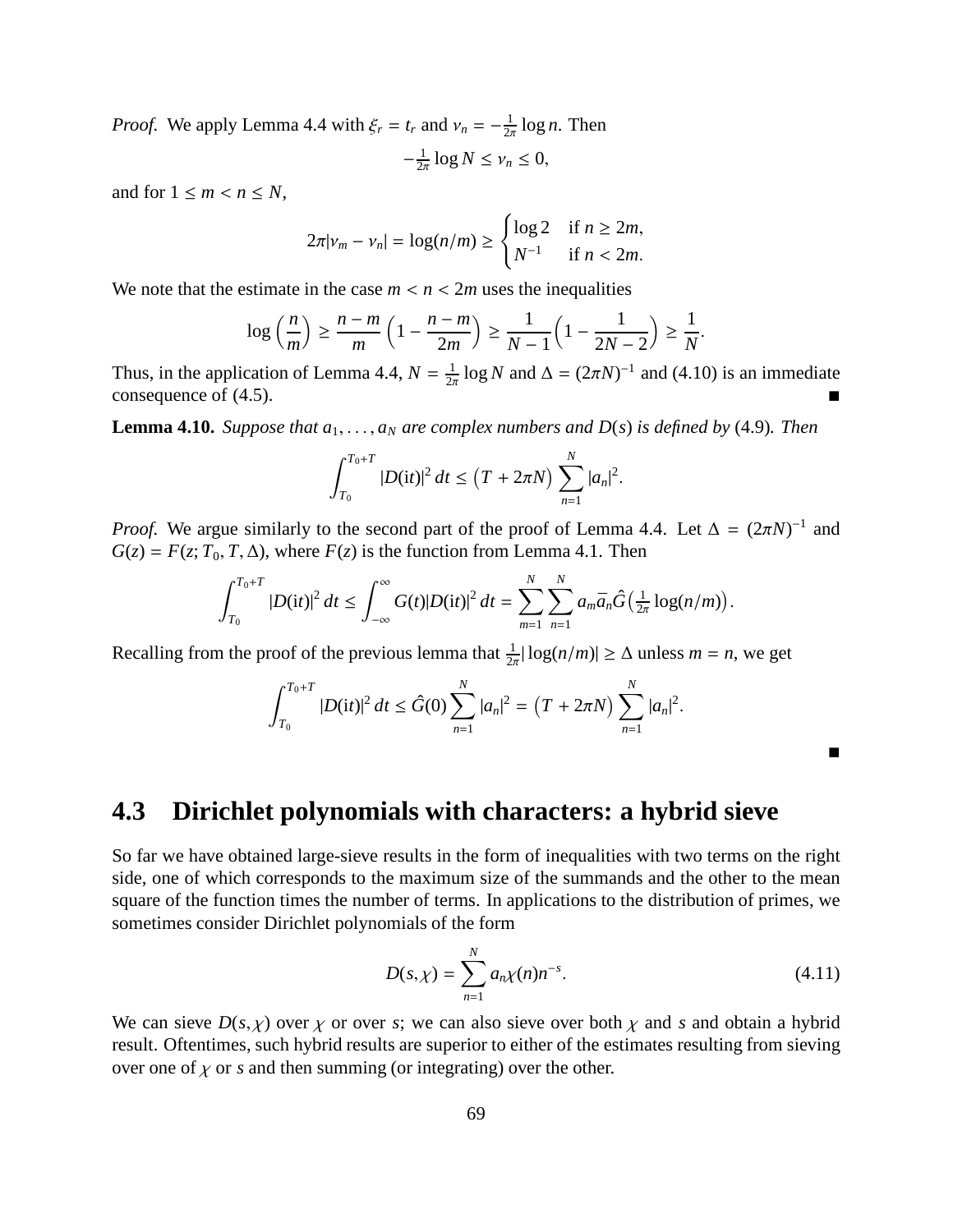**Lemma 4.11.** *Suppose that q, Q, N are positive integers, T<sub>0</sub> and T are real, and*  $D(s, \chi)$  *is defined by* (4.11)*. Then*

$$
\sum_{\chi \bmod q} \int_{T_0}^{T_0+T} |D(\mathrm{i}t, \chi)|^2 \, dt \ll \left(N + \phi(q)T\right) \sum_{n=1}^N |a_n|^2 \tag{4.12}
$$

*and*

$$
\sum_{q\leq Q} \frac{q}{\phi(q)} \sum_{\chi \bmod q} \int_{T_0}^{T_0+T} |D(\mathrm{i}t, \chi)|^2 \, dt \ll \left(N + Q^2 T\right) \sum_{n=1}^N |a_n|^2. \tag{4.13}
$$

*Proof.* Let  $G(z) = F(z; T_0, T, T^{-1})$  and  $g(z) = f(z; T_0, T, T^{-1})$ , where *F* and *f* are the functions from Lemma 4.1 and Corollary 4.3, respectively. Then

$$
\int_{T_0}^{T_0+T} |D(\mathrm{i}t,\chi)|^2 \, dt \le \int_{-\infty}^{\infty} G(t) |D(\mathrm{i}t,\chi)|^2 \, dt = \int_{-\infty}^{\infty} |g(t)D(\mathrm{i}t,\chi)|^2 \, dt. \tag{4.14}
$$

Note that

$$
g(-t)D(-it,\chi) = \hat{S}_{\chi}(t), \qquad S_{\chi}(x) = \sum_{n=1}^{N} a_n \chi(n)\hat{g}\left(x + \frac{1}{2\pi} \log n\right)
$$

Applying Plancherel's theorem to the right side of (4.14), we find that

$$
\int_{T_0}^{T_0+T} |D(\mathrm{i}t,\chi)|^2 dt \leq \int_{-\infty}^{\infty} |S_{\chi}(x)|^2 dx.
$$

Hence,

$$
\sum_{\chi \bmod q} \int_{T_0}^{T_0+T} |D(\mathrm{i}t, \chi)|^2 \, dt \le \int_{-\infty}^{\infty} \sum_{\chi \bmod q} |S_{\chi}(x)|^2 \, dx. \tag{4.15}
$$

.

Since  $\hat{g}(x)$  is supported in the interval  $|x| \leq (2T)^{-1}$ , the summation in  $S_{\chi}(x)$  is supported in an interval of length

$$
\leq e^{-2\pi x} \left( e^{\pi/T} - e^{-\pi/T} \right) \ll T^{-1} e^{-2\pi x} = H(x),
$$
 say.

Thus, an appeal to Lemma 4.7 gives

$$
\sum_{\chi \bmod q} |S(x,\chi)|^2 \ll \left(H(x) + \phi(q)\right) \sum_{n=1}^N \left| a_n \hat{g}\left(x + \frac{1}{2\pi} \log n\right) \right|^2.
$$

Inserting this bound into the right side of (4.15), we obtain

$$
\sum_{\chi \bmod q} \int_{T_0}^{T_0+T} |D(\mathrm{i}t,\chi)|^2 dt \ll \int_{-\infty}^{\infty} (H(x)+\phi(q)) \sum_{n=1}^N |a_n \hat{g}(x+\tfrac{1}{2\pi}\log n)|^2 dx
$$
  

$$
\ll \sum_{n=1}^N |a_n|^2 \int_{-\infty}^{\infty} (H(x)+\phi(q)) |\hat{g}(x+\tfrac{1}{2\pi}\log n)|^2 dx.
$$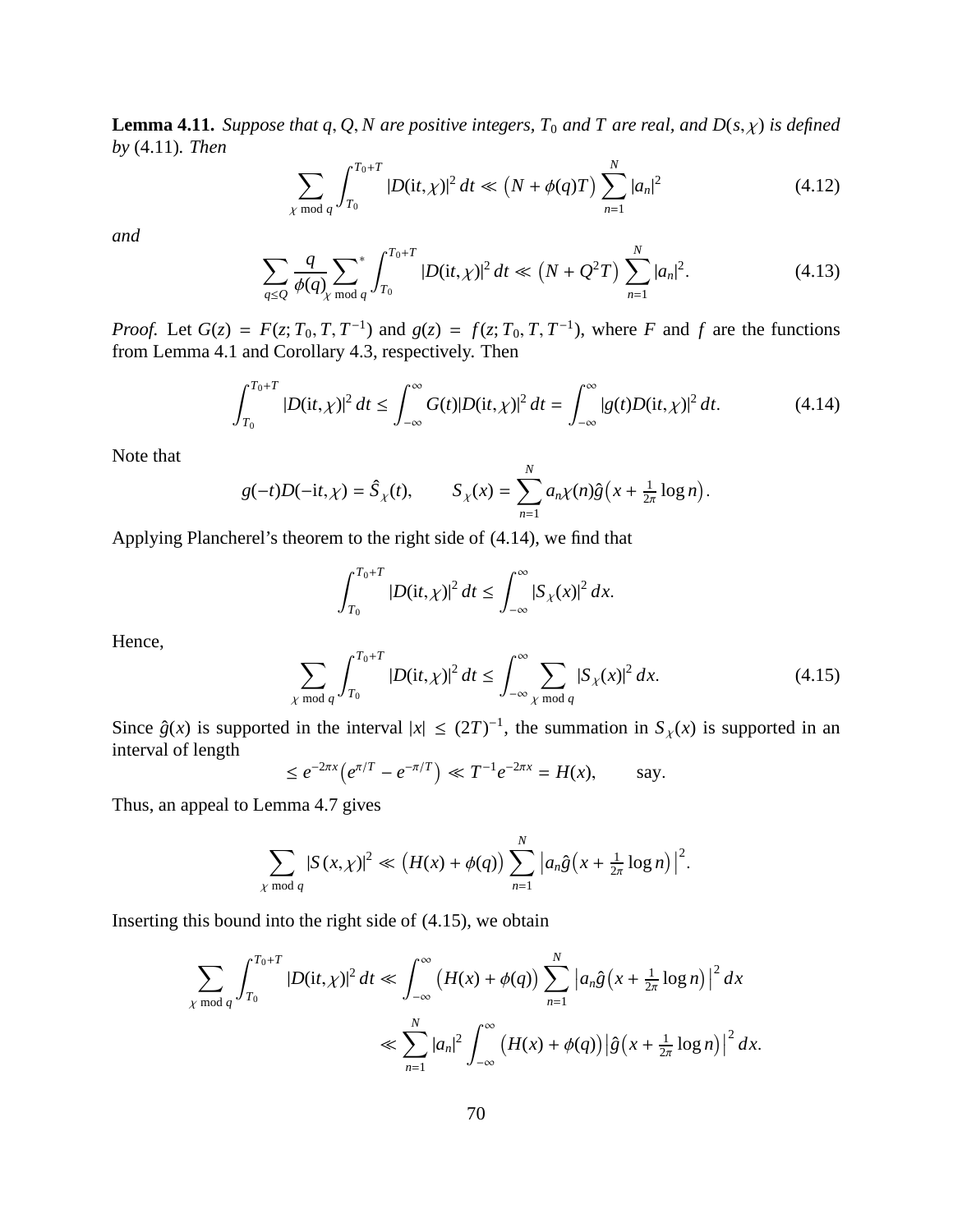We now observe that the last integral is supported in the interval  $x + \frac{1}{2}$  $\frac{1}{2\pi} \log n \leq (2T)^{-1}$ . For such values of *x*, we have  $H(x) \ll nT^{-1}$ , whence

$$
\sum_{\chi \bmod q} \int_{T_0}^{T_0+T} |D(\mathrm{i}t,\chi)|^2 \, dt \ll \sum_{n=1}^N \left( nT^{-1} + \phi(q) \right) |a_n|^2 \int_{-\infty}^{\infty} \left| \hat{g}\left(x + \frac{1}{2\pi} \log n\right) \right|^2 \, dx. \tag{4.16}
$$

Finally, we observe that the integral on the right side of (4.16) equals

$$
\int_{-\infty}^{\infty} |\hat{g}(x)|^2 dx = \int_{-\infty}^{\infty} |g(t)|^2 dt = \int_{-\infty}^{\infty} G(t) dt = 2T,
$$

and so (4.12) follows from (4.16). The proof of (4.13) is similar, using Lemma 4.8 instead of Lemma 4.7.

An important alternative form of the hybrid large sieve is the following. Consider a collection of Dirichlet characters, such as the collection of all characters modulo *q* or the collection of all primitive characters to moduli  $q \leq Q$ . Suppose that for each character  $\chi$  in that collection we have selected real numbers  $t_1(\chi) < t_2(\chi) < \cdots < t_R(\chi)$ ,  $R = R(\chi)$ , such that

$$
T_0 + \delta/2 \le t_r(\chi) \le T_0 + T - \delta/2
$$

and

$$
|t_r(\chi) - t_s(\chi)| \ge \delta > 0 \quad \text{whenever } r \neq s.
$$

We will refer to such a collection  $\mathfrak S$  of pairs  $(\chi, t_r(\chi))$  of characters and real numbers as a δ-spaced *set of points*. When the given collection of characters is that of all characters modulo *q* or of all primitive characters to moduli  $q \leq Q$ , we further define

$$
|\mathfrak{S}| = \phi(q)T
$$
 or  $|\mathfrak{S}| = Q^2T$ ,

respectively.

**Lemma 4.12.** *Suppose that*  $D(s, \chi)$  *is defined by* (4.11) *and*  $\mathfrak{S}$  *is a*  $\delta$ *-spaced set of points*  $(\chi, t_r(\chi))$ *of one of the two special kinds described above. Then*

$$
\sum_{(\chi,t_r(\chi))\in\mathfrak{S}}|D(\mathrm{i}t_r(\chi),\chi)|^2\ll (\delta^{-1}+\log N)(N+|\mathfrak{S}|)\sum_{n=1}^N|a_n|^2.
$$

*Proof.* Fix a character  $\chi$  and consider the respective numbers  $t_1(\chi), \ldots, t_R(\chi)$ . Following the proof of Lemma 4.4 (with  $v_n = \log n$ ,  $M = 0$ ,  $N = \log N$ , and  $\Delta = N^{-1}$ ) up to (4.6), we get

$$
\sum_{r=1}^{R(\chi)} |D(\mathrm{i}t_r(\chi), \chi)|^2 \le (\delta^{-1} + \log N) \int_{T_0}^{T_0 + T} |D^*(\mathrm{i}t, \chi)|^2 dt, \tag{4.17}
$$

*N*

where

$$
D^{*}(s,\chi) = \sum_{n=1}^{N} b_{n}\chi(n)n^{-s},
$$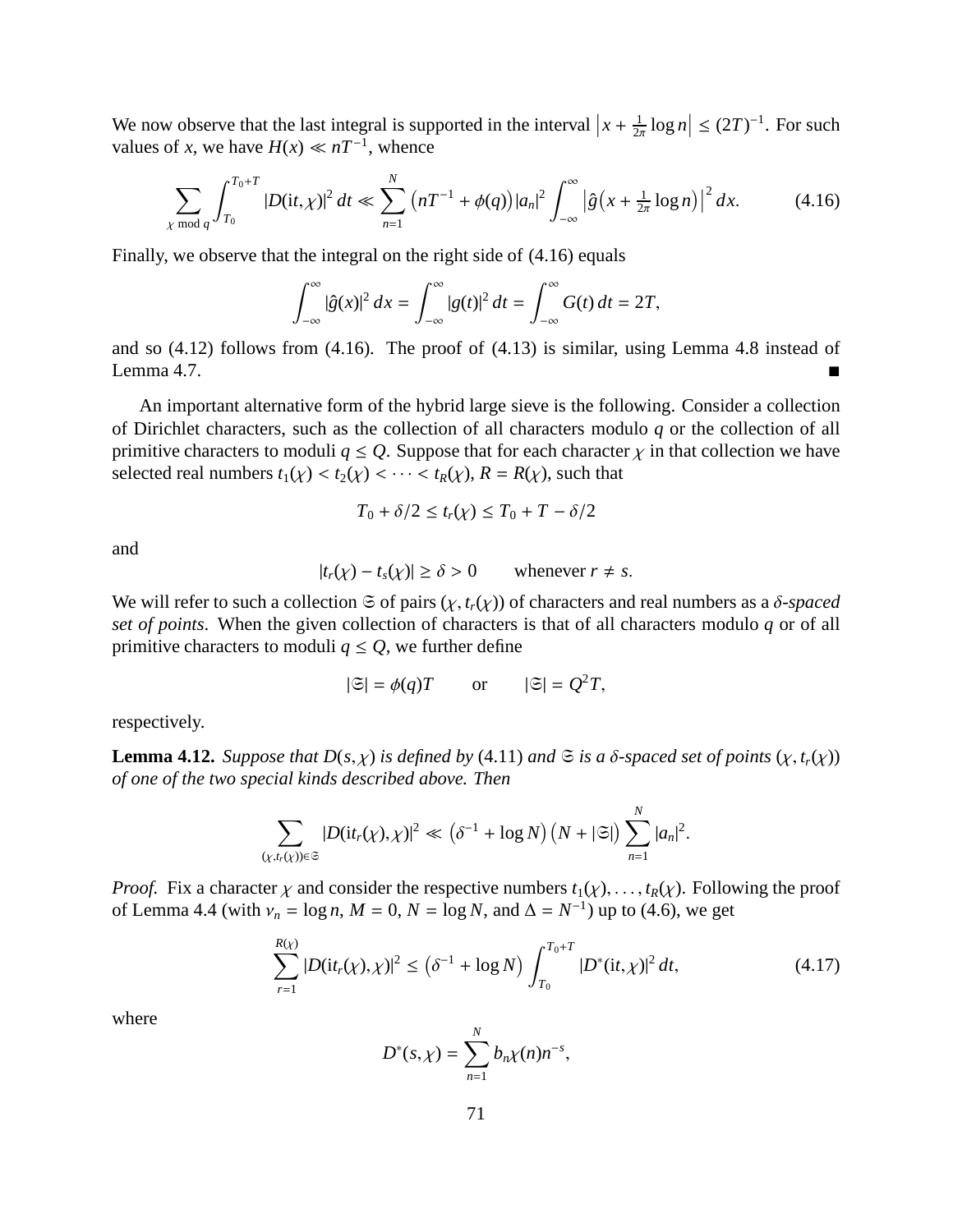with coefficients satisfying

$$
\sum_{n=1}^{N} |b_n|^2 \le \sum_{n=1}^{N} |a_n|^2.
$$
\n(4.18)

Summing  $(4.17)$  over all characters appearing in  $\Im$ , we obtain

$$
\sum_{(\chi, t_r(\chi)) \in \mathfrak{S}} |D(\mathrm{i} t_r(\chi), \chi)|^2 \le (\delta^{-1} + \log N) \sum_{\chi} \int_{T_0}^{T_0 + T} |D^*(\mathrm{i} t, \chi)|^2 \, dt. \tag{4.19}
$$

The desired result follows from  $(4.18)$ ,  $(4.19)$ , and Lemma 4.11.

#### **Exercises**

1. For  $z \in \mathbb{C}$ , define

$$
H(z) = \frac{\sin^2 \pi z}{\pi^2} \bigg\{ \sum_{n=-\infty}^{\infty} \frac{\text{sgn}(n)}{(z-n)^2} + 2z^{-1} \bigg\}, \qquad K(z) = \left(\frac{\sin \pi z}{\pi z}\right)^2.
$$

The Beurling–Selberg function *B*(*z*) from §4.1 is then *B*(*z*) = *H*(*z*) + *K*(*z*).

(a) Let  $\psi(x) = \{x\} - 1/2$  and  $\psi_1(x) = \int_0^x \psi(u) du$ . Show that when  $x > 0$ ,

$$
\sum_{n=1}^{\infty} \frac{1}{(x+n)^2} = \frac{1}{x} - 2 \int_0^{\infty} \frac{\{u\} du}{(u+x)^3} = \frac{1}{x} - \frac{1}{2x^2} + 6 \int_0^{\infty} \frac{\psi_1(u) du}{(u+x)^4}.
$$

- (b) Prove that  $|H(x)| \le 1$  for all  $x \in \mathbb{R}$ .
- (c) Prove that  $|H(x) \text{sgn}(x)| \le K(x)$  for all  $x \in \mathbb{R}$ .
- (d) Prove that  $B(x)$  satisfies property  $(B_1)$  in §4.1.
- (e) Prove that  $B(z)$  has exponential type  $2\pi$ .
- (f) By part (c),  $B(x) \text{sgn}(x)$  is integrable, and so

$$
\int_{-\infty}^{\infty} (B(x) - \operatorname{sgn}(x)) dx = \lim_{N \to \infty} \int_{-N}^{N} (B(x) - \operatorname{sgn}(x)) dx.
$$

Use this to show that

$$
\int_{-\infty}^{\infty} \left( B(x) - \text{sgn}(x) \right) dx = \int_{-\infty}^{\infty} K(x) dx.
$$

(g) Show that

$$
K(z) = \int_{-1}^{1} (1 - |t|) e(tz) dt \quad \text{and} \quad \hat{K}(t) = \max(1 - |t|, 0).
$$

Combine the latter identity and the result of part (f) to prove that  $B(x)$  satisfies property (B<sub>3</sub>) in §4.1.

**Remark**. Note that we stopped just short of establishing property (B<sub>2</sub>) in §4.1: if  $B(x)$  belonged to  $L^2(\mathbb{R})$ , we would be able to deduce  $(B_2)$  from (e) above and the Paley–Wiener theorem, but of course,  $B(x)$  does not belong to  $L^p(\mathbb{R})$  for any  $p < \infty$ . On the other hand, the function  $F(z)$  constructed in Lemma 4.1 does belong to  $L^2(\mathbb{R})$ , so the above properties of  $B(z)$  suffice to prove that that function has all the desired properties.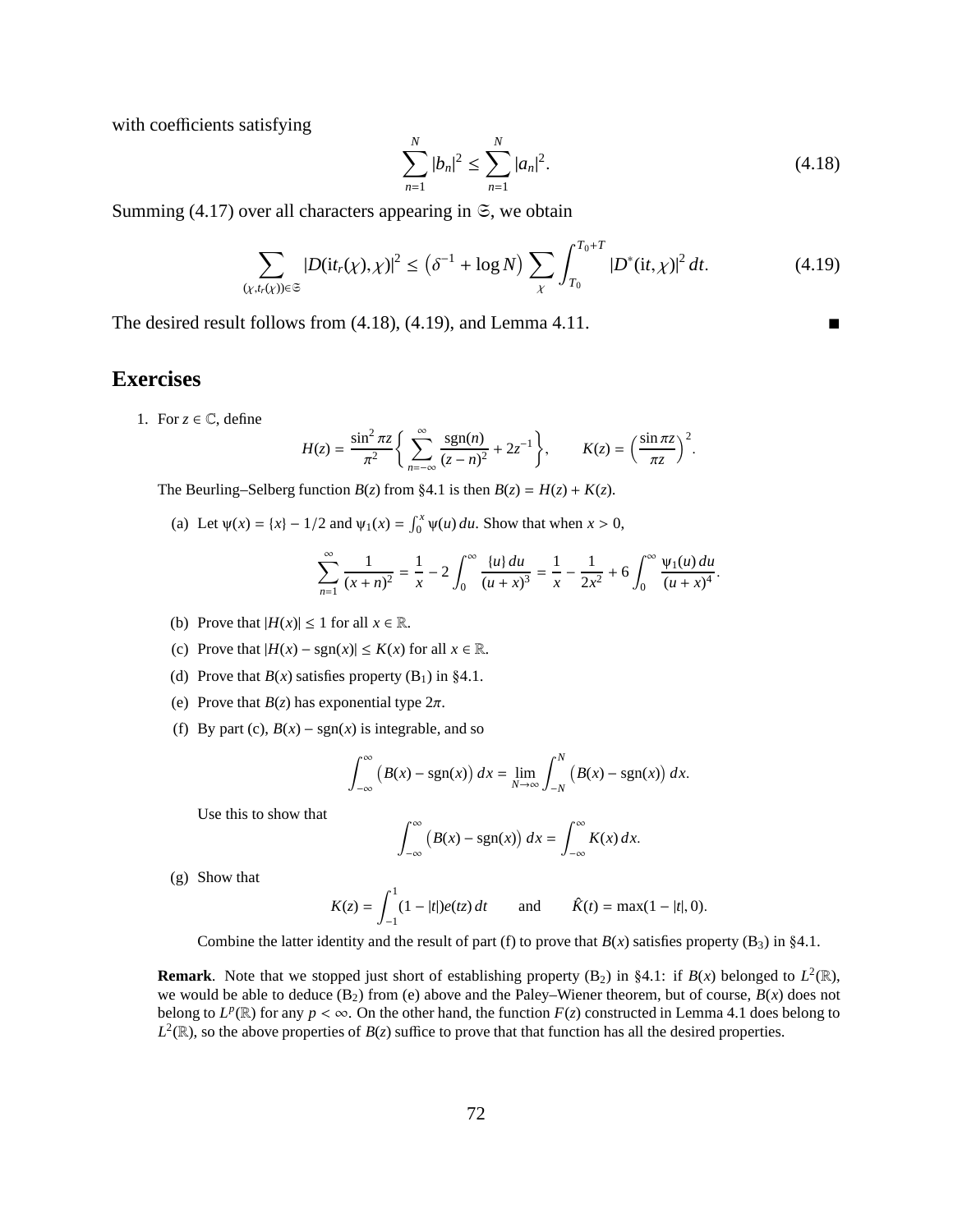2. Suppose that  $T > 0$  and  $v_1, v_2, \ldots, v_K$  are real numbers, and define

$$
S(t) = \sum_{k=1}^{K} a_k e(\nu_k t),
$$

where  $a_1, a_2, \ldots, a_k$  are complex numbers. Prove that

$$
\int_{-T}^{T} |S(t)|^2 dt \le (\pi T)^2 \int_{-\infty}^{\infty} \left| \sum_{|v_k - x| \le (2T)^{-1}} a_k \right|^2 dx.
$$

<sup>[HINT: Let δ =  $(2T)^{-1}$ . Start by arguing similarly to the proof of (4.15), but choose  $g(t) = (\sin \pi \delta t)/(\pi \delta t)$ </sup> and  $G(t) = g(t)^2$ . Then  $G(t) \ge 4\pi^{-2}$  for all  $t \in [-T, T]$  and  $\hat{g}(x)$  is the characteristic function of  $[-\delta/2, \delta/2]$ , normalized in  $L^1(\mathbb{R})$ .

3. Consider the *Ramanujan sum*

$$
c_q(n) = \sum_{\substack{1 \le b \le q \\ (b,q)=1}} e(bn/q).
$$

- (a) Prove that  $c_q(n)$  is multiplicative as a function of q, that is,  $c_{q_1q_2}(n) = c_{q_1}(n)c_{q_2}(n)$  whenever  $(q_1, q_2) = 1$ .
- (b) Prove that

$$
c_q(n) = \phi(q) \mu\left(\frac{q}{(q,n)}\right) \phi\left(\frac{q}{(q,n)}\right)^{-1}.
$$

4. (a) Let  $N_x$  denote the set of integers not divisible by primes  $p > x$ . Prove that

$$
\sum_{n \le x} \mu(n)^2 \phi(n)^{-1} = \sum_{n \in N_x} n^{-1} \ge \log x.
$$

(b) Suppose that *q* is a positive integer. Prove that

$$
\sum_{\substack{n \leq x \\ (n,q)=1}} \mu^{2}(n)\phi(n)^{-1} \geq \frac{\phi(q)}{q} \sum_{n \leq x} \mu(n)^{2} \phi(n)^{-1}.
$$

5. Suppose that N is a set of positive integers contained in  $[M, M + N]$ . For each  $q \le Q$ , define

$$
\mathcal{R}_q = \left\{ h \in \mathbb{Z} \ : \ 1 \le h \le q, \ (n - h, q) = 1 \text{ for all } n \in \mathcal{N} \right\}, \qquad \omega(q) = |\mathcal{R}_q|.
$$

The purpose of this exercise is to prove that

$$
|N| \le (N+Q^2) \left\{ \sum_{q \le Q} \mu(q)^2 \prod_{p|q} \left( \frac{\omega(p)}{p - \omega(p)} \right) \right\}^{-1}.
$$
 (\*)

- (a) Prove that  $\omega(q)$  is multiplicative.
- (b) Define

$$
S(\alpha) = \sum_{n \in \mathcal{N}} e(\alpha n).
$$

Use the result of Exercise 3 to show that

$$
\sum_{h \in \mathcal{R}_q} \sum_{\substack{1 \le b \le q \\ (b,q)=1}} S(b/q) e(-bh/q) = \mu(q) \omega(q) |\mathfrak{N}|.
$$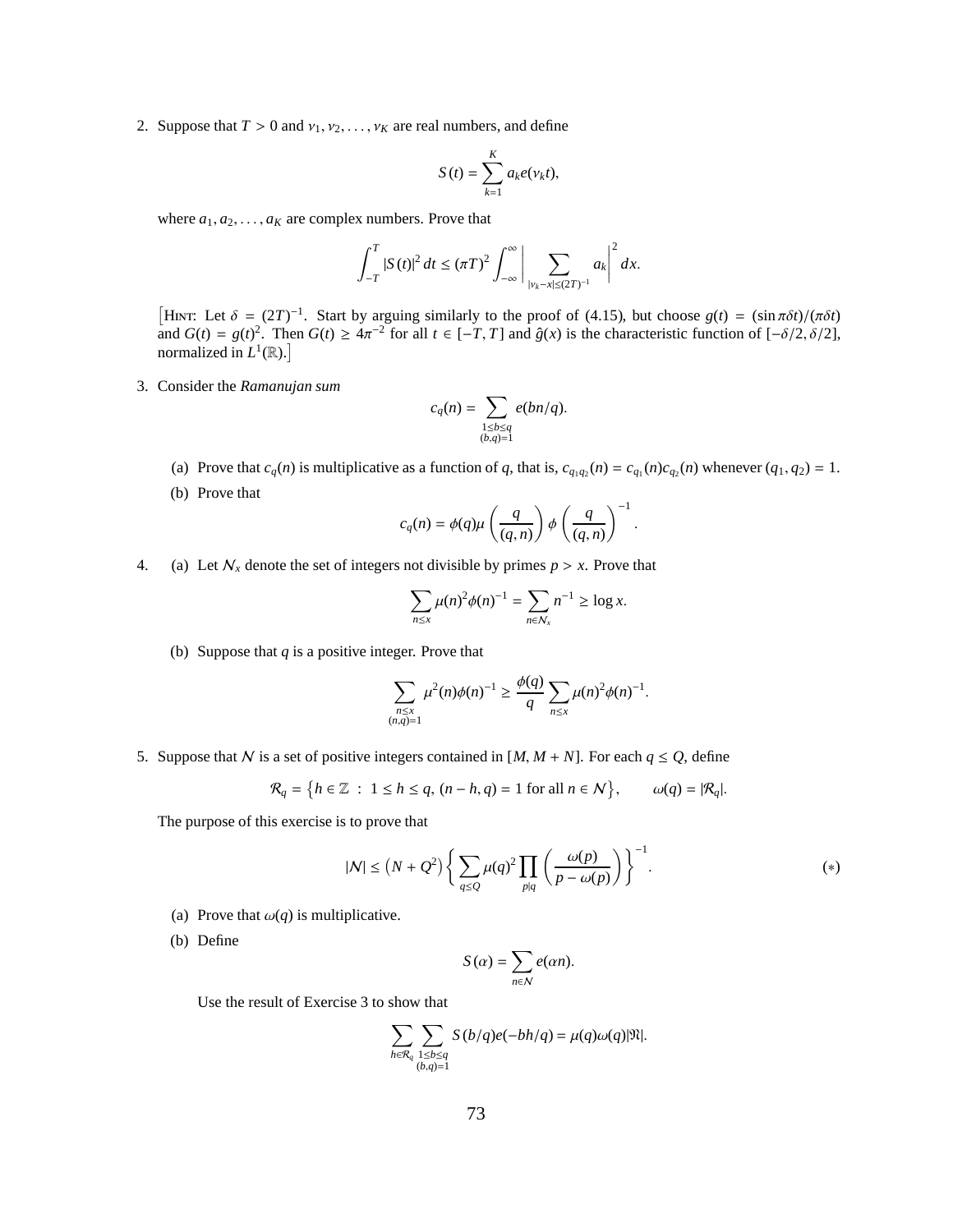(c) Suppose that *q* is squarefree. Prove that

$$
\sum_{\substack{1 \le b \le q \\ (b,q)=1}} \left| \sum_{h \in \mathcal{R}_q} e(-bh/q) \right|^2 = \omega(q)^2 \sum_{d|q} \frac{d\mu(q/d)}{\omega(d)} = \omega(q) \prod_{p|q} (p - \omega(p)).
$$

(d) Show that

$$
|N|^2 \sum_{q \le Q} \mu(q)^2 \prod_{p|q} \left( \frac{\omega(p)}{p - \omega(p)} \right) \le \sum_{q \le Q} \sum_{\substack{1 \le b \le q \\ (b,q)=1}} |S(b/q)|^2.
$$

Use this inequality and Corollary 4.6 to establish (∗).

6. Suppose that *M*, *N*, *Q* are positive integers with  $Q \leq M$  and let *N* be the set of primes in  $[M+1, M+N]$ . Apply the result of the previous exercise to show that

$$
\pi(M+N) - \pi(M) \le (N+Q^2) \left\{ \sum_{q \le Q} \mu^2(q) \phi(q)^{-1} \right\}^{-1}.
$$

Deduce that

$$
\pi(M+N) - \pi(M) \le (N+Q^2)(\log Q)^{-1}.
$$

Upon choosing  $Q = N^{1/2} (\log N)^{-1/2}$ , this provides a Chebyshev-type upper bound for primes in short intervals:

$$
\pi(M+N)-\pi(M)\leq \frac{N}{\log N}\left\{2+O\left(\frac{\log\log N}{\log N}\right)\right\},\,
$$

whenever  $N > 2$  and  $M \ge N^{1/2}$ .

7. Suppose that *M*, *N*, *q* are positive integers and *a* is an integer with  $(a, q) = 1$ . Generalize the result of the previous exercise to prove that

$$
\pi(M+N;q,a)-\pi(M;q,a)\leq \frac{N}{\phi(q)\log(N/q)}\Bigg\{2+O\Bigg(\frac{\log\log(N/q)}{\log(N/q)}\Bigg)\Bigg\},
$$

whenever  $N \ge 3q$  and  $M \ge (N/q)^{1/2}$ . This result is one of the many versions of the *Brun–Titchmarsh inequality*. The sharpest result in this direction was obtained by Montgomery and Vaughan [42]:

$$
\pi(M+N;q,a)-\pi(M;q,a) \le \frac{2N}{\phi(q)\log(N/q)},
$$

whenever  $N > q$ .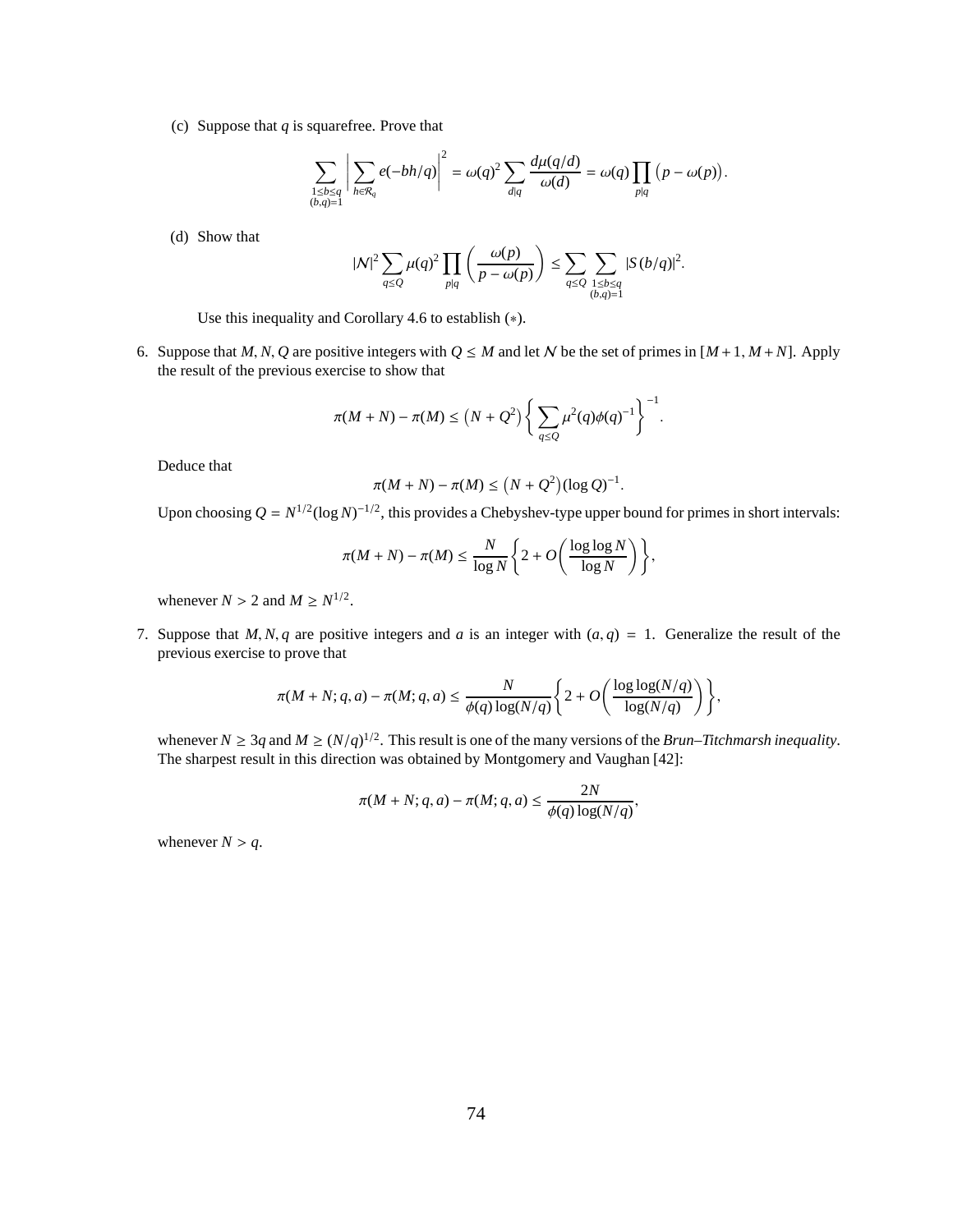# **Chapter 5**

# **Applications of the large sieve**

# **5.1 Sums over primes and double sums**

Suppose that the function  $f : \mathbb{N} \to \mathbb{C}$  is such that, when *x* is large, the sums

$$
\sum_{n\leq x}f(n)
$$

exhibit certain cancellation, and that we want to show that the same is true for the sums

$$
\sum_{p \le x} f(p). \tag{5.1}
$$

The first general method for obtaining such results was developed by I. M. Vinogradov in the late 1930s. His starting point is the sieve of Eratosthenes. Let *P*(*z*) denote the product of all primes  $p \le z$  and write  $P_x = P(x^{1/2})$ . Then

$$
\sum_{\substack{n \le x \\ (n, P_x) = 1}} f(n) = f(1) + \sum_{x^{1/2} < p \le x} f(p),\tag{5.2}
$$

since the only numbers  $n \leq x$  that are not divisible by any prime  $\leq x^{1/2}$  are 1 and the primes in  $(x^{1/2}, x]$ . Using the properties of the Möbius function, we can write the sum on the left side of (5.2) as

$$
\sum_{\substack{n \leq x \\ (n, P_x) = 1}} f(n) = \sum_{n \leq x} f(n) \sum_{d | (n, P_x)} \mu(d) = \sum_{d | P_x} \mu(d) \sum_{m \leq x/d} f(md).
$$

The crux of Vinogradov's method is a clever (and complicated) combinatorial argument that decomposes the latter sum into several subsums of two major types:

• *type I sums:* double sums of the form

$$
\sum_{m \le M} \sum_{n \le x/m} a_m f(mn), \tag{5.3}
$$

where  $M$  is not too large and the coefficients  $a_m$  are small on average, but otherwise arbitrary;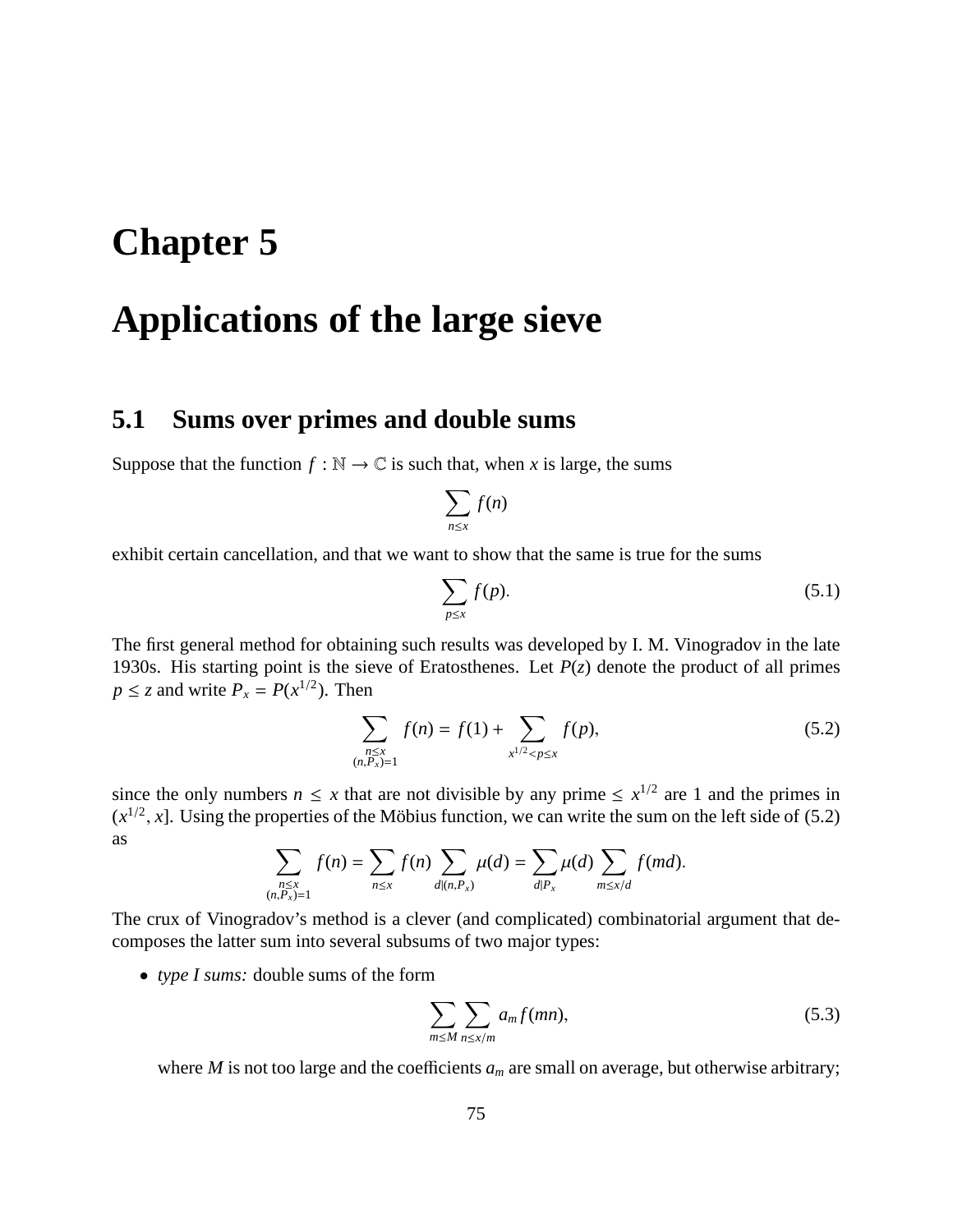• *type II sums:* double sums of the form

$$
\sum_{m \le M} \sum_{n \le N} a_m b_n f(mn), \tag{5.4}
$$

where *M* and *N* are neither too small nor too large and the coefficients  $a_m$ ,  $b_n$  are small on average, but otherwise arbitrary.

This reduces the estimation of (5.1) to the estimation of type I and type II double sums.

In 1977 Vaughan [53] found an alternative way for decomposing sums over primes into double sums that is much more straightforward than Vinogradov's. His result is as follows.

**Lemma 5.1 (Vaughan).** *Suppose that*  $2 \le U, V \le X$ . *Then* 

$$
\sum_{U < n \le X} \Lambda(n)f(n) = \Sigma_1 - \Sigma_2 - \Sigma_3,\tag{5.5}
$$

*where*

$$
\Sigma_1 = \sum_{m \leq V} \sum_{U < m \leq X} \mu(m) (\log k) f(mk), \qquad \Sigma_2 = \sum_{m \leq UV} \sum_{U < m \leq X} a_m f(mk),
$$

*and*

$$
\Sigma_3 = \sum_{\substack{m > U \\ m \leq X}} \sum_{k > V} \Lambda(m) b_k f(mk),
$$

*with coefficients*  $|a_m| \leq \log m$  *and*  $|b_k| \leq d(k)$ *.* 

*Proof.* Our main tool is the identity

$$
-\frac{\zeta'(s)}{\zeta(s)} = L(s) - M(s)\zeta'(s) - L(s)M(s)\zeta(s) + \left(-\frac{\zeta'(s)}{\zeta(s)} - L(s)\right)\left(1 - M(s)\zeta(s)\right),\tag{5.6}
$$

in which we choose  $L(s)$  and  $M(s)$  to be the Dirichlet polynomials

$$
L(s) = \sum_{n \leq U} \Lambda(n) n^{-s} \quad \text{and} \quad M(s) = \sum_{n \leq V} \mu(n) n^{-s}.
$$

Suppose that  $n > U$ . Comparing the coefficients of  $n^{-s}$  in the Dirichlet series representations of the left and right sides of (5.6) we obtain the following identity for  $\Lambda(n)$ :

$$
\Lambda(n) = -\sum_{\substack{mk=n\\ m \leq U}} \mu(m)(-\log k) - \sum_{\substack{uvk=n\\ u \leq U, v \leq V}} \Lambda(u)\mu(v) + \sum_{\substack{mk=n\\ m > U, k > V}} \Lambda(m)\bigg(-\sum_{\substack{uv=k\\ u \leq V}} \mu(u)\bigg).
$$

Multiplying both sides of by  $f(n)$  and summing over  $U < n \le X$ , we obtain (5.5) with

$$
a_m = \sum_{\substack{uv=m\\u \leq U, v \leq V}} \Lambda(u)\mu(v), \qquad b_k = \sum_{\substack{uv=k\\u \leq V < uv}} \mu(u).
$$

 $\text{Clearly, } |a_m| \leq \sum_{u|m} \Lambda(u) = \log m \text{ and } |b_k| \leq d(k).$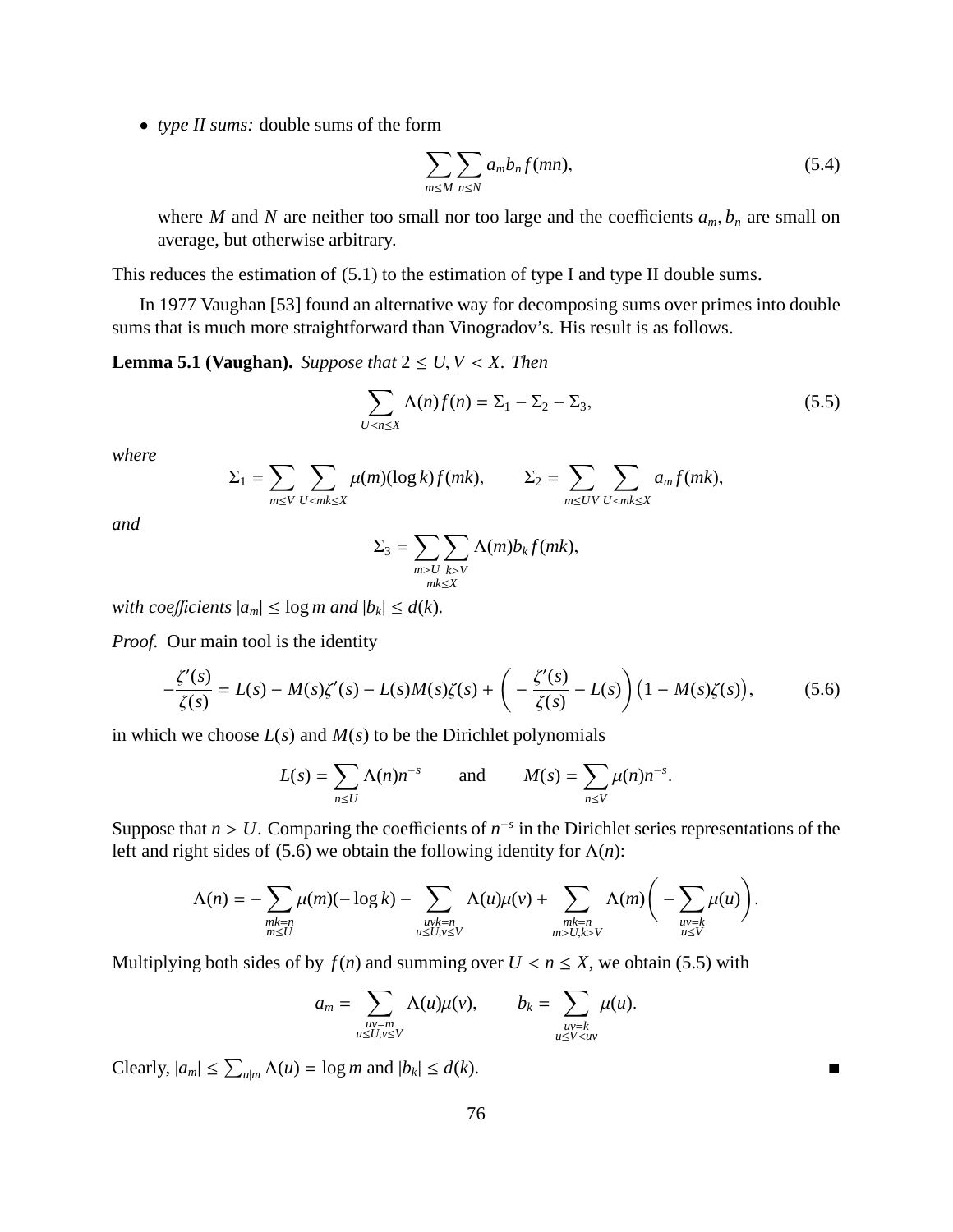Heath-Brown [22] proposed a different decomposition for von Mangoldt's function, which provides more flexibility than Lemma 5.1 and sometimes leads to superior results. Like Vaughan's, Heath-Brown's identity arises from an identity for  $\zeta'(s)/\zeta(s)$ . In this case, the underlying identity is

$$
\frac{\zeta'(s)}{\zeta(s)} = \sum_{j=1}^{k} (-1)^{j-1} {k \choose j} \zeta(s)^{j-1} \zeta'(s) M(s)^{j} + \zeta(s)^{-1} (1 - \zeta(s) M(s))^{k} \zeta'(s),
$$
(5.7)

here  $k \ge 1$  is an integer and  $M(s)$  is the Dirichlet polynomial

$$
M(s) = \sum_{n \leq X} \mu(n) n^{-s}.
$$

Suppose that *n* is an integer with  $n \le X^k$  and consider the coefficients of  $n^{-s}$  on both sides of (5.7). The coefficient of  $n^{-s}$  on the left side of (5.7) is  $-\Lambda(n)$  and the last term on the right side of (5.7) does not contribute to the coefficient of *n* −*s* . We thus find that

$$
\Lambda(n) = \sum_{j=1}^{k} {k \choose j} (-1)^j \sum_{\substack{m_1 \cdots m_{2j} = n \\ m_1, \ldots, m_j \le X}} (\log m_1) \mu(m_{j+1}) \cdots \mu(m_{2j}),
$$
\n(5.8)

whenever  $n \le X^k$ . We will come back to Heath-Brown's identity when we discuss the distribution of primes in short intervals later in this chapter.

# **5.2 The Bombieri–Vinogradov theorem**

In this section we will use Vaughan's identity, the large sieve for character sums in the form of Lemma 4.8, and the Pólya–Vinogradov theorem to establish the following result equivalent to Theorem 3.

**Theorem 5.2.** *Suppose that*  $2 \leq Q \leq x$ *. Then, for any fixed*  $A > 0$ *,* 

$$
\sum_{q \le Q} \max_{(a,q)=1} \max_{y \le x} \left| \psi(y;q,a) - \frac{y}{\phi(q)} \right| \ll x(\log x)^{-A} + Qx^{1/2}(\log x)^{5}.
$$
 (5.9)

#### **5.2.1 Preparations**

Define

$$
\delta_{\chi} = \begin{cases} 1 & \text{if } \chi \text{ is principal,} \\ 0 & \text{otherwise.} \end{cases}
$$

By (3.58),

$$
\psi(y; q, a) - \frac{y}{\phi(q)} = \frac{1}{\phi(q)} \sum_{\chi \bmod q} \bar{\chi}(a) (\psi(y, \chi) - \delta_{\chi} y),
$$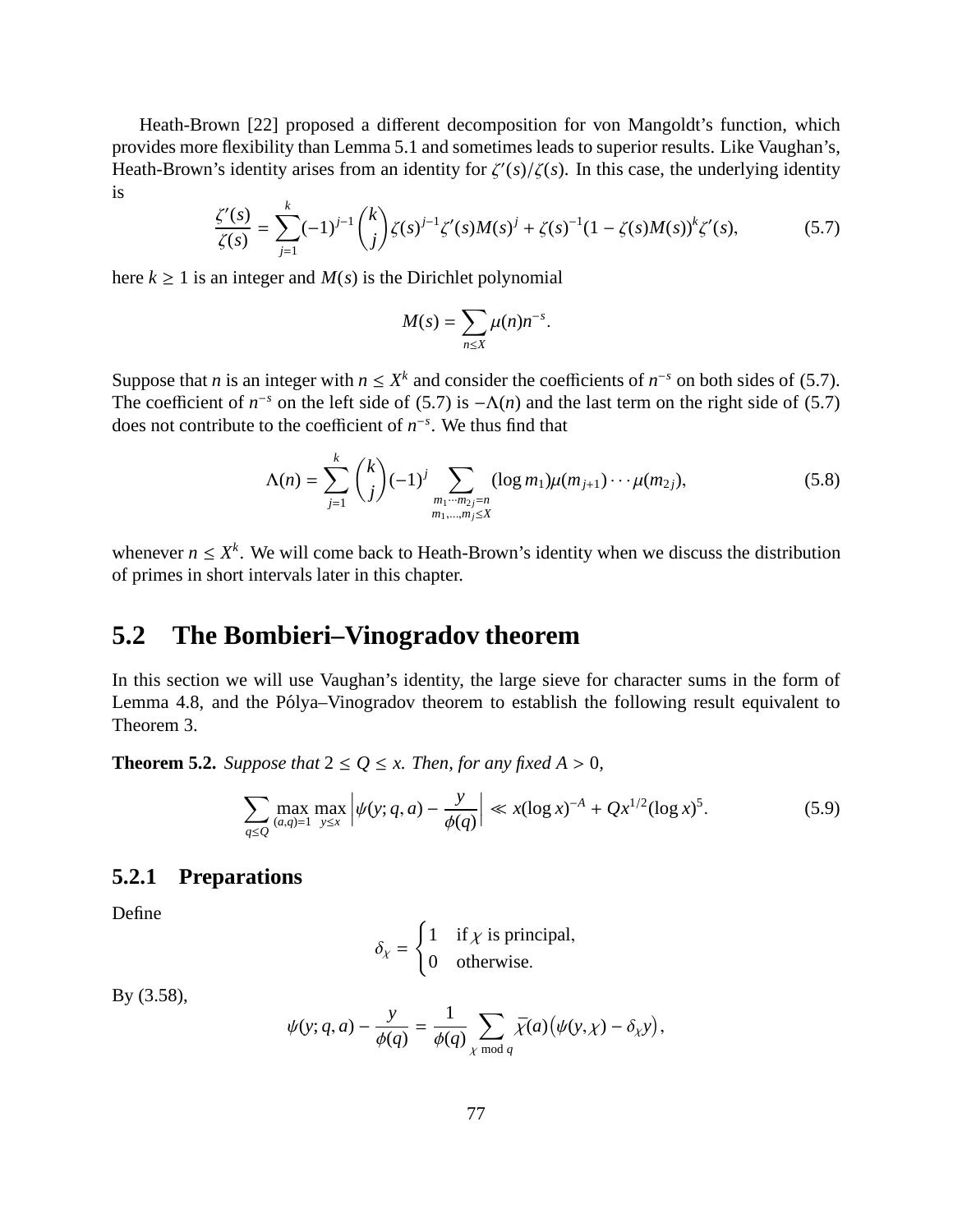whence

$$
\max_{(a,q)=1} \left| \psi(y;q,a) - \frac{y}{\phi(q)} \right| \leq \frac{1}{\phi(q)} \sum_{\chi \bmod q} \left| \psi(y,\chi) - \delta_{\chi} y \right|.
$$

Writing  $\Sigma(x, Q)$  for the left side of (5.9), we find that

$$
\Sigma(x, Q) \le \sum_{q \le Q} \frac{1}{\phi(q)} \sum_{\chi \bmod q} \max_{y \le x} |\psi(y, \chi) - \delta_{\chi} y| = \Sigma_0 + \Sigma_1, \text{ say,}
$$
\n(5.10)

where  $\Sigma_0$  denotes the contribution from the principal characters and  $\Sigma_1$  denotes the contribution from all the other characters. By (3.60) (that inequality holds for all  $q \le x$ ) and the elementary bound (see Exercise 1)

$$
\sum_{n \le z} \phi(mn)^{-1} \ll \phi(m)^{-1} \log z,
$$
\n(5.11)

we have

$$
\Sigma_0 \ll x \exp\left(-c_1 \sqrt{\log x}\right) \sum_{q \le Q} \frac{1}{\phi(q)} \ll x(\log x)^{-A}.\tag{5.12}
$$

As usual, for a non-principal character  $\chi$  modulo q, we denote by  $\chi^*$  the primitive character inducing  $\chi$ . By (3.56),

$$
\Sigma_1 \ll \sum_{q \le Q} \frac{1}{\phi(q)} \sum_{\chi \bmod q} \max_{y \le x} |\psi(y, \chi^*)| + Q(\log x)^2.
$$

Rearranging the sum over the characters as to combine the contributions of all characters to moduli  $q = rq_1 \le Q$  induced by the same primitive character  $\chi$  modulo *r*, we deduce that

$$
\Sigma_1 \ll \sum_{r \le Q_X \bmod r} \sum_{y \le x}^* \max_{y \le x} |\psi(y, \chi)| \sum_{q_1 \le Q/r} \frac{1}{\phi(rq_1)} + Q(\log x)^2
$$
  

$$
\ll (\log x) \sum_{r \le Q} \frac{1}{\phi(r)} \sum_{y \le x}^* \max_{y \le x} |\psi(y, \chi)| + Q(\log x)^2,
$$
 (5.13)

where we have used (5.11) again. We can estimate the contribution from the "small" moduli *r* using the Siegel–Walfisz theorem. Indeed, by (3.60) and (3.61), we have

$$
\max_{y \le x} |\psi(y, \chi)| \ll x \exp\left(-c(A) \sqrt{\log x}\right)
$$

for all primitive characters to moduli  $r \leq (\log x)^{A+5} = Q_0$ , say. Thus,

$$
\sum_{r\leq Q_0}\frac{1}{\phi(r)}\sum_{\chi \bmod r}^* \max_{y\leq x} |\psi(y,\chi)| \ll xQ_0 \exp\left(-c(A)\sqrt{\log x}\right) \ll x(\log x)^{-A-1}.
$$

Combining this inequality and (5.13), we obtain

$$
\Sigma_1 \ll (\log x) \Sigma_2 + x(\log x)^{-A} + Q(\log x)^2,
$$
\n(5.14)

where

$$
\Sigma_2 = \sum_{Q_0 < r \le Q} \frac{1}{\phi(r)} \sum_{\chi \bmod r}^* \max_{y \le x} |\psi(y, \chi)|.
$$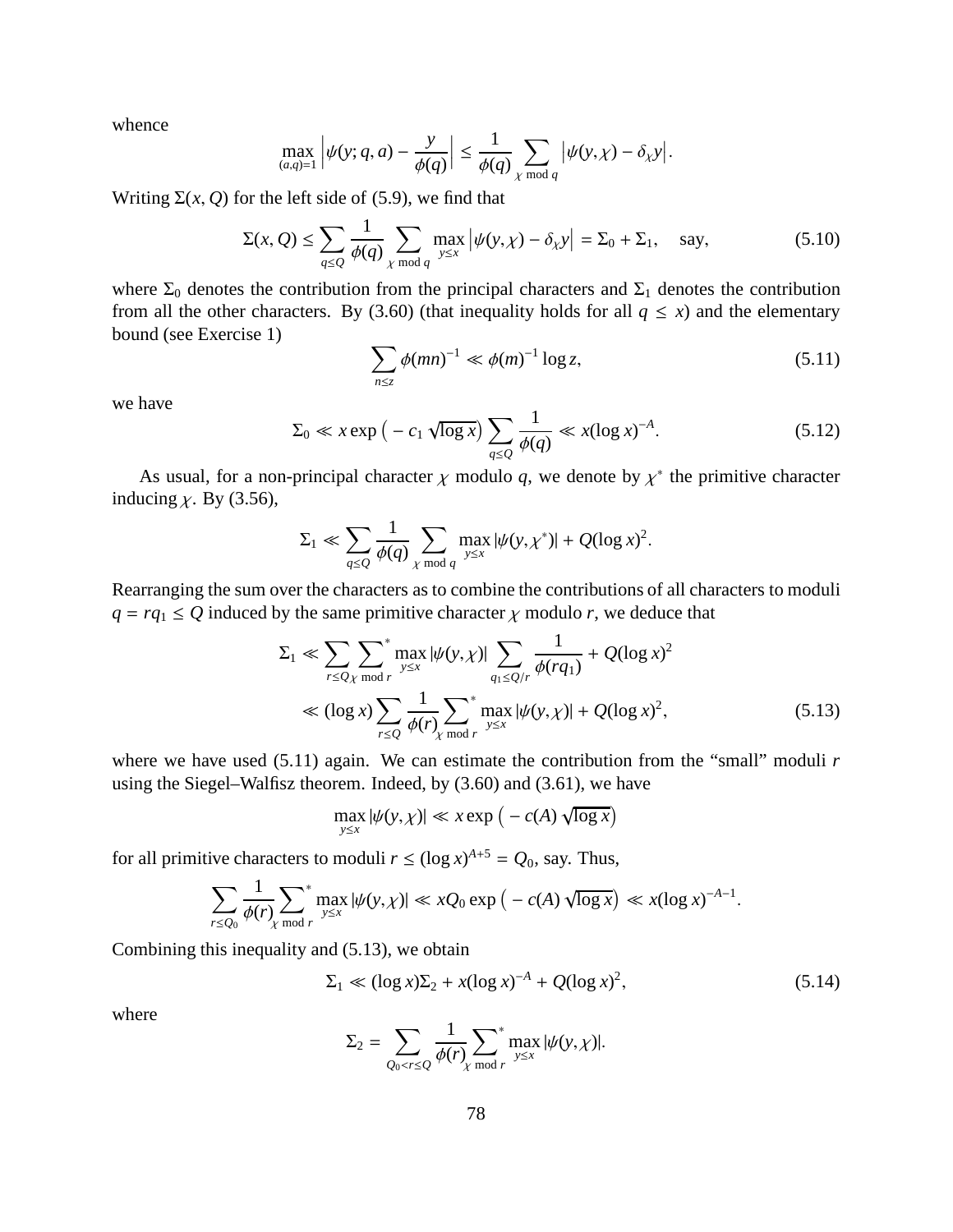### **5.2.2 Application of Vaughan's identity**

By (5.5) with  $f(n) = \chi(n)$ ,  $X = y$ , and  $U = V \le x^{1/2}$  (we will specify our choice of *U* later),

$$
\psi(y,\chi) = S_1(y,\chi) - S_2(y,\chi) - S_3(y,\chi) + \psi(U,\chi),
$$

where  $S_j(y, \chi)$  denotes the sum  $\Sigma_j$  on the right side of (5.5). Hence,

$$
\Sigma_2 \ll \Sigma_3 + \Sigma_4 + \Sigma_5 + QU,\tag{5.15}
$$

where

$$
\Sigma_j = \sum_{Q_0 < r \le Q} \frac{1}{\phi(r)} \sum_{\chi \bmod r} \max_{y \le x} |S_{j-2}(y, \chi)| \qquad (j = 3, 4, 5).
$$

We can estimate  $\Sigma_3$  right away. By partial summation,

$$
S_1(y,\chi) \leq \sum_{m \leq U} \left| \sum_{U < mk \leq y} (\log k) \chi(k) \right| \ll (\log y) \sum_{m \leq U} \left| \sum_{U < mk \leq z} \chi(k) \right|
$$

for some *z* with  $U < z \le y$ . Thus, by the Pólya–Vinogradov inequality,

$$
\max_{y \le x} |S_1(y, \chi)| \ll r^{1/2} U(\log x)^2.
$$

We conclude that

$$
\Sigma_3 \ll Q^{3/2} U (\log x)^2. \tag{5.16}
$$

Next we estimate  $\Sigma_5$  using the large sieve. We then split  $\Sigma_4$  into two subsums: one similar to  $\Sigma_3$  and one similar to  $\Sigma_5$ .

#### **5.2.3** Estimation of  $\Sigma_5$

Suppose that  $a_1, \ldots, a_M$  and  $b_1, \ldots, b_K$  are complex numbers. Then, by Cauchy's inequality and Lemma 4.8,

$$
\sum_{r \le R} \frac{r}{\phi(r)} \sum_{\chi \bmod r}^* \left| \sum_{m=1}^M \sum_{k=1}^K a_m b_k \chi(mk) \right|
$$
  
\n
$$
\ll \left\{ \sum_{r \le R} \frac{r}{\phi(r)} \sum_{\chi \bmod r}^* \left| \sum_{m=1}^M a_m \chi(m) \right|^2 \right\}^{1/2} \left\{ \sum_{r \le R} \frac{r}{\phi(r)} \sum_{\chi \bmod r}^* \left| \sum_{k=1}^K b_k \chi(k) \right|^2 \right\}^{1/2}
$$
  
\n
$$
\ll \left( M + R^2 \right)^{1/2} \left( K + R^2 \right)^{1/2} \left( \sum_{m=1}^M |a_m|^2 \right)^{1/2} \left( \sum_{k=1}^K |b_k|^2 \right)^{1/2}.
$$
 (5.17)

We would like to apply this bound to  $\Sigma_5$ , but before we can do that we must deal with the summation condition  $mk \leq y$  appearing in the definition of  $S_3(y, \chi)$ .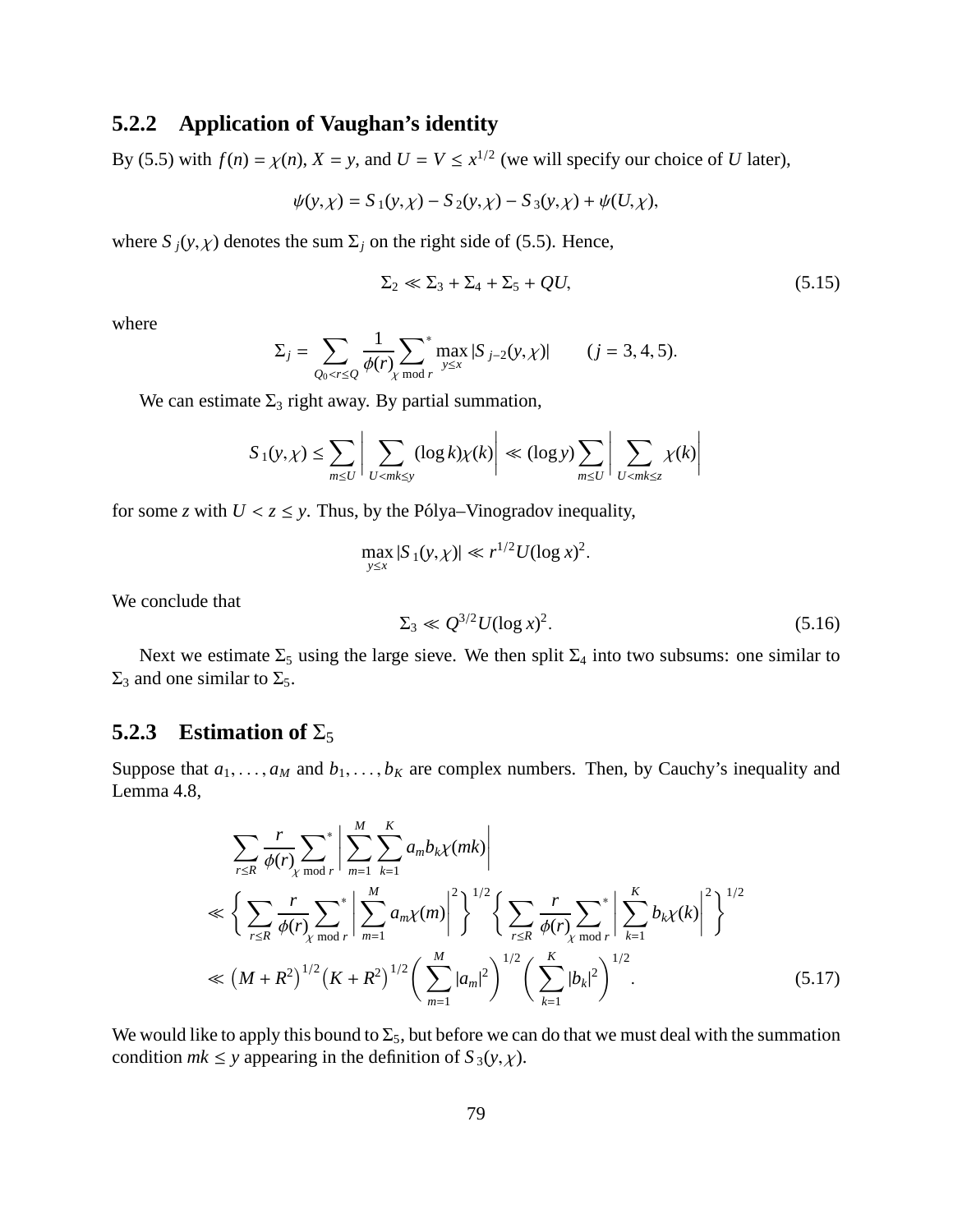We start by splitting the interval  $U \le m \le xU^{-1}$  into  $O(\log x)$  subintervals  $M \le m \le M_1$  such that  $M_1 \leq 2M$ . Then, for some choice of  $M, M_1$ , we have

$$
S_3(y,\chi) \ll (\log x) \bigg| \sum_{M < m \le M_1} \sum_{U < k \le y/m} \Lambda(m) b_k \chi(mk) \bigg| \tag{5.18}
$$

Next, we use Perron's formula (Lemma 1.13) with  $\alpha = (\log x)^{-1}$ ,  $T = x^2$ , and  $u = y/(mk)$ . We get

$$
\sum_{M < m \le M_1} \sum_{U < k \le y/m} \Lambda(m) b_k \chi(mk) = \frac{1}{2\pi} \int_{-T}^{T} S(\chi, t) \frac{y^{\alpha+it}}{\alpha+it} dt + O(\Delta),\tag{5.19}
$$

where

$$
S(\chi,t)=\sum_{M
$$

If we assume, as we may, that  $||y|| = \frac{1}{2}$  $\frac{1}{2}$ , we have  $|\log(y/mk)| \ge y^{-1}$ . Hence, by the PNT and Theorem 1.22,

$$
\Delta \ll x^{-1} \sum_{M < m \le M_1} \sum_{k \le yM^{-1}} \Lambda(m) d(k) \ll \log x.
$$

Note also that

$$
\int_{-T}^{T} |\alpha + it|^{-1} dt \ll \log x.
$$

Substituting these bounds into (5.19), we find that, for some  $|t_0| \leq T$ ,

$$
\sum_{M < m \le M_1} \sum_{U < k \le y/m} \Lambda(m) b_k \chi(mk) \ll \left( |S(\chi, t_0)| + 1 \right) \log x.
$$

Since  $S(\chi, t_0)$  is independent of y, combining this inequality and (5.18), we get

$$
\max_{y \le x} |S_3(y, \chi)| \ll (\log x)^2 (|S(\chi, t_0)| + 1).
$$

Thus,

$$
\Sigma_5 \ll (\log x)^2 \sum_{Q_0 < r \le Q} \frac{1}{\phi(r)} \sum_{\chi \bmod r}^* |S(\chi, t_0)| + Q(\log x)^2. \tag{5.20}
$$

We now observe that

$$
\sum_{M < m \le M_1} \Lambda(m)^2 m^{-2\alpha} \ll M \log x \quad \text{and} \quad \sum_{U < k \le x M^{-1}} d(k)^2 k^{-2\alpha} \ll x M^{-1} (\log x)^3;
$$

the former bound follows from the PNT and the latter from Theorem 1.23. Hence, (5.17) yields

$$
\sum_{r \leq R} \frac{r}{\phi(r)} \sum_{\chi \bmod r}^* |S(\chi, t_0)| \ll (\log x)^2 \Big( x + x R U^{-1/2} + x^{1/2} R^2 \Big).
$$

From this inequality and (5.20), we derive

$$
\Sigma_5 \ll (\log x)^4 \left( x Q_0^{-1} + x U^{-1/2} (\log x) + x^{1/2} Q \right). \tag{5.21}
$$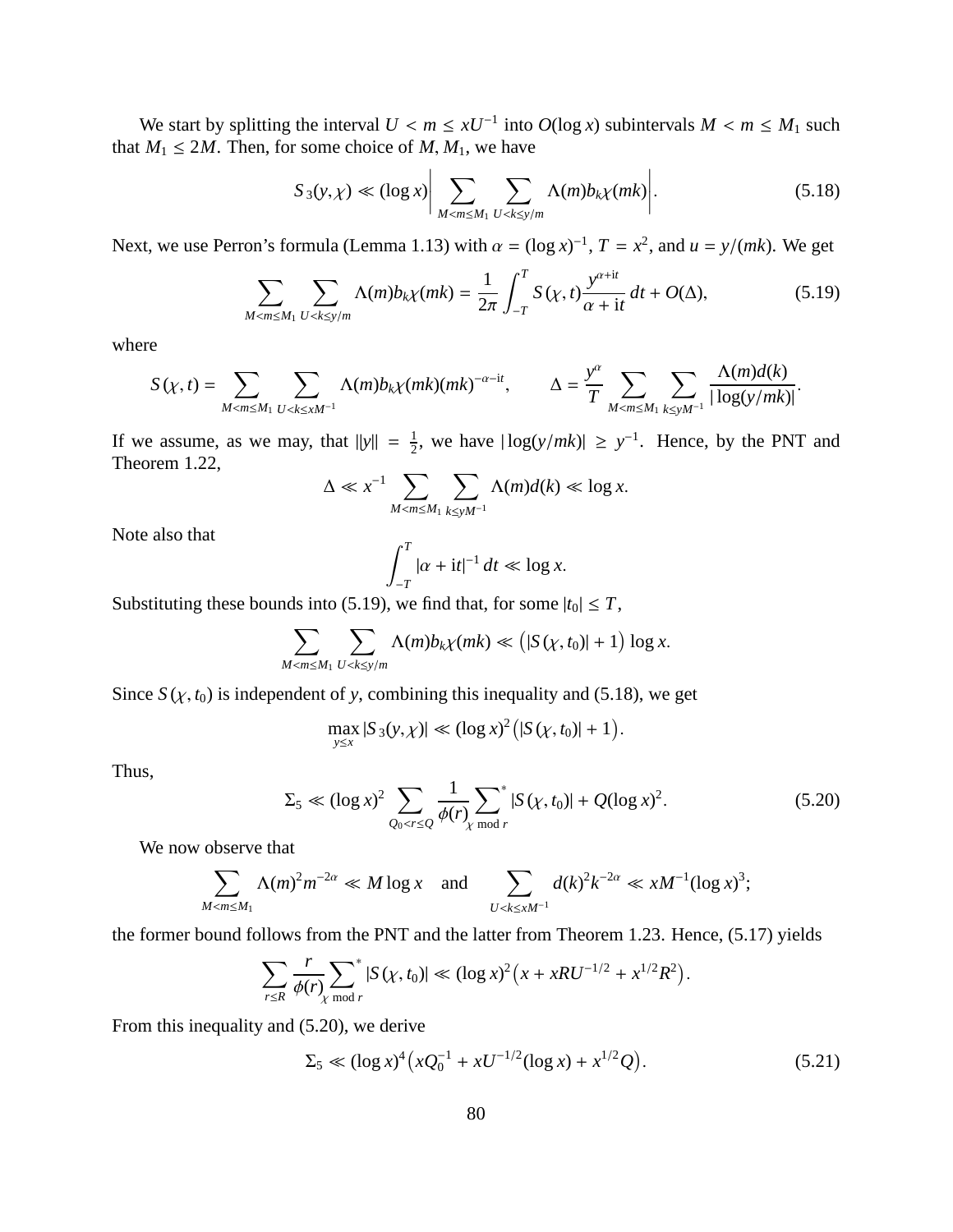#### **5.2.4 Completion of the proof**

Suppose that  $U = V \le x^{1/3}$ . Then we can write  $S_2(y, \chi)$  as

$$
S_2(y, \chi) = S_2'(y, \chi) + S_2''(y, \chi),
$$

where  $S'_2$  is the portion of  $S_2$  where  $m \le U$  and  $S''_2$  is the portion where  $U < m \le UV \le xU^{-1}$ . We have

$$
|S'_{2}(y,\chi)| \leq (\log x) \sum_{m \leq U} \bigg| \sum_{U < mk \leq y} \chi(k) \bigg|,
$$

so the contribution of  $S'_2$  to  $\Sigma_4$  can be bounded similarly to  $\Sigma_3$ . Moreover, we can estimate the contribution of  $S_2''$  to  $\Sigma_4$  similarly to  $\Sigma_5$ , and the resulting bound is slightly sharper, because in this case we apply (5.17) with coefficients  $a_m$  and  $b_k$  subject to  $|a_m| \leq \log m$  and  $|b_k| \leq 1$ . Altogether, we conclude that

$$
\Sigma_4 \ll (\log x)^4 \left( Q^{3/2} U + x Q_0^{-1} + x U^{-1/2} + x^{1/2} Q \right). \tag{5.22}
$$

Combining (5.10), (5.12), (5.14)–(5.16), (5.21), and (5.22), we get

$$
\Sigma(x, Q) \ll (\log x)^5 \left( Q^{3/2} U + x Q_0^{-1} + x U^{-1/2} (\log x) + x^{1/2} Q \right),
$$

where  $U \leq x^{1/3}$  is a parameter at our disposal. Any choice of *U* subject to

$$
(\log x)^{2A+12} \le U \le (x/Q)^{1/2}
$$

then yields (5.9). This proves the theorem when  $Q \le x(\log x)^{-4A-24}$ ; in the alternative case, (5.9) is worse than the trivial bound for  $\Sigma(x, Q)$ .

### **5.3 The Barban–Davenport–Halberstam theorem**

Using the large sieve and reductions such as those leading to  $(5.10)$ , we can also establish the following result.

**Theorem 5.3.** *Suppose that*  $2 \le Q \le x$ *. Then, for any fixed*  $A > 0$ *,* 

$$
\sum_{q \le Q} \sum_{\substack{1 \le a \le q \\ (a,q)=1}} \left| \psi(x; q, a) - \frac{x}{\phi(q)} \right|^2 \ll x^2 (\log x)^{-A} + Qx \log x. \tag{5.23}
$$

The first results of this form were obtained by Barban [3] and Davenport and Halberstam [15]; hence, the name of the theorem. Note that by (5.23), the error term in the prime number theorem for arithmetic progressions is  $O((x/q)^{1/2+\epsilon})$ , at least on average over all progressions to moduli  $q \leq Q$ . Except when the modulus *q* is very small, so strong a bound for an individual progression does not follow even from GRH! Furthermore, (5.23) appears to be (essentially) the best result within the reach of present methods. Indeed, a substantial improvement of the first term on the right side of (5.23) would yield a subsequent improvement on Theorem 2 (see Exercise 3). While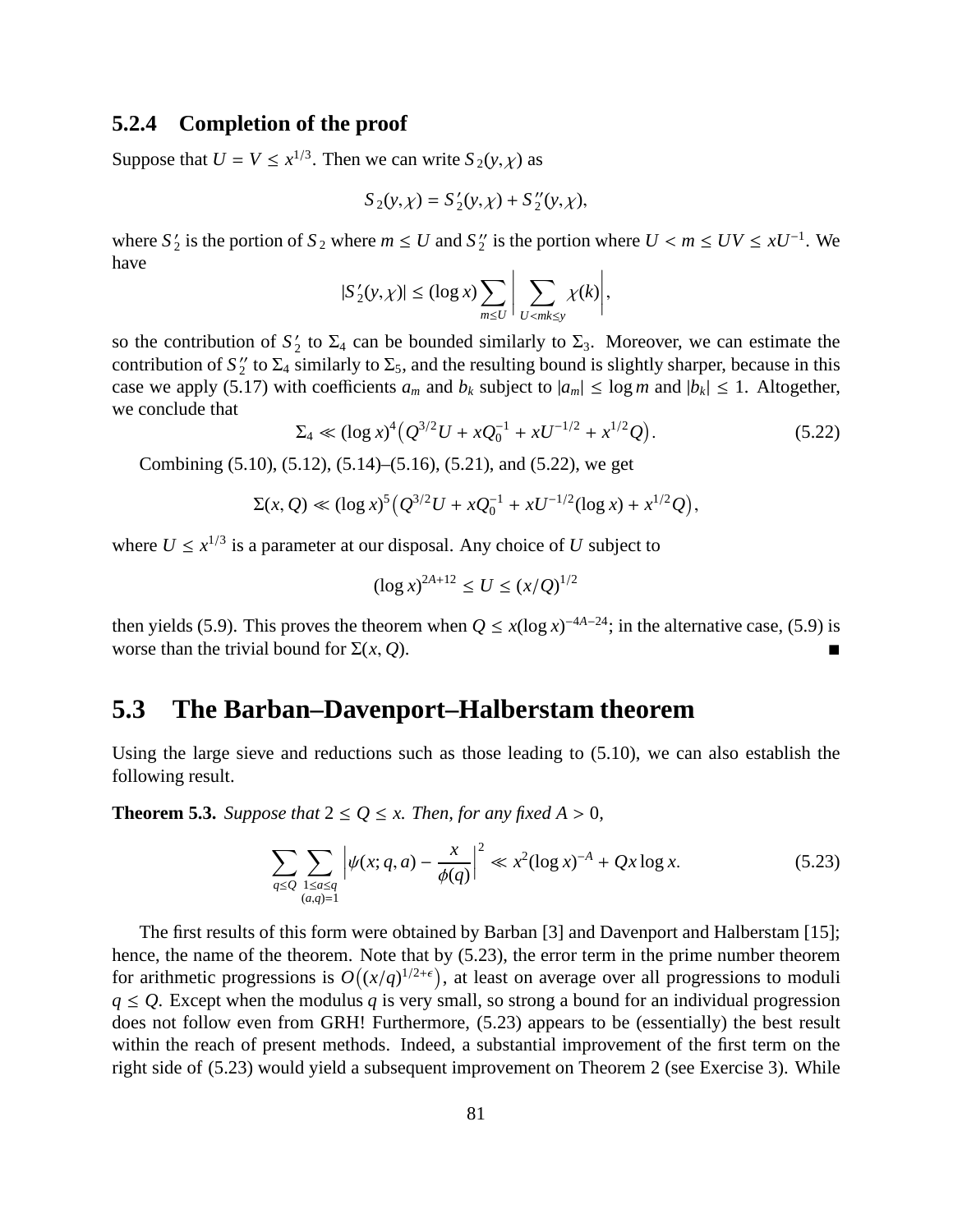such an improvement would represent a significant achievement in the field, it seems more likely that it would occur independent of the above problem than as a consequence to it. As to the second term in the bound (5.23), Montgomery [41, Ch. 17] has shown that when  $Q \ge x(\log x)^{-A}$ ,

$$
\sum_{q \le Q} \sum_{\substack{1 \le a \le q \\ (a,q)=1}} \left| \psi(x; q, a) - \frac{x}{\phi(q)} \right|^2 \sim Qx \log x \quad \text{as } x \to \infty.
$$

Thus, the second term on the right side of (5.23) is needed when *Q* is large.

# **5.4 The three primes theorem**

Our goal in this section is to establish the following result from additive prime number theory.

**Theorem 5 (I. M. Vinogradov).** *For a positive integer n, define*

$$
R(n) = \sum_{p_1+p_2+p_3=n} (\log p_1)(\log p_2)(\log p_3),
$$

*where the summation is over all representations of n as the sum of three primes. Then, for any*  $given A > 0$ ,

$$
R(n) = \frac{1}{2}n^2 \mathfrak{S}(n) + O\big(n^2 (\log n)^{-A}\big),\tag{5.24}
$$

*where*

$$
\mathfrak{S}(n) = \prod_{p|n} \left(1 - (p-1)^{-2}\right) \prod_{p\nmid n} \left(1 + (p-1)^{-3}\right). \tag{5.25}
$$

*In particular, every su*ffi*ciently large odd integer is the sum of three primes.*

This theorem was first proved in 1923 by Hardy and Littlewood [21] under the assumption of GRH. In 1937 Vinogradov [57] applied his method for estimating sums over primes to the exponential sum  $f(\alpha)$  below to give an unconditional proof of the three primes theorem.

#### **5.4.1 The Hardy–Littlewood circle method**

Using the orthogonality relation

$$
\int_0^1 e(\alpha m) d\alpha = \begin{cases} 1 & \text{if } m = 0, \\ 0 & \text{if } m \neq 0, \end{cases}
$$
 (5.26)

we can express *R*(*n*) as a Fourier integral. Indeed, by (5.26),

$$
R(n) = \sum_{p_1, p_2, p_3 \le n} (\log p_1)(\log p_2)(\log p_3) \int_0^1 e(\alpha(p_1 + p_2 + p_3 - n)) d\alpha
$$
  
= 
$$
\int_0^1 \left( \sum_{p \le n} (\log p) e(\alpha p) \right)^3 e(-\alpha n) d\alpha.
$$
 (5.27)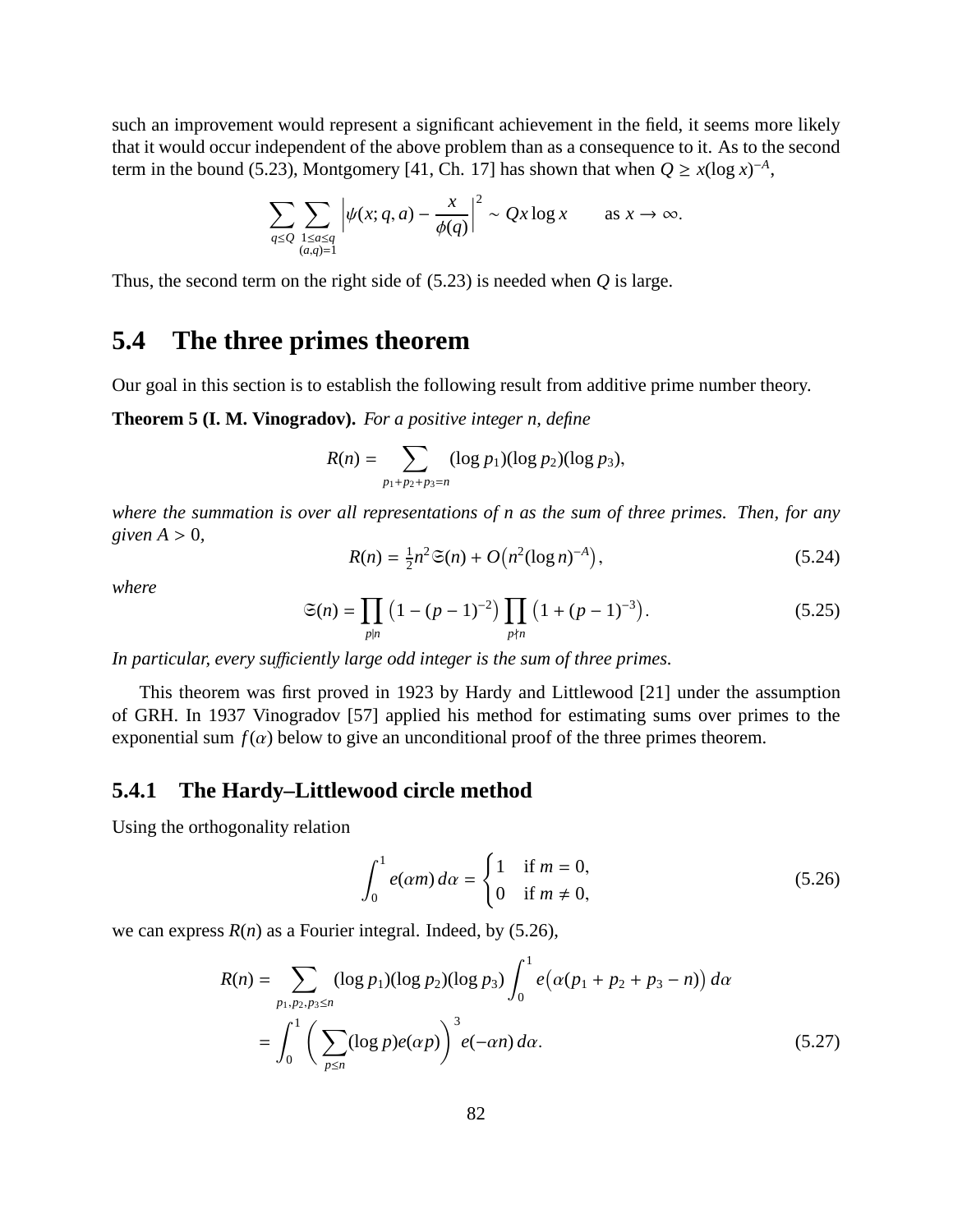This identity is the starting point of the application of the circle method: we will use it to derive the asymptotic formula for  $R(n)$  from estimates for the exponential sum

$$
f(\alpha) = \sum_{p \le n} (\log p) e(\alpha p). \tag{5.28}
$$

Our analysis is motivated by two observations:

- when  $\alpha$  is near a rational number  $a/q$  with a small denominator,  $f(\alpha)$  should be large and should have certain asymptotic behavior, suggested by the behavior of  $f(a/q)$ ;
- otherwise, the numbers  $e(\alpha p)$ ,  $p \leq n$ , should be approximately uniformly distributed on the unit circle, and hence,  $f(\alpha)$  should be "small".

Let  $B = B(A)$  be a positive number to be chosen later and set

$$
P = (\log n)^B. \tag{5.29}
$$

If *a* and *q* are integers, we define the *major arc*<sup>1</sup>

$$
\mathfrak{M}(q, a) = [a/q - P/(qn), a/q + P/(qn)].
$$
\n(5.30)

The integration in (5.27) can be taken over any interval of unit length, and in particular, over  $[Ph^{-1}, 1 + Pn^{-1}]$ . We partition this interval into two subsets:

$$
\mathfrak{M} = \bigcup_{q \leq P} \bigcup_{\substack{1 \leq a \leq q \\ (a,q)=1}} \mathfrak{M}(q, a) \qquad \text{and} \qquad \mathfrak{m} = \left[ Pn^{-1}, 1 + Pn^{-1} \right] \setminus \mathfrak{M}, \tag{5.31}
$$

called respectively the *set of major arcs* and the *set of minor arcs*. Then, from (5.27) and (5.31),

$$
R(n) = \left(\int_{\mathfrak{M}} + \int_{\mathfrak{m}}\right) f(\alpha)^3 e(-\alpha n) d\alpha. \tag{5.32}
$$

In §5.4.2, we use the Siegel–Walfisz theorem to prove that

$$
\int_{\mathfrak{M}} f(\alpha)^3 e(-\alpha n) d\alpha = \frac{1}{2}n^2 \mathfrak{S}(n) + O\big(n^2 P^{-1}\big)
$$
\n(5.33)

for any choice of *P*. Then, in §5.4.3, we show that

$$
\int_{\mathfrak{m}} f(\alpha)^3 e(-\alpha n) d\alpha \ll n^2 (\log n)^{-A} \tag{5.34}
$$

for  $B \ge 3A + 18$ . Clearly, the asymptotic formula (5.24) follows from (5.32)–(5.34).

<sup>&</sup>lt;sup>1</sup>This term may seem a little peculiar, considering that  $\mathfrak{M}(q, a)$  is in fact an interval. The explanation is that, in the original version of the circle method, Hardy and Littlewood used power series and Cauchy's integral formula instead of exponential sums and (5.26) (see Vaughan [54, §1.2]). In that setting, the role of  $\mathfrak{M}(q, a)$  is played by a small circular arc near the root of unity  $e(a/q)$ ; hence, the terminology.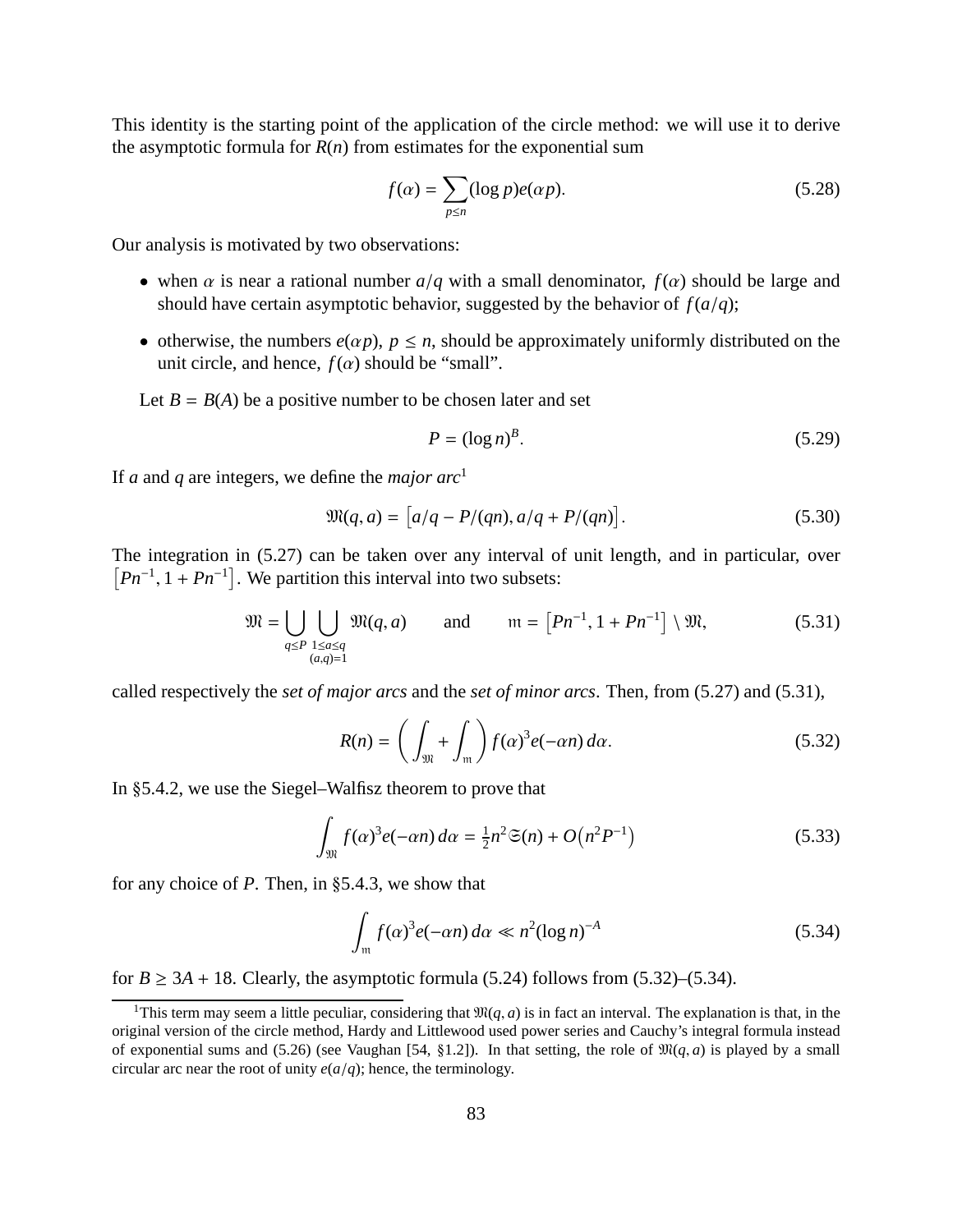### **5.4.2 The major arcs**

It is easy to see that the major arcs are comprised of mutually disjoint intervals  $\mathfrak{M}(q, a)$ . Thus,

$$
\int_{\mathfrak{M}} f(\alpha)^{3} e(-\alpha n) d\alpha = \sum_{q \le P} \sum_{\substack{1 \le a \le q \\ (a,q)=1}} \int_{\mathfrak{M}(q,0)} f(a/q+\beta)^{3} e(- (a/q+\beta)n) d\beta.
$$
 (5.35)

We now proceed to approximate  $f(a/q + \beta)$ . We will prove the following result.

**Lemma 5.4.** *Suppose that*  $B > 0$ ,  $1 \le a \le q \le (\log n)^B$ ,  $(a, q) = 1$ ,  $|\beta| \le n^{-1}(\log n)^B$ . *Suppose also that*  $f(\alpha)$  *is defined by* (5.28) *and define* 

$$
v(\beta) = \int_0^n e(\beta x) \, dx.
$$

*Then*

$$
f(a/q + \beta) = \mu(q)\phi(q)^{-1}v(\beta) + O(n(\log n)^{-B}).
$$

*Proof.* We split the summation in  $f(\alpha)$  according to the residue of *p* modulo *q*. We get

$$
f(a/q + \beta) = \sum_{1 \le h \le q} \sum_{\substack{p \le n \\ p \equiv h \pmod{q}}} (\log p)e((a/q + \beta)p)
$$
  
= 
$$
\sum_{1 \le h \le q} e(ah/q) \sum_{\substack{p \le n \\ p \equiv h \pmod{q}}} (\log p)e(\beta p)
$$
  
= 
$$
\sum_{\substack{1 \le h \le q \\ (h,q)=1}} e(ah/q) \sum_{\substack{p \le n \\ p \equiv h \pmod{q}}} (\log p)e(\beta p) + O(q).
$$
 (5.36)

When  $(h, q) = 1$ , we have

$$
\sum_{\substack{p \le n \\ p \equiv h \pmod{q}}} (\log p) e(\beta p) = \sum_{\substack{m \le n \\ m \equiv h \pmod{q}}} \Lambda(m) e(\beta m) + O(\sqrt{n})
$$

$$
= \int_0^n e(\beta x) d\psi(x; q, h) + O(\sqrt{n}). \tag{5.37}
$$

.

By the Siegel–Walfisz theorem in the form of (3.62),

$$
\Delta(x;q,h) = \psi(x;q,a) - x/\phi(q) \ll n(\log n)^{-3B},
$$

for all  $x \leq n$ . Hence,

$$
\int_0^n e(\beta x) d\Delta(x; q, h) \ll |\Delta(n; q, h)| + 1 + |\beta| \int_2^n |\Delta(x; q, h)| dx
$$
  

$$
\ll n(\log n)^{-3B} + |\beta| \int_0^n n(\log n)^{-3B} dx \ll n(\log n)^{-2B}
$$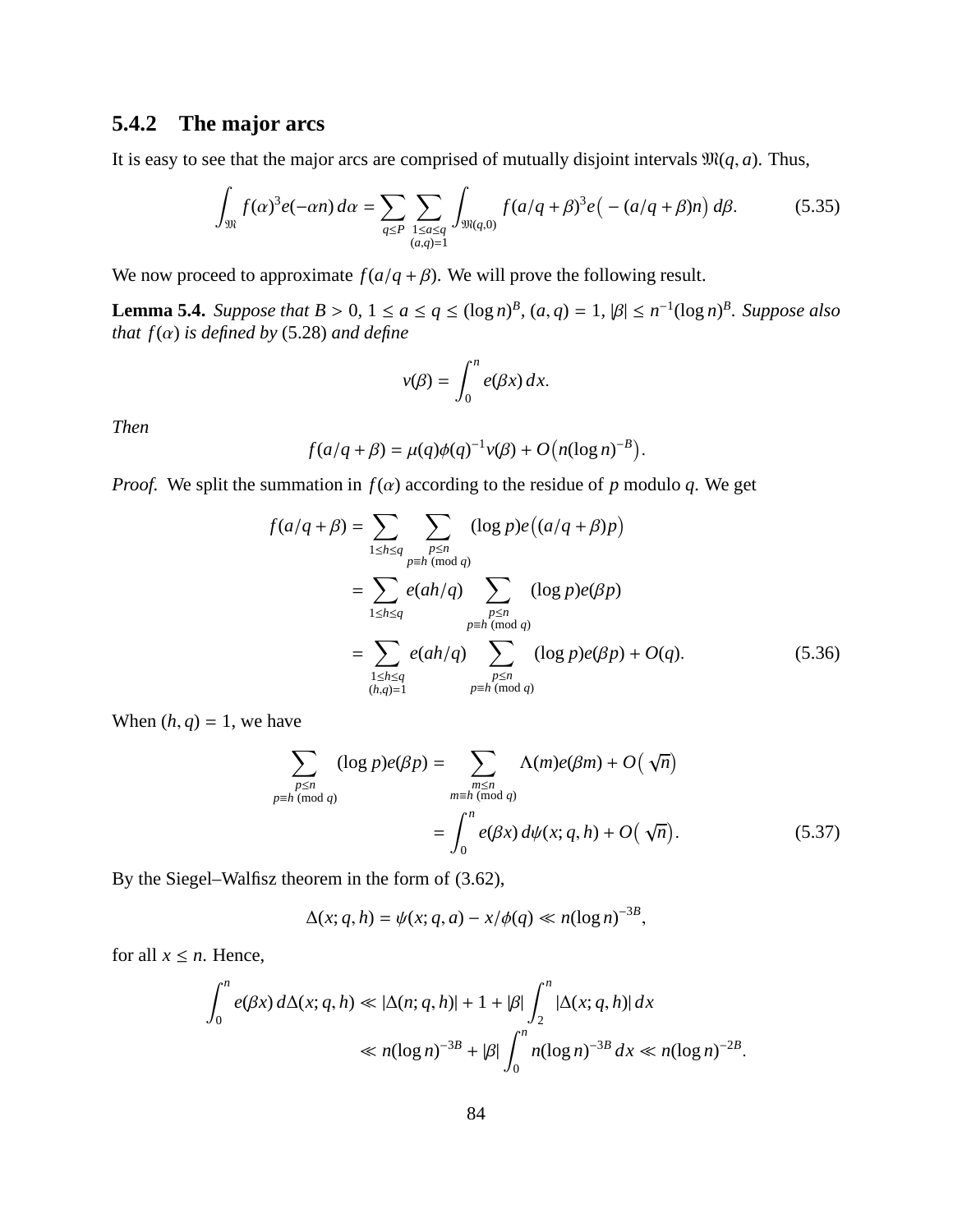Combining this estimate and (5.37), we get

 $p$ ≡

$$
\sum_{\substack{p \le n \\ h \pmod{q}}} (\log p) e(\beta p) = \frac{1}{\phi(q)} \int_0^n e(\beta x) \, dx + O\big(n (\log n)^{-2B}\big). \tag{5.38}
$$

Since (see Exercise 4.3)

$$
c_q(a) = \sum_{\substack{1 \leq h \leq q \\ (h,q)=1}} e(ah/q) = \mu(q),
$$

the desired conclusion follows from  $(5.36)$  and  $(5.38)$ .

By Lemma 5.4 with 3*B* in place of *B*,

$$
f(a/q+\beta)^3 = \mu(q)\phi(q)^{-3}\nu(\beta)^3 + O(n^3P^{-3}).
$$

Since the measure of  $\mathfrak{M}$  is  $O(P^2n^{-1})$ , inserting this approximation into the right side of (5.35), we obtain

$$
\int_{\mathfrak{M}} f(\alpha)^{3} e(-\alpha n) d\alpha = \sum_{q \le P} \frac{\mu(q) c_q(-n)}{\phi(q)^{3}} \int_{\mathfrak{M}(q,0)} v(\beta)^{3} e(-\beta n) d\beta + O\left(n^{2} P^{-1}\right).
$$
 (5.39)

At this point, we extend the integration over  $\beta$  to the whole real line. Since

$$
v(\beta) \ll n(1 + n|\beta|)^{-1},\tag{5.40}
$$

the error we incur from doing this is

$$
\ll \sum_{q \leq P} \phi(q)^{-2} \int_{P/(qn)}^{\infty} \frac{n^3 d\beta}{(1+n\beta)^3} \ll n^2 P^{-2} \sum_{q \leq P} \frac{q^2}{\phi(q)^2} \ll n^2 P^{-1}.
$$

The last step uses the result of Exercise 5, which at the same time implies that

$$
\sum_{q \leq P} \mu(q) c_q(-n) \phi(q)^{-3} \ll \sum_{q \leq P} \phi(q)^{-2} \ll 1.
$$

Hence, we deduce from (5.39) that

$$
\int_{\mathfrak{M}} f(\alpha)^3 e(-\alpha n) d\alpha = \mathfrak{S}(n, P)J(n) + O\big(n^2 P^{-1}\big),
$$

where

$$
\mathfrak{S}(n,X) = \sum_{q \le X} \mu(q) c_q(-n) \phi(q)^{-3}, \qquad J(n) = \int_{-\infty}^{\infty} \nu(\beta)^3 e(-\beta n) d\beta. \tag{5.41}
$$

By Fourier's inversion formula,  $J(n) = \frac{1}{2}$  $\frac{1}{2}n^2$ , and by Exercise 5,

$$
\mathfrak{S}(n,P) - \mathfrak{S}(n,\infty) \ll \sum_{q>P} \phi(q)^{-2} \ll P^{-1}.
$$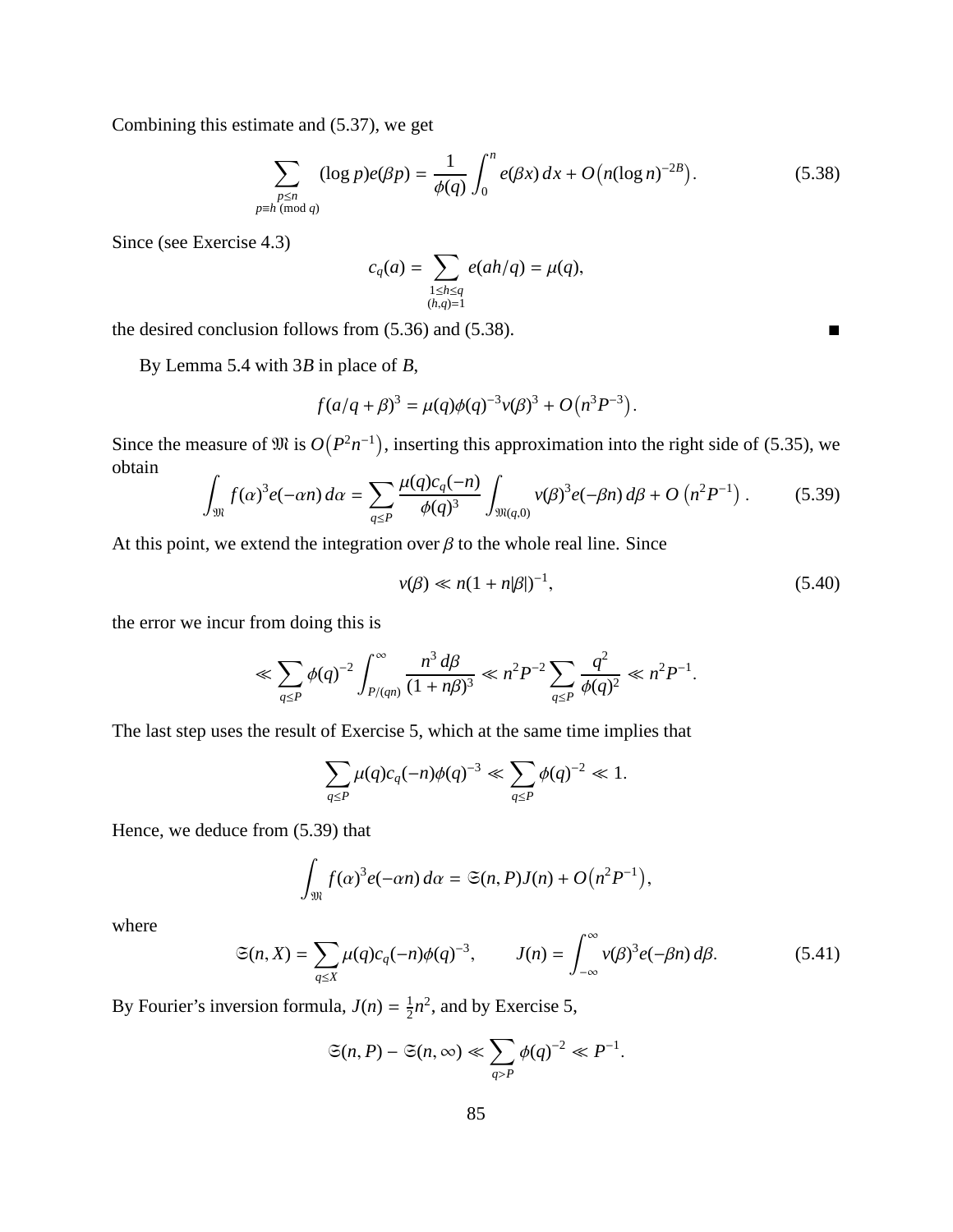It follows that

$$
\int_{\mathfrak{M}} f(\alpha)^3 e(-\alpha n) d\alpha = \frac{1}{2}n^2 \mathfrak{S}(n, \infty) + O\big(n^2 P^{-1}\big).
$$

Finally, we remark that  $\mathfrak{S}(n, \infty)$  equals the product  $\mathfrak{S}(n)$  defined in (5.25). Indeed, this follows from Lemma 1.16, on noting that the function  $g(q) = \mu(q)c_q(-n)\phi(q)^{-3}$  is multiplicative and

$$
g(p^{u}) = \begin{cases} (p-1)^{-3} & \text{if } u = 1 \text{ and } p \nmid n, \\ -(p-1)^{-2} & \text{if } u = 1 \text{ and } p \mid n, \\ 0 & \text{if } u \ge 2. \end{cases}
$$

Thus, (5.33) is established.

#### **5.4.3 The minor arcs**

We now turn to  $(5.34)$ . The modulus of the left side does not exceed

$$
\int_{\mathfrak{m}} |f(\alpha)|^3 \, d\alpha \le \left( \sup_{\mathfrak{m}} |f(\alpha)| \right) \int_0^1 |f(\alpha)|^2 \, d\alpha. \tag{5.42}
$$

By Parseval's identity and the PNT,

$$
\int_0^1 |f(\alpha)|^2 \, d\alpha = \sum_{p \le n} (\log p)^2 \ll n \log n.
$$

Thus, (5.34) will follow from (5.42), if we show that

$$
\sup_{m} |f(\alpha)| \ll n(\log n)^{-A-1}.
$$
\n(5.43)

We note that the trivial estimate for  $f(\alpha)$  is

$$
f(\alpha) \ll \sum_{p \le n} (\log p) \ll n,
$$

so our goal is to save a power of  $\log n$  over the trivial estimate for  $f(\alpha)$ . We can do this using the following lemma, which provides such a saving under the assumption that  $\alpha$  can be approximated by a reduced fraction whose denominator *q* is "neither too small, nor too large."

**Lemma 5.5.** *Suppose that* α, δ *are real and a*, *q are integers satisfying*

$$
1 \le q \le n, \quad (a,q) = 1, \quad |\alpha - a/q| \le \delta.
$$

*Then*

$$
f(\alpha) \ll (\log n)^5 (1 + \delta n) (nq^{-1/2} + n^{5/6} + n^{2/3}q^{1/3}).
$$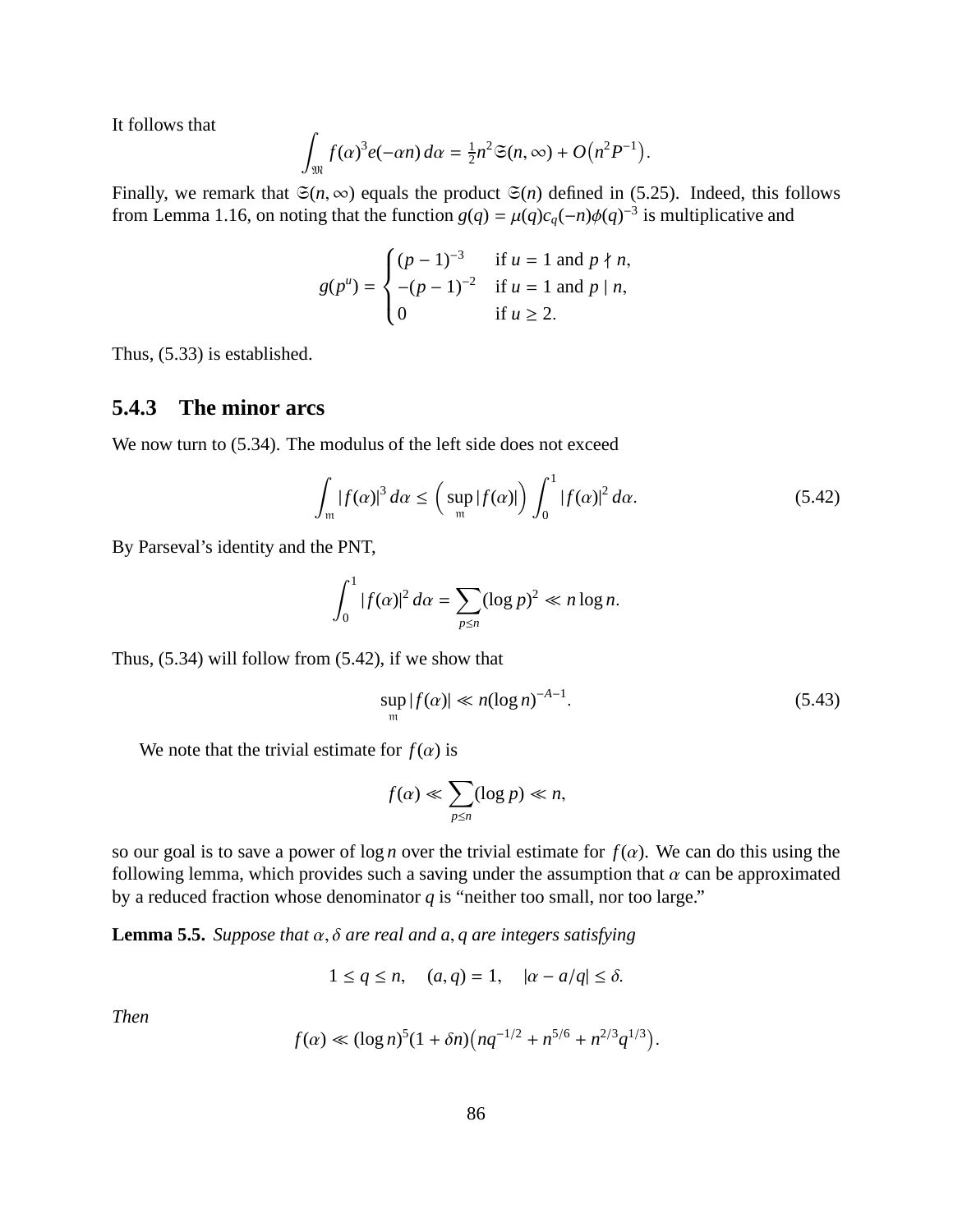This estimate for  $f(\alpha)$  is not quite the best known, but it has the advantage that it can be deduced quickly from the work in §5.2. The sharpest known bound for  $f(\alpha)$  is

$$
f(\alpha) \ll (\log n)^4 \left( nq^{-1/2} + n^{4/5} + n^{1/2} q^{1/2} \right);
$$
\n(5.44)

this holds under the standard assumption that  $|\alpha - a/q| \leq q^{-2}$ . For the proof of (5.44) see Vaughan [54, Theorem 3.1] or Exercise 7 after the chapter. It is also possible to apply more carefully the ideas used in the proof of Lemma 5.5 to prove, again when  $|\alpha - a/q| \leq q^{-2}$ , that

$$
f(\alpha) \ll (\log n)^4 (nq^{-1/2} + n^{7/8}q^{-1/8} + n^{3/4}q^{1/8} + n^{1/2}q^{1/2}).
$$

For the proof of this result, see Vaughan [52]; that paper is also where identity (5.6) first appeared and contains a proof of the (so far) strongest version of the Bombieri–Vinogradov theorem.

*Proof.* We will derive the lemma from the inequality

$$
\frac{\sqrt{q}}{\phi(q)} \sum_{\chi \bmod q} |\psi(x,\chi)| \ll (\log qx)^5 \left( xq^{-1/2} + x^{5/6} + x^{2/3} q^{1/3} \right). \tag{5.45}
$$

First, we note that the contribution from the principal character modulo *q* is

$$
\leq xq^{1/2}\phi(q)^{-1} \ll xq^{-1/2}\log\log q,
$$

by Exercise 5(a). We estimate the average over the non-principal characters similarly to the sum  $\Sigma_2$  in the proof of Theorem 5.2. In place of (5.15), we have

$$
\frac{\sqrt{q}}{\phi(q)}\sum_{\substack{\chi \bmod q \\ \chi \neq \chi_0}} |\psi(x,\chi)| \ll q^{-1/2} (\log qx) \Big( \Sigma_3' + \Sigma_4' + \Sigma_5' + qU \Big),
$$

where  $\Sigma'_j$  is similar to  $\Sigma_j$  and  $1 \le U \le x^{1/3}$  is a parameter at our disposal. We can estimate each  $\Sigma'_j$ analogously to the respective  $\Sigma_j$ , the only difference being that instead of (5.17), we appeal to the inequality

$$
\sum_{\chi \bmod q} \left| \sum_{m=1}^{M} \sum_{k=1}^{K} a_m b_k \chi(mk) \right| \ll \left( M + q \right)^{1/2} \left( K + q \right)^{1/2} \left( \sum_{m=1}^{M} |a_m|^2 \right)^{1/2} \left( \sum_{k=1}^{K} |b_k|^2 \right)^{1/2}.
$$

Altogether, we obtain

$$
\frac{\sqrt{q}}{\phi(q)} \sum_{\chi \bmod q} |\psi(x,\chi)| \ll (\log qx)^5 \left( xq^{-1/2} + xU^{-1/2} + x^{1/2}q^{1/2} + qU \right).
$$

We now choose

$$
U = \min\left(x^{1/3}, (x/q)^{2/3}\right),
$$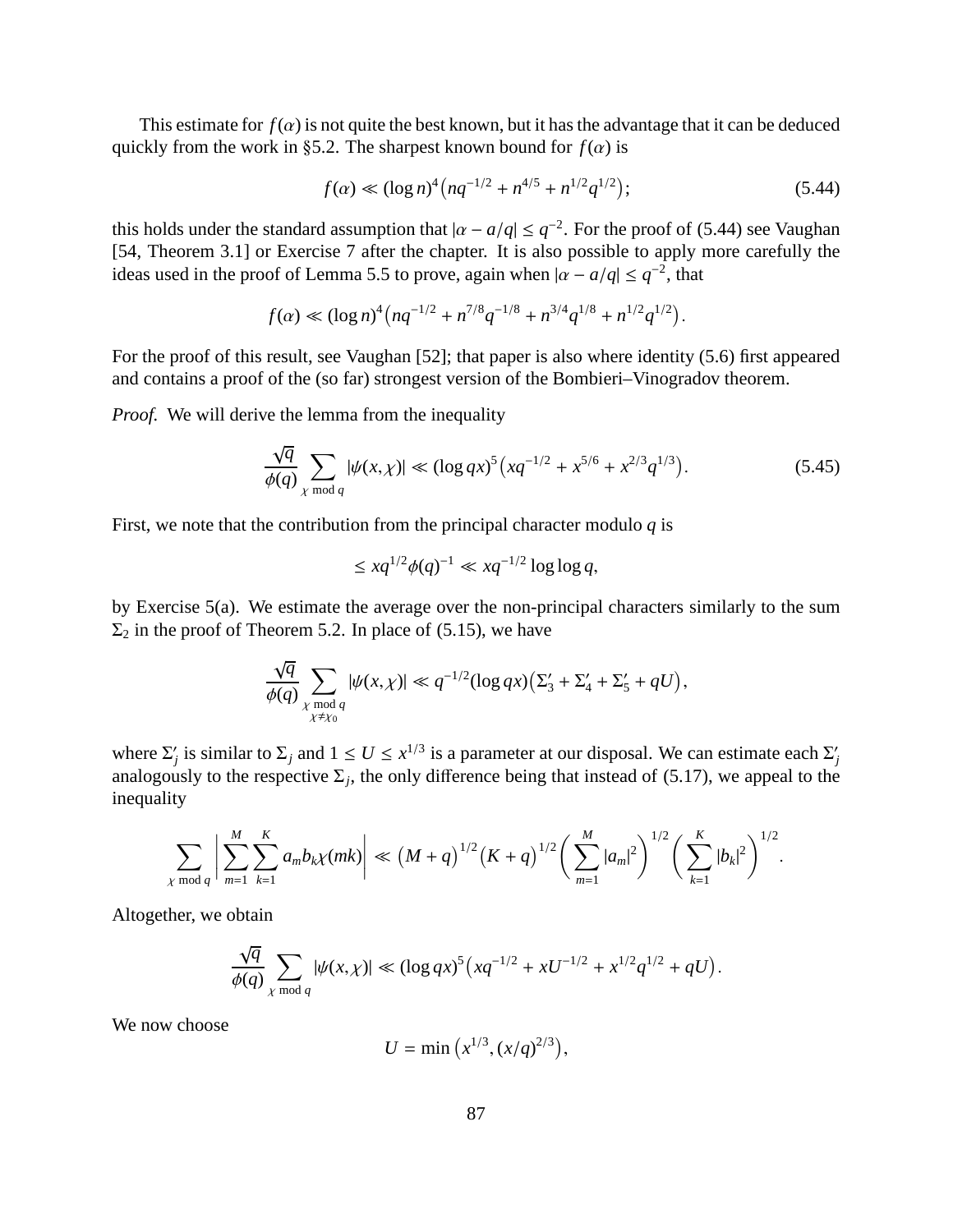so that

$$
xU^{-1/2} \ll x^{5/6} + x^{2/3}q^{1/3}
$$
 and  $qU \ll x^{2/3}q^{1/3}$ .

Since  $x^{1/2}q^{1/2} \leq x^{2/3}q^{1/3}$ , (5.45) follows.

We now turn to the estimation of  $f(\alpha)$ . We have

$$
f(\alpha) = \sum_{m \le n} \Lambda(m)e(\alpha m) + O\big(n^{1/2}\big). \tag{5.46}
$$

By partial summation,

$$
\sum_{m \le n} \Lambda(m)e(\alpha m) \ll \left(1 + n|\alpha - a/q|\right) \left| \sum_{m \le x} \Lambda(m)e(\alpha m/q) \right|, \tag{5.47}
$$

for some  $x \le n$ . Similarly to (3.56) and (3.58), we obtain

$$
\sum_{m \le x} \Lambda(m)e(am/q) = \sum_{\substack{1 \le h \le q \\ (h,q)=1}} e(ah/q)\psi(x;q,h) + O\big((\log qx)^2\big)
$$

$$
= \frac{1}{\phi(q)} \sum_{\chi \bmod q} \sum_{\substack{1 \le h \le q \\ (h,q)=1}} e(ah/q)\bar{\chi}(h)\psi(x,\chi) + O\big((\log qx)^2\big)
$$

$$
= \frac{1}{\phi(q)} \sum_{\chi \bmod q} \tau(\bar{\chi}, a)\psi(x,\chi) + O\big((\log qx)^2\big).
$$

Since  $(a, q) = 1$ , it follows from Lemmas 3.5 and 3.6 that  $|\tau(\bar{\chi}, a)| \le \sqrt{q}$ . Hence,

$$
\sum_{m \le x} \Lambda(m)e(am/q) \ll \frac{\sqrt{q}}{\phi(q)} \sum_{\chi \bmod q} |\psi(x,\chi)| + (\log qx)^2,
$$
\n(5.48)

and the desired conclusion follows from  $(5.45)$ – $(5.48)$ .

Before we can derive (5.43) from Lemma 5.5, we need to state a simple lemma known as *Dirichlet's theorem on Diophantine approximation*.

**Lemma 5.6 (Dirichlet).** *Let*  $\alpha$  *and*  $Q$  *be real and*  $Q \geq 1$ *. There exist integers a and q such that* 

$$
1 \le q \le Q
$$
,  $(a, q) = 1$ ,  $|q\alpha - a| < Q^{-1}$ .

*Proof.* See Vaughan [54, Lemma 2.1] or Exercises 8 and 9. ■

*Proof of* (5.43). Suppose that  $\alpha \in \mathfrak{m}$ . By Lemma 5.6 with  $Q = nP^{-1}$ , there are integers *a* and *q* such that

$$
1 \le q \le nP^{-1}
$$
,  $(a,q) = 1$ ,  $|q\alpha - a| < Pn^{-1}$ .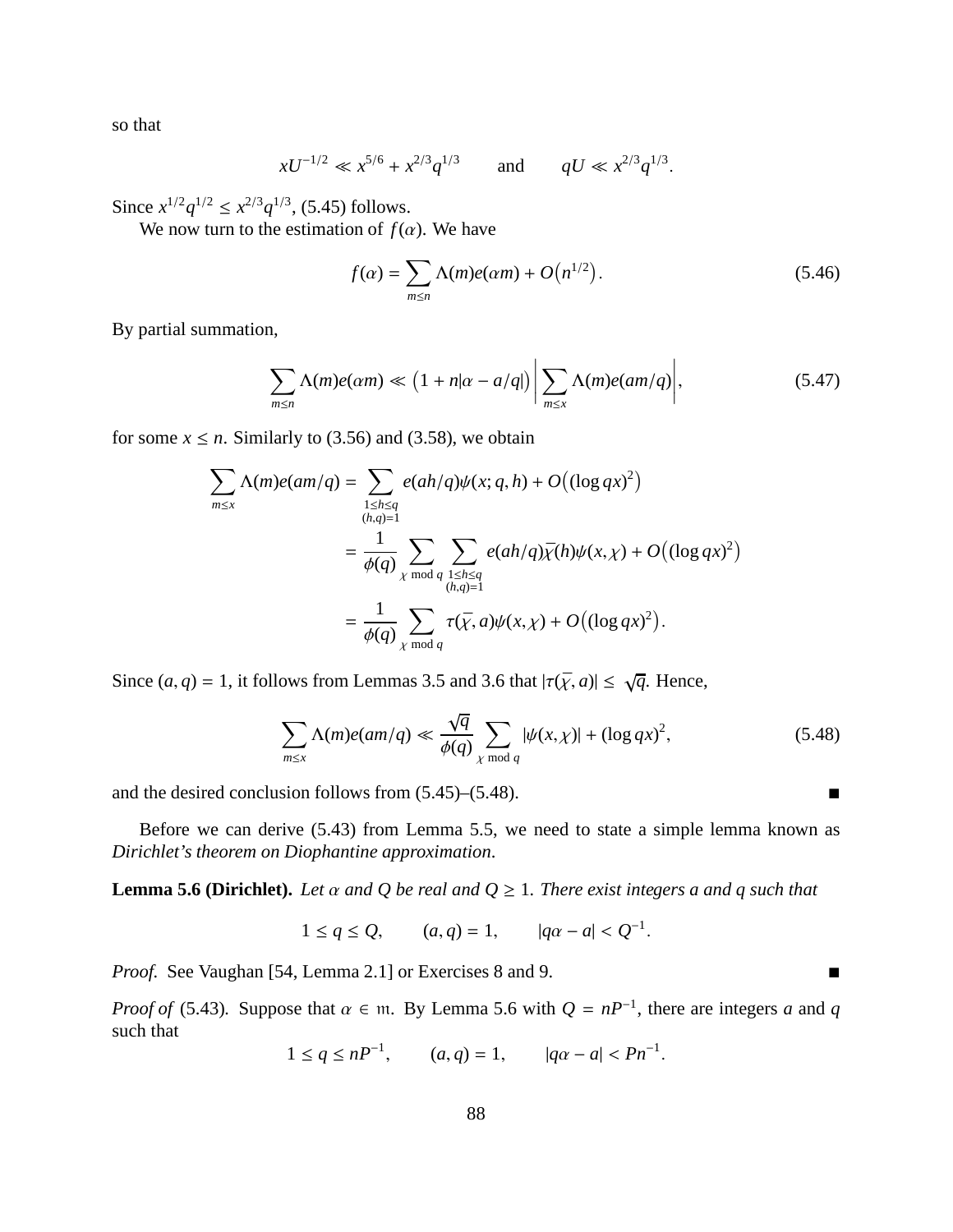Since  $\alpha \notin \mathfrak{M}$ , it is not possible to have  $q \leq P$ , and so,

$$
P \le q \le nP^{-1}
$$
,  $(a, q) = 1$ ,  $|\alpha - a/q| < n^{-1}$ .

We now apply Lemma 5.5 (with  $\delta = n^{-1}$ ) and obtain

$$
f(\alpha) \ll (\log n)^5 \left( nq^{-1/2} + n^{5/6} + n^{2/3} q^{1/3} \right) \ll (\log n)^5 \left( n^{5/6} + n^{5/6} + n^{5/6} + n^{5/3} \right) \ll n (\log n)^{5 - B/3}.
$$

Thus, (5.43) follows on choosing  $B \ge 3A + 18$ .

# **5.5 Primes in short intervals**

In this section we discuss the following result mentioned in the Introduction.

**Theorem 6 (Huxley).** *Let*  $\epsilon > 0$  *be fixed. Then for*  $x \ge x_0(\epsilon)$  *and*  $x^{7/12+\epsilon} \le y \le x$ ,

$$
\psi(x) - \psi(x - y) = y + O(y(\log x)^{-1}).
$$
\n(5.49)

We deduce Huxley's theorem from the following two results.

**Theorem 5.7 (Korobov; I. M. Vinogradov).** *There is an absolute constant*  $c_1 > 0$  *such that* 

 $\beta \ge 1 - c_1(\log(|\gamma| + 3))^{-2/3}(\log \log(|\gamma| + 3))^{-1/3}.$ 

**Theorem 5.8 (Huxley).** *Given*  $0 \le \sigma \le 1$  *and*  $T \ge 2$ *, define* 

$$
N(\sigma, T) = \{ \rho = \beta + i\gamma \; : \; \zeta(\rho) = 0, \; \sigma \leq \beta \leq 1, \; |\gamma| \leq T \}.
$$

*There is an absolute constant*  $c_2 > 0$  *such that* 

$$
N(\sigma, T) \ll T^{2.4(1-\sigma)} (\log T)^{c_2}.
$$

Theorem 5.7 is the Vinogradov–Korobov zerofree region underlying the modern error term  $(0.9)$  in the PNT. The reader will find its proof in Ivić [31], Karatsuba and Voronin [37], or Titchmarsh [50]. Theorem 5.8, whose proof forms the bulk of this section, is an example of a *zerodensity theorem*. By virtue of Corollary 2.20, we have the trivial bound

$$
N(\sigma, T) \le N(0, T) \ll T(\log T). \tag{5.50}
$$

A zero-density theorem is an inequality of the form

$$
N(\sigma, T) \ll T^{A(\sigma)(1-\sigma)} (\log T)^{c(\sigma)},\tag{5.51}
$$

where  $A(\sigma)$  and  $c(\sigma)$  are such that (5.51) represents an improvement over (5.50) for  $\sigma$  in some subinterval of  $1/2 \le \sigma \le 1$  (when  $\sigma \le 1/2$ , (5.50) is best possible). Results in which  $A(\sigma)$  is a constant are of particular interest for applications. Theorem 5.8 above was established by Huxley [27] and is the sharpest known result of this type. It should be compared with the conjectural bound

$$
N(\sigma, T) \ll T^{2(1-\sigma)} (\log T)^{c_3} \qquad (1/2 \le \sigma \le 1), \tag{5.52}
$$

which is known as the Density Hypothesis and in many situations can be used as a substitute for RH.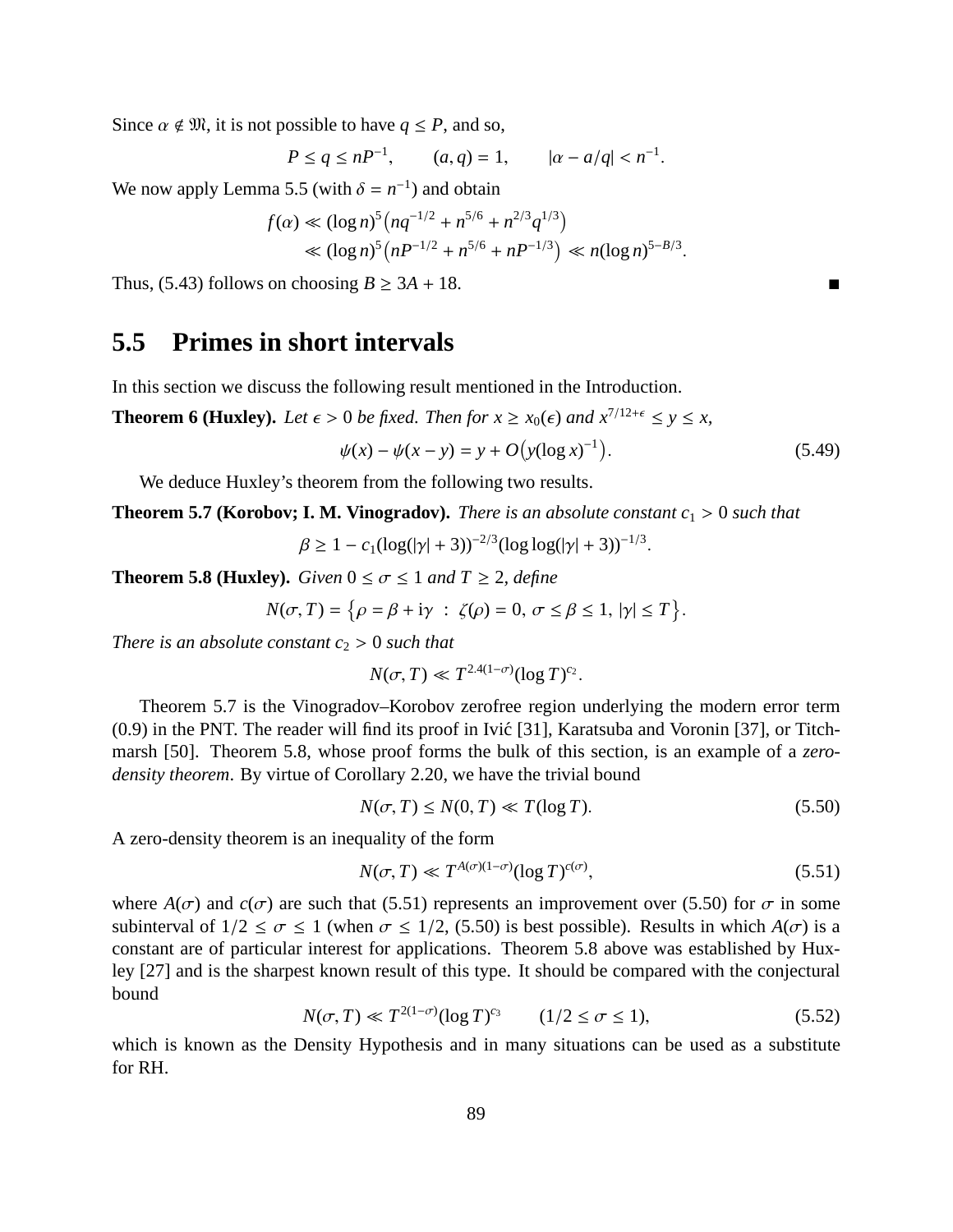# **5.5.1 Proof of Theorem 6**

By Theorem 2.22 with  $T = x^{5/12-\epsilon/2}$ ,

$$
\psi(x) - \psi(x - y) = y - \sum_{|\text{Im}\rho| \le T} \frac{x^{\rho} - (x - y)^{\rho}}{\rho} + O\left(x^{7/12 + \epsilon/2} (\log x)^2\right). \tag{5.53}
$$

On writing  $\rho = \beta + i\gamma$ , we have

$$
\left|\frac{x^{\rho}-(x-y)^{\rho}}{\rho}\right|=\left|\int_{x-y}^{x}u^{\rho-1} du\right|\leq yx^{\beta-1},
$$

whence

$$
\sum_{|\operatorname{Im}\rho|\leq T} \frac{x^{\rho} - (x - y)^{\rho}}{\rho} \ll y \sum_{|\gamma| \leq T} x^{\beta - 1}.
$$
\n(5.54)

Clearly, (5.49) follows from (5.53), (5.54), and the inequality

$$
\sum_{|\gamma| \le T} x^{\beta - 1} \ll (\log x)^{-1},\tag{5.55}
$$

which we now proceed to prove.

Let

$$
\delta(T) = c_1 (\log T)^{-2/3} (\log \log T)^{-1/3},
$$

where  $c_1$  is the constant from Theorem 5.7. By Theorem 5.7 and partial integration,

$$
\sum_{|\text{Im}\,\rho|\leq T} x^{\beta-1} = -\int_0^{1-\delta(T)} x^{\sigma-1} \, dN(\sigma, T)
$$
  
=  $x^{-1}N(0, T) + (\log x) \int_0^{1-\delta(T)} N(\sigma, T) x^{\sigma-1} \, d\sigma.$ 

We use (5.50) to bound  $N(0, T)$  and Theorem 5.8 to bound  $N(\sigma, T)$  under the sign of the integral. We find that

$$
\sum_{|\operatorname{Im}\rho| \le T} x^{\beta - 1} \ll x^{-1} T \log T + (\log x)^{c_2 + 1} \int_0^{1 - \delta(T)} \left( x^{-1} T^{2.4} \right)^{1 - \sigma} d\sigma
$$
  

$$
\ll x^{-1/2} + (\log x)^{c_2 + 1} x^{-\epsilon \delta(T)} \ll (\log x)^{-1},
$$

on noting that

$$
x^{-\epsilon\delta(T)} \ll \exp\left(-\epsilon c_4(\log x)^{1/4}\right) \ll (\log x)^{-c_2-2}.
$$

This establishes (5.55) and completes the proof of the theorem.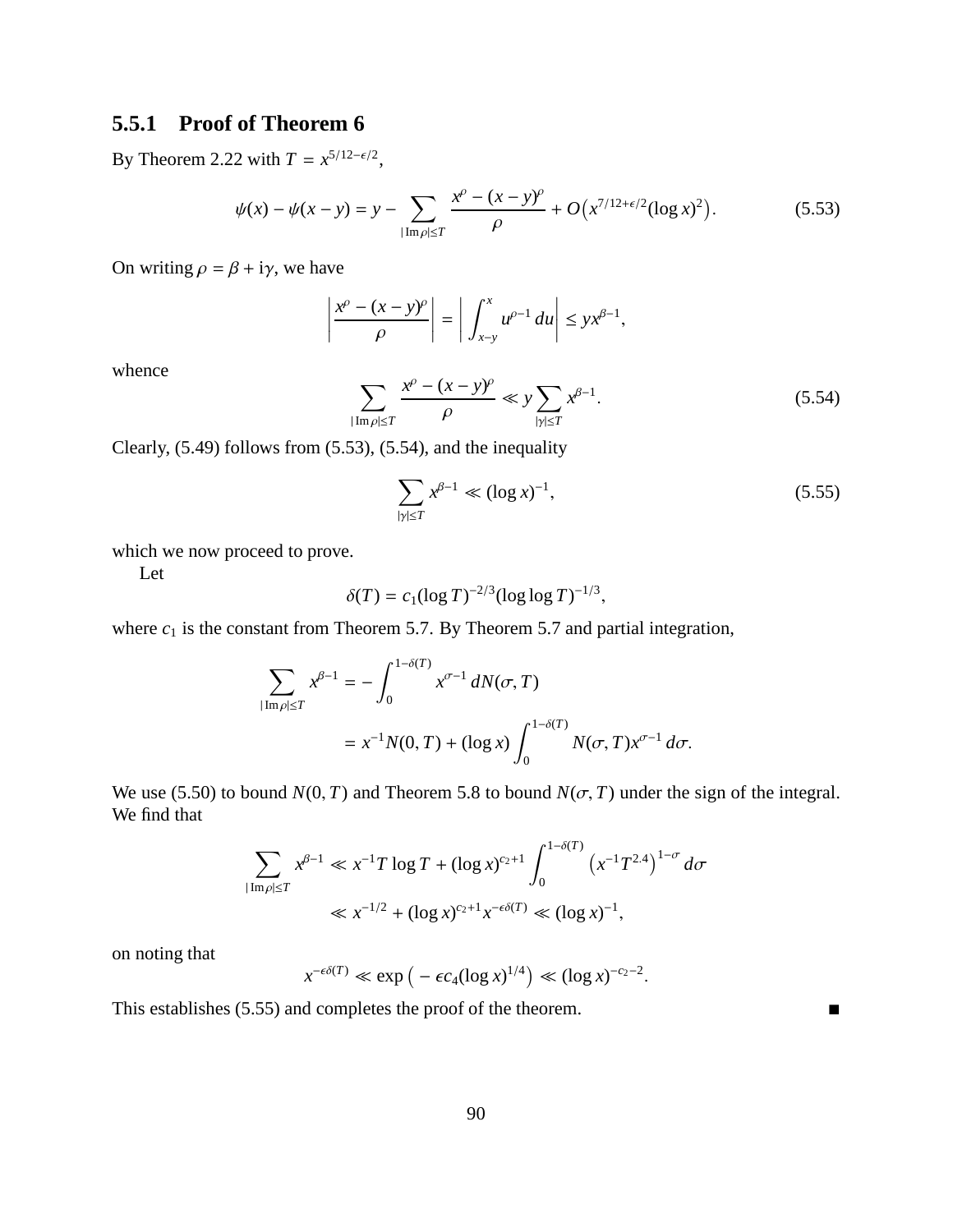#### **5.5.2 Huxley's density theorem: zero detection**

Without loss of generality we may assume that  $7/12 \le \sigma \le 1$  and  $T \ge T_0$ . We start from the integral transform

$$
e^{-x} = \frac{1}{2\pi i} \int_{2-i\infty}^{2+i\infty} \Gamma(s) x^{-s} ds \qquad (x > 0),
$$
 (5.56)

which follows from (2.10) by Mellin inversion. We introduce parameters *X* and *Y*, which we will specify later. We define

$$
M_X(s) = \sum_{m \leq X} \mu(m) m^{-s}
$$

and observe that, by Lemma 1.2,

$$
F_X(s) = \zeta(s)M_X(s) = \sum_{n=1}^{\infty} a_n n^{-s} = 1 + \sum_{n>X} a_n n^{-s}, \qquad a_n = \sum_{\substack{k|n\\k\leq X}} \mu(k) \ll d(n).
$$

Applying (5.56) with  $x = n/Y$  and summing the resulting identities over *n*, we get

$$
e^{-1/Y} + \sum_{n>X} a_n n^{-w} e^{-n/Y} = \frac{1}{2\pi i} \int_{2-i\infty}^{2+i\infty} F_X(w+s) \Gamma(s) Y^s \, ds \qquad (\text{Re}(w) > 0). \tag{5.57}
$$

Suppose that  $\rho = \beta + i\gamma$  is a zero of  $\zeta(s)$  counted by  $N(\sigma, T)$ . We move the integral in (5.57) to the line Re  $s = \frac{1}{2}$  $\frac{1}{2} - \beta$ . The only singularities of the integrand in the strip  $\frac{1}{2} - \beta <$  Re *s* < 2 are the pole of  $\zeta(s + w)$  at  $s = 1 - w$  and the pole of  $\Gamma(s)$  at  $s = 0$ . Furthermore, when  $w = \rho$ ,  $\zeta(\rho + s)$  has a zero at  $s = 0$  that cancels the pole of the gamma-function. Hence,

$$
e^{-1/Y} + \sum_{n>X} a_n n^{-\rho} e^{-n/Y} = M_X(1)\Gamma(1-\rho)Y^{1-\rho} + \frac{1}{2\pi i} \int_{1/2-\beta-i\infty}^{1/2-\beta+i\infty} F_X(\rho+s)\Gamma(s)Y^s ds.
$$
 (5.58)

In order to simplify this identity, we now suppose that

$$
T^{0.01} \le X \le T^{10} \qquad \text{and} \qquad T^{0.01} \le Y \le T^{10}.\tag{5.59}
$$

The terms with  $n \geq Y(\log T)^2$  contribute  $o(1)$  to the left side of (5.59). Also, by Corollary 2.8, the first term on the right of (5.59) is  $o(1)$  unless  $|\gamma| \leq (\log T)^2$ . Therefore, apart from the zeros counted by  $N(\sigma, (\log T)^2)$ , all zeros counted by  $N(\sigma, T)$  fall in one of the following classes:

• *Class I:* zeros ρ with

$$
\left| \sum_{X < n \le Y(\log T)^2} a_n n^{-\rho} e^{-n/Y} \right| > 1/3; \tag{5.60}
$$

• *Class II:* zeros ρ with

$$
\left| \int_{1/2-\beta-\mathrm{i}\infty}^{1/2-\beta+\mathrm{i}\infty} F_X(s+\rho) \Gamma(s) Y^s \, ds \right| > 1/3. \tag{5.61}
$$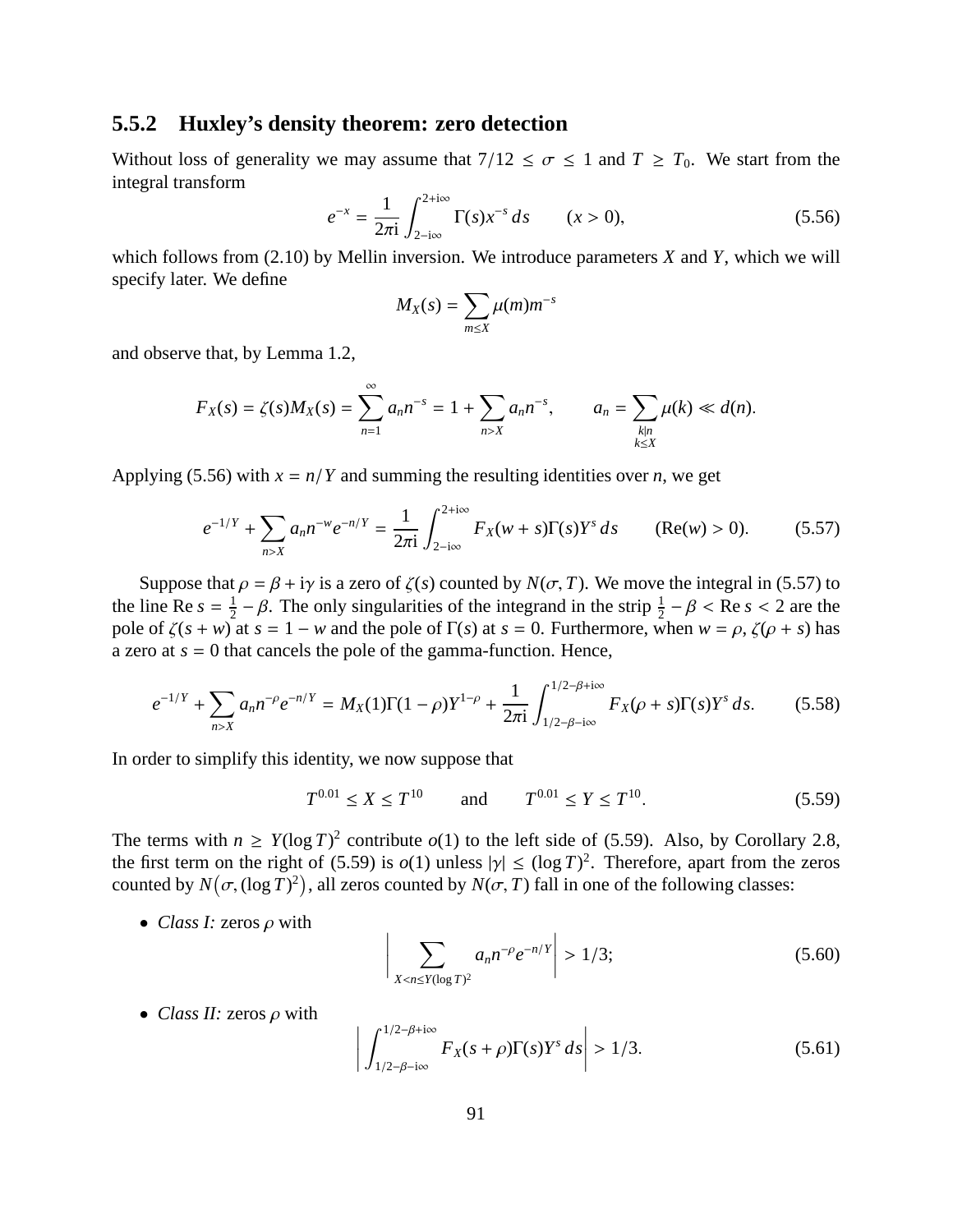We subdivide the interval  $X < n \le Y(\log T)^2$  into  $O(\log T)$  subintervals  $N < n \le N_1, N_1 \le 2N$ , and note that the number of zeros of class I does not exceed  $R_1(\log T)$ , where  $R_1$  is the number of zeros  $\rho$  with

$$
\left| \sum_{N < n \le N_1} a_n n^{-\rho} e^{-n/Y} \right| \gg (\log T)^{-1}.\tag{5.62}
$$

Furthermore, by Corollary 2.20,

 $R_1 \ll |\mathcal{R}_1|(\log T)$ ,

where  $\mathcal{R}_1$  is a set of zeros of  $\zeta(s)$  that satisfy (5.62) and

$$
|\operatorname{Im}\rho_1 - \operatorname{Im}\rho_2| \ge 1 \qquad \text{whenever } \rho_1 \ne \rho_2, \ \rho_i \in \mathcal{R}_1. \tag{5.63}
$$

Similarly, the number of class II zeros is bounded by  $|\mathcal{R}_2|(\log T)$ , where  $\mathcal{R}_2$  is a set of zeros of  $\zeta(s)$ that satisfy (5.61) and (5.63). We conclude that

$$
N(\sigma, T) \ll N(\sigma, (\log T)^2) + |\mathcal{R}_1|(\log T)^2 + |\mathcal{R}_2|(\log T)
$$
  
\n
$$
\ll (|\mathcal{R}_1| + |\mathcal{R}_2| + \log T)(\log T)^2.
$$
\n(5.64)

### **5.5.3** Huxley's density theorem:  $1/2 \le \sigma \le 3/4$

We first bound  $|R_1|$ . We write  $b_n = a_n e^{-n/Y} (\log n)$  and denote by  $S_1$  the set of imaginary parts  $\gamma$  of zeros  $\rho \in \mathcal{R}_1$ . Then

$$
|\mathcal{R}_1| \ll (\log T)^2 \sum_{\rho \in \mathcal{R}_1} \left| \sum_{N < n \le N_1} b_n \int_{\beta}^{\infty} n^{-u - \mathrm{i} \gamma} du \right|^2
$$
  
\n
$$
\ll (\log T)^2 \sum_{\gamma \in S_1} \left\{ \int_{\sigma}^{\infty} \left| \sum_{N < n \le N_1} b_n n^{-u - \mathrm{i} \gamma} \right| du \right\}^2
$$
  
\n
$$
\ll (\log T)^2 N^{-\sigma} \sum_{\gamma \in S_1} \int_{\sigma}^{\infty} N^u \left| \sum_{N < n \le N_1} b_n n^{-u - \mathrm{i} \gamma} \right|^2 du
$$
  
\n
$$
\ll (\log T)^2 N^{-\sigma} \int_{\sigma}^{\infty} N^u \sum_{\gamma \in S_1} \left| \sum_{N < n \le N_1} b_n n^{-u - \mathrm{i} \gamma} \right|^2 du.
$$

An appeal to Lemma 4.12 with  $\delta = 1$  now gives

$$
|\mathcal{R}_1| \ll N^{-\sigma} (N+T) (\log T)^2 \int_{\sigma}^{\infty} N^u \sum_{N < n \le 2N} |b_n|^2 n^{-2u} \, du
$$
\n
$$
\ll N^{-2\sigma} (N+T) (\log T) \sum_{N < n \le 2N} d(n)^2 (\log n)^2 \ll \left( N^{2-2\sigma} + TN^{1-2\sigma} \right) (\log T)^6,
$$

by Theorem 1.23 with  $k = 2$ . Recalling that  $X \le N \le Y(\log T)^2$ , we deduce that

$$
|\mathcal{R}_1| \ll \left(Y^{2-2\sigma} + TX^{1-2\sigma}\right) (\log T)^8. \tag{5.65}
$$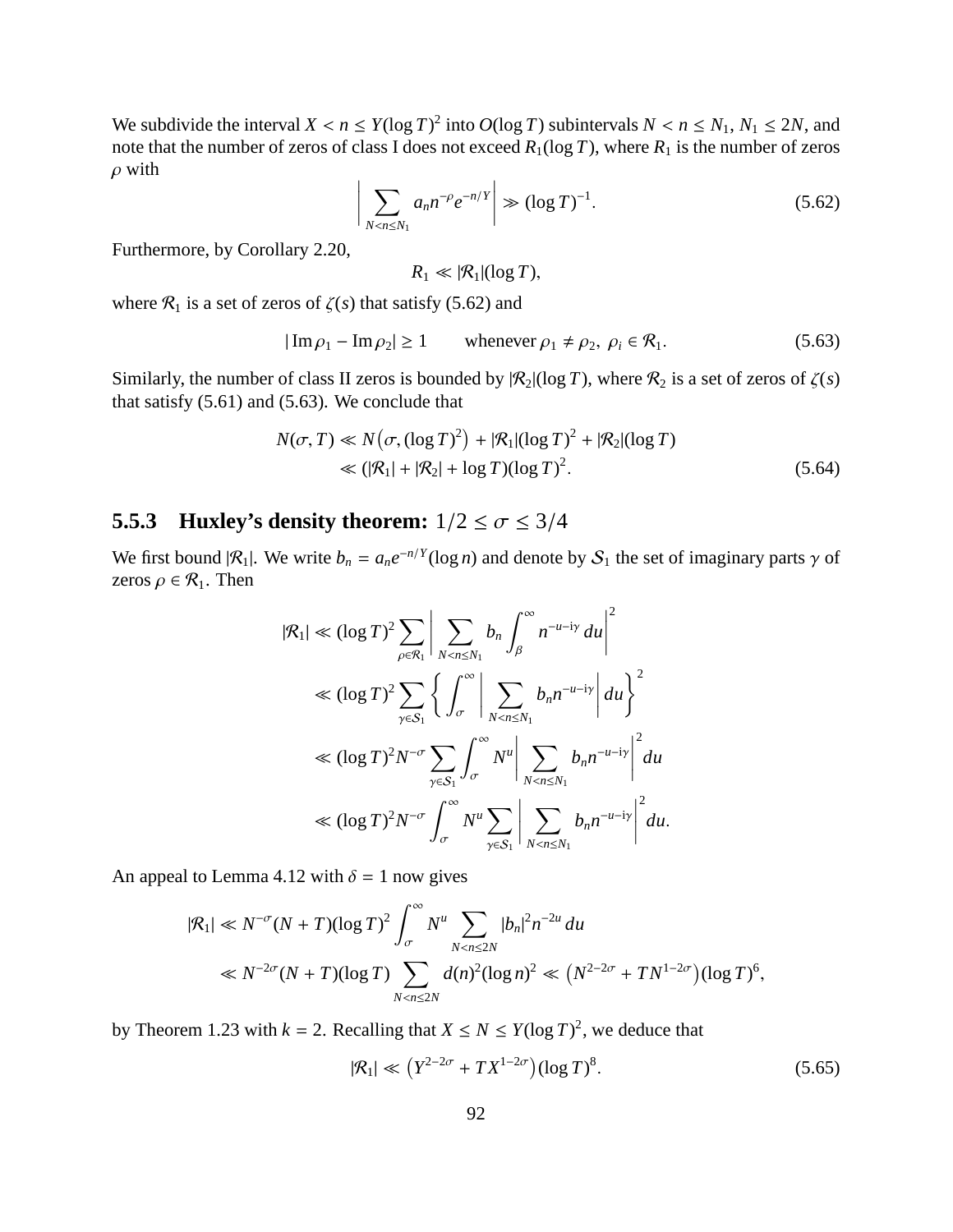We now turn to class II zeros. By  $(5.61)$ ,

$$
|\mathcal{R}_2| \ll \sum_{\rho \in \mathcal{R}_2} Y^{2(1-2\beta)/3} \left\{ \int_{-\infty}^{\infty} \left| F_X(1/2 + i(t+\gamma)) \Gamma(1/2 - \beta + it) \right| dt \right\}^{4/3}.
$$
 (5.66)

Since  $7/12 \le \beta \le 1$ , Lemmas 2.4 and 2.5 and Corollary 2.8 yield

$$
\Gamma(1/2 - \beta + \mathrm{i}t) \ll e^{-|t|}.\tag{5.67}
$$

Thus, by (5.66) and Hölder's inequality,

$$
|\mathcal{R}_2| \ll Y^{2(1-2\sigma)/3} \sum_{\gamma \in S_2} \left\{ \int_{-\infty}^{\infty} \left| F_X(1/2 + i(t + \gamma)) \right| e^{-|t|} dt \right\}^{4/3}
$$
  

$$
\ll Y^{2(1-2\sigma)/3} \sum_{\gamma \in S_2} \int_{-\infty}^{\infty} \left| F_X(1/2 + i(t + \gamma)) \right|^{4/3} e^{-|t|} dt
$$
  

$$
\ll Y^{2(1-2\sigma)/3} \sum_{1}^{1/3} \sum_{2}^{2/3},
$$
 (5.68)

where  $S_2$  denotes the set of imaginary parts of the zeros in  $\mathcal{R}_2$ ,

$$
\Sigma_1 = \sum_{\gamma \in S_2} \int_{-\infty}^{\infty} \left| \zeta(1/2 + i(t + \gamma)) \right|^4 e^{-|t|} dt,
$$
  

$$
\Sigma_2 = \sum_{\gamma \in S_2} \int_{-\infty}^{\infty} \left| M_X(1/2 + i(t + \gamma)) \right|^2 e^{-|t|} dt.
$$

We have

$$
\Sigma_2 = \sum_{\gamma \in S_2} \sum_{m=-\infty}^{\infty} \int_{m-1/2}^{m+1/2} \left| M_X(1/2 + i(t + \gamma)) \right|^2 e^{-|t|} dt
$$
  
\n
$$
\ll \sum_{m=-\infty}^{\infty} e^{-|m|} \sum_{\gamma \in S_2} \int_{m-1/2}^{m+1/2} \left| M_X(1/2 + i(t + \gamma)) \right|^2 dt
$$
  
\n
$$
\ll \sum_{m=-\infty}^{\infty} e^{-|m|} \int_{m-T-1}^{m+T+1} \left| M_X(1/2 + iu) \right|^2 du,
$$
 (5.69)

the last inequality being a consequence of (5.63). Since Lemma 4.10 yields

$$
\int_{m-T-1}^{m+T+1} |M_X(1/2+iu)|^2 du \ll (X+T) \sum_{n\leq X} n^{-1} \ll (X+T)(\log T),
$$

we conclude that

$$
\Sigma_2 \ll (X+T)(\log T) \sum_{m=-\infty}^{\infty} e^{-|m|} \ll (X+T)(\log T). \tag{5.70}
$$

For the estimation of  $\Sigma_1$ , we use the following result.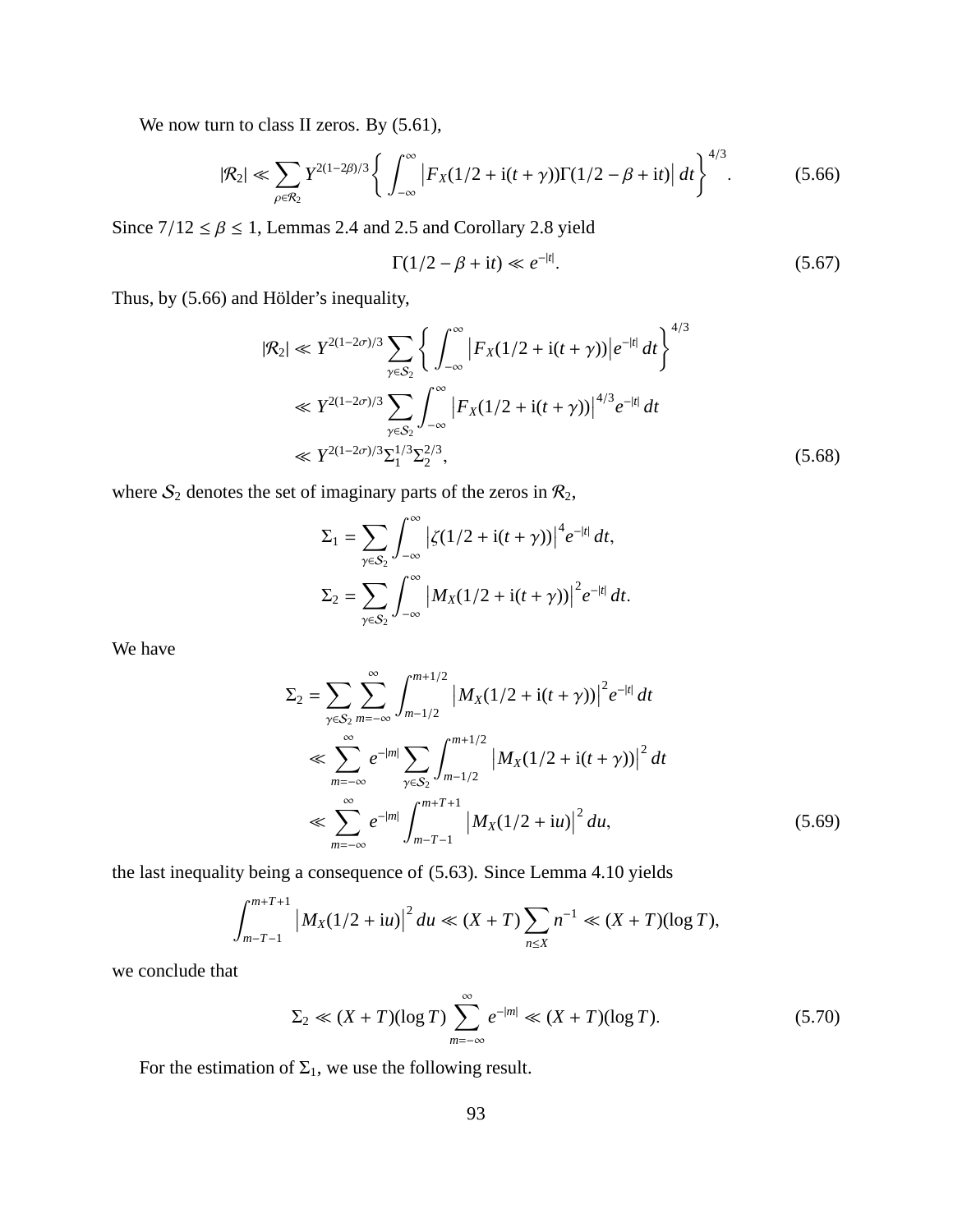**Theorem 5.9.** *Suppose that*  $T \geq 2$ *. Then* 

$$
\int_0^T \left| \zeta \left( \frac{1}{2} + it \right) \right|^4 dt \ll T (\log T)^4. \tag{5.71}
$$

*Proof.* See Ivić [31, Ch. 5], Montgomery [41, Ch. 10], or Titchmarsh [50,  $\S 7.5$  and  $\S 7.6$ ].

By a variant of (5.69),

$$
\Sigma_1 \ll \sum_{m=-\infty}^{\infty} e^{-|m|} \int_{-U(m)}^{U(m)} \left| \zeta(1/2 + iu) \right|^4 du,
$$

where  $U(m) = |m| + T + 1$ . Hence, we derive from (5.71) that

$$
\Sigma_1 \ll \sum_{m=-\infty}^{\infty} e^{-|m|} (T + |m|) (\log(T + |m|))^4 \ll T (\log T)^4.
$$
 (5.72)

Combining (5.68), (5.70), and (5.72), we obtain

$$
|\mathcal{R}_2| \ll Y^{2(1-2\sigma)/3} \left( X^{2/3} T^{1/3} + T \right) (\log T)^2. \tag{5.73}
$$

We now choose  $X = T$ , which is consistent with (5.59). Then, by (5.64), (5.65), and (5.73),

$$
N(\sigma, T) \ll (Y^{2-2\sigma} + T^{2-2\sigma} + Y^{2(1-2\sigma)/3}T + 1)(\log T)^{10}.
$$

Finally, we put  $Y = T^{3/(4-2\sigma)}$  (note that  $Y \geq T$ ) and obtain

$$
N(\sigma, T) \ll T^{3(1-\sigma)/(2-\sigma)} (\log T)^{10}.
$$

In particular, we have

$$
N(\sigma, T) \ll T^{2.4(1-\sigma)} (\log T)^{10}
$$
 whenever  $1/2 \le \sigma \le 3/4$ . (5.74)

### **5.5.4 The Halasz–Montgomery method ´**

We consider the Dirichlet polynomial

$$
D(s) = \sum_{N < n \leq 2N} a_n n^{-s},
$$

where  $a_n$  are complex numbers. Suppose that  $s_1, \ldots, s_R$ ,  $s_r = \sigma_r + i t_r$ , are complex numbers such that

$$
T_0 \le t_1 < t_2 < \dots < t_R \le T_0 + T, \qquad t_{r+1} - t_r \ge 1, \qquad \alpha \le \sigma_r \le 1,\tag{5.75}
$$

and

$$
|D(s_r)| \ge V \qquad \text{for all } r = 1, \dots, R. \tag{5.76}
$$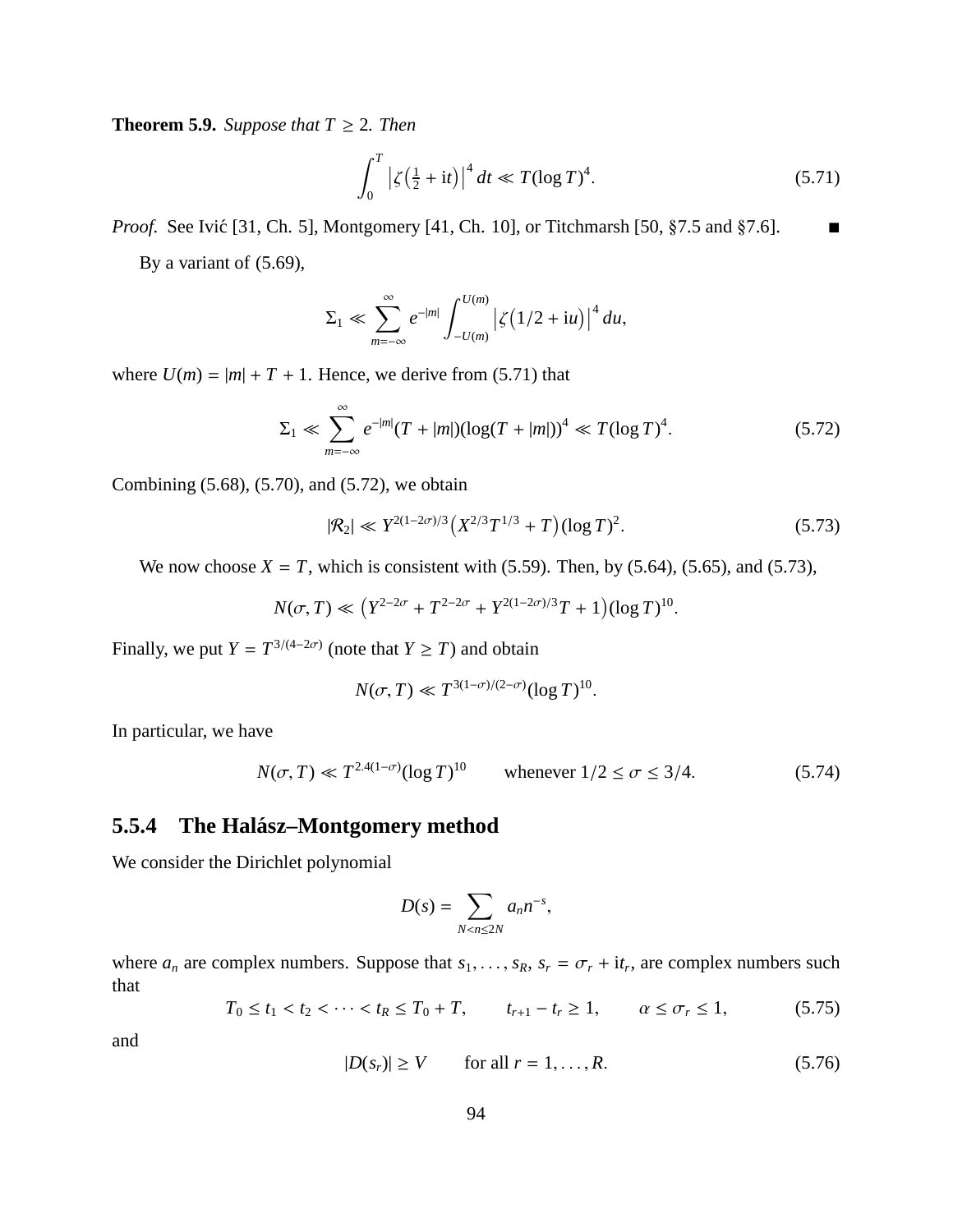We choose complex numbers  $b_1, \ldots, b_R$  such that  $|b_r| = 1$  and  $|D(s_r)| = b_r D(s_r)$ . Then

$$
\sum_{1 \leq r \leq R} |D(s_r)| = \sum_{1 \leq r \leq R} b_r \sum_{N < n \leq 2N} a_n n^{-s_r} = \sum_{N < n \leq 2N} a_n \sum_{1 \leq r \leq R} b_r n^{-s_r}
$$
\n
$$
\leq \left\{ \sum_{N < n \leq 2N} \left| \sum_{1 \leq r \leq R} b_r n^{-s_r} \right|^2 \right\}^{1/2} \left\{ \sum_{N < n \leq 2N} |a_n|^2 \right\}^{1/2}
$$
\n
$$
= \left\{ \sum_{N < n \leq 2N} \sum_{1 \leq r, q \leq R} b_r \bar{b}_q n^{-s_r - \bar{s}_q} \right\}^{1/2} \left\{ \sum_{N < n \leq 2N} |a_n|^2 \right\}^{1/2}
$$
\n
$$
\leq \left\{ \sum_{1 \leq r, q \leq R} |b_r \bar{b}_q| \sum_{N < n \leq 2N} n^{-s_r - \bar{s}_q} \right\}^{1/2} \left\{ \sum_{N < n \leq 2N} |a_n|^2 \right\}^{1/2}
$$
\n
$$
= \left\{ \sum_{1 \leq r, q \leq R} \left| \sum_{N < n \leq 2N} n^{-\sigma_r - \sigma_q + \mathrm{i} (t_q - t_r)} \right| \right\}^{1/2} \left\{ \sum_{N < n \leq 2N} |a_n|^2 \right\}^{1/2} . \tag{5.77}
$$

By partial summation, for some  $N < M \leq 2N$ ,

$$
\sum_{N < n \le 2N} n^{-\sigma_r - \sigma_q + \mathrm{i}(t_q - t_r)} \ll N^{-\sigma_r - \sigma_q} \left| \sum_{N < n \le M} n^{\mathrm{i}(t_q - t_r)} \right| \ll N^{-2\alpha} \left| \sum_{N < n \le M} n^{\mathrm{i}(t_q - t_r)} \right|. \tag{5.78}
$$

We deal with the sum over *n* by means of the following exponential sum estimate.

**Lemma 5.10.** *Suppose that*  $N \ge 2$ ,  $X > 0$ , and  $f : [N, 2N] \rightarrow \mathbb{R}$  *has two continuous derivatives that satisfy the conditions*

$$
X \ll |f'(x)| \ll X \qquad and \qquad XN^{-1} \ll |f''(x)| \ll XN^{-1}
$$

*for all*  $x \in [N, 2N]$ *. Then, for any interval*  $I \subseteq [N, 2N]$ *,* 

$$
\sum_{n \in I} e(f(n)) \ll (XN)^{1/2} + X^{-1}.
$$

When  $r \neq q$ , we apply the lemma with  $f(x) = \frac{1}{2q}$  $\frac{1}{2\pi}(t_q - t_r) \log x$ . We have  $X = |t_q - t_r| N^{-1}$ , so

$$
\sum_{N < n \le M} n^{\mathrm{i}(t_q - t_r)} = \sum_{N < n \le M} e(f(n)) \ll |t_q - t_r|^{1/2} + N|t_q - t_r|^{-1}.
$$

Because of (5.75), we can put this inequality in the form

$$
\sum_{N < n \le M} n^{\mathrm{i}(t_q - t_r)} \ll |t_q - t_r|^{1/2} + N(|t_q - t_r| + 1)^{-1},\tag{5.79}
$$

in which it is valid even when  $r = q$ . Inserting (5.79) into the right side of (5.78), we find that

$$
\sum_{N < n \le 2N} n^{-\sigma_r - \sigma_q + \mathrm{i}(t_q - t_r)} \ll N^{-2\alpha} T^{1/2} + N^{1-2\alpha} (|t_q - t_r| + 1)^{-1}.
$$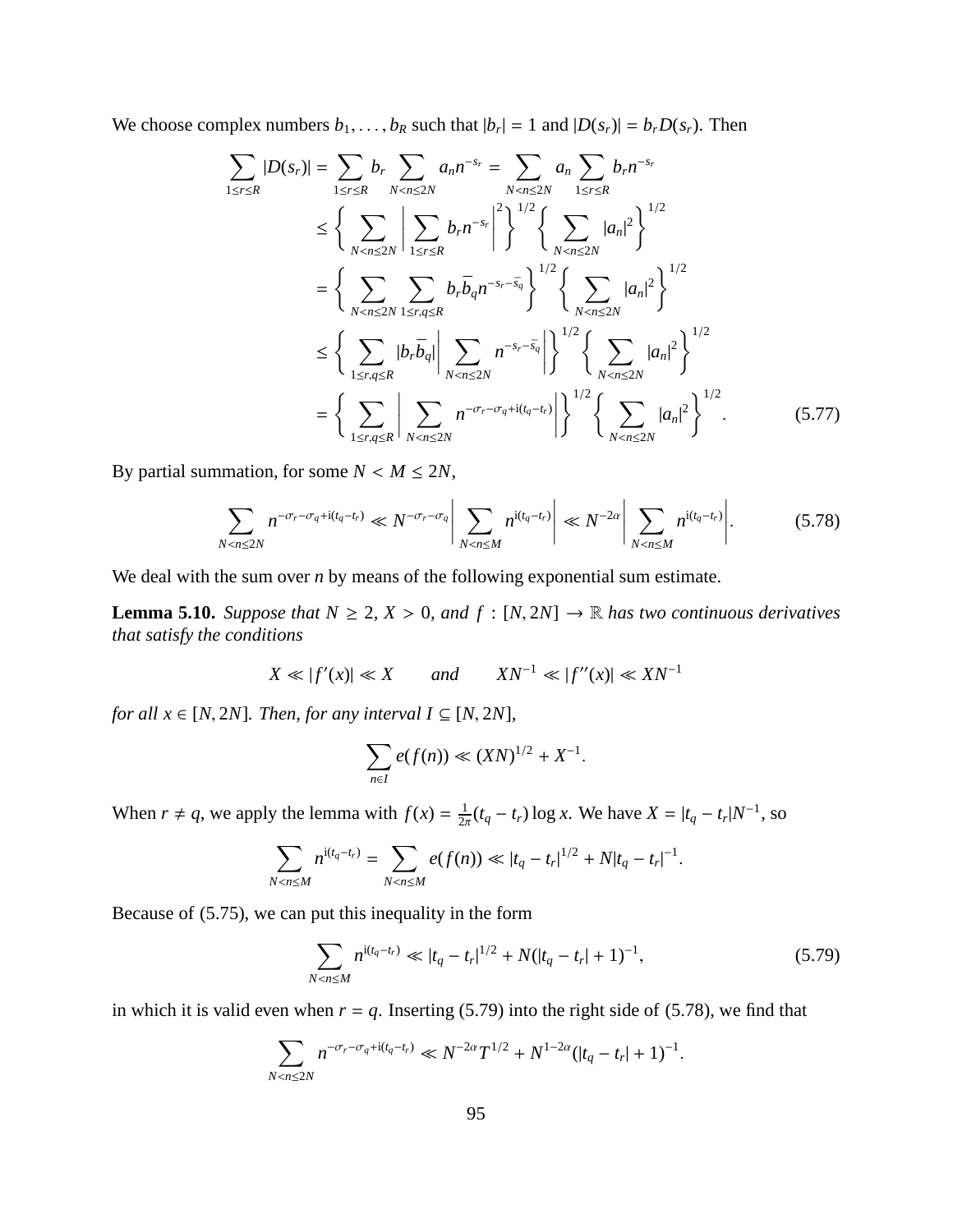Thus,

$$
\sum_{1 \le r, q \le R} \left| \sum_{N < n \le 2N} n^{-\sigma_r - \sigma_q + \mathrm{i}(t_q - t_r)} \right| \ll N^{1 - 2\alpha} \Sigma_3 + N^{-2\alpha} R^2 T^{1/2},\tag{5.80}
$$

where

$$
\Sigma_3 = \sum_{1 \le r, q \le R} (|t_r - t_q| + 1)^{-1} \le \sum_{1 \le r \le R} \sum_{|m| \le T} (|m| + 1)^{-1} \ll R(\log T). \tag{5.81}
$$

Combining (5.75)–(5.77), (5.80), and (5.81), we deduce that

$$
R^{2}V^{2} \ll \left(RN(\log T) + R^{2}T^{1/2}\right)N^{-2\alpha}G, \qquad G = \sum_{N < n \le 2N} |a_{n}|^{2}.\tag{5.82}
$$

Let  $T_1 = c_4 N^{4\alpha} V^4 G^{-2}$  for some sufficiently small constant  $c_4 > 0$ . When  $T \le T_1$ , (5.82) yields

$$
R \ll GN^{1-2\alpha}V^{-2}(\log T).
$$

When  $T \geq T_1$ , we first partition the interval  $[T_0, T_0 + T]$  into  $O(T/T_1 + 1)$  subintervals of length at most  $T_1$  and then bound the number of  $t_r$ 's in each subinterval using (5.82). We find that

$$
R \ll (T/T_1 + 1)GN^{1-2\alpha}V^{-2}(\log T) \ll (GN^{1-2\alpha}V^{-2} + G^3TN^{1-6\alpha}V^{-6})(\log T). \tag{5.83}
$$

# **5.5.5 Huxley's density theorem:**  $3/4 \le \sigma \le 1$

In §5.5.3, we estimated  $|R_1|$  and  $|R_2|$  using the large sieve and Theorem 5.9. In this section we derive alternative bounds for  $|R_1|$  and  $|R_2|$  using the Halász–Montgomery large value method. To bound  $|R_1|$  we apply the Halász–Montgomery method to the Dirichlet polynomial on the right side of (5.62). By (5.83) with  $V = (\log T)^{-1}$  and  $\alpha = \sigma$ ,

$$
|\mathcal{R}_1| \ll \left(GN^{1-2\sigma} + G^3TN^{1-6\sigma}\right)(\log T)^{c_5},
$$

where

$$
G \leq \sum_{N < n \leq N_1} |a_n|^2 \ll \sum_{n \leq 2N} d(n)^2 \ll N(\log N)^3.
$$

Hence, when  $2/3 \le \sigma \le 1$ ,

$$
|\mathcal{R}_1| \ll \left(Y^{2-2\sigma} + TX^{4-6\sigma}\right) (\log T)^{c_6}.\tag{5.84}
$$

We now proceed with the estimation of  $|\mathcal{R}_2|$ . By (5.61) and (5.67), a class II zero  $\rho = \beta + i\gamma$ satisfies the inequality

$$
\int_{-10\log T}^{10\log T} |F_X(1/2 + i(t + \gamma))| dt \gg Y^{\sigma - 1/2}.
$$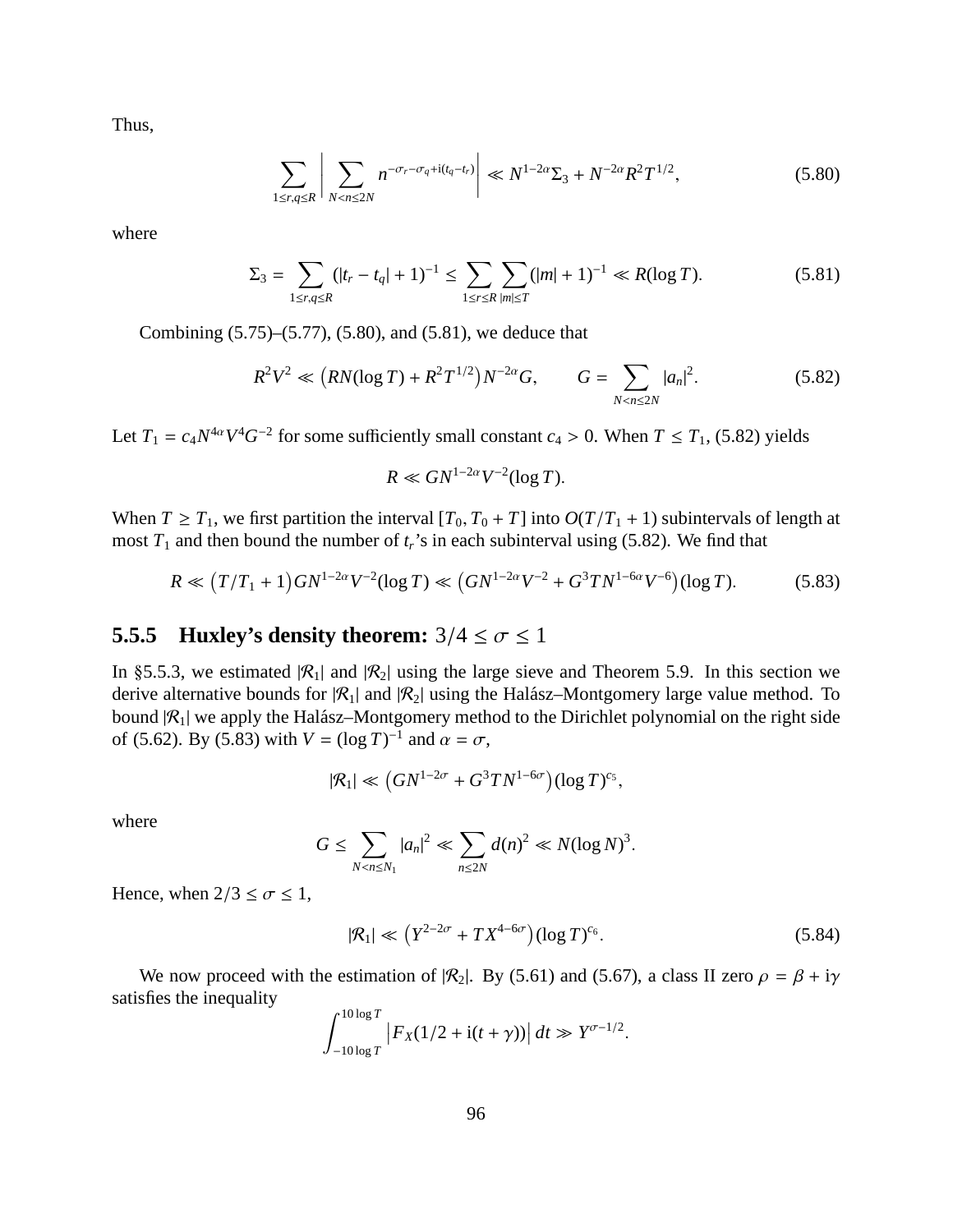Let *U* be a parameter to be chosen later. We partition  $\mathcal{R}_2$  into two subsets: the set  $\mathcal{R}_{2,1}$  of zeros  $\rho \in \mathcal{R}_2$  such that

$$
\left| M_X(1/2 + i(t + \gamma)) \right| \le U^{-1} Y^{\sigma - 1/2}
$$

for all *t* with  $|t| \le 10 \log T$ ; and the set  $\mathcal{R}_{2,2}$  of the remaining zeros. For zeros  $\rho \in \mathcal{R}_{2,1}$ , we have

$$
U \ll \int_{-10\log T}^{10\log T} \left| \zeta(1/2 + i(t + \gamma)) \right| dt,
$$

whence

$$
U^4 \ll \left\{ \int_{-10\log T}^{10\log T} \left| \zeta(1/2 + i(t + \gamma)) \right| dt \right\}^4 \ll (\log T)^3 \int_{-10\log T}^{10\log T} \left| \zeta(1/2 + i(t + \gamma)) \right|^4 dt.
$$

Thus,

$$
|\mathcal{R}_{2,1}| \ll U^{-4} (\log T)^3 \sum_{\rho \in \mathcal{R}_{2,2}} \int_{-10 \log T}^{10 \log T} |\zeta(1/2 + i(t + \gamma))|^4 dt
$$
  

$$
\ll U^{-4} (\log T)^3 \int_{-2T}^{2T} |\zeta(1/2 + iu)|^4 \left\{ \sum_{\substack{\rho \in \mathcal{R}_{2,1} \\ |\gamma - u| \le 10 \log T}} 1 \right\} du
$$
  

$$
\ll U^{-4} (\log T)^5 \int_{-2T}^{2T} |\zeta(1/2 + iu)|^4 du.
$$

Using Theorem 5.9, we obtain

$$
|\mathcal{R}_{2,1}| \ll TU^{-4} (\log T)^9. \tag{5.85}
$$

If  $\rho$  is a zero in  $\mathcal{R}_{2,2}$ , there exists a real number  $t_{\gamma}$ ,  $|t_{\gamma} - \gamma| \le 10 \log T$ , such that

$$
\left| M_X(1/2 + it_\gamma) \right| \ge U^{-1} Y^{\sigma - 1/2}.
$$

We partition the interval [1, *X*] into  $O(\log X)$  subintervals [*N*, *N*<sub>1</sub>],  $N_1 < 2N$ , some of which must satisfy

$$
\left| \sum_{N < n \le N_1} \mu(n) n^{-1/2 - it_\gamma} \right| \gg U^{-1} Y^{\sigma - 1/2} (\log X)^{-1} . \tag{5.86}
$$

Let  $S(N)$  denote the subset of  $\mathcal{R}_{2,1}$  containing those zeros  $\rho$  for which (5.86) holds. Then

$$
|\mathcal{R}_{2,2}| \ll |\mathcal{S}(N)|(\log T) \tag{5.87}
$$

for some *N*,  $1 \le N \le X$ . By (5.83) with  $\alpha = 1/2$  and  $V = U^{-1}Y^{\sigma-1/2}(\log T)^{-1}$ ,

$$
|S(N)| \ll \left( NV^{-2} + NTV^{-6} \right) \log T. \tag{5.88}
$$

From (5.85), (5.87), and (5.88),

$$
|\mathcal{R}_2| \ll (TU^{-4} + XY^{1-2\sigma}U^2 + TXY^{3-6\sigma}U^6)(\log T)^{c_7}.
$$
 (5.89)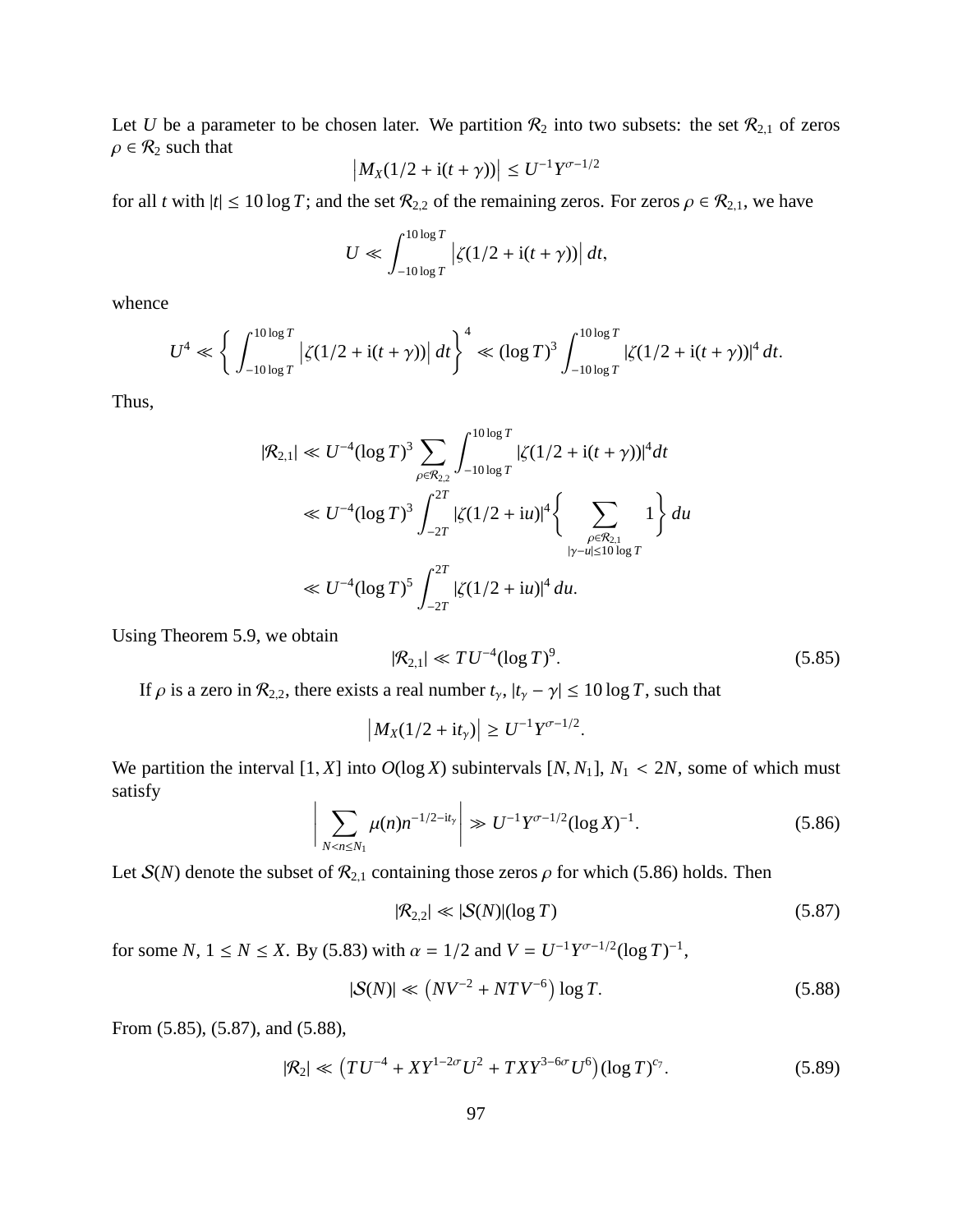Upon choosing

$$
U = \left( X^{-1} Y^{-3(1-2\sigma)} \right)^{1/10},
$$

(5.89) becomes

$$
|\mathcal{R}_2| \ll (TX^{2/5}Y^{6(1-2\sigma)/5} + X^{4/5}Y^{2(1-2\sigma)/5})(\log T)^{c_7}
$$

Combining this inequality with (5.64) and (5.84), we find that

$$
N(\sigma, T) \ll \left(Y^{2-2\sigma} + TX^{4-6\sigma} + TX^{2/5}Y^{6(1-2\sigma)/5} + X^{4/5}Y^{2(1-2\sigma)/5}\right) (\log T)^{c_8}.
$$
 (5.90)

,

Under the assumption that

$$
X^2 Y^{4(2\sigma-1)} \leq T^5
$$

the third term on the right side of (5.90) dominates the fourth, and so

$$
N(\sigma, T) \ll (Y^{2-2\sigma} + TX^{4-6\sigma} + TX^{2/5}Y^{6(1-2\sigma)/5})(\log T)^{c_8}.
$$

Setting

$$
X = Y^{(2\sigma - 1)/(5\sigma - 3)},
$$

we derive

$$
N(\sigma, T) \ll \left(Y^{2-2\sigma} + TY^{(4-6\sigma)(2\sigma-1)/(5\sigma-3)}\right) (\log T)^{c_8},\tag{5.91}
$$

provided that

$$
Y \le T^{\frac{1}{2}(5\sigma - 3)/(2\sigma - 1)^2}.
$$
\n(5.92)

.

Finally, we take

$$
Y = T^{\frac{1}{2}(5\sigma - 3)/(\sigma^2 + \sigma - 1)},
$$

which satisfies (5.92) for  $2/3 \le \sigma \le 1$  and turns the bound (5.91) into

$$
N(\sigma, T) \ll T^{(5\sigma - 3)(1-\sigma)/(\sigma^2 + \sigma - 1)} (\log T)^{c_8}.
$$

In particular,

$$
N(\sigma, T) \ll T^{2.4(1-\sigma)} (\log T)^{c_8} \qquad \text{whenever } 3/4 \le \sigma \le 1.
$$

Together with  $(5.74)$ , this completes the proof of Huxley's theorem.

# **5.6 Primes in almost all short intervals**

In this section, we use Huxley's density theorem (Theorem 5.8) to prove the following result.

**Theorem 7.** *Let*  $\mathcal{E}(X, \delta)$  *denote the set of real numbers*  $x \in [X, 2X]$  *such that* 

$$
\left|\psi(x) - \psi(x - \delta x) - \delta x\right| \ge \delta x (\log x)^{-1}.\tag{5.93}
$$

*Suppose that*  $\epsilon > 0$  *and*  $A > 0$  *are fixed,*  $X \ge X_0(\epsilon, A)$ *, and*  $X^{-5/6+\epsilon} \le \delta \le 1$ *. Then* 

 $|\mathcal{E}(X,\delta)| \ll_A X(\log X)^{-A},$ 

*the left side representing the Lebesgue measure of*  $\mathcal{E}(X, \delta)$ *.*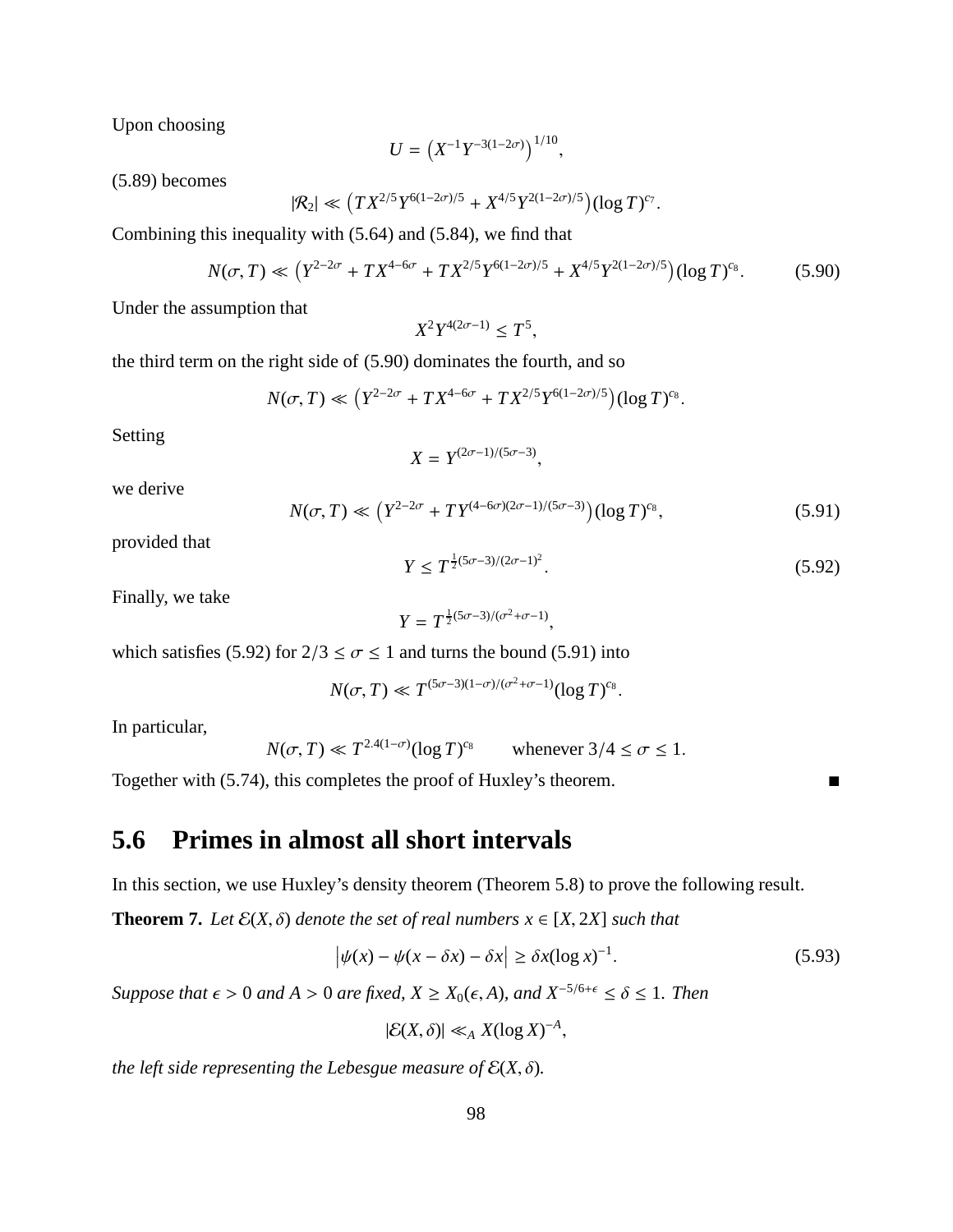*Proof.* We have

$$
|\mathcal{E}(X,\delta)| \ll (\delta X)^{-2} (\log X)^2 \int_X^{2X} \left| \psi(x) - \psi(x - \delta x) - \delta x \right|^2 dx,
$$

so it suffices to show that

$$
\int_{X}^{2X} |\psi(x) - \psi(x - \delta x) - \delta x|^2 dx \ll \delta^2 X^3 (\log X)^{-A-2}.
$$
 (5.94)

By Theorem 2.22 with  $T = X^{5/6 - \epsilon/2}$ ,

$$
\psi(x) - \psi(x - \delta x) - \delta x = \sum_{|\text{Im}\,\rho| \le T} \frac{x^{\rho} - (x - \delta x)^{\rho}}{\rho} + O\big(X^{1/6 + \epsilon/2}(\log X)^2\big)
$$

$$
= \sum_{|\text{Im}\,\rho| \le T} x^{\rho} \omega(\rho) + O\big(X^{1/6 + 2\epsilon/3}\big), \qquad \omega(\rho) = \int_{1-\delta}^{1} u^{\rho-1} du.
$$

Hence,

$$
\int_{X}^{2X} \left| \psi(x) - \psi(x - \delta x) - \delta x \right|^2 dx \ll \int_{X}^{2X} \left| \sum_{|\text{Im}\rho| \le T} x^{\rho} \omega(\rho) \right|^2 dx + \delta^2 X^{3 - \epsilon/2}.
$$
 (5.95)

Upon noting that  $|\omega(\rho)| \le \delta$ , we obtain

$$
\int_{X}^{2X} \bigg| \sum_{|\text{Im}\rho| \le T} x^{\rho} \omega(\rho) \bigg|^{2} dx = \sum_{|\text{Im}\rho_{1}| \le T} \sum_{|\text{Im}\rho_{2}| \le T} \omega(\rho_{1}) \overline{\omega(\rho_{2})} \int_{X}^{2X} x^{\rho_{1} + \bar{\rho}_{2}} dx
$$
  

$$
\ll \delta^{2} \sum_{|\text{Im}\rho_{1}| \le T} \sum_{|\text{Im}\rho_{2}| \le T} \bigg| \int_{X}^{2X} x^{\rho_{1} + \bar{\rho}_{2}} dx \bigg|.
$$
 (5.96)

We now appeal to the inequality

$$
\int_{X}^{2X} x^{\beta_1+\beta_2+i(\gamma_1-\gamma_2)} dx \ll \frac{X^{\beta_1+\beta_2+1}}{|\gamma_1-\gamma_2|+1},
$$

which follows by partial integration. Using this to bound the right side of (5.96), we get

$$
\int_{X}^{2X} \left| \sum_{|\text{Im}\rho| \le T} x^{\rho} \omega(\rho) \right|^{2} dx \ll \delta^{2} \sum_{|\gamma_{1}| \le T} \sum_{|\gamma_{2}| \le T} \frac{X^{\beta_{1} + \beta_{2} + 1}}{|\gamma_{1} - \gamma_{2}| + 1}
$$
  

$$
\ll \delta^{2} \sum_{|\gamma_{1}| \le T} \sum_{|\gamma_{2}| \le T} \frac{X^{2\beta_{1} + 1}}{|\gamma_{1} - \gamma_{2}| + 1} \ll \delta^{2} (\log T) \sum_{|\gamma| \le T} X^{2\beta + 1}.
$$
 (5.97)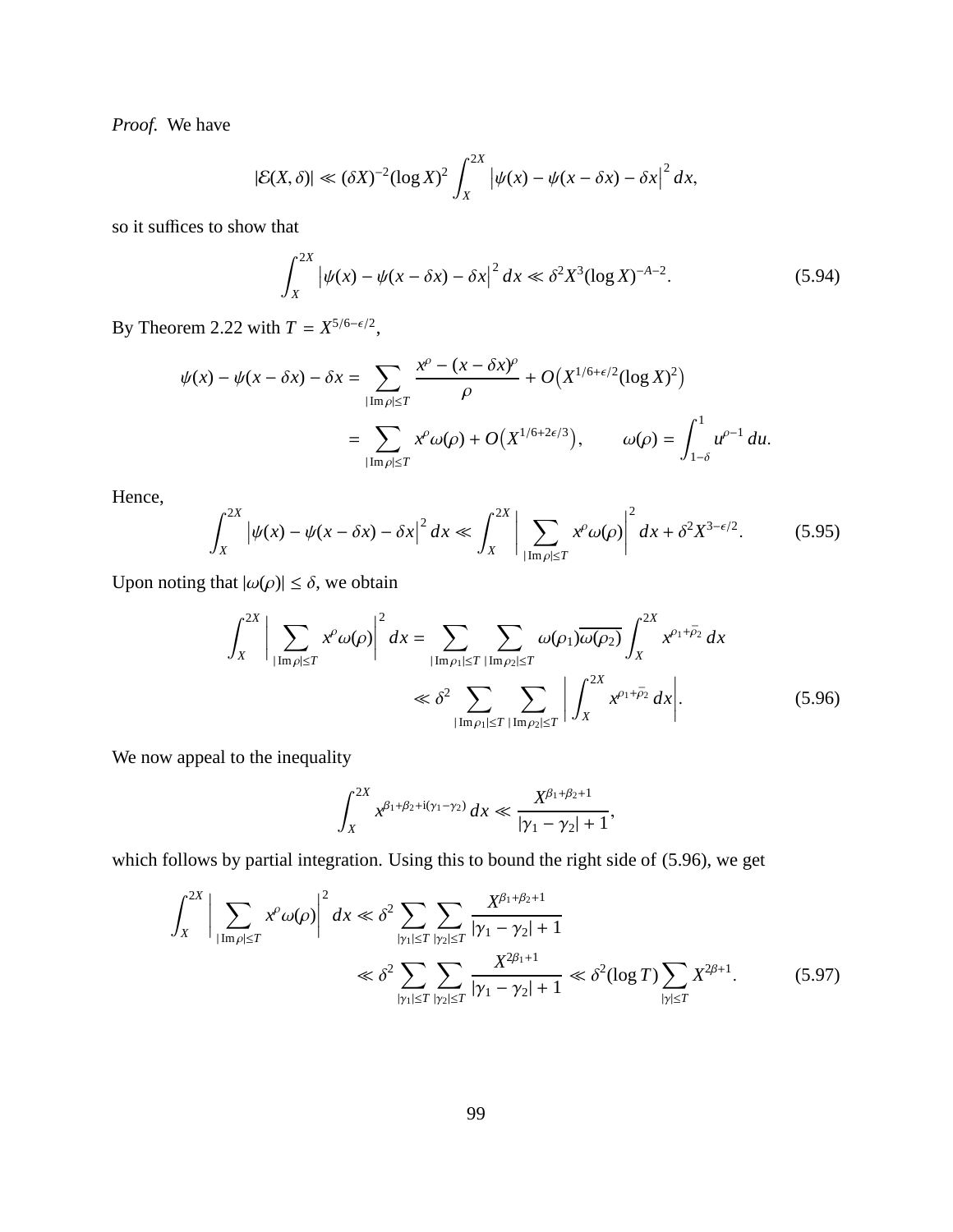We now write  $\theta(T) = (\log T)^{-3/4}$ . By Theorems 5.7 and 5.8 and (5.50),

$$
\sum_{|\gamma| \le T} X^{2\beta+1} = -\int_0^{1-\theta(T)} X^{2\sigma+1} dN(\sigma, T)
$$
  
\n
$$
\ll XN(0, T) + (\log X) \int_0^{1-\theta(T)} X^{2\sigma+1} N(\sigma, T) d\sigma
$$
  
\n
$$
\ll XT(\log T) + (\log X)^{c_2+1} \int_0^{1-\theta(T)} X^{2\sigma+1} T^{2.4(1-\sigma)} d\sigma
$$
  
\n
$$
\ll X^{3-\epsilon\theta(T)}(\log X)^{c_2+1} \ll X^3(\log X)^{-A-3}.
$$
 (5.98)

The desired bound  $(5.94)$  follows from  $(5.95)$ ,  $(5.97)$ , and  $(5.98)$ .

# **5.7 The linear sieve**

This section is a (very) brief introduction to sieve methods, without proofs and in the special case of a "linear sieve".

#### **5.7.1 The fundamental problem of sieve theory**

Let  $\mathcal A$  be a finite integer sequence. We will be concerned with the existence of elements of  $\mathcal A$  that are primes or, more generally, *almost primes P<sup>r</sup>* , that is, integers having at most *r* prime divisors, counted according to multiplicity. We consider a set of prime numbers  $\mathcal{P}$  and a real parameter  $z \geq 2$  and define the *sifting function* 

$$
S(\mathcal{A}, \mathfrak{P}, z) = #\Big\{a \in \mathcal{A} \ : \ (a, P(z)) = 1\Big\}, \qquad P(z) = \prod_{\substack{p < z \\ p \in \mathfrak{P}}} p. \tag{5.99}
$$

In applications, the set  $\mathfrak P$  is usually taken to be the set of possible prime divisors of the elements of  $\mathcal{A}$ , so the sifting function (5.99) counts the elements of  $\mathcal{A}$  free of prime divisors  $p < z$ .

For our first attempt at bounding  $S(\mathcal{A}, \mathcal{B}, z)$ , we recall Lemma 1.2. It yields

$$
S(\mathcal{A}, \mathfrak{P}, z) = \sum_{a \in \mathcal{A}} \sum_{d|(a, P(z))} \mu(d) = \sum_{d|P(z)} \mu(d)|\mathcal{A}_d|,
$$
(5.100)

where

$$
|\mathcal{A}_d| = #\big\{a \in \mathcal{A} \; : \; a \equiv 0 \; (\text{mod } d)\big\}.
$$

To this end, we suppose that there exist a (large) quantity *X* and a multiplicative function  $\omega(d)$ such that  $|\mathcal{A}_d|$  can be approximated by  $X\omega(d)/d$ , and we write  $r(\mathcal{A}, d)$  for the remainder in this approximation:

$$
|\mathcal{A}_d| = X \frac{\omega(d)}{d} + r(\mathcal{A}, d). \tag{5.101}
$$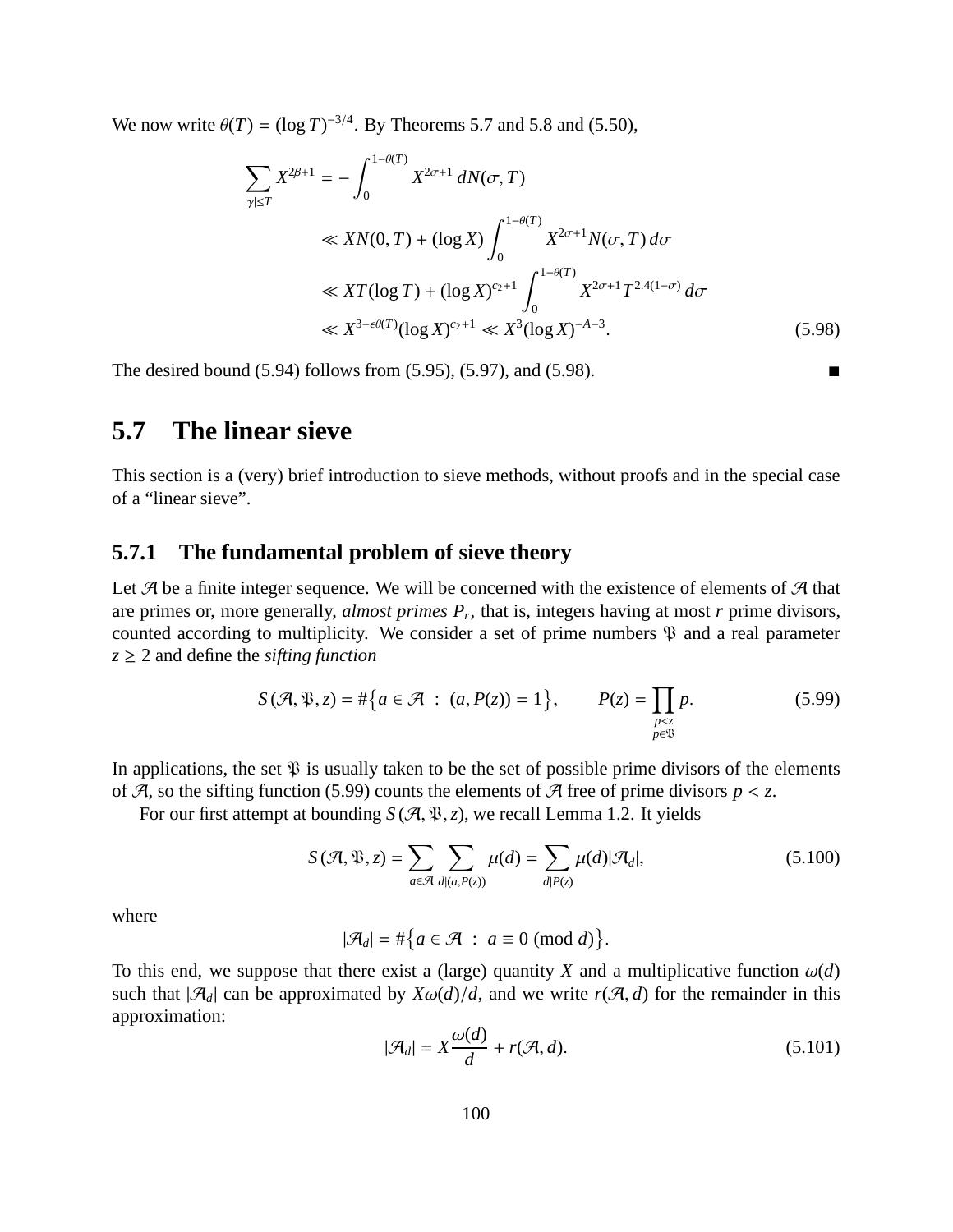We expect  $r(\mathcal{A}, d)$  to be 'small', at least in some average sense over *d*. Substituting (5.101) into the right side of (5.100), we find that

ω(*d*)

$$
S(\mathcal{A}, \mathfrak{P}, z) = XV(z) + R(\mathcal{A}, z), \qquad (5.102)
$$

where

$$
V(z) = \sum_{d|P(z)} \mu(d) \frac{\omega(d)}{d}, \qquad R(\mathcal{A}, z) = \sum_{d|P(z)} \mu(d)r(\mathcal{A}, d). \tag{5.103}
$$

We would like to believe that, under 'ideal circumstances',  $(5.103)$  is an asymptotic formula for the sifting function  $S(\mathcal{A}, \mathcal{B}, z)$ ,  $XV(z)$  being the main term and  $R(\mathcal{A}, z)$  the error term. However, such expectations turn out to be unrealistic (see Exercise 10). Therefore, we need to adjust our strategy.

Let  $D > 0$  be a parameter to be chosen later in terms of *X*. Suppose that  $\Lambda^+(d)$  and  $\Lambda^-(d)$  are real-valued functions supported on the squarefree integers *d* such that

$$
|\Lambda^{\pm}(d)| \le 1 \qquad \text{and} \qquad \Lambda^{\pm}(d) = 0 \quad \text{for } d \ge D. \tag{5.104}
$$

Furthermore, suppose that

$$
\sum_{d|n} \Lambda^{-}(d) \le \sum_{d|n} \mu(d) \le \sum_{d|n} \Lambda^{+}(d) \qquad \text{for all } n \in \mathcal{A}.
$$
 (5.105)

Using  $(5.100)$ ,  $(5.101)$ , and the left inequality in  $(5.105)$ , we obtain

$$
S(\mathcal{A}, \mathfrak{P}, z) \ge \sum_{a \in \mathcal{A}} \sum_{d | (a, P(z))} \Lambda^{-}(d) = \sum_{d | P(z)} \Lambda^{-}(d) | \mathcal{A}_d |
$$
  
= 
$$
\sum_{d | P(z)} \Lambda^{-}(d) \left( X \frac{\omega(d)}{d} + r(\mathcal{A}, d) \right) \ge X \mathcal{M}^{-} - \mathcal{R},
$$

where

$$
\mathcal{M}^{\pm} = \sum_{d|P(z)} \Lambda^{\pm}(d) \frac{\omega(d)}{d}, \qquad \mathcal{R} = \sum_{\substack{d|P(z) \\ d < D}} |r(\mathcal{A}, d)|. \tag{5.106}
$$

In a similar fashion, we can use the right inequality in (5.105) to estimate the sifting function from above. That is, we have

$$
XM^{-} - \mathcal{R} \le S(\mathcal{A}, \mathfrak{P}, z) \le KM^{+} + \mathcal{R}.
$$
 (5.107)

We are now in a position to overcome the difficulty caused by the "error term" in  $(5.100)$ . The sum R is similar to the error term  $R(\mathcal{A}, z)$  defined in (5.101), but unlike  $R(\mathcal{A}, z)$  we can use the parameter  $D$  to control the number of terms in  $R$ . Thus, our general strategy will be to construct functions  $\Lambda^{\pm}(d)$  which satisfy (5.104) and (5.105) and for which the sums  $\mathcal{M}^{\pm}$  are of the same order as the sum  $V(z)$  defined in (5.102). There are various constructions of such functions  $\Lambda^{\pm}(d)$ . We will simply state one of the modern sieves in a form suitable for application in §5.8.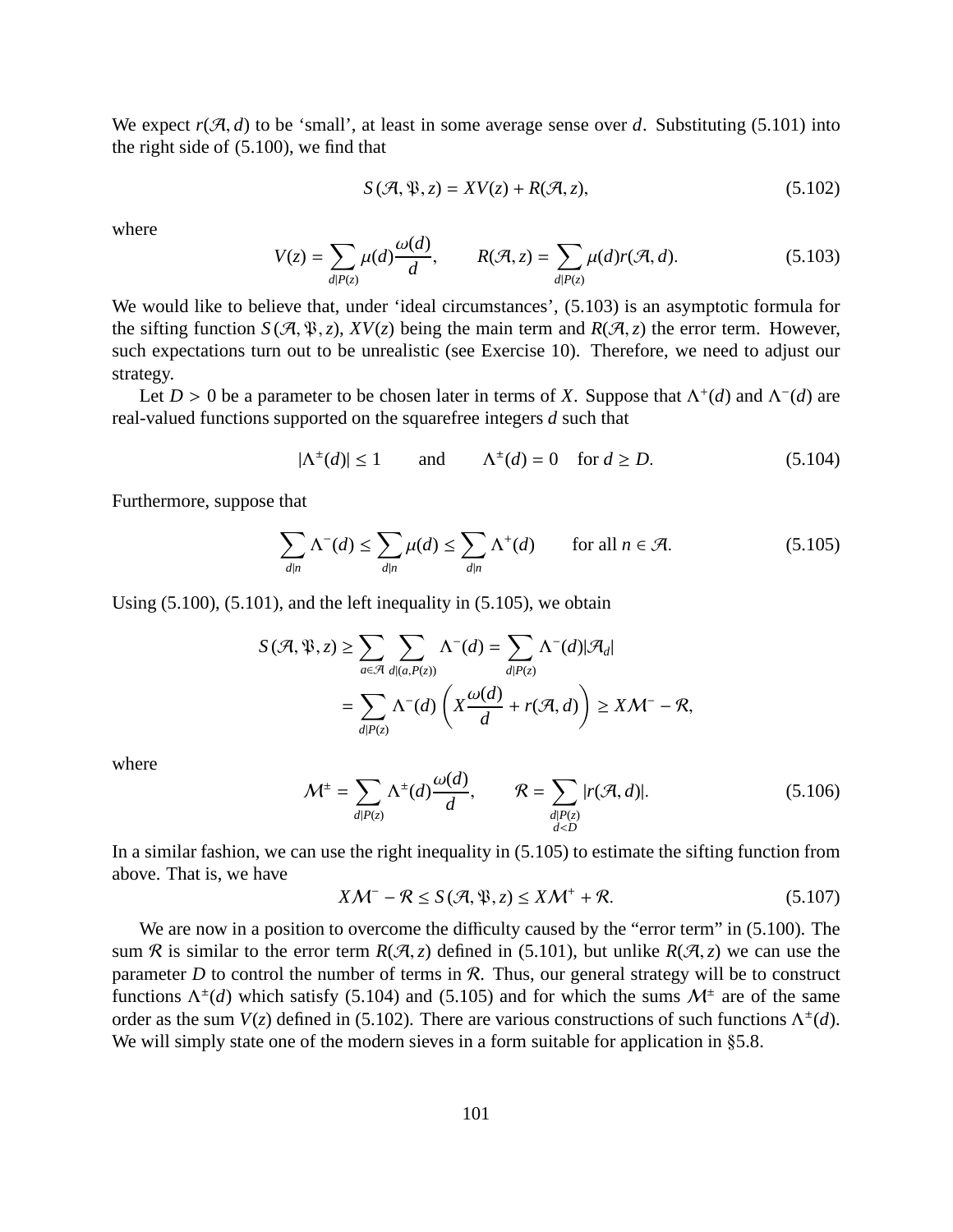#### **5.7.2 The Rosser–Iwaniec sieve**

The basic form of this sieve method appeared for the first time in an unpublished manuscript by Rosser, and the full-fledged version was developed independently by Iwaniec [32, 33]. Suppose that the multiplicative function  $\omega(d)$  in (5.101) satisfies the condition

$$
\prod_{w_1 \le p < w_2} \left( 1 - \frac{\omega(p)}{p} \right)^{-1} \le \left( \frac{\log w_2}{\log w_1} \right)^k \left( 1 + \frac{K}{\log w_1} \right) \quad (2 \le w_1 < w_2), \tag{5.108}
$$

where  $\kappa > 0$  is an absolute constant known as the *sieve dimension* and  $K > 0$  is independent of *w*<sub>1</sub> and *w*<sub>2</sub>. This inequality is usually interpreted as an average bound for the values taken by  $\omega(p)$ when *p* is prime, since it is consistent with the inequality  $\omega(p) \leq \kappa$ . In the applications we are interested in, (5.108) holds with  $\kappa = 1$ , so we will state the Rosser–Iwaniec sieve in this special case: this is the so-called the *linear sieve*.

Suppose that  $\omega(p)$  satisfies (5.108) with  $\kappa = 1$  and that

$$
0 < \omega(p) < p \quad \text{when } p \in \mathfrak{P} \qquad \text{and} \qquad \omega(p) = 0 \quad \text{when } p \notin \mathfrak{P}. \tag{5.109}
$$

We put  $\Lambda^{\pm}(1) = 1$  and  $\Lambda^{\pm}(d) = 0$  if *d* is not squarefree. If  $d > 1$  is squarefree and has prime decomposition  $d = p_1 \cdots p_r, p_1 > p_2 > \cdots > p_r$ , we define

$$
\Lambda^{+}(d) = \begin{cases}\n(-1)^{r} & \text{if } p_1 \cdots p_{2l} p_{2l+1}^3 < D \text{ whenever } 0 \le l \le (r-1)/2, \\
0 & \text{otherwise,} \n\end{cases} \tag{5.110}
$$

$$
\Lambda^{-}(d) = \begin{cases}\n(-1)^{r} & \text{if } p_1 \cdots p_{2l-1} p_{2l}^3 < D \text{ whenever } 1 \le l \le r/2, \\
0 & \text{otherwise.}\n\end{cases} \tag{5.111}
$$

It can be shown (see Greaves' book [18] or Iwaniec's original paper [33]) that these two functions satisfy conditions (5.104) and (5.105). Furthermore, if the quantities  $\mathcal{M}^{\pm}$  are defined by (5.106) with  $\Lambda^{\pm}(d)$  given by (5.110) and (5.111), we have

$$
V(z) \le M^+ \le V(z) \left( F(s) + O\big(e^{-s} (\log D)^{-1/3}\big) \right) \qquad \text{for } s \ge 1,
$$
 (5.112)

$$
V(z) \ge M^{-} \ge V(z) \left( f(s) + O\big(e^{-s} (\log D)^{-1/3}\big) \right) \qquad \text{for } s \ge 2,
$$
 (5.113)

where  $s = \log D / \log z$  and the functions  $f(s)$  and  $F(s)$  are the continuous solutions of the following system of differential delay equations:

*f*(*s*) = 0 if 0 < *s* ≤ 2, *F*(*s*) = 2*e* γ *s* −1 if 0 < *s* ≤ 3, (*s f*(*s*))<sup>0</sup> = *F*(*s* − 1) if *s* > 2, (*sF*(*s*))<sup>0</sup> = *f*(*s* − 1) if *s* > 3.

Here  $\gamma$  is Euler's constant. The analysis of this system reveals that the function  $F(s)$  is strictly decreasing for  $s > 0$ , that the function  $f(s)$  is strictly increasing for  $s > 2$ , and that

$$
0 < f(s) < 1 < F(s) \qquad \text{for } s > 2. \tag{5.114}
$$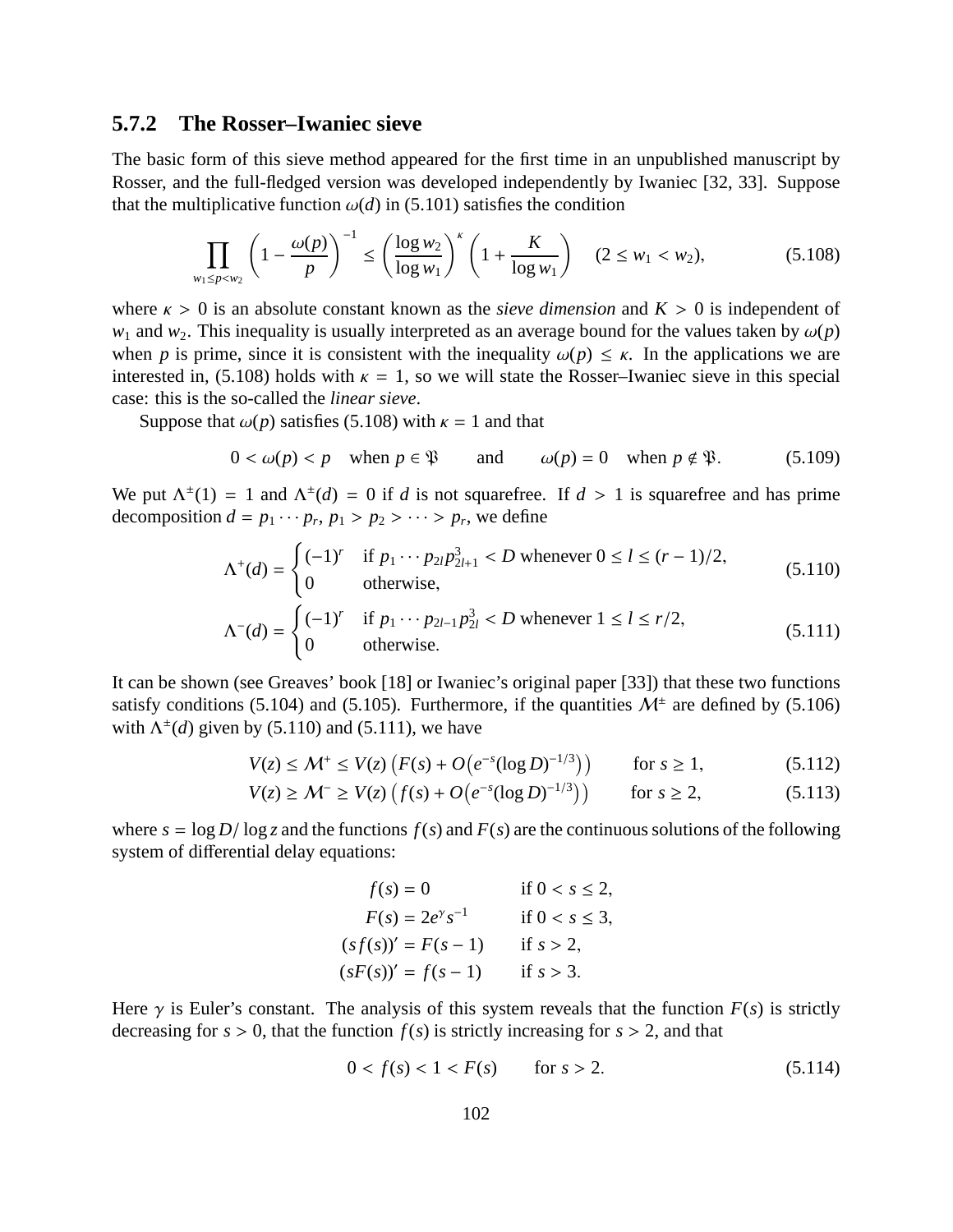Furthermore, both functions are very close to 1 for large *s*: they satisfy

$$
F(s), f(s) = 1 + O(s^{-s})
$$
 as  $s \to \infty$ . (5.115)

Substituting  $(5.112)$  and  $(5.113)$  into  $(5.107)$ , we obtain

$$
S(\mathcal{A}, \mathfrak{P}, z) \leq XV(z) \left( F(s) + O\big( (\log D)^{-1/3} \big) \right) + \mathcal{R} \qquad \text{for } s \geq 1,
$$
 (5.116)

$$
S(\mathcal{A}, \mathfrak{P}, z) \geq XV(z) \left( f(s) + O\big((\log D)^{-1/3}\big) \right) - \mathcal{R} \qquad \text{for } s \geq 2. \tag{5.117}
$$

#### **5.7.3 Two applications**

**Example 5.7.1.** Suppose that  $2 \le y \le x$ , where *x* is a (large) real number. We choose  $\mathcal{A}$  to be the sequence of integers  $n \in (x - y, x]$  and  $\mathfrak{P}$  to be the set of all primes. Then

$$
|\mathcal{A}_d| = \sum_{x-y < md \leq x} 1 = \left[\frac{x}{d}\right] - \left[\frac{x-y}{d}\right] = \frac{y}{d} - \left\{\frac{x}{d}\right\} + \left\{\frac{x-y}{d}\right\},
$$

so (5.101) holds with

$$
X = y
$$
,  $\omega(d) = 1$ , and  $r(\mathcal{A}, d) = -\left\{\frac{x}{d}\right\} + \left\{\frac{x - y}{d}\right\}$ ,

and in (5.117), one has

$$
XV(z) = y \prod_{p < z} \left(1 - p^{-1}\right) \gg y(\log z)^{-1} \qquad \text{and} \qquad \mathcal{R} \ll D.
$$

Hence, combining (5.114) and (5.117), we obtain

$$
S(\mathcal{A}, \mathfrak{P}, z) \gg y(\log x)^{-1},\tag{5.118}
$$

provided that

 $D \le y^{1-\epsilon}$  and  $z \le D^{1/2-\epsilon}$ 

for some fixed  $\epsilon > 0$ .

Choosing  $y = x^{\theta}$ ,  $D = y^{1-\epsilon}$ , and  $z = D^{1/2-\epsilon}$ , we find that there are  $\gg y(\log x)^{-1}$  integers  $n \in (x - x^{\theta}, x]$  that have no prime divisor smaller than  $x^{\theta/2-2\epsilon}$ . Since the numbers in question do not exceed *x*, each of the elements of A counted on the left side of (5.118) has at most  $2/\theta$  prime divisors. In particular, we are able to conclude that:

*For sufficiently large x, the interval*  $(x - x^{1/2}, x]$  *contains a P<sub>4</sub>-number.* 

Note that in this case we just miss to show the existence of  $P_3$ -numbers in  $(x - x^{1/2}, x]$ . If we increase the length of the intervals just slightly, we obtain:

*For*  $\delta > 0$  *and*  $x \ge x_0(\delta)$ *, the interval*  $(x - x^{1/2+\delta}, x]$  *contains a P<sub>3</sub>-number.* 

 $\blacksquare$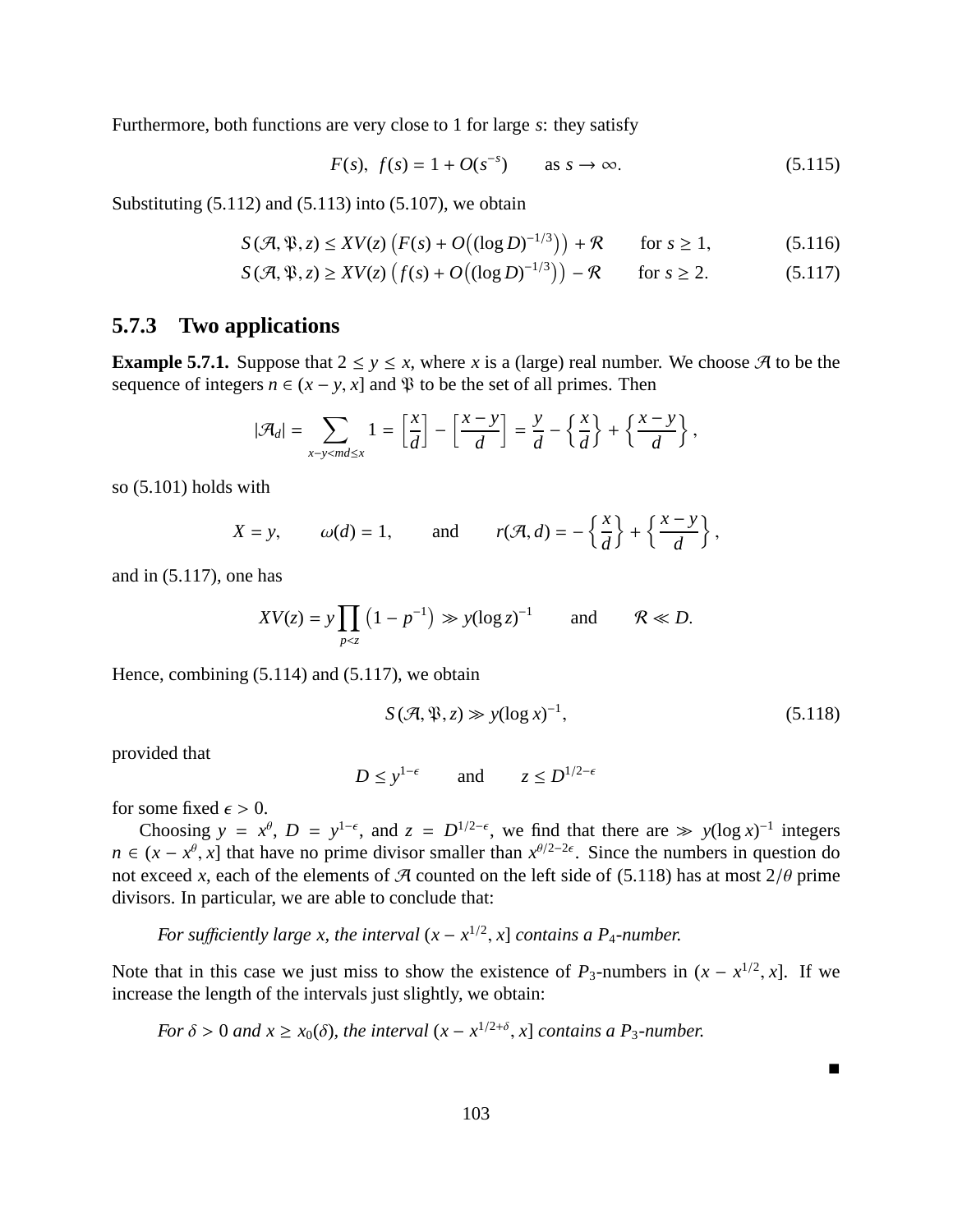**Example 5.7.2.** Suppose that *n* is a (large) even integer and set

$$
\mathcal{A} = \{n-p \; : \; 2 < p < n\} \qquad \text{and} \qquad \mathfrak{P} = \{p \; : \; p \nmid n\}.
$$

Then (5.101) is expected to hold with

$$
X = \text{Li } n
$$
 and  $\omega(d) = \begin{cases} d/\phi(d) & \text{if } (d, n) = 1, \\ 0 & \text{otherwise.} \end{cases}$ 

The main term in (5.117) is

$$
XV(z) = (\text{Li } n) \prod_{\substack{p < z \\ p \nmid n}} \left( 1 - (p - 1)^{-1} \right) \gg (\text{Li } n)(\log z)^{-1},\tag{5.119}
$$

and the error term  $\mathcal R$  is bounded by

$$
D+\sum_{d\leq D}\max_{(a,d)=1}\left|\pi(n;d,a)-\frac{\text{Li}\,n}{\phi(d)}\right|.
$$

In particular, when  $D \leq n^{1/2-\epsilon}$ , the Bombieri–Vinogradov theorem yields

$$
\mathcal{R} \ll n(\log n)^{-3}.\tag{5.120}
$$

We now choose  $D = n^{0.49}$  and  $z = n^{2/9}$ , so that we have

$$
s = \frac{\log D}{\log z} > 2.2.
$$

Combining (5.114), (5.117), (5.119), and (5.120), we find that

$$
S(\mathcal{A}, \mathfrak{P}, z) \gg n(\log n)^{-2}.
$$
 (5.121)

 $\blacksquare$ 

That is, there are  $\gg n(\log n)^{-2}$  elements of A that have no prime divisors smaller than  $n^{2/9}$ . Since the numbers in  $\mathcal A$  do not exceed *n*, the elements of  $\mathcal A$  counted on the left side of (5.121) have at most four prime divisors each, that is, the left side of (5.121) counts solutions of  $n - p = P_4$ . We conclude that:

*Every su*ffi*ciently large even integer n can be represented as the sum of a prime and a P*4*-number.*

The results of both examples can be strengthened significantly. Chen [9, 10] has proved the following two theorems.

**Theorem 8 (Chen).** *For sufficiently large x, the interval*  $(x - x^{1/2}, x]$  *always contains a P*<sub>2</sub>*-number.*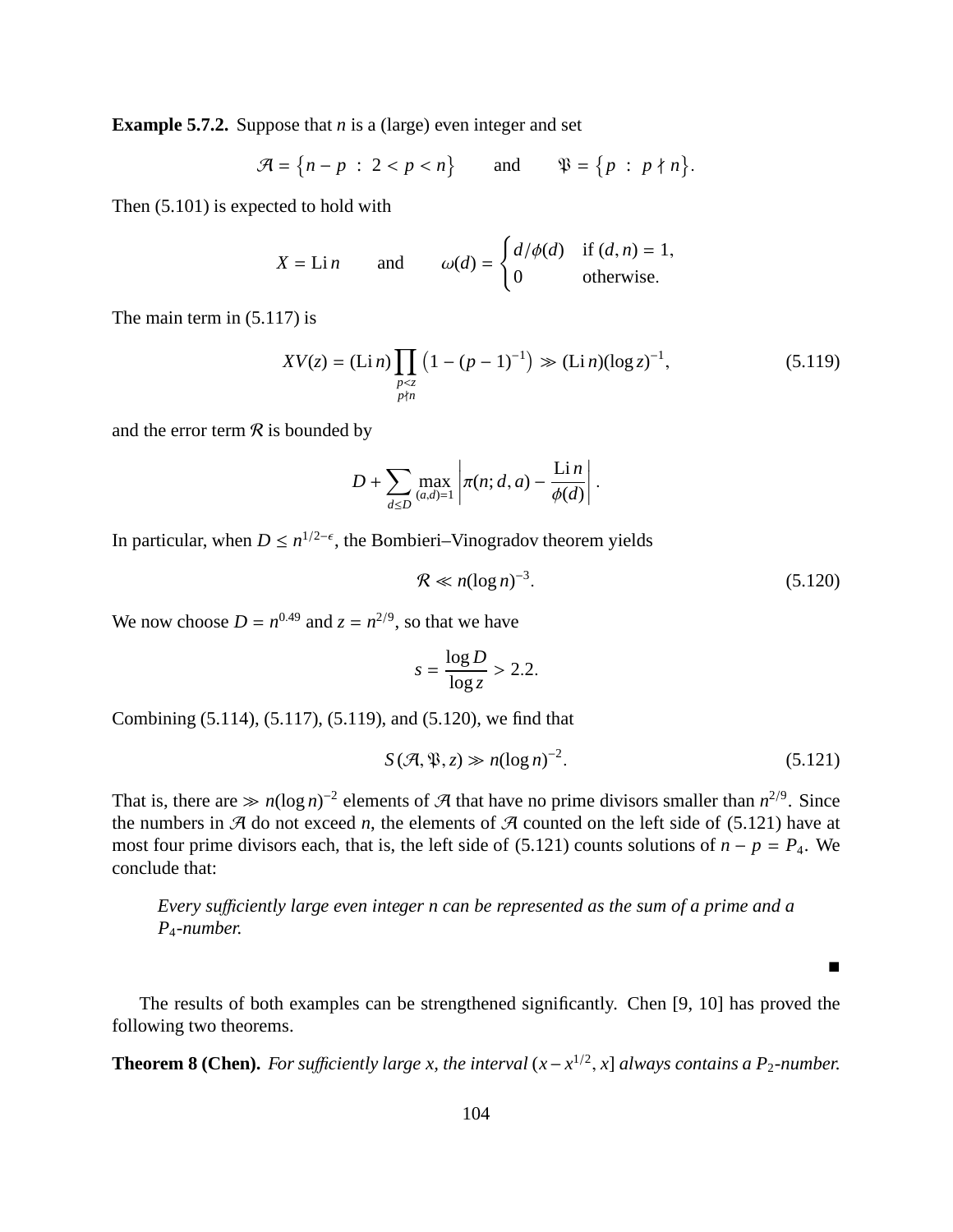**Theorem 9 (Chen).** *Every sufficiently large even integer n can be represented as the sum of a prime and a P*<sub>2</sub>-number.

Obviously, Theorem 9 is the best possible result of its kind, short of a proof of the binary Goldbach conjecture. Its proof is too involved to include in these lectures, but those interested can find all the details in Halberstam and Richert [19, Ch. 11]. We present the proof of Theorem 8 in §5.8. However, unlike Theorem 9, Theorem 8 can and has been improved on (several times). The best result to date is due to Liu [39] and states that all intervals of the form  $(x - x^{0.436}, x]$ ,  $x \ge x_0$ , contain a  $P_2$ -number.

#### **5.7.4 The bilinear form of the error term in the linear sieve**

Assume that  $\mathcal A$  is an integer sequence such that (5.101) holds with a function  $\omega$  subject to (5.108) with  $\kappa = 1$  and

$$
\sum_{w_1\leq p
$$

where  $L > 0$  is independent of  $w_1, w_2$ . Inspired by Chen's original proof of Theorem 8, Iwaniec [32] obtained the following more flexible form of the linear Rosser–Iwaniec sieve.

**Theorem 5.11 (Iwaniec).** Suppose that  $0 \lt \epsilon \lt 1/3$ ,  $M, N \ge 2$ ,  $D = MN$ . Then

$$
S(\mathcal{A}, \mathfrak{P}, z) \leq XV(z) \left( F(s) + E(\epsilon, D, K, L) \right) + \mathcal{R}^+(M, N),\tag{5.122}
$$

$$
S(\mathcal{A}, \mathfrak{P}, z) \geq XV(z) \left( f(s) - E(\epsilon, D, K, L) \right) - \mathcal{R}^+(M, N),\tag{5.123}
$$

*where*  $s = \log D / \log z$ ,  $E(\epsilon, D, K, L) \ll \epsilon + \epsilon^{-8} e^{K+L} (\log D)^{-1/3}$ , and

$$
\mathcal{R}^{\pm}(M,N) = \sum_{j\leq J} \sum_{\substack{m\leq M \\ m|P(z)}} \sum_{\substack{n\leq N \\ n|P(z)}} a^{\pm}_{m,j} b^{\pm}_{n,j} r(\mathcal{A}, mn), \qquad J = \exp\left(8\epsilon^{-3}\right).
$$

The coefficients  $a^{\pm}_{m,j}$ ,  $b^{\pm}_{n,j}$  depend at most on  $\epsilon$ , M, N (but not on A) and satisfy  $|a^{\pm}_{m,j}| \leq 1$ ,  $|b^{\pm}_{n,j}| \leq 1$ .

The importance of this result is that it allows us to replace the error term  $\mathcal R$  defined by (5.106) with a bounded number of sums of the form

$$
\sum_{m\leq M}\sum_{n\leq N}a_mb_nr(\mathcal{A},mn),
$$

where  $|a_m| \leq 1$ ,  $|b_n| \leq 1$ . In many applications, one can exploit the arithmetic properties of the sequence  $A$  to estimate such double sums more effectively. To illustrate this, we return to Example 5.7.1. Suppose that  $y = x^{\theta}$ ,  $2/5 < \theta < 3/5$ . We will show (see Lemma 5.13 below) that in this situation one can obtain a satisfactory bound for  $\mathcal{R}^{\pm}(M, N)$  under the hypotheses

$$
M \le x^{\theta - 6\epsilon}, \qquad MN^2 \le x^{(5\theta - 1)/2 - 10\epsilon}.
$$

Therefore, upon choosing  $0 < \epsilon < \epsilon_0(\delta)$ ,  $M = x^{\theta-6\epsilon}$ , and  $N = x^{(3\theta-1)/4-2\epsilon}$  in Theorem 5.11, we can replace the parameter  $D = x^{\theta-\epsilon}$  in Example 5.7.1 by  $D = MN = x^{(7\theta-1)/4-8\epsilon}$  to obtain:

For 
$$
\delta > 0
$$
 and  $x \ge x_0(\delta)$ , the interval  $(x - x^{3/7+\delta}, x]$  contains a  $P_3$ -number.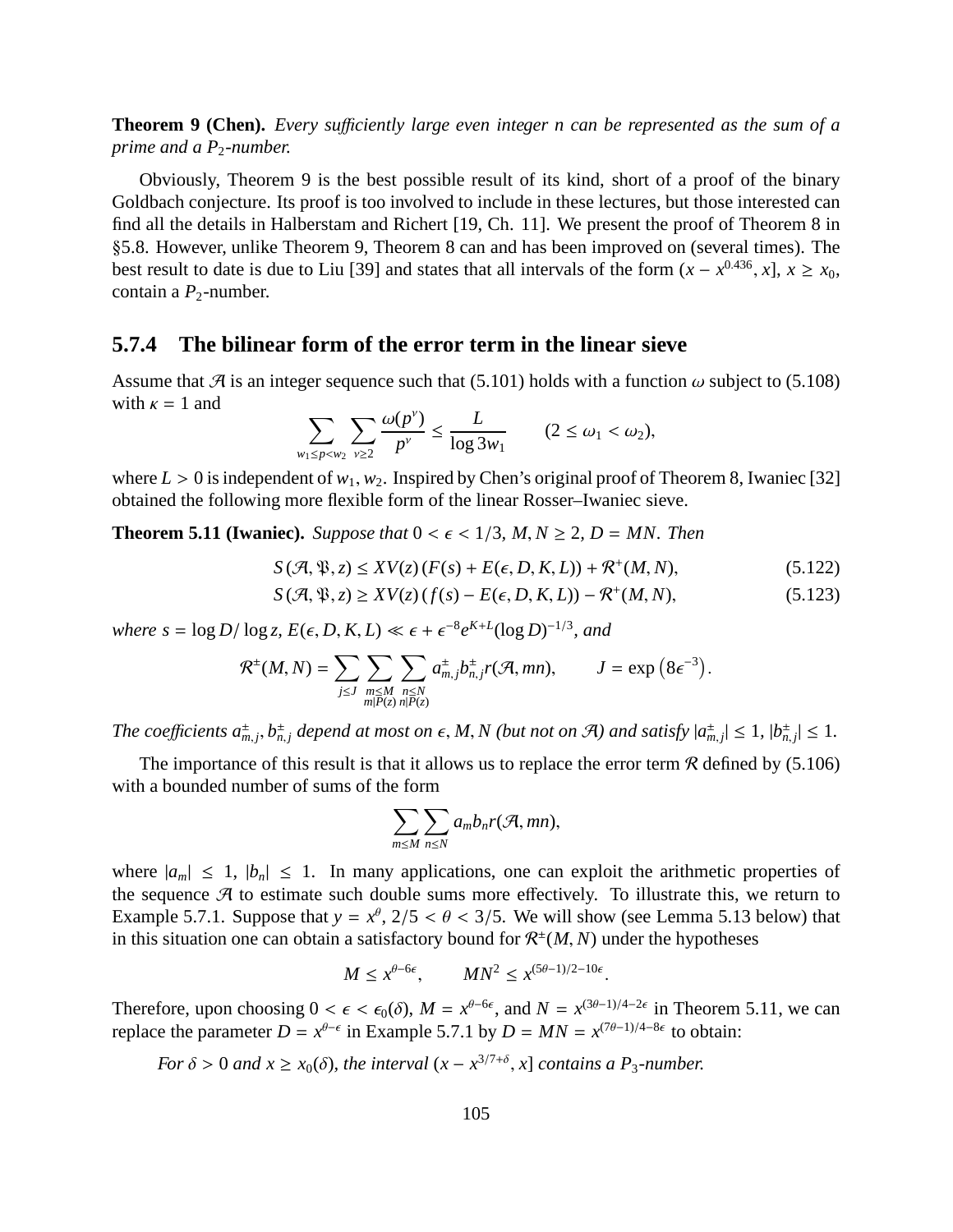## **5.8 Almost primes in short intervals**

In this section we establish Theorem 8. That result and its subsequent improvements rest on two new ideas: more sophisticated sieve machinery and the Fourier analysis of the remainders  $r(\mathcal{A}, d)$ .

### **5.8.1** The remainders  $r(\mathcal{A}, d)$

In Example 5.7.1 we estimated the error term in (5.117) trivially. In this section, we use Fourier analytic techniques to exploit the oscillation of the remainders  $r(\mathcal{A}, mn)$  in (5.122) and (5.123).

**Lemma 5.12.** Suppose that  $\epsilon > 0$ ,  $x^{2\epsilon} \le y \le x$ ,  $2 \le M \le M_1 \le 2M$ ,  $2 \le N \le N_1 \le 2N$ , *y* ≤ *MN* ≤ *x, and*  $a_m$ ,  $b_n$  *are complex numbers with*  $|a_m|$  ≤ 1*,*  $|b_n|$  ≤ 1*. We define* 

$$
r(x, y; d) = \left[\frac{x}{d}\right] - \left[\frac{x-y}{d}\right] - \frac{y}{d}.
$$

*There exist a real number*  $X \in [x/2, 2x]$  *and (complex) coefficients*  $a_m^*, b_n^*$ , *with*  $|a_m^*| \leq 1$ ,  $|b_n^*| \leq 1$ , *such that*

$$
\sum_{M < m \le M_1} \sum_{N < n \le N_1} a_m b_n r(x, y; mn) \ll y(MN)^{-1} \bigg| \sum_{M < m \le M_1} \sum_{N < n \le N_1} \sum_{1 \le h \le H} a_m^* b_n^* e\left(\frac{Xh}{mn}\right) \bigg| + yx^{-\epsilon},
$$

*with*  $H = M N y^{-1} x^{3\epsilon}$ .

*Proof.* Let *f* be a  $C^{\infty}$ -function, supported in  $[x - y - yx^{-2\epsilon}, x + yx^{-2\epsilon}]$  and such that

$$
f(u) = 1
$$
  $(x - y \le u \le x)$  and  $f^{(j)}(u) \ll (yx^{-2\epsilon})^{-j}$   $(j \ge 0)$ . (5.124)

(See Exercise 12 for one possible construction of such a function.) Then, by Lemma 1.21,

$$
\sum_{M < m \le M_1} \sum_{N < n \le N_1} \sum_{x-y < kmn \le x} a_m b_n - \sum_{M < m \le M_1} \sum_{N < n \le N_1} \sum_k a_m b_n f(kmn)
$$
\n
$$
\ll \sum_{x-y-yx^{-2\epsilon} < u \le x-y} d(u)^2 + \sum_{x < u \le x+yx^{-2\epsilon}} d(u)^2 \ll yx^{-\epsilon},
$$

that is,

$$
\sum_{M < m \le M_1} \sum_{N < n \le N_1} a_m b_n \left( \left[ \frac{x}{mn} \right] - \left[ \frac{x - y}{mn} \right] \right) = \sum_{M < m \le M_1} \sum_{N < n \le N_1} \sum_k a_m b_n f(kmn) + O(\mathbf{y} x^{-\epsilon}).\tag{5.125}
$$

Let  $g_r(u) = f(ur)$ . Applying the Poisson summation formula (see Zygmund [59, eq. (II.13.4)]) to the sum over  $k$ , we obtain

$$
\sum_{k} f(kmn) = \sum_{k} g_{mn}(k) = \sum_{h} \hat{g}_{mn}(h) = (mn)^{-1} \sum_{h} \hat{f}\left(\frac{h}{mn}\right),
$$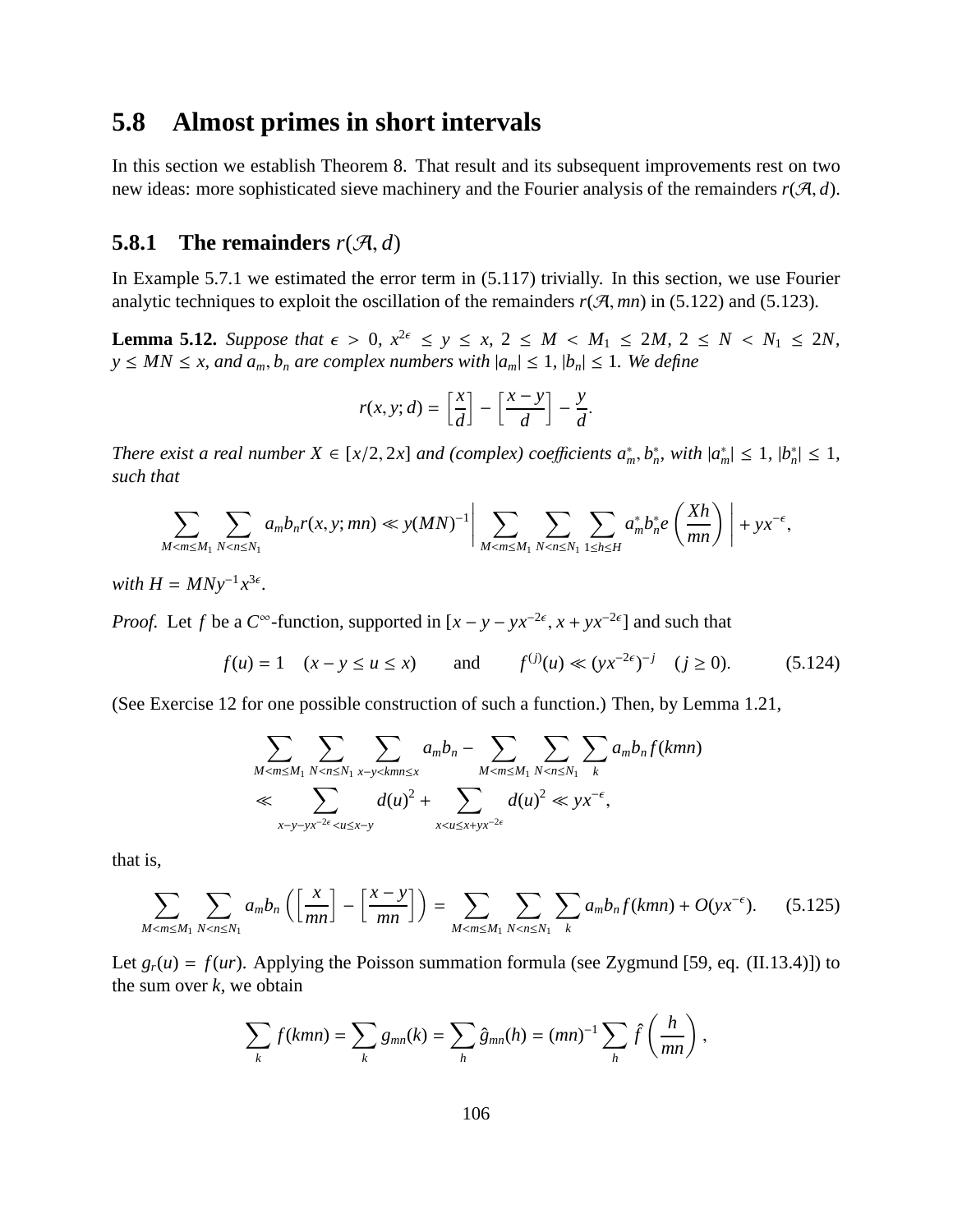where  $\hat{f}$  is the Fourier transform of  $f$ . Hence, we can rewrite (5.125) as

$$
\sum_{M < m \le M_1} \sum_{N < n \le N_1} a_m b_n \left( \left[ \frac{x}{mn} \right] - \left[ \frac{x - y}{mn} \right] \right) = \sum_{M < m \le M_1} \sum_{N < n \le N_1} \sum_{h} \frac{a_m b_n}{mn} \hat{f} \left( \frac{h}{mn} \right) + O(yx^{-\epsilon}). \tag{5.126}
$$

The contribution to the right side from the terms with  $h = 0$  is

$$
\hat{f}(0) \sum_{M < m \le M_1} \sum_{N < n \le N_1} \frac{a_m b_n}{mn} = y \sum_{M < m \le M_1} \sum_{N < n \le N_1} \frac{a_m b_n}{mn} + O(yx^{-\epsilon}),
$$

so it follows from (5.126) that

$$
\sum_{M < m \le M_1} \sum_{N < n \le N_1} a_m b_n r(x, y; mn) = \sum_{M < m \le M_1} \sum_{N < n \le N_1} \sum_{h \ne 0} \frac{a_m b_n}{mn} \hat{f}\left(\frac{h}{mn}\right) + O(yx^{-\epsilon}).\tag{5.127}
$$

We now proceed to estimate the tails of the series over *h*. Choose an integer  $r \geq 3 + \epsilon^{-1}$ . By (5.124) and *r*-fold partial integration,

$$
\hat{f}(t) = (-2\pi i t)^{-r} \int_{-\infty}^{\infty} f^{(r)}(u)e(-ut) du \ll y(yx^{-2\epsilon}|t|)^{-r} \qquad (r \ge 0).
$$

Thus, the contribution to the right side of (5.127) from terms with  $|h| > H$  is

$$
\ll y \sum_{|h|>H} \left(\frac{yx^{-2\epsilon}|h|}{MN}\right)^{-r} \ll yH \left(\frac{yx^{-2\epsilon}H}{MN}\right)^{-r} \ll MNx^{(3-r)\epsilon} \ll 1.
$$

Therefore, (5.127) yields

$$
\sum_{M < m \le M_1} \sum_{N < n \le N_1} a_m b_n r(x, y; mn) \ll \int_{-\infty}^{\infty} \left| \sum_{M < m \le M_1} \sum_{N < n \le N_1} \sum_{0 < |h| \le H} \frac{a_m b_n}{mn} e\left(\frac{-uh}{mn}\right) \right| |f(u)| du + yx^{-\epsilon}.
$$

Recalling that *f* is supported on a subset of  $[x/2, 2x]$  of measure  $O(y)$ , we conclude that

$$
\sum_{M < m \le M_1} \sum_{N < n \le N_1} a_m b_n r(x, y; mn) \ll y(MN)^{-1} \bigg| \sum_{M < m \le M_1} \sum_{N < n \le N_1} \sum_{1 \le h \le H} a_m^* b_n^* e\left(\frac{Xh}{mn}\right) \bigg| + yx^{-\epsilon},
$$

where  $|a_m^*| \le 1$ ,  $|b_n^*| \le 1$ , and  $x/2 \le X \le 2x$ .

**Lemma 5.13.** Suppose that  $\epsilon > 0$ ,  $x^{2\epsilon} \le y \le x$ ,  $2 \le M \le M_1 \le 2M$ ,  $2 \le N \le N_1 \le 2N$ ,  $y \le MN \le x$ , and  $a_m$ ,  $b_n$  are complex numbers with  $|a_m| \le 1$ ,  $|b_n| \le 1$ . Also, suppose that

$$
M \le yx^{-6\epsilon}, \qquad MN \le y^{1/2}x^{1/2-3\epsilon}, \qquad MN^2 \le y^{5/2}x^{-1/2-10\epsilon}.\tag{5.128}
$$

*Then*

$$
\sum_{M < m \le M_1} \sum_{N < n \le N_1} a_m b_n r(x, y; mn) \ll yx^{-\epsilon},
$$

*where r*(*x*, *y*; *mn*) *is the function defined in Lemma 5.12.*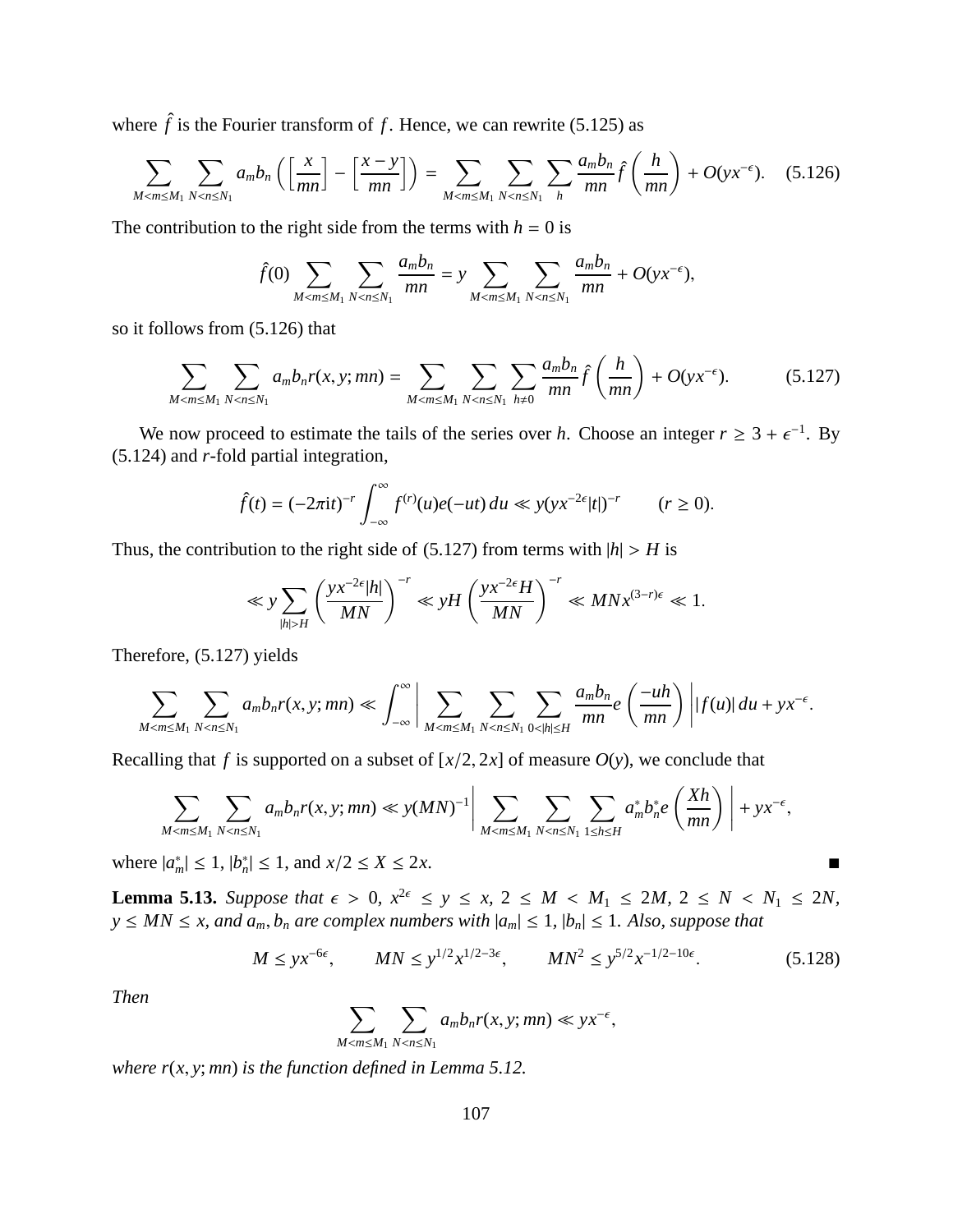*Proof.* Let  $H = MNy^{-1}x^{3\epsilon}$ . By Lemma 5.12, it suffices to show that

$$
S(H, M, N) = \sum_{M < m \le M_1} \sum_{N < n \le N_1} \sum_{1 \le h \le H} a_m^* b_n^* e\left(\frac{Xh}{mn}\right) \ll MNx^{-\epsilon}.\tag{5.129}
$$

Here  $a_m^*, b_n^*$ , and *X* are as in Lemma 5.12. By Cauchy's inequality,

$$
|S(H, M, N)|^{2} \ll M \sum_{M < m \le 2M} \left| \sum_{N < n \le N_{1}} \sum_{1 \le h \le H} b_{n}^{*} e\left(\frac{Xh}{mn}\right) \right|^{2} \ll M \sum_{N < n_{1}, n_{2} \le 2N} \sum_{1 \le h_{1}, h_{2} \le H} \left| \sum_{M < m \le 2M} e\left(\frac{X}{m} \left(\frac{h_{1}}{n_{1}} - \frac{h_{2}}{n_{2}}\right)\right) \right|.
$$
 (5.130)

We now group the quadruples  $(h_1, h_2, n_1, n_2)$  according to the value of the determinant  $\Delta = h_1 n_2$  $h_2n_1$ . When  $\Delta = 0$ , we bound the sum over *m* in (5.130) trivially by *M*. When  $\Delta \neq 0$ , we appeal to Lemma 5.10 with  $f(m) = \Delta X(n_1 n_2 m)^{-1}$ . We get

$$
\sum_{M < m \le 2M} e\left(\frac{\Delta X}{mn_1 n_2}\right) \ll \left(\frac{|\Delta|X}{MN^2}\right)^{1/2} + \frac{M^2 N^2}{|\Delta|X}.
$$

Writing  $\delta(k)$  for the number of quadruples with  $\Delta = k$ , we conclude that

$$
|S(H, M, N)|^2 \ll \delta(0)M^2 + \sum_{0 < |k| \le 2HN} \delta(k) \left( \left( \frac{|k|X}{MN^2} \right)^{1/2} + \frac{M^2 N^2}{|k|X} \right). \tag{5.131}
$$

For  $|k| \leq 2HN$ , we have

$$
\delta(k) \leq \sum_{N < n \leq 2N} \sum_{1 \leq h \leq H} d(hn + |k|) \ll (HN)^{1 + \epsilon/2},
$$

so (5.131) yields

$$
(HN)^{-\epsilon}|S(H, M, N)|^2 \ll M^2NH + X^{1/2}M^{1/2}N^{3/2}H^{5/2} + X^{-1}M^3N^3H
$$
  

$$
\ll M^2N^2\left(My^{-1}x^{3\epsilon} + MN^2y^{-5/2}x^{1/2+7.5\epsilon} + M^2N^2y^{-1}x^{-1+3\epsilon}\right).
$$
 (5.132)

Since  $(HN)^{\epsilon} \leq x^{\epsilon/2}$ , (5.129) follows from (5.132) and the hypotheses (5.128).

### **5.8.2 Proof of Theorem 8**

Let  $y = x^{1/2}$ ,  $z = x^{\delta}$ ,  $\mathfrak{P}$  be the set of all primes,  $\mathcal{A}$  the sequence of integers  $n \in (x - y, x]$ . We write  $S(\mathcal{A}, w)$  for  $S(\mathcal{A}, \mathfrak{P}, w)$ ,

$$
P(w) = \prod_{p < w} p, \qquad V(w) = \prod_{p < w} \left( 1 - p^{-1} \right).
$$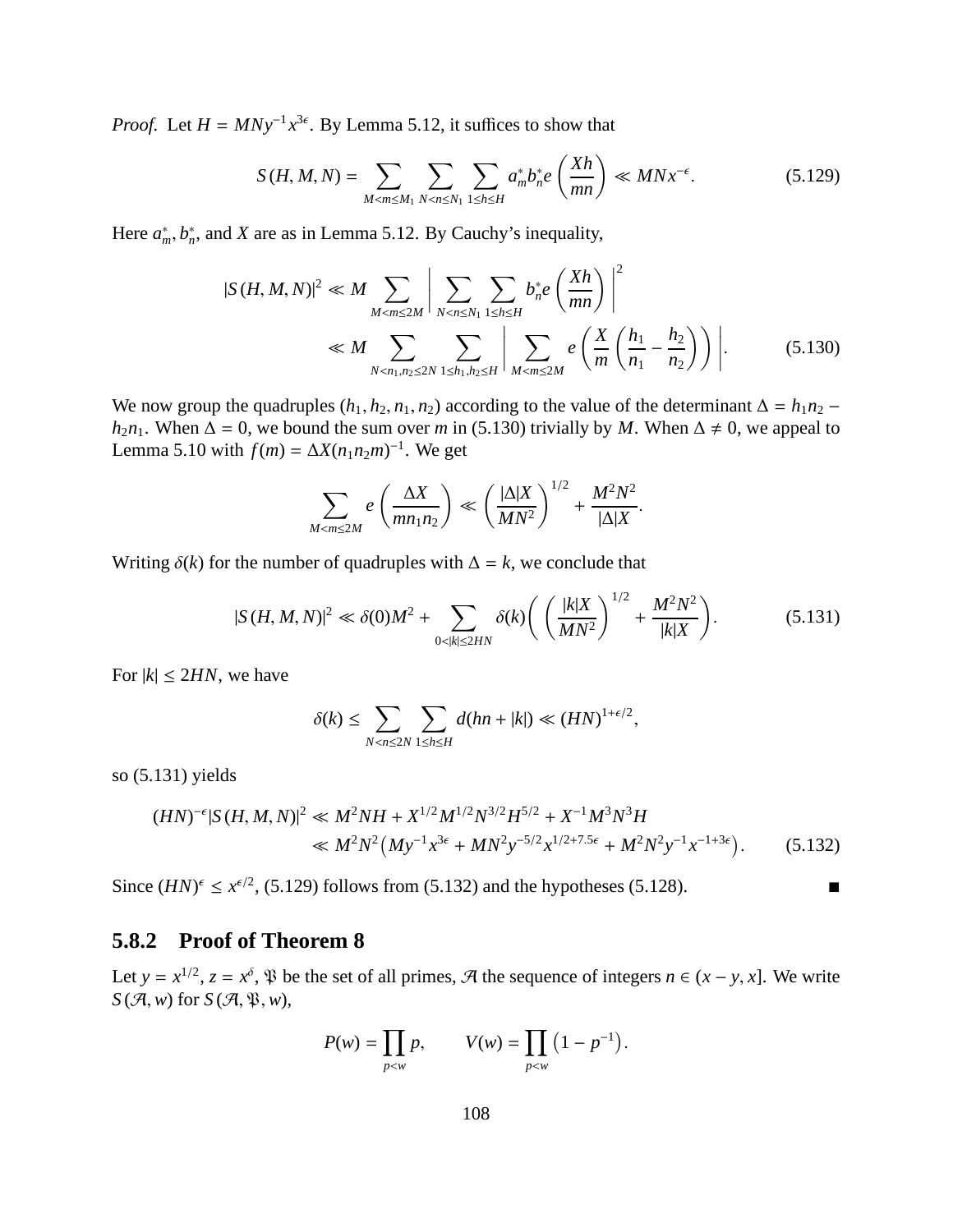Our starting point is the sum

$$
\Sigma(\alpha,\beta,\delta) = \sum_{\substack{x-y
$$

where  $\alpha, \beta, \delta$  are positive absolute constants to be chosen later. On the one hand, we have

$$
\Sigma(\alpha,\beta,\delta) \leq \sum_{\substack{x-y
$$

Hence, if we assume that

$$
3\alpha \ge \beta + 1,\tag{5.133}
$$

only  $P_2$ -numbers *n* will contribute positive terms to  $\Sigma(\alpha, \beta, \delta)$ . In particular, the theorem will follow if we show that

$$
\Sigma(\alpha,\beta,\delta)>0
$$

for some  $\alpha$ ,  $\beta$ ,  $\delta$  satisfying (5.133). On the other hand,

$$
\Sigma(\alpha, \beta, \delta) = S(\mathcal{A}, z) - \sum_{p \ge z} \left( \alpha - \beta \frac{\log p}{\log x} \right) S(\mathcal{A}_p, z)
$$
  
 
$$
\ge S(\mathcal{A}, z) - \sum_{z \le p \le x^{\alpha/\beta}} \left( \alpha - \beta \frac{\log p}{\log x} \right) S(\mathcal{A}_p, z).
$$
 (5.134)

First, we proceed to obtain a lower bound for  $S(\mathcal{A}, z)$ . Put  $\epsilon_0 = 10^{-6}$ . By Lemma 5.13 with *M* ≤  $x^{1/2-6\epsilon_0}$  and *N* ≤  $x^{1/8-2\epsilon_0}$ , we have

$$
\sum_{M < m \le M_1} \sum_{N < n \le N_1} a_m b_n r(\mathcal{A}, mn) \ll y x^{-\epsilon_0} \tag{5.135}
$$

for any choice of  $M_1 \le 2M$ ,  $N_1 \le 2N$ ,  $|a_m| \le 1$ ,  $|b_n| \le 1$ . We now appeal to Theorem 5.11 with  $M = x^{1/2-6\epsilon_0}$ ,  $N = x^{1/8-2\epsilon_0}$ ,  $X = y$ ,  $z = x^{\delta}$ . It yields

$$
S(\mathcal{A},z) \geq yV(z)\left(f\left(\delta^{-1}(5/8-8\epsilon_0)\right)-c_9\epsilon-O_{\epsilon}\left((\log x)^{-1/3}\right)\right).
$$

Note that we have used (5.135) to estimate the remainder  $\mathcal{R}^{-}(M, N)$  in (5.123). Choosing  $\epsilon =$  $(2000c<sub>9</sub>)<sup>-1</sup>$ , we deduce that, for  $x \to \infty$ ,

$$
S(\mathcal{A}, z) \ge yV(z) \left( f(\delta^{-1}(5/8 - 8\epsilon_0)) - 0.001 \right). \tag{5.136}
$$

Next, we turn to the sum on the right side of (5.134). To this end we require that

$$
\alpha/\beta \le 1/2 - 7\epsilon_0. \tag{5.137}
$$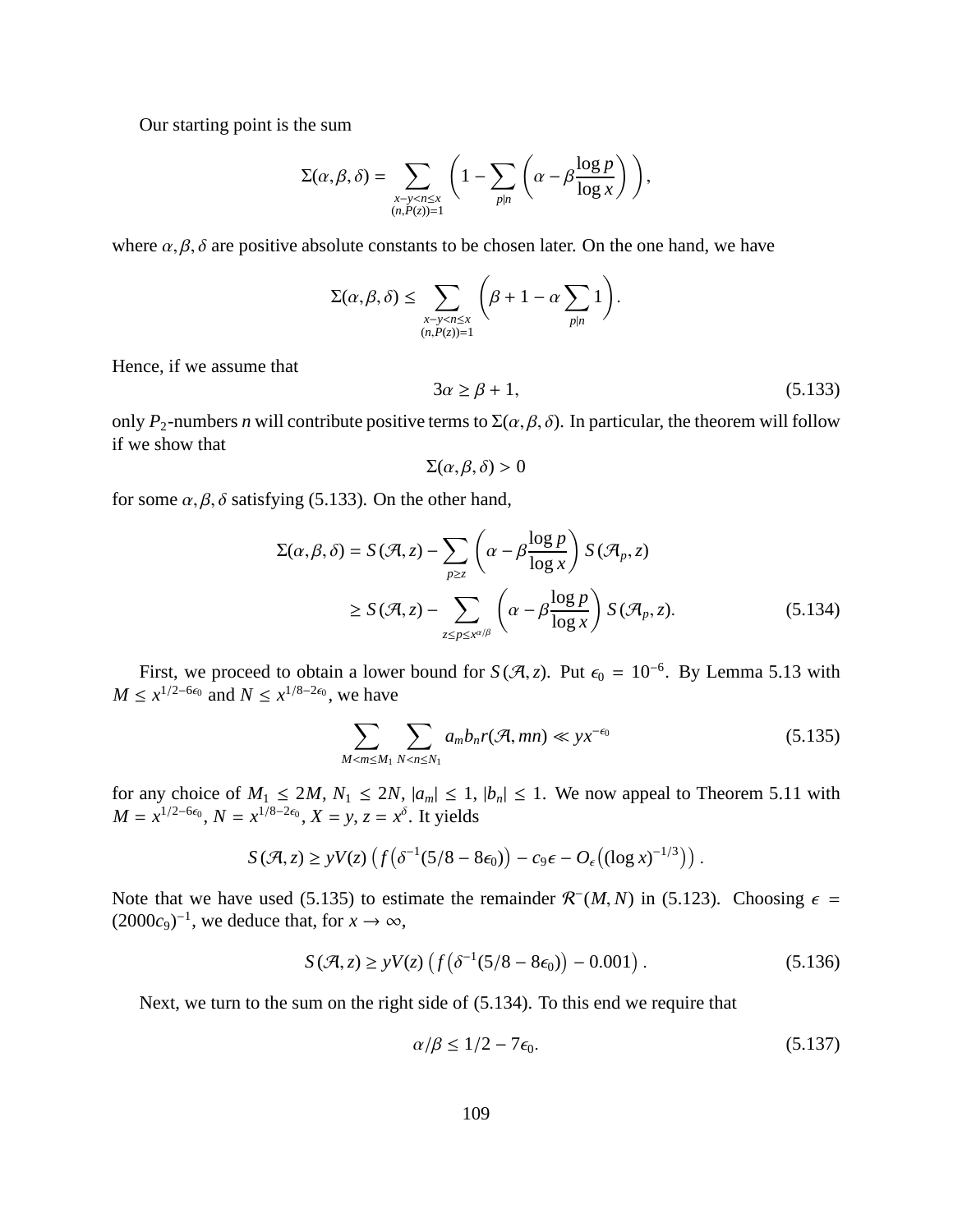Using a dyadic argument, we split the interval  $[z, x^{\alpha/\beta}]$  into  $O(\log x)$  subintervals  $[x^{\mu}, Cx^{\mu}]$ ,  $C \le 2$ . For  $p \text{ } \in [x^u, Cx^u]$ , we apply Theorem 5.11 with  $M = M_u = x^{1/2 - u - 6\epsilon_0}$ ,  $N = x^{1/8 - 2\epsilon_0}$ ,  $X = X_p = yp^{-1}$ ,  $z = x^{\delta}$ :

$$
S(\mathcal{A}_p, z) \le X_p V(z) \left( F\left(\frac{5/8 - u - 8\epsilon_0}{\delta}\right) + c_9 \epsilon + O_{\epsilon}\left(\left(\log x\right)^{-1/3}\right) \right) + \mathcal{R}_p(M_u, N),\tag{5.138}
$$

where

$$
\mathcal{R}_p(M_u,N)=\sum_{j\leq J}\sum_{\substack{m\leq M_u\\m|P(z)}}\sum_{\substack{n\leq N\\n|P(z)}}a_{m,j}b_{n,j}r(\mathcal{A}_p,mn).
$$

Here, the coefficients  $a_{m,j}$ ,  $b_{n,j}$  independent of *p* and satisfy  $|a_{m,j}| \le 1$ ,  $|b_{n,j}| \le 1$ . When *m* and *n* are divisors of  $P(z)$  and  $p \ge z$ , we have  $r(\mathcal{A}_p, mn) = r(\mathcal{A}, mnp)$ . Hence, on writing  $k = pm$ , we get

$$
\sum_{x^u < p \le Cx^u} \left( \alpha - \beta \frac{\log p}{\log x} \right) \mathcal{R}_p(M_u, N) \ll_{\epsilon} \left| \sum_{k \le K} \sum_{n \le N} c_k b_n r(\mathcal{A}, kn) \right|,
$$

where  $K = 2x^{1/2-6\varepsilon_0}$ ,  $|c_k|$  ≤ 1,  $|b_n|$  ≤ 1. Thus, by (5.135),

$$
\sum_{x^u < p \le C x^u} \left( \alpha - \beta \frac{\log p}{\log x} \right) \mathcal{R}_p(M_u, N) \ll_{\epsilon} y x^{-\epsilon_0/2}.\tag{5.139}
$$

Furthermore, when  $x^u \le p \le 2x^u$ , we have

$$
F\left(\frac{5/8-u-8\epsilon_0}{\delta}\right)-F\left(\frac{5/8-8\epsilon_0}{\delta}-\frac{\log p}{\log z}\right)\ll (\log x)^{-1}.
$$
 (5.140)

Combining (5.138)–(5.140), we find that

$$
\sum_{z \le p \le x^{\alpha/\beta}} \left( \alpha - \beta \frac{\log p}{\log x} \right) S(\mathcal{A}_p, z) \le yV(z) \big( \sigma_1 + \sigma_2 c_9 \epsilon + O_{\epsilon} \big( \sigma_2 (\log x)^{-1/3} \big) \big),
$$

where

$$
\sigma_1 = \sum_{x^{\delta} \le p \le x^{\alpha/\beta}} \frac{1}{p} \left( \alpha - \beta \frac{\log p}{\log x} \right) F \left( \frac{5/8 - 8\epsilon_0}{\delta} - \frac{\log p}{\log z} \right),
$$

$$
\sigma_2 = \sum_{x^{\delta} \le p \le x^{\alpha/\beta}} \frac{1}{p} \left( \alpha - \beta \frac{\log p}{\log x} \right).
$$

By Theorem 1.9,  $\sigma_2 \ll 1$ , so choosing  $\epsilon$  sufficiently small, we conclude that when  $x \to \infty$ ,

$$
\sum_{z \le p \le x^{\alpha/\beta}} \left( \alpha - \beta \frac{\log p}{\log x} \right) S(\mathcal{A}_p, z) \le yV(z)(\sigma_1 + 0.001). \tag{5.141}
$$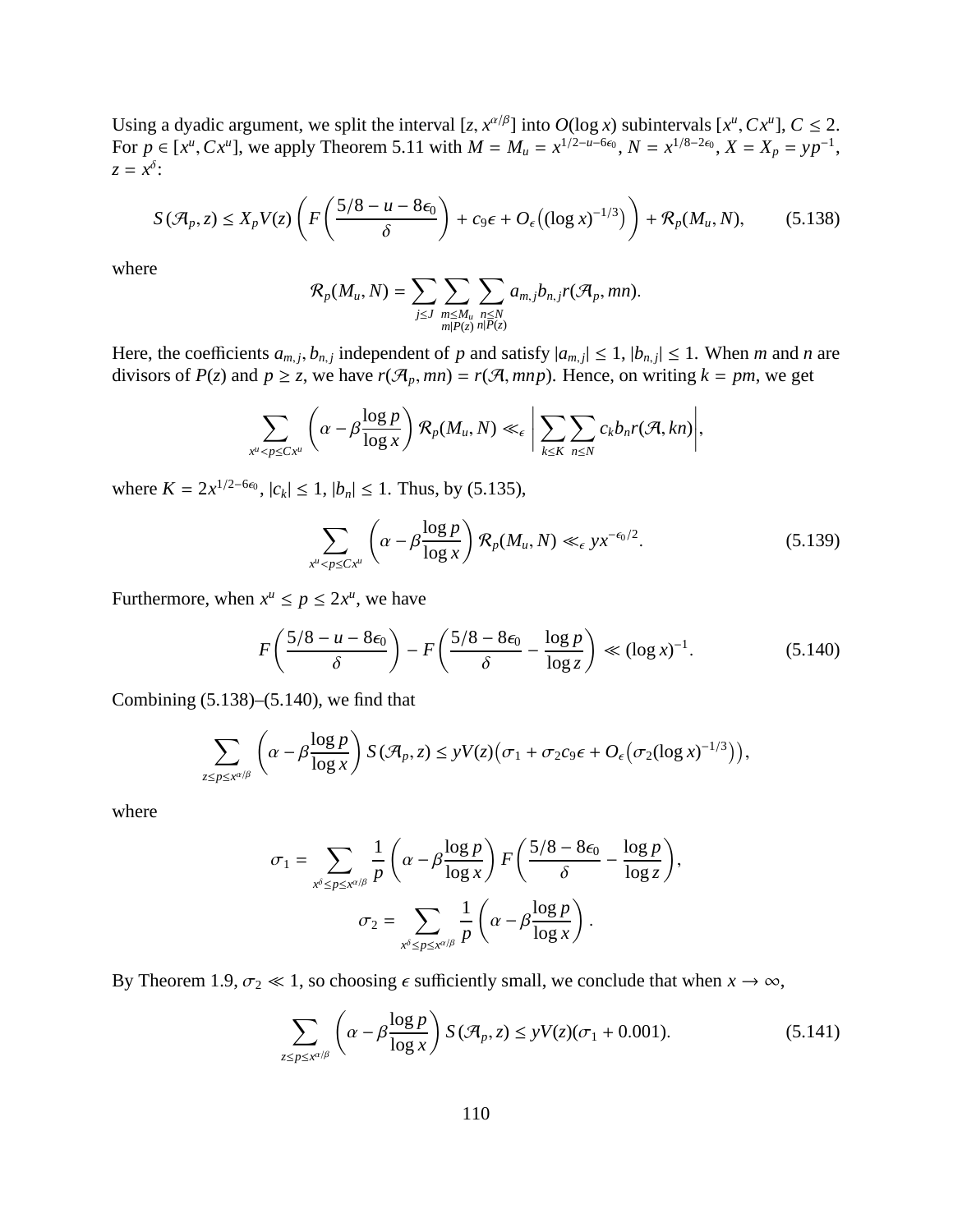Finally, we evaluate  $\sigma_1$ . Let  $g(u) = x^{-u}(\alpha - \beta u)F(\delta^{-1}(5/8 - 8\epsilon_0 - u))$  and note that

$$
g(u) \ll x^{-u}
$$
 and  $g'(u) \ll x^{-u}(\log x)$ .

Using Stieltjes integration by parts and the PNT, we obtain

$$
\sigma_1 = \int_{\delta}^{\alpha/\beta} g(u) d(\pi(x^u) - \pi(x^{\delta}))
$$
  
\n
$$
= -\int_{\delta}^{\alpha/\beta} (\pi(x^u) - \pi(x^{\delta})) g'(u) du
$$
  
\n
$$
= -\int_{\delta}^{\alpha/\beta} \int_{x^{\delta}}^{x^u} \frac{dt}{\log t} d g(u) + O((\log x)^{-1})
$$
  
\n
$$
= \int_{\delta}^{\alpha/\beta} \frac{g(u)x^u(\log x)}{\log(x^u)} du + O((\log x)^{-1})
$$
  
\n
$$
= \int_{\delta}^{\alpha/\beta} u^{-1} (\alpha - \beta u) F(\delta^{-1}(5/8 - 8\epsilon_0 - u)) du + O((\log x)^{-1}).
$$

From the last calculation, (5.134), (5.136), and (5.141), we deduce that

$$
\Sigma(\alpha, \beta, \delta) \ge yV(z)(\sigma_3 - 0.003),
$$

where

$$
\sigma_3 = f(\delta^{-1}(5/8 - 8\epsilon_0)) - \int_{\delta}^{\alpha/\beta} u^{-1}(\alpha - \beta u) F(\delta^{-1}(5/8 - 8\epsilon_0 - u)) du.
$$

Hence, it remains to choose  $\alpha, \beta, \delta$  satisfying (5.133) and (5.137) and such that  $\sigma_3 > 0.003$ . In order to simplify the calculations, we choose

 $\delta = 5/32 - 2\epsilon_0$ ,  $\alpha = 4/3$ ,  $\beta = 3$ ,

although a slightly better choice would have been

$$
\delta = 5/32 - 2\epsilon_0, \qquad \alpha = (\beta + 1)/3, \qquad \beta = 2.1. \tag{5.142}
$$

Then (5.133) and (5.137) hold and

$$
\sigma_3 = f(4) - \frac{1}{3} \int_{\delta}^{4/9} u^{-1} (4 - 9u) F\left(4 - \delta^{-1} u\right) du
$$
  
=  $2e^{\gamma} \left( \frac{\ln 3}{4} - \frac{1}{3} \int_{\delta}^{4/9} \frac{4 - 9u}{u(4 - \delta^{-1} u)} du \right)$   
=  $2e^{\gamma} \left( \frac{\ln 3}{4} - \frac{1}{3} \ln \left( \frac{3}{9\delta - 1} \right) + 3\delta \ln \left( \frac{6.75\delta}{9\delta - 1} \right) \right) \ge 0.11e^{\gamma} > 0.11.$ 

This completes the proof of Chen's theorem.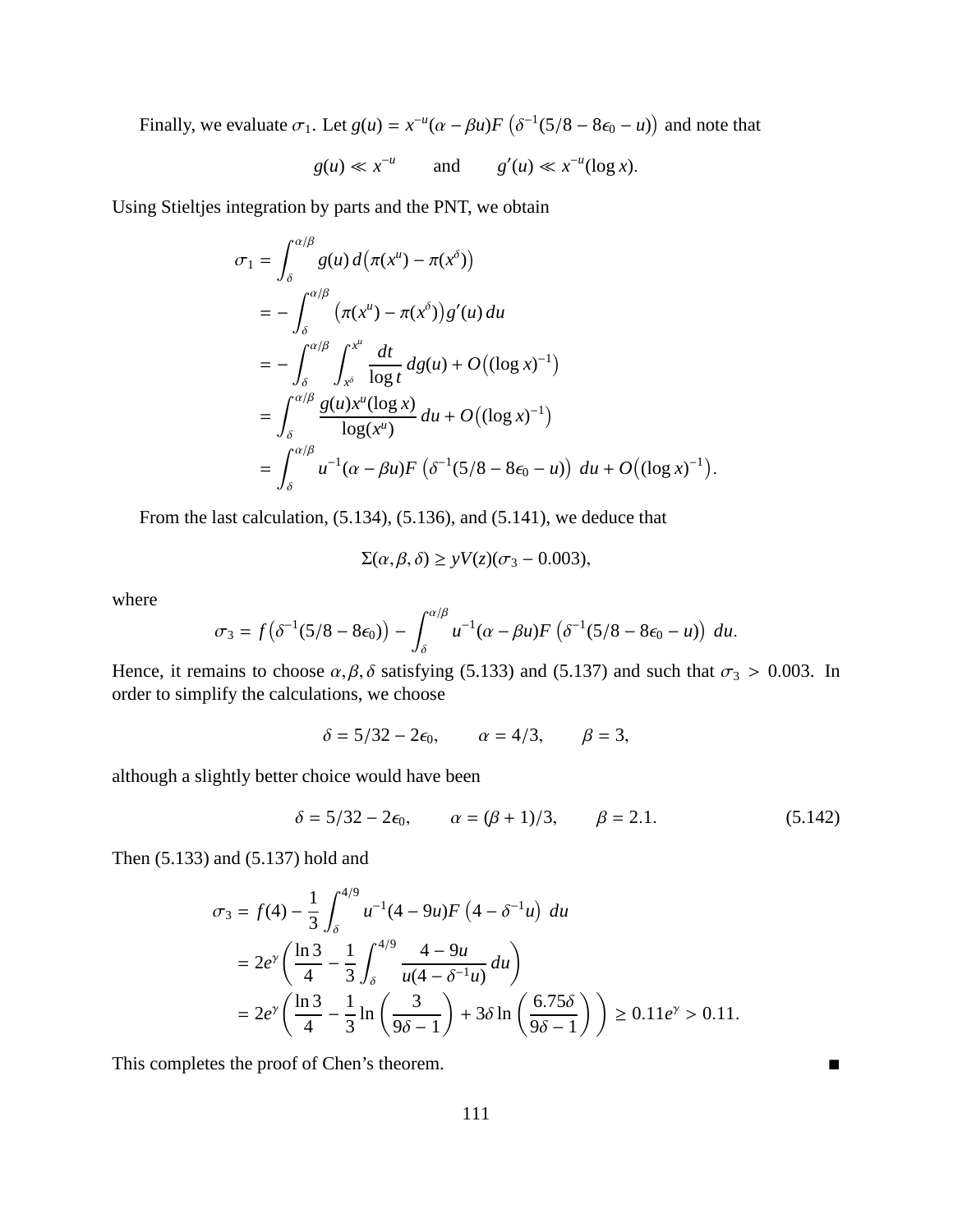**Remark.** It is not difficult to obtain *some* improvement on Theorem 8. Indeed, after changing the choice of *y* to  $y = x^{\theta}$ , we alter our choices so that

$$
\delta = (7\theta - 1)/16 - 2\epsilon_0, \qquad \alpha/\beta \le \theta - 7\epsilon_0. \tag{5.143}
$$

Choosing first  $\alpha = (\beta + 1)/3$  and then  $\beta$  so that the second inequality in (5.143) is nearly exact (cf. (5.142)), we derive a lower bound

$$
\Sigma(\alpha, \beta, \delta) \ge x^{\theta} V(z) (\sigma_4(\theta) - 0.003),
$$

where  $\sigma_4(\theta)$  is a function of  $\theta$  similar to  $\sigma_3$  above. Finally, we try to choose  $\theta$  so that  $\sigma_4(\theta) > 0.003$ . Following this strategy, one easily finds that one can replace the interval  $(x - x^{1/2}, x]$  in Theorem 8 by  $(x - x^{0.46}, x]$ . As we mentioned at the end of §5.7.3, further improvements arise from the use of sharper exponential sum estimates and/or more sophisticated versions of the sum  $\Sigma(\alpha, \beta, \delta)$  above. Such matters, however, go beyond the scope of these lectures.

#### **Exercises**

- 1. Prove (5.11).
- 2. Prove Theorem 5.3.
- 3. (a) Suppose that  $f(x)(\log x)^{-1} \to \infty$  and

$$
\sum_{q\leq Q} \max_{(a,q)=1} \left| \psi(x;q,a) - \frac{x}{\phi(q)} \right| \ll xf(x)^{-1}.
$$

Show that the asymptotic formula

$$
\psi(x; q, a) = \frac{x}{\phi(q)} \left( 1 + o(1) \right) \qquad \text{as } x \to \infty \tag{*}
$$

holds for all arithmetic progressions *a* mod *q*, with  $1 \le q \le \min(Q, f(x)(\log x)^{-1})$  and  $(a, q) = 1$ . In particular, a version of the Bombieri–Vinogradov theorem with  $x \exp(-2(\log x)^{\delta})$ ,  $\delta > 0$ , in place of the term  $x(\log x)^{-A}$  on the right side of (5.9) would establish (\*) for all arithmetic progressions with moduli  $q \leq \exp((\log x)^{\delta})$ , thus yielding an improvement on the Siegel–Walfisz theorem.

(b) Obtain a variant of the result of part (a) relating to the Barban–Davenport–Halberstam theorem.

4. Prove (5.40).

- 5. Prove that:
	- (a)  $\phi(n) \gg n(\log \log n)^{-1}$  for all  $n \ge 10$ ;

(b) 
$$
\sum_{n \le x} \frac{n^2}{\phi(n)^2} \ll x;
$$
  
(c) 
$$
\sum_{n > x} \phi(n)^{-2} \ll x^{-1}.
$$

6. Let  $J(n)$  be defined by (5.41). Prove that  $J(n) = \frac{1}{2}n^2$ .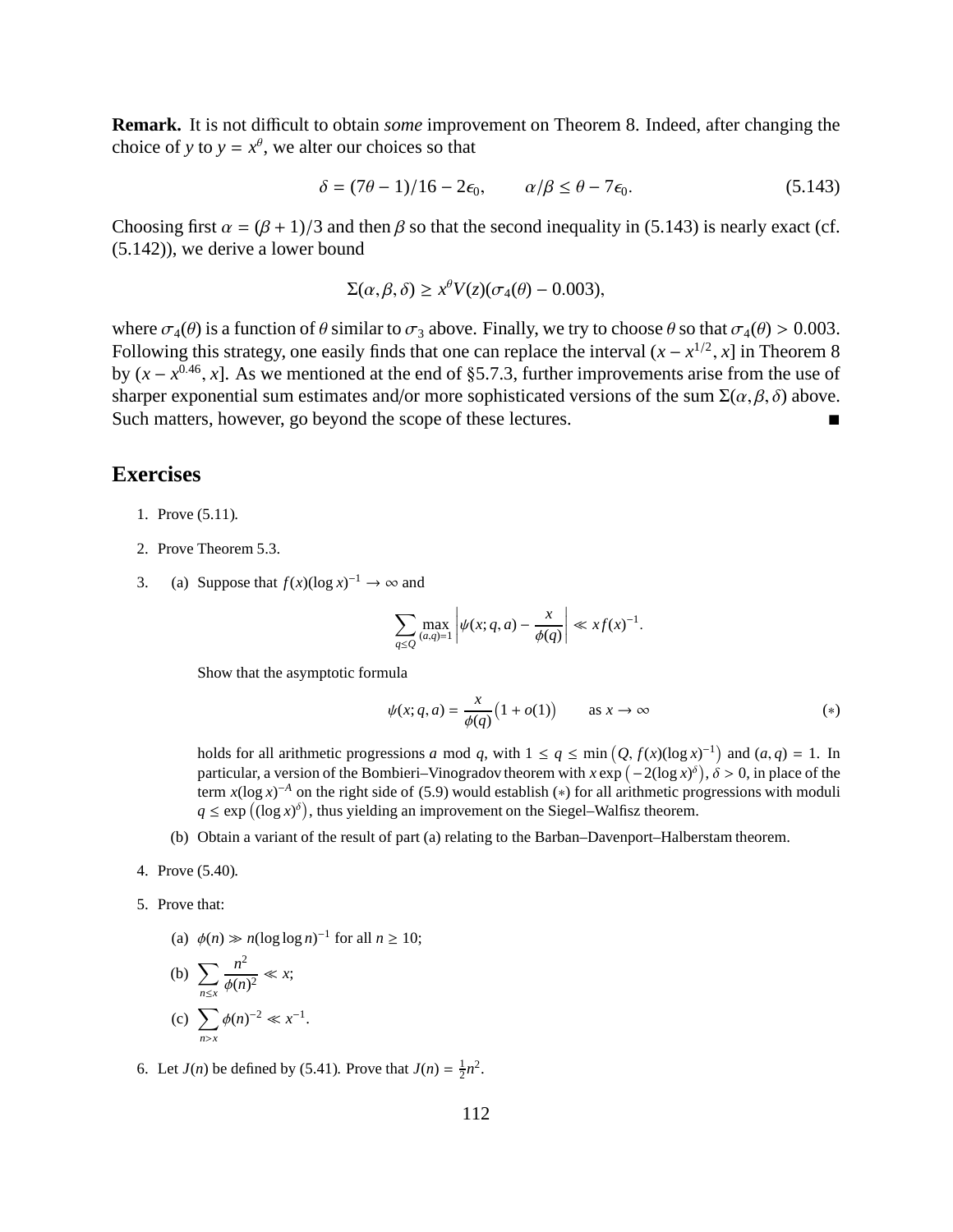- 7. The point of this exercise is to establish (5.44).
	- (a) Use Lemma 5.1 with  $U = V$  to decompose  $f(\alpha)$  into type I sums of the form (5.3) with  $f(n) = e(\alpha n)$ and *M*  $\ll U^2$  and type II sums of the form (5.4) with the same *f*(*n*) and *U*  $\ll M, N \ll xU^{-1}$ .
	- (b) Let  $\Sigma_1$  be any of the type I sums arising from the decomposition in part (a). Prove that

$$
\Sigma_1 \ll (\log n) \sum_{m \leq U^2} \min \left( n/m, ||\alpha m||^{-1} \right).
$$

(c) Let  $\Sigma_2$  be any of the type II sums arising from the decomposition in part (a). Prove that

$$
|\Sigma_2|^2 \ll M(\log n)^7 \sum_{u \le nM^{-1}} \sum_{v \le nM^{-1}} \min(M, ||\alpha(u-v)||^{-1}),
$$

for some *M* with  $U \leq M \leq xU^{-1}$ .

(d) Suppose that *M*, *N*,  $\alpha$  are real numbers with *M*,  $N \ge 1$ , and that  $|\alpha - a/q| \le q^{-2}$  with  $(a, q) = 1$ . Then

$$
\sum_{m \le M} \min (M N m^{-1}, ||\alpha m||^{-1}) \ll (M N q^{-1} + M + q)(\log 2 M N q).
$$

[HINT: See Vaughan [54, Lemma 2.2].]

(e) Suppose that  $|\alpha - a/q| \leq q^{-2}$ . Using the results of parts (b)–(d), show that

$$
\Sigma_1 \ll (\log n)^2 \big( nq^{-1} + U^2 + q \big)
$$

and

$$
\Sigma_2 \ll (\log n)^4 \left( nq^{-1/2} + nU^{-1/2} + n^{1/2}U^{1/2} + n^{1/2}q^{1/2} \right)
$$

Noting that  $U = n^{2/5}$  is the choice that optimizes these bounds, deduce (5.44).

8. The purpose of this exercise is to establish Lemma 5.6. Let *N* = [*Q*] and consider the numbers

$$
0, \{\alpha\}, \{2\alpha\}, \ldots, \{N\alpha\}, 1. \tag{*}
$$

.

Show that some interval  $[(k-1)(N+1)^{-1}, k(N+1)^{-1}]$ ,  $1 \le k \le N+1$ , contains at least two of the numbers (\*). From this, deduce Dirichlet's theorem.

- 9. The purpose of this exercise is to give an alternative proof of Lemma 5.6.
	- (a) Show that Dirichlet's theorem is equivalent to the inequality

$$
\delta_{\alpha} = \min \{|n\alpha| | : 1 \le n \le N\} \le (N+1)^{-1}.
$$
 (\*)

(b) Suppose that  $0 < \delta \leq \frac{1}{2}$  and define the 1-periodic function

$$
f_{\delta}(x) = \max(\delta - ||x||, 0).
$$

Prove that the *n*th Fourier coefficient of  $f_\delta$  is given by

$$
\hat{f}_{\delta}(n) = \begin{cases} \delta^2 & \text{if } m = 0, \\ (\sin \pi \delta m)^2 / (\pi m)^2 & \text{if } m \neq 0. \end{cases}
$$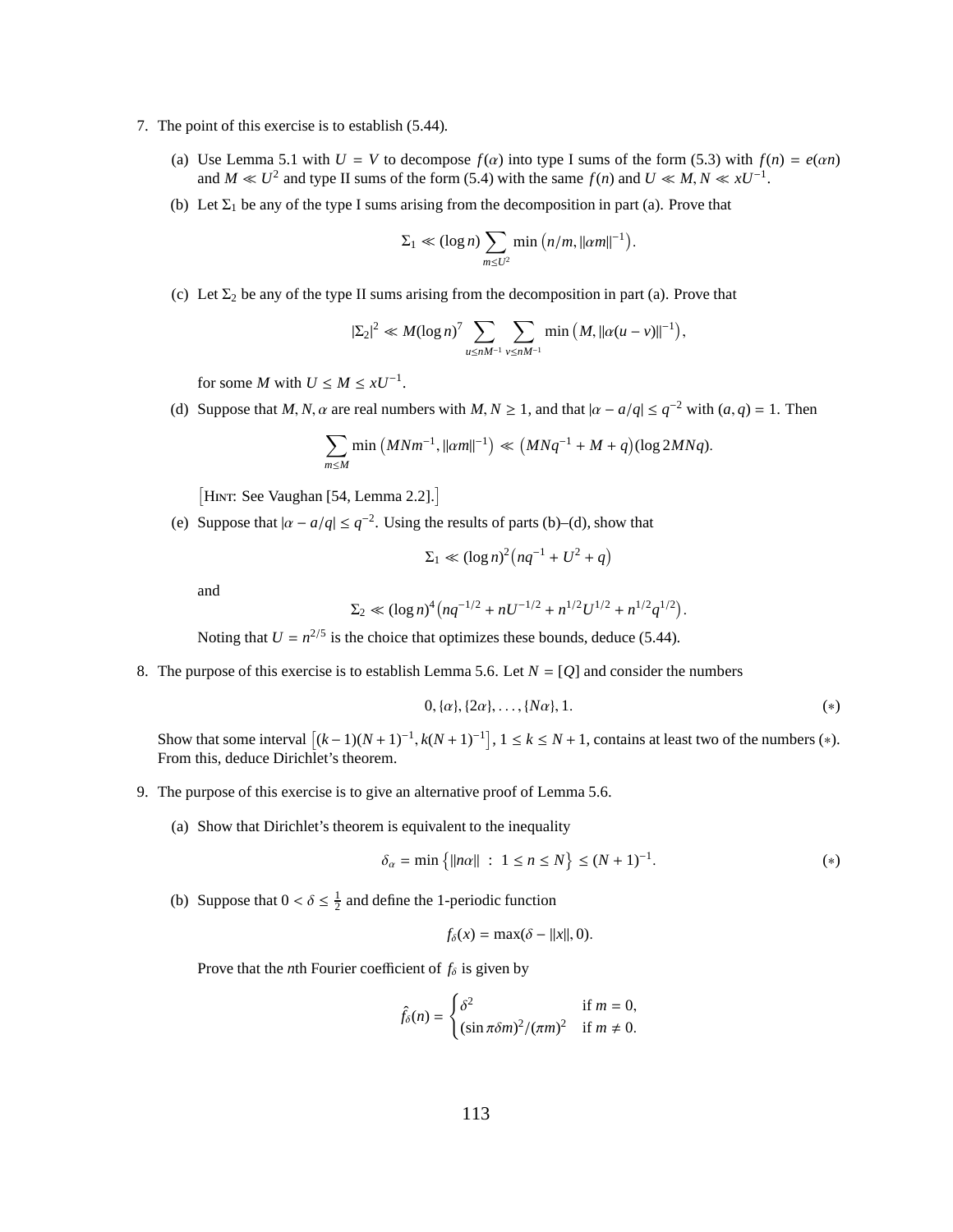(c) Suppose that  $\delta_{\alpha} > 0$  and set  $\delta = \delta_{\alpha}$ . Observe that

$$
\delta = \sum_{|n| \le N} \left(1 - \frac{|n|}{N+1}\right) f_\delta(n\alpha).
$$

Deduce that

$$
\delta=\sum_{m=-\infty}^{\infty}\hat{f}_{\delta}(m)K_N(m\alpha),
$$

where  $K_N(x)$  is the Fejér kernel

$$
K_N(x)=\sum_{|n|\leq N}\left(1-\frac{|n|}{N+1}\right)e(nx)=\frac{1}{N+1}\left(\frac{\sin \pi (N+1)x}{\sin \pi x}\right)^2.
$$

- (d) Use the result of part (c) to prove  $(*).$
- 10. Let  $\mathcal{A}$  be the set of integers  $n \leq X$ ,  $\mathcal{P}$  the set of all primes,  $z = X^{1/2}$ . Observe that with these choices, (5.102) takes the form

$$
S(\mathcal{A}, \mathfrak{P}, z) = X \prod_{p < z} (1 - p^{-1}) + R(\mathcal{A}, z).
$$

Hence, under the hypothesis

$$
R(\mathcal{A}, z) = o(X(\log X)^{-1}) \qquad \text{as } X \to \infty,
$$
 (\*)

one obtains

$$
\pi(X) \sim X \prod_{p < z} \left(1 - p^{-1}\right) \sim \frac{e^{-\gamma} X}{\log z} = \frac{2e^{-\gamma} X}{\log X},
$$

which contradicts the PNT. Therefore, (∗) must be false.

- 11. Fill the details of Example 5.7.2.
- 12. The purpose of this exercise is to construct a  $C^{\infty}$ -function f with the properties required in the proof of Lemma 5.12.
	- (a) Define the function

$$
g(x) = \begin{cases} \exp\left((x-1)^{-1} - x^{-1}\right) & \text{if } 0 < x < 1, \\ 0 & \text{otherwise.} \end{cases}
$$

Show that *g*  $\in C^{\infty}(\mathbb{R})$ .

- (b) Let  $G(x) = \int_{-\infty}^{x} g(t) dt$ , where *g* is the function from part (a). Show that the function  $h(x) = G(x)/G(1)$ is a non-decreasing  $C^{\infty}$ -function such that  $h(x) = 0$  when  $x \le 0$  and  $h(x) = 1$  when  $x \ge 1$ .
- (c) Suppose that  $\alpha < \beta$  and  $\delta > 0$ . Let  $h(x)$  be the function from part (b) and define

$$
f(x) = h((x - \alpha)/\delta + 1) - h((x - \beta)/\delta).
$$

Then *f* is a  $C^{\infty}$ -function, supported in  $[\alpha - \delta, \beta + \delta]$  and such that

$$
f(x) = 1
$$
  $(\alpha \le x \le \beta)$  and  $f^{(j)}(x) \ll \delta^{-j}$   $(j \ge 0)$ .

- 13. Prove (5.140).
- 14. In the remark at the end of §5.8, we sketched the proof of the following result:

For sufficiently large *x*, the interval  $(x - x^{0.46}, x]$  always contains a  $P_2$ -number.

Fill the details of the proof.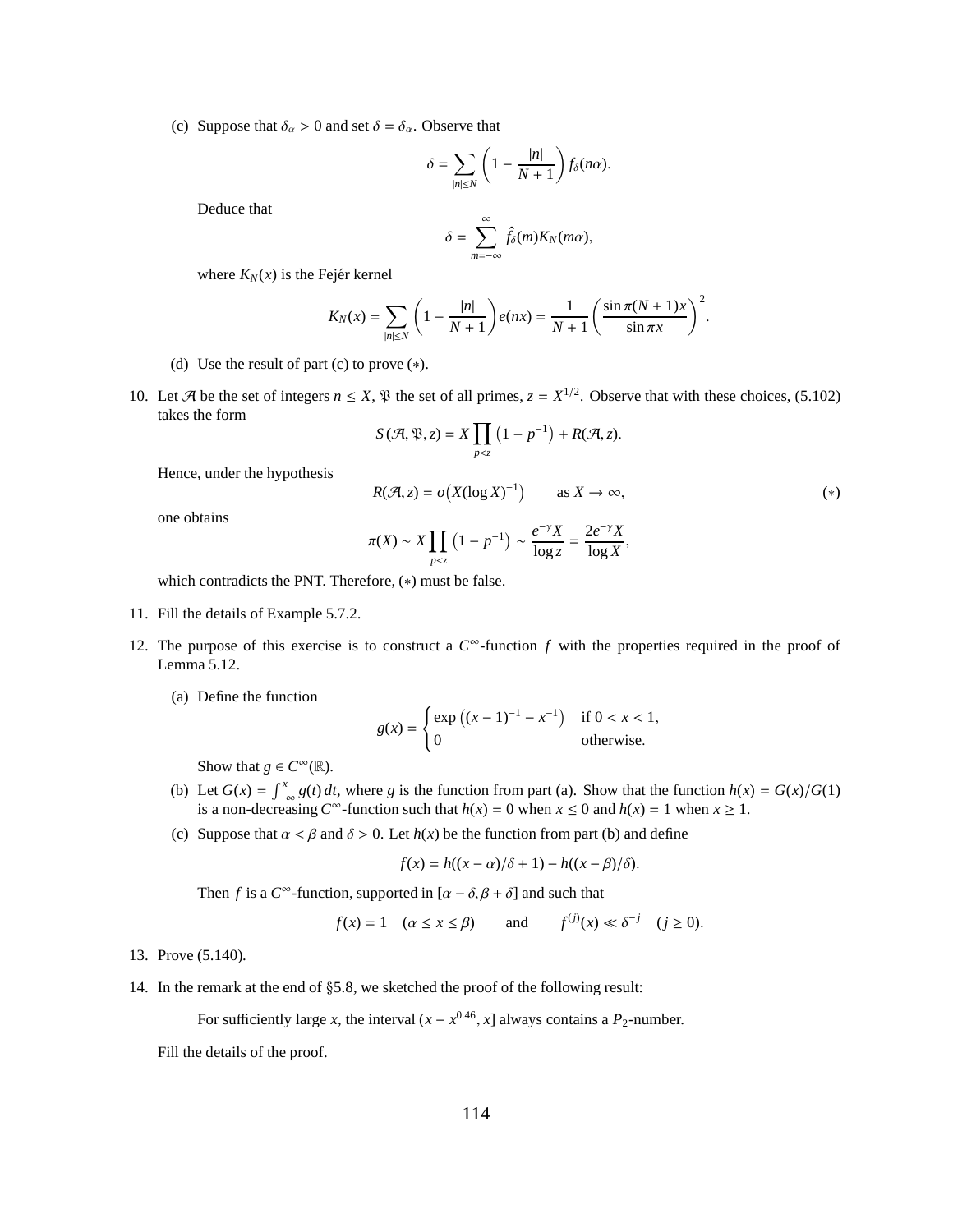# **Bibliography**

- [1] R. C. Baker and G. Harman, *The di*ff*erence between consecutive primes*, Proc. London Math. Soc. (3) **72** (1996), 261–280.
- [2] R. C. Baker, G. Harman, and J. Pintz, *The di*ff*erence between consecutive primes II*, Proc. London Math. Soc. (3) **83** (2001), 532–562.
- [3] M. B. Barban, *The "large sieve" method and its applications to number theory*, Uspehi Mat. Nauk **21** (1966), 51–102, in Russian.
- [4] R. P. Boas, *Entire Functions*, Academic Press, 1954.
- [5] E. Bombieri, *On the large sieve*, Mathematika **12** (1965), 201–225.
- [6] E. Bombieri, J. B. Friedlander, and H. Iwaniec, *Primes in arithmetic progressions to large moduli*, Acta Math. **156** (1986), 203–251.
- [7] , *Primes in arithmetic progressions to large moduli II*, Math. Ann. **277** (1987), 361– 393.
- [8] , *Primes in arithmetic progressions to large moduli III*, J. Amer. Math. Soc. **2** (1989), 215–224.
- [9] J. R. Chen, *On the representation of large even integer as the sum of a prime and the product of at most two primes*, Sci. Sinica **16** (1973), 157–175.
- [10] , *On the distribution of almost primes in an interval*, Sci. Sinica **18** (1975), 611–627.
- [11] N. G. Chudakov, *On zeros of Dirichlet's L-functions*, Mat. Sb. (N.S.) **1** (1936), 591–602.
- [12] H. Cram´er, *Some theorems concerning prime numbers*, Arkiv Mat. Astronom. Fysik **15** (1920), 1–32.
- [13] , *On the order of magnitude of the di*ff*erence between consecutive primes*, Acta Arith. **2** (1937), 23–46.
- [14] H. Davenport, *Multiplicative Number Theory*, 3rd ed., Springer-Verlag, 2000.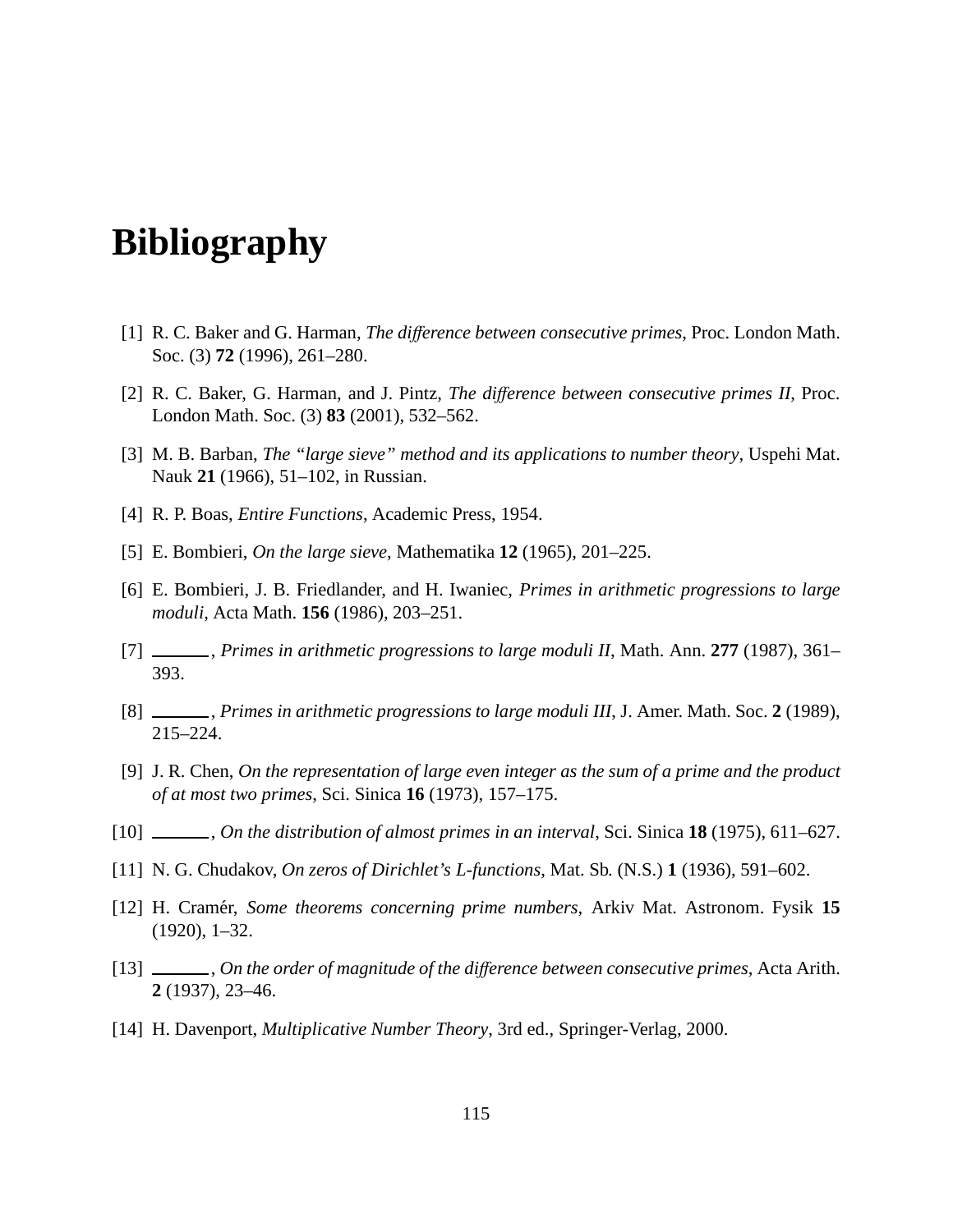- [15] H. Davenport and H. Halberstam, *Primes in arithmetic progressions*, Michigan Math. J. **13** (1966), 485–489.
- [16] P. Erd¨os, *On the di*ff*erence of consecutive primes*, Quart. J. Math. Oxford **6** (1935), 124–128.
- [17] S. W. Graham and G. A. Kolesnik, *Van der Corput's Method of Exponential Sums*, Cambridge University Press, 1991.
- [18] G. Greaves, *Sieves in Number Theory*, Springer-Verlag, 2001.
- [19] H. Halberstam and H.-E. Richert, *Sieve Methods*, Academic Press, 1974.
- [20] G. H. Hardy, *On Dirichlet's divisor problem*, Proc. London Math. Soc. (2) **15** (1916), 1–25.
- [21] G. H. Hardy and J. E. Littlewood, *Some problems of 'Partitio Numerorum' III: On the expression of a number as a sum of primes*, Acta Math. **44** (1923), 1–70.
- [22] D. R. Heath-Brown, *Prime numbers in short intervals and a generalized Vaughan identity*, Canad. J. Math. **34** (1982), 1365–1377.
- [23] , *The number of primes in a short interval*, J. Reine Angew. Math. **389** (1988), 22–63.
- [24] D. R. Heath-Brown and H. Iwaniec, *On the di*ff*erence between consecutive primes*, Invent. Math. **55** (1979), 49–69.
- [25] H. Heilbronn, *Uber den Primzahlsatz von Herrn Hoheisel ¨* , Math. Z. **36** (1933), 394–423.
- [26] G. Hoheisel, *Primzahlprobleme in der Analysis*, Sitz. Preuss. Akad. Wiss. **2** (1930), 1–13.
- [27] M. N. Huxley, *On the di*ff*erence between consecutive primes*, Invent. Math. **15** (1972), 164– 170.
- [28] , *Area, Lattice Points, and Exponential Sums*, Oxford University Press, 1996.
- [29] , *Exponential sums and lattice points III*, Proc. London Math. Soc. (3) **87** (2003), 591–609.
- [30] A. E. Ingham, *On the di*ff*erence between consecutive primes*, Quart. J. Math. Oxford **8** (1937), 255–266.
- [31] A. Ivić, *The Riemann Zeta-Function*, Wiley, 1985.
- [32] H. Iwaniec, *A new form of the error term in the linear sieve*, Acta Arith. **37** (1980), 307–320.
- [33] , *Rosser's sieve*, Acta Arith. **36** (1980), 171–202.
- [34] H. Iwaniec and M. Jutila, *Primes in short intervals*, Ark. Mat. **17** (1979), 167–176.
- [35] H. Iwaniec and J. Pintz, *Primes in short intervals*, Monatsh. Math. **98** (1984), 115–143.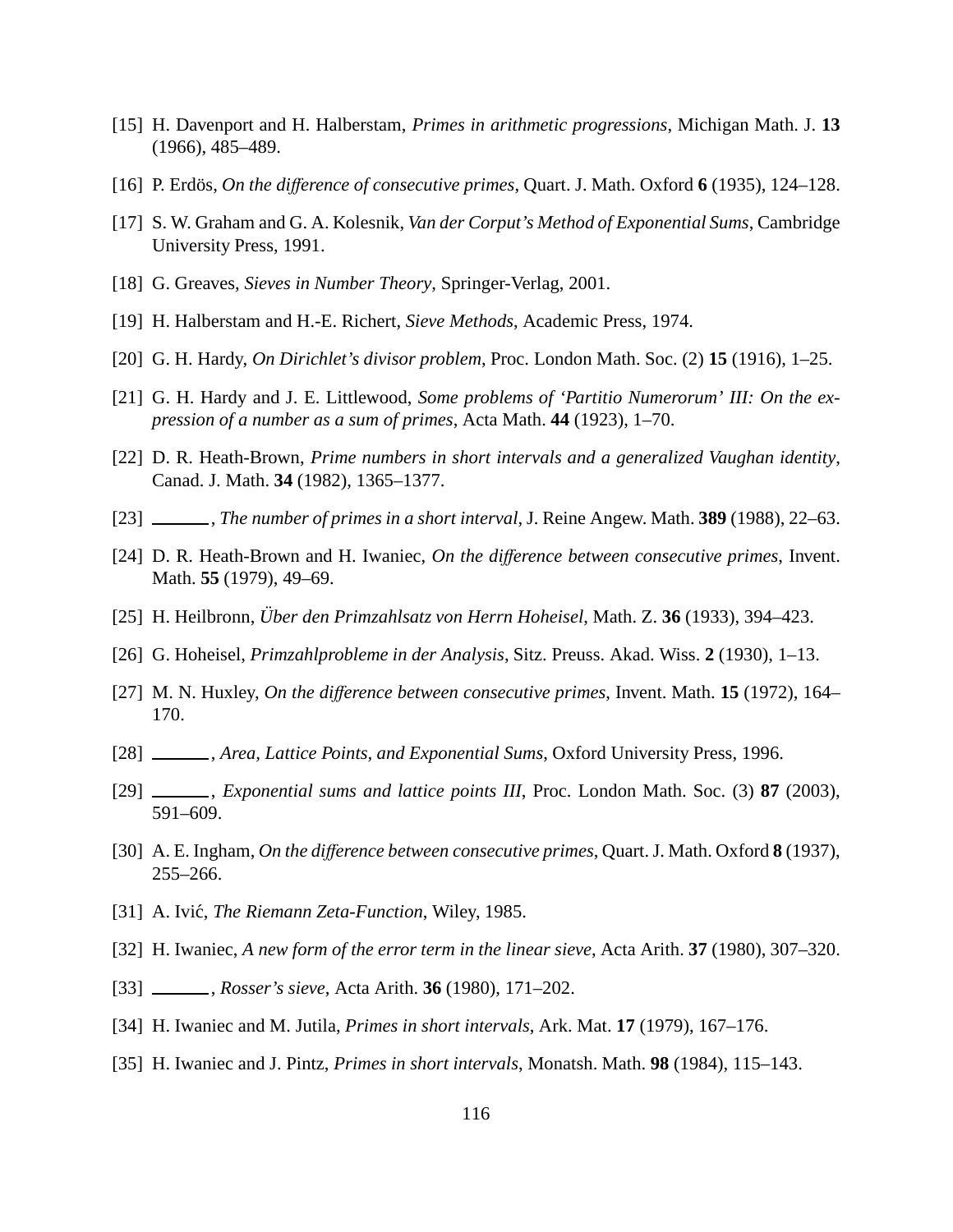- [36] C. H. Jia, *Almost all short intervals containing prime numbers*, Acta Arith. **76** (1996), 21–84.
- [37] A. A. Karatsuba and S. M. Voronin, *The Riemann Zeta-Function*, Walter de Gruyter, 1992.
- [38] N. M. Korobov, *Estimates of trigonometric sums and their applications*, Uspehi Mat. Nauk **13** (1958), 185–192, in Russian.
- [39] H. Q. Liu, *Almost primes in short intervals*, J. Number Theory **57** (1996), 303–322.
- [40] S. T. Lou and Q. Yao, *A Chebychev's type of prime number theorem in a short interval II*, Hardy–Ramanujan J. **15** (1992), 1–33.
- [41] H. L. Montgomery, *Topics in Multiplicative Number Theory*, Springer-Verlag, 1971.
- [42] H. L. Montgomery and R. C. Vaughan, *The large sieve*, Mathematika **20** (1973), 119–134.
- [43] A. Page, *On the number of primes in an arithmetic progression*, Proc. London Math. Soc. (2) **39** (1935), 116–141.
- [44] J. Pintz, *Very large gaps between consecutive primes*, J. Number Theory **63** (1997), 286–301.
- [45] G. Pólya, *Über die Verteilung der quadratischen Reste und Nichtreste*, Nachr. Akad. Wiss. Göttingen Math.-Phys. (1918), 21–29.
- [46] R. A. Rankin, *The di*ff*erence between consecutive prime numbers*, J. London Math. Soc. **13** (1938), 242–247.
- [47] G. F. B. Riemann, *Über die Anzahl der Primzahlen unter einen gegebenen Grösse*, Monatsber. Berliner Akad. (1859), 671–680.
- [48] A. Selberg, *On the normal density of primes in small intervals, and the di*ff*erence between consecutive primes*, Arch. Math. Naturvid. **47** (1943), 87–105.
- [49] C. L. Siegel, *Uber die Classenzahl quadratischer K¨orper ¨* , Acta Arith. **1** (1935), 83–86.
- [50] E. C. Titchmarsh, *The Theory of the Riemann Zeta-Function*, 2nd ed., Oxford University Press, 1986.
- [51] J. D. Vaaler, *Some extremal functions in Fourier analysis*, Bull. Amer. Math. Soc. (N.S.) **12** (1985), 183–216.
- [52] R. C. Vaughan, *Mean value theorems in prime number theory*, J. London Math. Soc. (2) **10** (1975), 153–162.
- [53] , *Sommes trigonométrique sur les nombres premiers*, C. R. Acad. Sci. Paris Sér. A **258** (1977), 981–983.
- [54] , *The Hardy–Littlewood Method*, 2nd ed., Cambridge University Press, 1997.